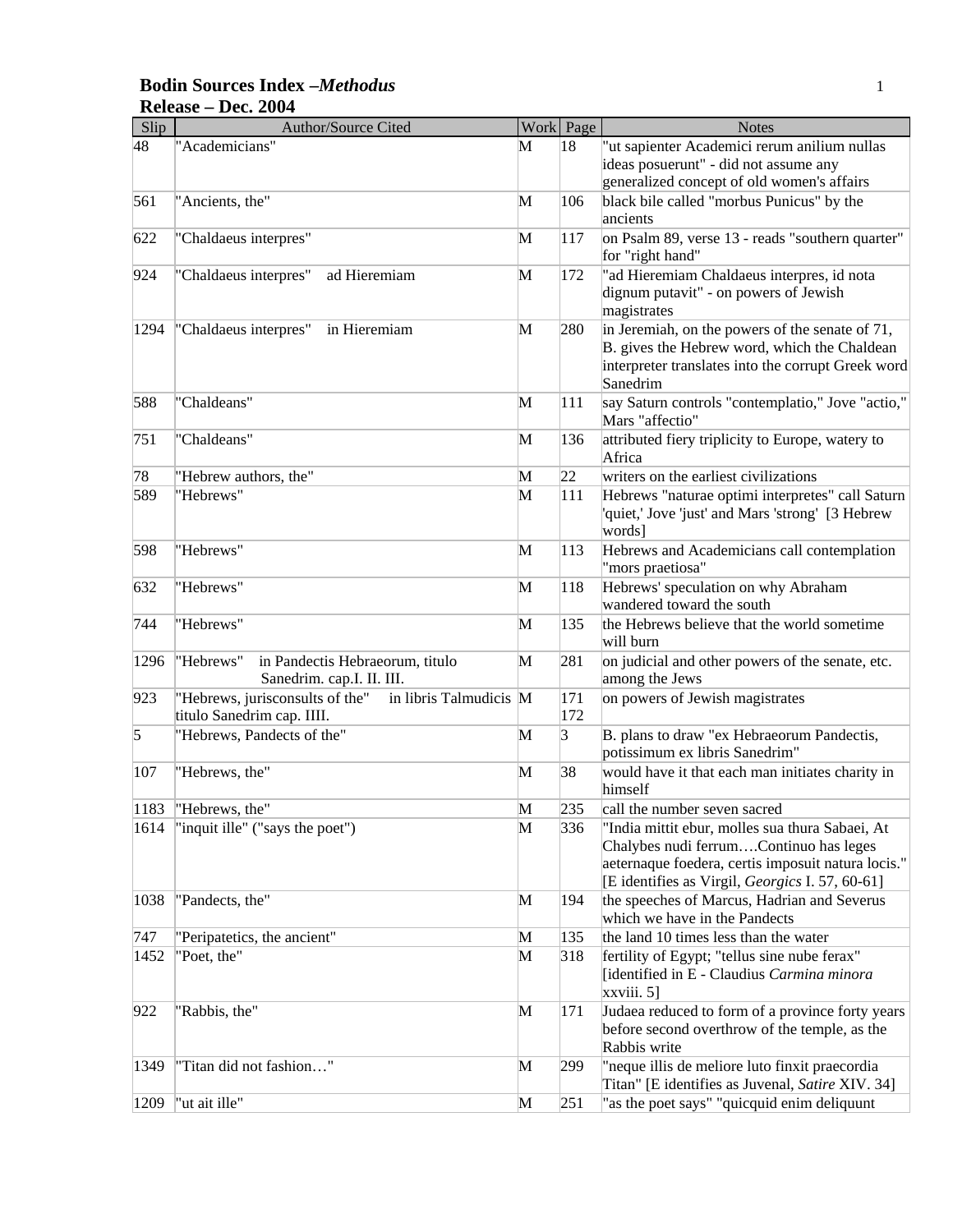#### **Bodin Sources Index –***Methodus* 2 **Release – Dec. 2004**

| Slip            | Author/Source Cited                                    |   | Work Page      | <b>Notes</b>                                                                                         |
|-----------------|--------------------------------------------------------|---|----------------|------------------------------------------------------------------------------------------------------|
|                 |                                                        |   |                | reges plectuntur Achivi" [E identifies this as<br>Horace, Epistles I. ii. 14]                        |
| 502             | ***                                                    | M | 97             | the Spanish women, as I hear, call the Germans<br>"soft fish" ("pisces molles")                      |
| 1790            | ***"English, the"                                      | M | 358            | Bretons understood only by the Welsh among all<br>the inhabitants of Britain, "ut ab Anglis accepi." |
| 22              | $***???$                                               | M | 5              | "is qui in scholis in Biturigum [Bourges] tanta                                                      |
|                 |                                                        |   |                | cum gloria florebat, id est, strabo inter caecos"                                                    |
|                 |                                                        |   |                | yet was tongue-tied when he came into court and                                                      |
|                 |                                                        |   |                | was rebuked by Riant [F suggests Duarenus                                                            |
| 755             | ***Africa                                              | M | 136            | here but notes that Bayle suggests Cujas]<br>"our men who have sailed to Africa" - on heavy          |
|                 |                                                        |   |                | rain beyond the equator, whence come the Nile                                                        |
|                 |                                                        |   |                | floods                                                                                               |
| 1695            | ***Auger, Christopher                                  | M | 345            | "collega meus, & historiarum & Juris                                                                 |
|                 |                                                        |   |                | peritissimus" - points out strength of Gallic                                                        |
|                 |                                                        |   |                | cavalry reported by Plutarch                                                                         |
| 1778            | ***Bariot, Philibert (F - Barjot) (L - Barjotus)       | M | 354            | a judge of Macon, told Bodin of the etymology<br>of the name Macon                                   |
| 1181            | ***Boyer, Jacques (Jac. Bojus)                         | M | 235            | president of the parlement of Brittany; told                                                         |
|                 |                                                        |   |                | Bodin about the song of the nightingale - sings                                                      |
|                 | ***Chandieu, Jerome (Hieronymus Chando)                |   | 353            | for 7 days and 9 changes of song<br>(F - Chaudon) secretary to the king, told Bodin                  |
| 1777            |                                                        | M |                | of the etymology of the town of Albia (or Olbia)                                                     |
|                 |                                                        |   |                | in Gaul                                                                                              |
| $\vert 6 \vert$ | ***Cinqarbres, Jean (Quinquarboreus)                   | M | 3              | professor of Hebrew, promises B. help                                                                |
| 24              | *** Ferrier, Arnaud du (L - I. Ferrerius)              | M | 6              | ambassador to Venice, said he did not know the                                                       |
|                 | (E - John Ferrier)                                     |   |                | law until, by long daily practice, he had acquired<br>"literas forenses et senatorias"               |
| 515             | ***Holster                                             | M | 100            | "Holster hoc amplius mihi retulit" in Gothland                                                       |
|                 |                                                        |   |                | there is such suspicion of strangers that they                                                       |
|                 |                                                        | M | 89             | have spies in the inns<br>Swede, scholar, linguist and soldier - gave B.                             |
| 438             | ***Holster, Gaspar                                     |   |                | information on the physical characteristics of the                                                   |
|                 |                                                        |   |                | Swedes                                                                                               |
| 1233            | ***Huraut, John (Joanes Huraldus) (Jean Huralde - F) M |   | 262            | councillor of the privy council; Huraut and Louis                                                    |
|                 |                                                        |   |                | Martin gave B. information on the Turkish                                                            |
|                 |                                                        |   |                | system of land tenure                                                                                |
| 439             | ***Languet, Hubert (Linguetus)                         | M | 89             | gave B. information on physical characteristics                                                      |
|                 |                                                        | M | 79             | of various peoples<br>told B. that he learned from the inhabitants of the                            |
| 390             | ***Languet, Hubert (Linguetus)                         |   |                | change of the Nervii (or Livones) into wolves                                                        |
| 896             | ***Le Voisin, Charles (Carolus Vicinus)                | M | 168            | showed Bodin a copy of the treaty between King                                                       |
|                 |                                                        |   |                | Charles V of France and Henry of Castile                                                             |
| 1234            | ***Martin, Louis                                       | M | 262            | and John Huraut gave B. information on the                                                           |
|                 |                                                        |   |                | Turkish system of land tenure                                                                        |
| 7               | ***Mercier, Jean                                       | M | $\overline{3}$ | professor of Hebrew, promises B. help                                                                |
| 1179            | ***Paré, Ambrose (Ambrosius Paratus)                   | M | 235            | the royal surgeon; told Bodin the abdomen is                                                         |
|                 |                                                        |   |                | 1/7th the whole man                                                                                  |
| 882             | ***Paris, court case                                   | M | 164            | "ut in curia Parisiorum judicatum memini" - on                                                       |
|                 |                                                        |   |                | citizenship                                                                                          |
| 389             | ***Peucer, Gaspar                                      | M | 79             | told B. that he learned from the inhabitants of the<br>change of the Nervii (or Livones) into wolves |
|                 |                                                        |   |                |                                                                                                      |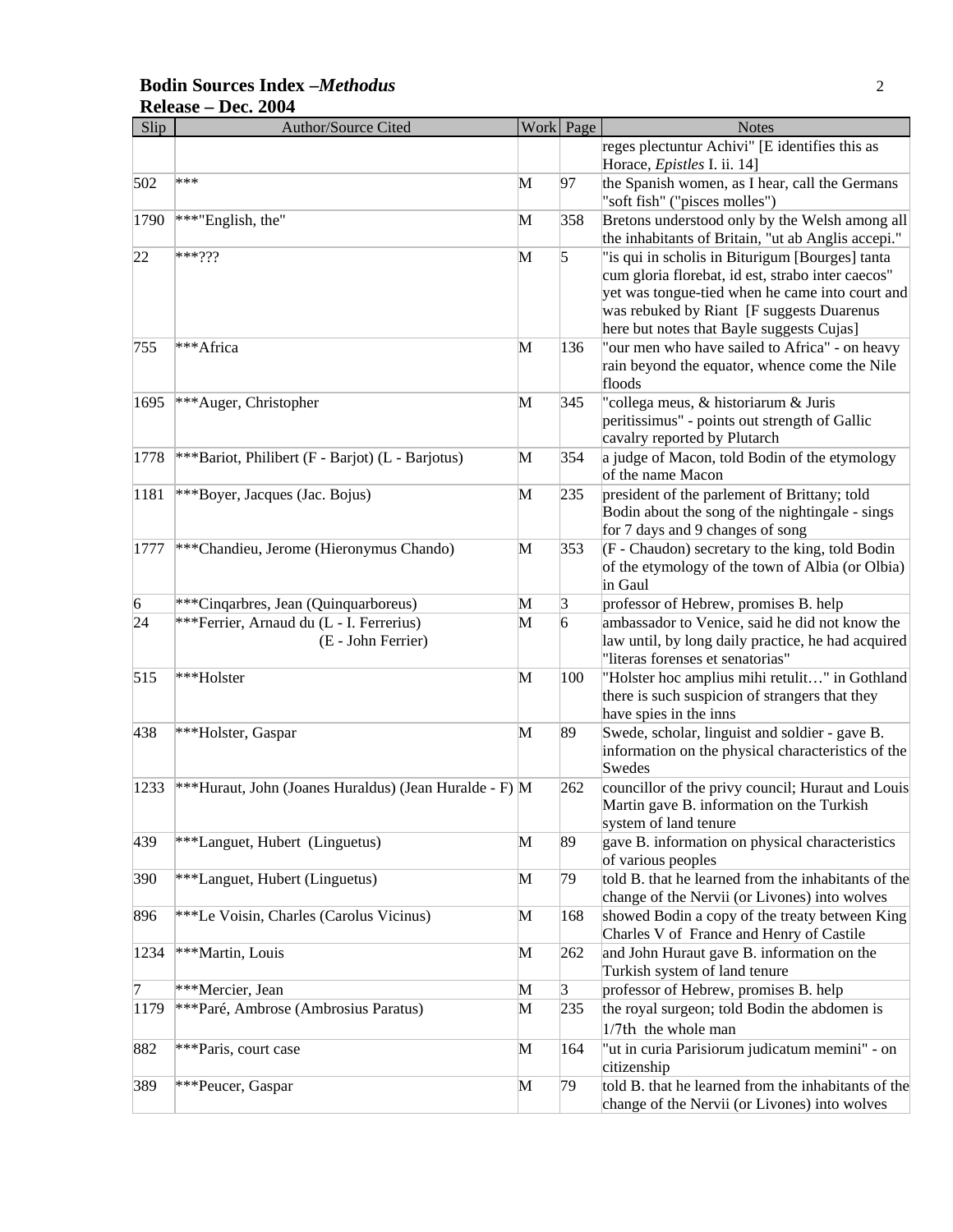#### **Bodin Sources Index –***Methodus* 3 **Release – Dec. 2004**

| Slip | Author/Source Cited                                                                   |   | Work Page      | <b>Notes</b>                                                                                                                                                                                           |
|------|---------------------------------------------------------------------------------------|---|----------------|--------------------------------------------------------------------------------------------------------------------------------------------------------------------------------------------------------|
| 760  | ***Purquer                                                                            | M | 137            | "accepi a Purquero Germano, cum Tolosae<br>ageret" - on the heat in summer near Danzig                                                                                                                 |
| 23   | ***Riant (Riandus)                                                                    | M | 6              | rebukes an advocate from Bourges who could<br>not express himself in court<br>[E identifies as Denis Riant (d. 1557), F as René<br>Riant (d. 1577)]                                                    |
| 881  | ***Rutland, Earl of                                                                   | M | 164            | as I learned from the Earl of Rutland himself -<br>that the English alone were not allowed to<br>change their citizenship                                                                              |
| 1267 | *** Suriano, Michael (Surianus, Soriano)                                              | M | 273            | Venetian ambassador at Paris with whom B.<br>discusses the constitution of France, Venice, etc.                                                                                                        |
| 1310 | **Beauvais, library of                                                                | M | 284            | there exists in the library of Beauvais an ancient<br>order for the consecration and electing of the<br>king, by which Henry I is said to have been<br>elected                                         |
| 897  | ** Charles V, King of France, treaty with Castile                                     | M | 168            | the treaty between King Charles of France and<br>Henry of Castile - "quae foedera, cum tota<br>antiquitate Gallorum ex archetypis aerarii<br>descripta, mihi exhibuit Carolus Vicinus meus<br>collega" |
| 1222 | ** Charles VIII, King of France, law of:<br>ad III. Cal. M<br>Sept. 1492              |   | $256 -$<br>257 | $(1$ Sept. - E; 3 Sept. - F) "hanc legem ex<br>archetypis descriptam habeo," on the powers of<br>the overseers of accounts, even over the king's<br>gifts                                              |
| 1215 | ** Francis I of Valois, law of                                                        | M | 254            | a law requiring goods of the condemned or their<br>value to be placed in the public treasury                                                                                                           |
| 1132 | **Mothe, Charles de la (Carolus Mota)                                                 | M | 222            | documents on the extent of the estates of the<br>Roman Church - "quae mihi spectanda exhibuit<br>ex archetypis Vaticani descripta, Carolus Mota<br>collega meus antiquitatis studiosissimus"           |
| 1130 | ** Paris, Parlement of (archives of)                                                  | M | 222            | decree of 1272 (L - MCCLXXVII) "quod in<br>curiae monimentis legi" - bishop of Châlons<br>forbidden to free slaves                                                                                     |
| 1125 | *[legal ref.]                                                                         | M | 221            | "sunt etiam de servis & ancillis fugitivis<br>constitutiones Gulielmi regis Siciliae ac<br>Neapoleos"                                                                                                  |
| 1126 | $*$ [legal ref.]                                                                      | M | 221            | laws on slaves of Emperor Frederick II in<br>'placitis regni Neapolitani"                                                                                                                              |
| 861  | *[legal ref.]<br>in titulo de censibus                                                | M | 161            | on rights of citizens [E - Digest 50. 15]                                                                                                                                                              |
| 1216 | *[legal ref.]<br>l. illicitus. §. veritas. de officio praesidis M                     |   | 254            | the jurisconsults say the prince can judge acc. to<br>his conscience [E - Digest I. 18. 6]                                                                                                             |
| 908  | *[legal ref.]<br>1. imperium. de jurisdictione                                        | M | 170            | on "potestas" and "imperium"<br>[E - Digest 2. 1. 3]                                                                                                                                                   |
| 1059 | *[legal ref.]<br>l. pupillus. de verb. signific.                                      | M | 200            | on size of the senate $[E - Digest\ 50.16.239]$                                                                                                                                                        |
| 1069 | *[legal ref.]<br>1. si quis in princip. de legat. 3.<br>l. a Titio. de verb. obligat. | M | 202<br>203     | on immunities [E identifies these as <i>Digest</i> 32.3.<br>22 and 45. 1. 108]                                                                                                                         |
| 47   | ???                                                                                   | M | 13             | no one has ever found fault with the study of<br>history "nisi fortasse is qui cum omnibus<br>virtutibus ac disciplinis bellum indixisset,<br>historiam mendacii coarguit"                             |
| 185  | ???                                                                                   | M | 51             | "The man (I omit his name) who related the wars<br>of Henry waged with Emperor Charles<br>V"spoiled his history by excessive praises of                                                                |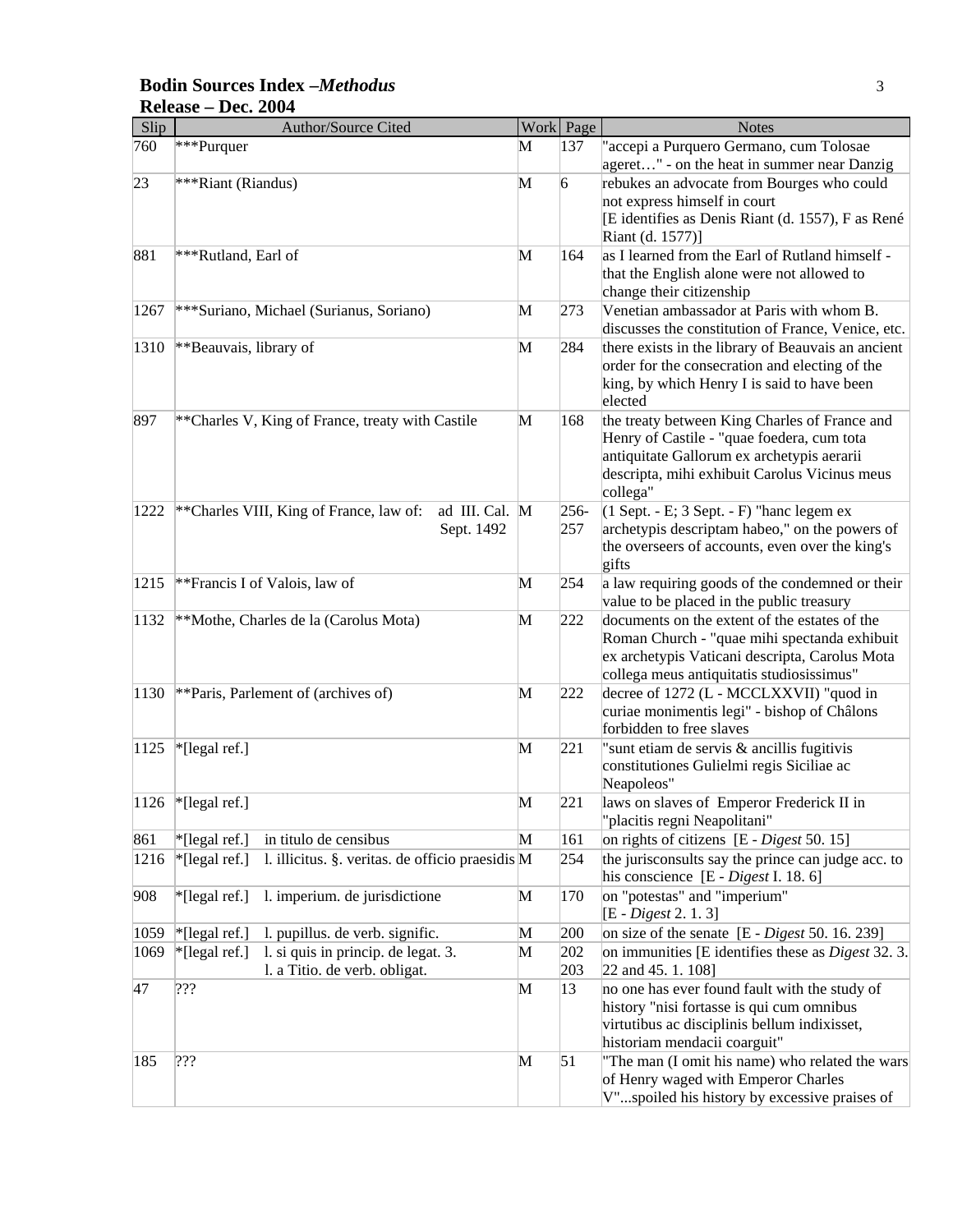#### **Bodin Sources Index –***Methodus* 4 **Release – Dec. 2004**

| Slip            | Author/Source Cited                                |   | Work Page | <b>Notes</b>                                                                                                                          |
|-----------------|----------------------------------------------------|---|-----------|---------------------------------------------------------------------------------------------------------------------------------------|
|                 |                                                    |   |           | Henry and attacks on Charles                                                                                                          |
| 432             | 222                                                | M | 87        | B. says: I can hardly believe that men are black<br>as a result of the curse of Chus (son of Ham),<br>"quod quidem vir doctus tradit" |
| 463             | 222                                                | M | 91        | "nuper quidam in postremis adversariis frumenta                                                                                       |
|                 |                                                    |   |           | rava apud Festum interpretatus est arida"- a                                                                                          |
|                 |                                                    |   |           | voice becomes "raucus" i.e. "ravus" when dry;                                                                                         |
|                 |                                                    |   |           | B. does not agree; Mesnard translates "in                                                                                             |
|                 |                                                    |   |           | postremis adversariis" as "dans une édition de                                                                                        |
|                 |                                                    |   |           | Festus" [E - as "in the last debates"]                                                                                                |
| 477             | 222                                                | M | 93        | Trajan's bridge over the Danube had 20 pylons,                                                                                        |
|                 |                                                    |   |           | of which fragments even yet remain; had B. met                                                                                        |
|                 |                                                    |   |           | someone who had seen it?                                                                                                              |
| 523             | ???                                                | M | 101       | the recent cruelty exhibited by Muleassis<br>[E - Muley-Hasan] and his sons                                                           |
| 563             | ???                                                | M | 107       | the illness of the Arabians called by some alphus                                                                                     |
|                 |                                                    |   |           | and by others leuce and vitiligo                                                                                                      |
| 567             | ???                                                | M | 107       | "nostri homines" say America abounds with                                                                                             |
|                 |                                                    |   |           | leprosy or the "morbus Neapolitanus"                                                                                                  |
| 692             | ???                                                | M | 125       | an old verse: ἔργα νέων, βουλαὶ δε                                                                                                    |
|                 |                                                    |   |           | μέσων, εύχαι δε γερόντων – deeds of young                                                                                             |
|                 |                                                    |   |           | men, plans of grown men and prayers of old men                                                                                        |
| 705             | 222                                                | M | 128       | "as tradition reports" Tamerlane's army sucked                                                                                        |
|                 |                                                    |   |           | the blood of horses and fed on their flesh                                                                                            |
| 720             | ???                                                | M | 130       | on east and west - "alius" (a certain man) said:                                                                                      |
|                 |                                                    |   |           | "Respice ad orientem, & intuere laetitiam a Deo                                                                                       |
|                 | 222                                                |   |           | tibi venientem."                                                                                                                      |
| 723             |                                                    | M | 132       | "Omitto quam multa magi de natura daemonum<br>utriusque regionis disputant."                                                          |
| 748             | ???                                                | M | 135       | we learn from voyagers and general experience                                                                                         |
|                 |                                                    |   |           | that the waters press from the north southward                                                                                        |
| 1374            | ???                                                | M | 307       | on the creation; "Maurus quidam sapiens" said,                                                                                        |
|                 |                                                    |   |           | "Deus coelestes orbes de luce vestimenti sui<br>condidisse."                                                                          |
| cr <sub>5</sub> | "Hebrews." See also Hebrews (as book of the Bible) |   |           |                                                                                                                                       |
| 1521            | Abraham, Rabbi cap. VII. Danielis                  | M | 325       | [E - chapter 8 of Daniel] world created in                                                                                            |
|                 |                                                    |   |           | autumn                                                                                                                                |
|                 | 1810 Acciajuoli (Acciaeolus - L) (Acheul - F)      | M | 380       | Turpin, Eginhard and Acciajuoli, on the life of                                                                                       |
|                 |                                                    |   |           | Charles the Great Fl. 1490                                                                                                            |
| 116             | Acciajuoli, Donato                                 | M | 45        | his excessive praise of Charlemagne out of place                                                                                      |
|                 |                                                    |   |           | in an historian                                                                                                                       |
| 935             | Accursius                                          | M | 173       | wrote that justice resides with the prince, but                                                                                       |
|                 |                                                    |   |           | exercise of justice rests with others                                                                                                 |
| 647             | Actor. VII<br>Acts                                 | M | 119       | right hand best                                                                                                                       |
| 1811            | Acusilaus                                          | M | 370       | Greek historian, not extant, quoted by Plutarch                                                                                       |
| 1507            | Acusilaus ap. Josephus                             | M | 323       | reports of men living over 600 years                                                                                                  |
| 699k            | Adamites, the                                      | M | 127       | among many who influenced German religious<br>thinking                                                                                |
| 1812            | Ado of Vienne (Adonis Vienensis - L) (Adonis de    | M | 366       | writer of universal history; to 900 A.D.                                                                                              |
|                 | Vienne - F) de sex mundi aetatibus                 |   |           | Fl. 980                                                                                                                               |
| 367             | Ado, bishop of Vienne                              | M | 77        | B. says his books full of prodigies                                                                                                   |
| 3               | Aebutia Rogatio                                    | M | 2         | a stage in the development and increased                                                                                              |
|                 |                                                    |   |           | complexity of the Roman law                                                                                                           |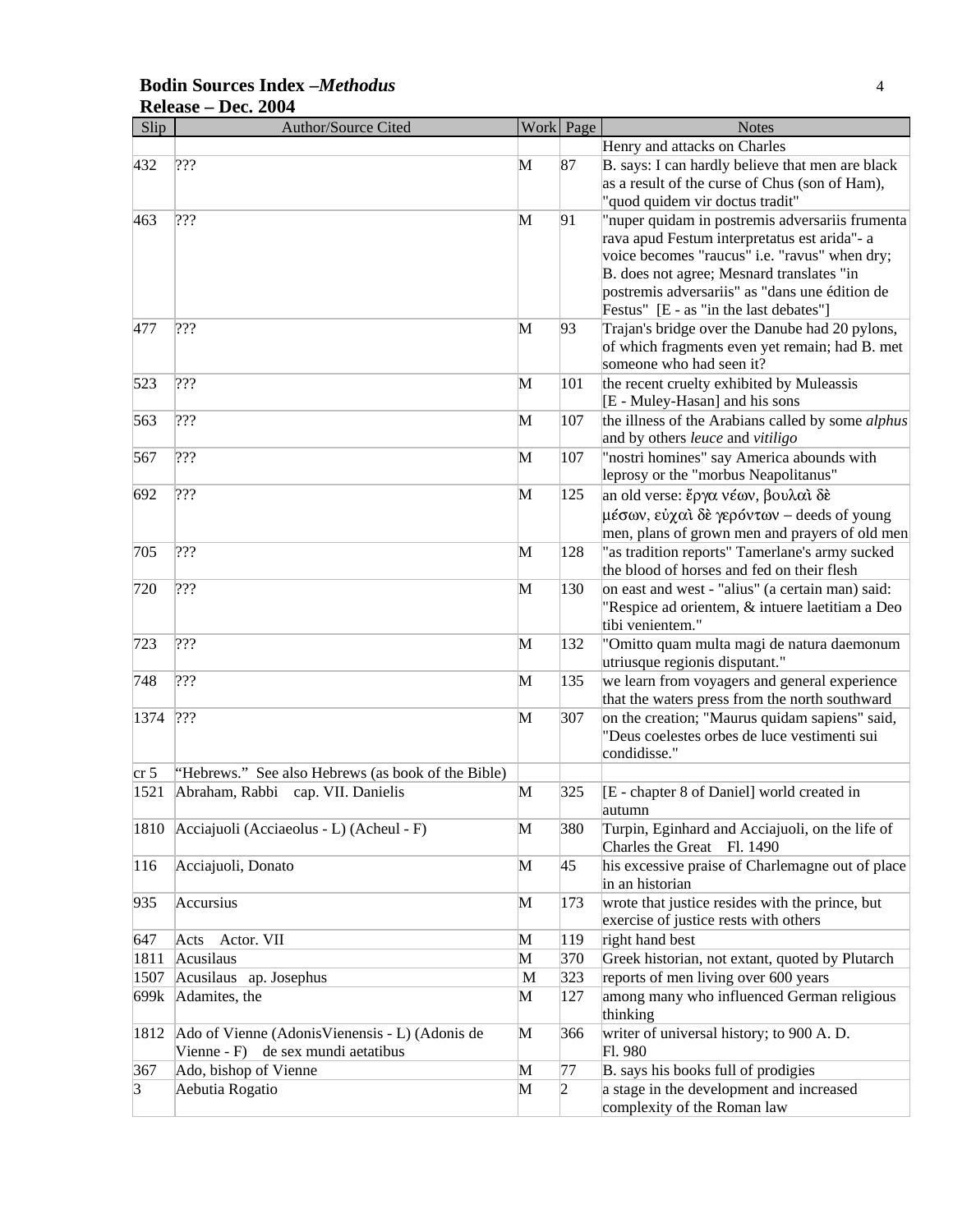#### **Bodin Sources Index –***Methodus* 5 **Release – Dec. 2004**

| Slip | Author/Source Cited                              |              | Work Page | <b>Notes</b>                                                                                                                                                             |
|------|--------------------------------------------------|--------------|-----------|--------------------------------------------------------------------------------------------------------------------------------------------------------------------------|
| 558  | Aelian                                           | M            | 106       | and Varro say the male hare bears young                                                                                                                                  |
| 777  | Aelian                                           | M            | 141       | and Aeschylus use $\dot{\phi} \mu \beta \rho \dot{\alpha} \kappa \alpha$ and $\dot{\phi} \mu \beta \rho \dot{\alpha} \kappa \alpha \lambda \alpha =$<br>whelps of beasts |
| 1813 | Aelian                                           | M            | 368       | "geographistorian"                                                                                                                                                       |
| 1708 | Aelian<br>in libro de varia historia             | M            | 346       | on the bravery of the Celts                                                                                                                                              |
| 141  | Aemilius                                         | M            | 47        | used all available sources in compiling his                                                                                                                              |
|      |                                                  |              |           | histories                                                                                                                                                                |
| 281  | Aemilius                                         | M            | 57        | B. says he is not so full of information as the ill-<br>arranged histories of de Fleury, Monstrelet,<br><b>Froissart and Chartier</b>                                    |
| 410  | Aemilius                                         | M            | 83        | B. says he is probably the most trustworthy<br>writer on French history                                                                                                  |
| 1309 | Aemilius                                         | M            | 284       | and Julius Pflug on relationship of counts and<br>kings in the early French monarchy                                                                                     |
| 126  | Aemilius, Paul                                   | M            |           | 45-46 for a balanced judgment on King Louis XI, in<br>contrast to Comines and Lemaire who were<br>violently pro and anti Louis XI                                        |
| 88   | Aemilius, Paul                                   | M            | 27        | author of a detailed history of France                                                                                                                                   |
| 1814 | Aemilius, Paul, of Verona historia Francorum     | M            | 373       | from Waramund to Charles VIII Fl. 1530                                                                                                                                   |
| 1815 | Aemund (Egmont - F)                              | M            | 373       | on the dukes of Burgundy, Flanders, Brabant and<br>Holland, from the Trojan War to Emperor<br>Charles V Fl. 1520                                                         |
| 898  | Aeschines                                        | M            | 169       | and Demosthenes disagree on the status of a<br>τειχοποιός - A. says a magistrate, D. not                                                                                 |
| 155  | Aeschylus                                        | M            | 48        | on the song of the dying swan                                                                                                                                            |
| 586  | Aeschylus                                        | M            | 110       | almost all historians and poets - from A.<br>onwards - praise the integrity of the Scythians<br>and attack the cunning of the southerners                                |
| 778  | Aeschylus                                        | M            | 141       | and Aelian use $\dot{\phi} \mu \beta \rho \hat{\imath} \kappa \alpha$ and $\dot{\phi} \mu \beta \rho \hat{\imath} \kappa \alpha \lambda \alpha =$<br>whelps of beasts    |
|      | 1643b Aeschylus                                  | M            | 338       | "Audax, inquit ille, Japeti genus"                                                                                                                                       |
| 1273 | Aesop                                            | M            | 276       | the frogs and king log                                                                                                                                                   |
| 1816 | Agatharchides                                    | M            | 369       | fragments of Ctesias, Agatharchides and<br>Mennon on the kings of Persia and Assyria                                                                                     |
| 500  | Agathias                                         | M            | 97        | on the Germans, who fight in winter but not<br>summer                                                                                                                    |
|      | 1764 Agathias                                    | M            | 352       | Franks came from Franconia across the Rhine                                                                                                                              |
| 202  | Agathias of Smyrna                               | M            | 53        | said unadorned history (i.e. without moral<br>judgment) seemed like the idle chatter of old<br>women                                                                     |
| 1817 | Agathias of Smyrna<br>de bellis Gothorum libri V | $\mathbf{M}$ | 376       | writer on the wars of the Goths<br>Fl. 550                                                                                                                               |
| 736  | Agricola                                         | M            | 133       | "artis metallicae magister,"<br>page on<br>distribution of metals                                                                                                        |
| 590  | Agricola, Georgius (George Bauer)                | M            | 112       | very good on the metallic arts; much superior to<br>Pliny and Aristotle                                                                                                  |
| 729  | Agrippa                                          | M            | 132       | and Cicero praise Caesar for his conquest of<br>peoples whom previously Rome could barely<br>keep back                                                                   |
| 375  | Aimoin [de Fleury]                               | M            | 78        | B. says his books full of prodigies                                                                                                                                      |
| 277  | Aimoin de Fleury, (Haemo) (Annonius)             | M            | 57        | ill-arranged but a mine of information                                                                                                                                   |
| 1551 | Albertus Magnus                                  | M            | 329       | Crucifixion A.D. 34                                                                                                                                                      |
| 304  | Alciati                                          | M            | 61        | praiser of Jovius yet has to admit he makes                                                                                                                              |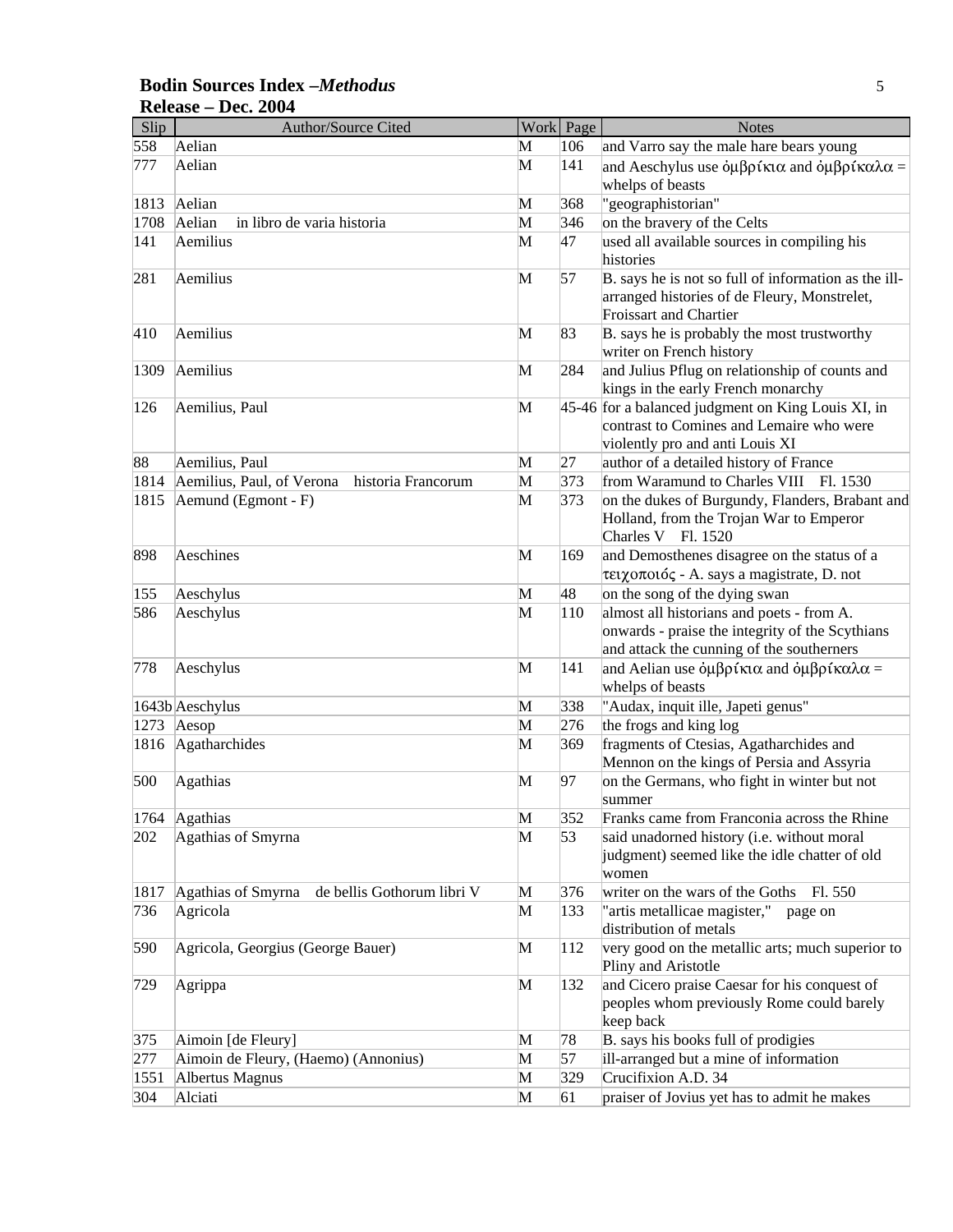#### **Bodin Sources Index –***Methodus* 6 **Release – Dec. 2004**

| Slip | Author/Source Cited                        |   | Work Page | <b>Notes</b>                                                                                  |
|------|--------------------------------------------|---|-----------|-----------------------------------------------------------------------------------------------|
|      |                                            |   |           | soldiers talk like rhetoricians                                                               |
| 342  | Alciati                                    | M | 70        | in letter to Jovius calls Tacitus' work a thicket of<br>thorns (senticeta); B. does not agree |
| 343  | Alciati                                    | М | 70        | removed from list of jurisconsults by Decius                                                  |
|      |                                            |   |           | because he was a Ciceronian                                                                   |
| 775  | Alciati                                    | M | 141       | stupidly reads "parcos" in Plautus and Catullus                                               |
|      |                                            |   |           | where they call the Umbrians "porcos"; wrongly                                                |
|      |                                            |   |           | thinks όμβρικάς διαιτάς in Plutarch, Book II,                                                 |
|      |                                            |   |           | chapter 10, Symposiaca pertains to Umbrian men                                                |
| 933  | Alciati                                    | M | 173       | All others, except Alciati and Du Moulin,                                                     |
|      |                                            |   |           | decided Azo's opinion on sovereignty was more                                                 |
|      |                                            |   |           | correct than Lothair's                                                                        |
| 944  | Alciati                                    | M | 176       | this was the meaning of Ulpian's phrase                                                       |
|      |                                            |   |           | "magistratum deponere" - id quod Alciatum                                                     |
|      |                                            |   |           | conturbavit.                                                                                  |
| 518  | Alciatus                                   | M | 100       | "A. caudam scorpionis in Germanos jactari                                                     |
|      |                                            |   |           | scribit." (i.e. Germans treacherous)                                                          |
| 1219 | Alexander 1. principalib. de rebus credit. | M | 256       | thought offices granted with the clause "quoad                                                |
|      |                                            |   |           | nobis videbitur" were valid in perpetuity; this he                                            |
|      |                                            |   |           | also based on the laws: 1. Jurisperitos. de                                                   |
|      |                                            |   |           | excusat. tut. & l. sufficit. de rebus creditis.                                               |
| 1439 | Alexander [Aphrodisias]                    | M | 316       | and Aristotle thought God would not let                                                       |
|      |                                            |   |           | anything perish which he cared for                                                            |
| 498  | Alexander Aphrodisaeus in quaestionibus    | M | 96        | Africans have dry, cold bodies and can bear                                                   |
|      |                                            |   |           | work and heat well                                                                            |
|      | 1127a Alexander III, Pope                  | M | 221       | decrees of Popes Alexander III, Urban III and                                                 |
|      |                                            |   |           | Innocent III about the marriage of serfs                                                      |
| 1420 | Alexander of Aphrodisias                   | M | 312       | world everlasting, because moved by God                                                       |
| 909  | Alexander, Emperor                         | M | 170       | apud Lampridium: "Non patiar mercatores<br>potestatum." - on "potestas" and "imperium"        |
|      | 1176 Alfonsus                              | M | 235       | called the origin of an empire its 'era'                                                      |
|      | 1818 Aloysius, Petrus                      | M | 378       | navigator; history of America                                                                 |
|      | 1572ii Alphonso                            | M | 330       | 8549 years since creation                                                                     |
|      | 1610 Althamer                              | M | 334       | said Germans were indigenous                                                                  |
| 1647 | Althamer                                   | M | 339       | on the etymology of 'Germanus' and 'Alemanus'                                                 |
| 1704 | Althamer                                   | M | 346       | used 'Celt' for all the peoples of Germany and                                                |
|      |                                            |   |           | Gaul                                                                                          |
| 1819 | Althamer (Altamerus - L) (Altamira - F)    | M | 374       | commentaries on the Germania of Tacitus                                                       |
| 546  | Althamer (Altomerus)                       | M | 105       | A., Poggio and Munster on mixed bathing in                                                    |
|      |                                            |   |           | Germany                                                                                       |
| 1620 | Althamer, Andreas                          | M | 336       | historical bias of                                                                            |
| 238  | Alvarez                                    | M | 54        | qualified to speak on peoples and regions                                                     |
| 283  | Alvarez                                    | M | 57        | full of information, though ill-arranged                                                      |
| 430  | Alvarez                                    | M | 87        | says water freezes on the equator even in June                                                |
|      |                                            |   |           | and there is heavy rainfall                                                                   |
| 566  | Alvarez                                    | M | 107       | lepers common in Abyssinia                                                                    |
| 604  | Alvarez                                    | M | 114       | quantities of monks and religious buildings in                                                |
|      |                                            |   |           | Abyssinia, etc. - whole page of description                                                   |
| 707  | Alvarez                                    | M | 128       | Abyssinians consider spitting in the temple a<br>great crime                                  |
| 754  | Alvarez                                    | M | 136       | on heavy rainfall beyond the equator, whence                                                  |
|      |                                            |   |           | come the Nile floods                                                                          |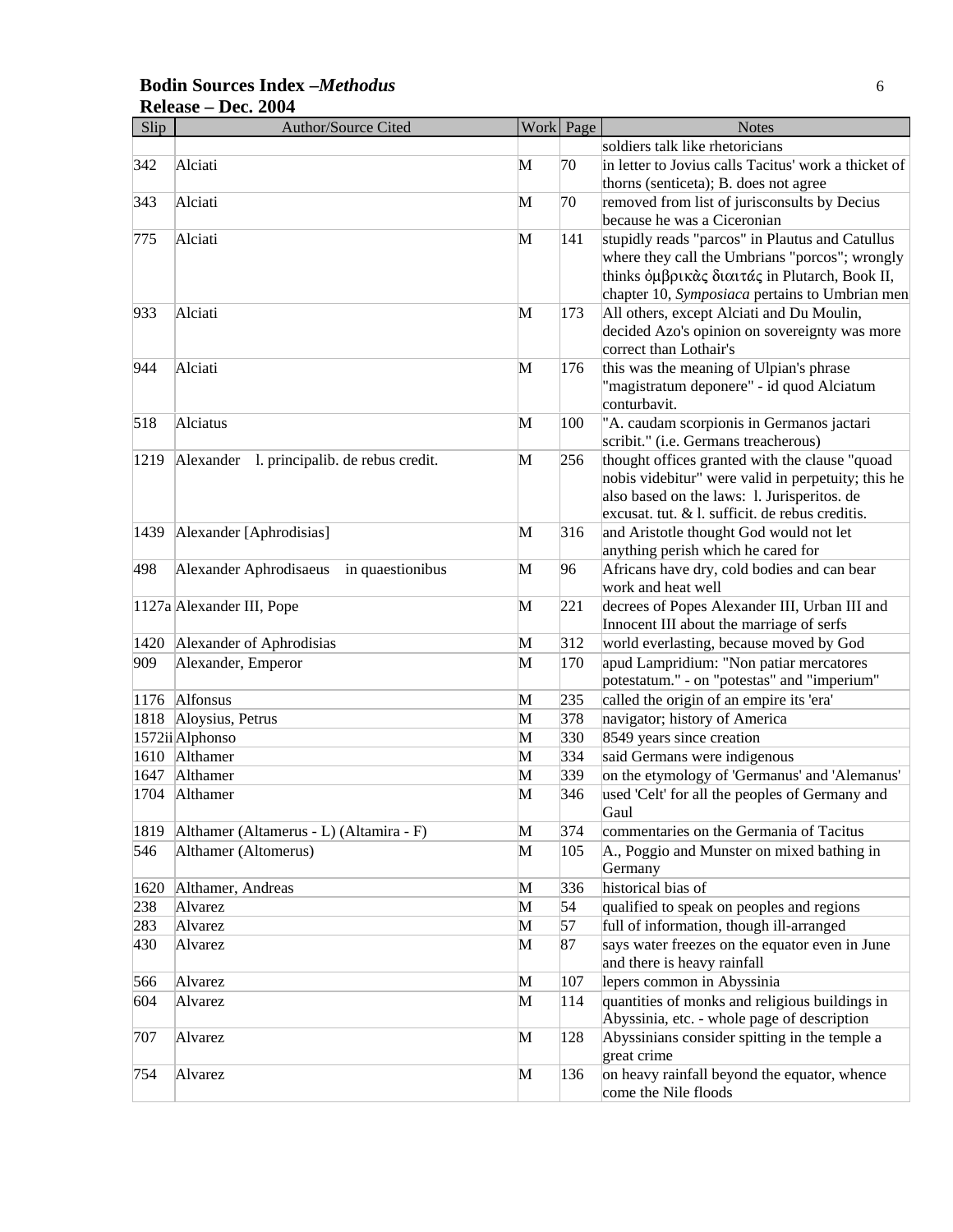#### **Bodin Sources Index –***Methodus* 7 **Release – Dec. 2004**

| Slip | Author/Source Cited                                |   | Work Page | <b>Notes</b>                                                                             |
|------|----------------------------------------------------|---|-----------|------------------------------------------------------------------------------------------|
| 759  | Alvarez                                            | M | 137       | an Abyssinian overcome by the heat of Portugal                                           |
| 1098 | Alvarez                                            | M | 211       | on the chief justice, "magna justitia" of the<br>Abyssinians                             |
| 1311 | Alvarez                                            | M | 285       | on the royal family of Abyssinia                                                         |
| 1809 | Alvarez                                            | M | 364       | on the genealogy of the kings of Abyssinia                                               |
| 382  | Alvarez, Francis                                   | M | 79        | wrote on the Ethiopians; B. calls him a                                                  |
|      |                                                    |   |           | "geographistorian"                                                                       |
| 1820 | Alvarez, Francis descriptio Æthiopiae              | M | 378       | in Spanish, Italian and French<br>Fl. 1496                                               |
| 142  | Alvarez, Francisco                                 | M | 47        | used all available sources in compiling his                                              |
|      |                                                    |   |           | histories                                                                                |
| 405  | Ambrose                                            | M | 81        | is said to have translated into Latin the Jewish                                         |
|      |                                                    |   |           | war of Hegesippus                                                                        |
| 1383 | Ambrose, [St.]                                     | M | 308       | separated time from eternity                                                             |
| 183  | Ammianus                                           | M | 51        | reliable on the customs of the Franks because a<br>foreigner                             |
| 218  | Ammianus                                           | M | 54        | qualified to pass judgment on military matters                                           |
| 666  | Ammianus                                           | M | 121       | "corporis munus a milite, ab imperatore                                                  |
|      |                                                    |   |           | animi poscitur"- service of body vs. of the mind                                         |
| 722  | Ammianus                                           | M | 130       | at sack of Seleucia a temple sanctuary was                                               |
|      |                                                    |   |           | opened and widespread plague and pestilence                                              |
|      |                                                    |   |           | developed                                                                                |
| 1763 | Ammianus                                           | M | 352       | Franks came from Franconia across the Rhine                                              |
| 138  | Ammianus Marcellinus                               | M |           | 46-47 used all available sources in compiling his                                        |
|      |                                                    |   |           | histories; used official documents for antiquities                                       |
|      |                                                    |   |           | of the Gauls                                                                             |
| 406  | Ammianus Marcellinus                               | M |           | 82-83 B's assessment of his value as an historian                                        |
| 1996 | Ammianus Marcellinus                               | M | 372       | historian of the Romans; 18 out of 31 books<br>extant, from Nerva to Valens Fl. A.D. 360 |
| 1995 | Ammianus Marcellinus                               | M | 380       | the deeds of Constantius, Julian, Jovian,                                                |
|      |                                                    |   |           | Valentinian and Valens; for history of                                                   |
|      |                                                    |   |           | individuals Fl. 360                                                                      |
| 1682 | Ammianus Marcellinus<br>lib. XV.                   | M | 344       | says Gauls sprang from the Trojans                                                       |
| 1112 | Ammianus Marcellinus<br>lib. XXIX                  | M | 215       | "imperium = cura alienae salutis"                                                        |
| 1599 | Ammianus Marcellinus<br>lib. XXVI                  | M | 332       | death of Emperor Jovinian, accession of                                                  |
|      |                                                    |   | 333       | Valentinian; "dies bissextilis"                                                          |
| 444  | Amyot (L - Amiotus, F - Amiot)                     | M | 90        | in his translation of Plutarch's Marius, B. does                                         |
|      |                                                    |   |           | not agree with his translation of                                                        |
|      |                                                    |   |           | όμμάτων χαροπότητα                                                                       |
| 699c | Anabaptists                                        | M | 127       | among many who influenced German religious                                               |
|      |                                                    |   |           | thinking                                                                                 |
| 1251 | Anacharsis                                         | M | 269       | said that at Athens wise men express their                                               |
|      |                                                    |   |           | opinions, but the stupid judge                                                           |
| 1424 | Anaxagoras                                         | M | 313       | Proclus argues against his ideas on infinity and<br>the world                            |
| 652  | Andrea, John [Giovanni d'Andrea] (Joan. Andr.)     | M | 119       | right hand best                                                                          |
| 1821 | Anna, the daughter of Alexius (Anna Comnene - F)   | M | 371       | a continuation of Zonaras on Greek history Fl.                                           |
|      | lib. XX. rerum ab Alexio patre Imperatore gestarum |   |           | 1130                                                                                     |
| 64   | Antigonus                                          | M | 21        | one of several historians reproached by                                                  |
|      |                                                    |   |           | Dionysius Halicarnassus for his imperfect record                                         |
|      |                                                    |   |           | of Roman history                                                                         |
| 1171 | Antimachus Lyrius                                  | M | 233       | Plutarch learned from him the nativity of Rome                                           |
| 1195 | Antonine                                           | M | 245       | historian of the Florentines                                                             |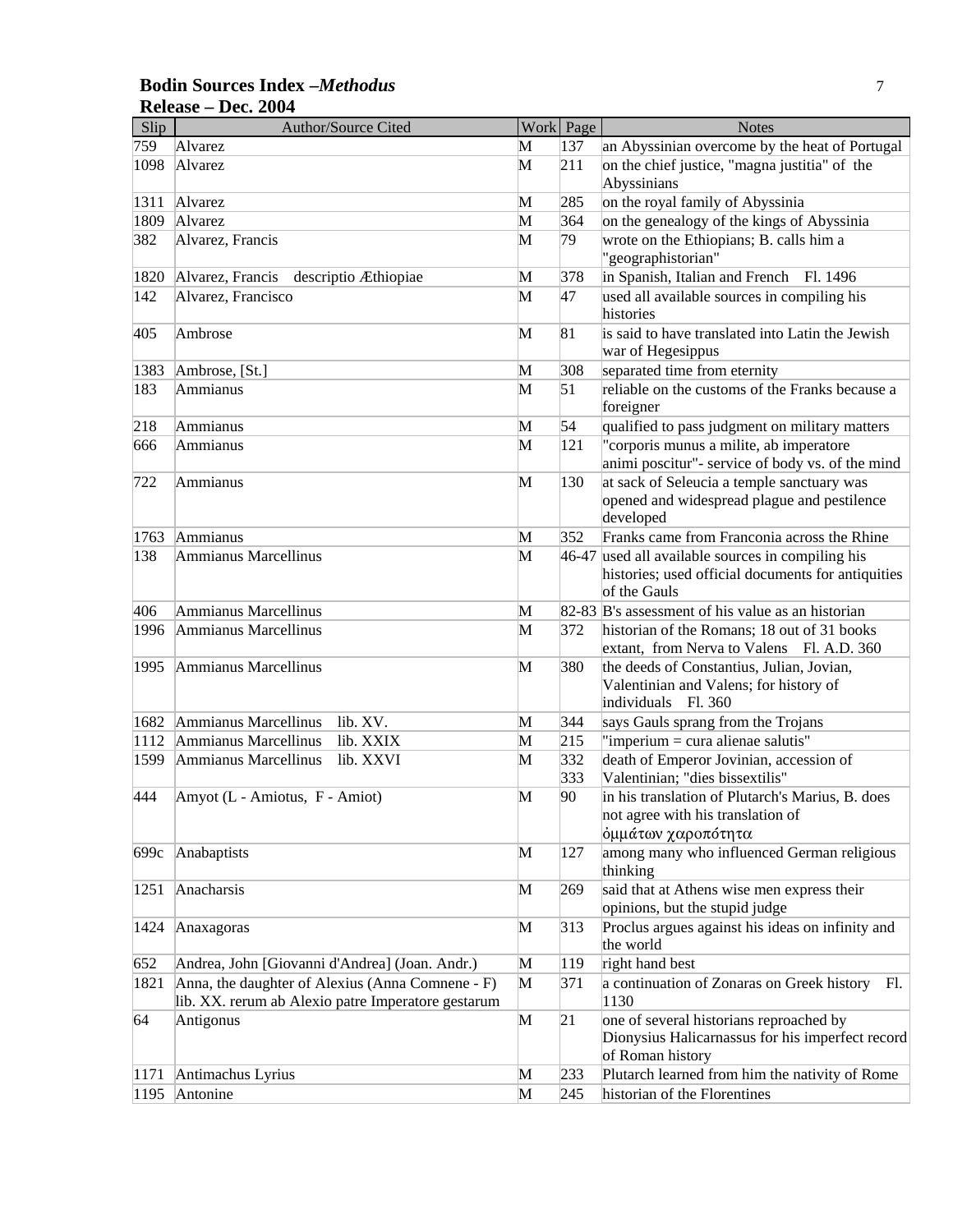#### **Bodin Sources Index –***Methodus* 8 **Release – Dec. 2004**

| Slip | Author/Source Cited                                                                                        |              | Work Page | <b>Notes</b>                                                                                                            |
|------|------------------------------------------------------------------------------------------------------------|--------------|-----------|-------------------------------------------------------------------------------------------------------------------------|
| 366  | Antonine of Florence                                                                                       | М            |           | 77-78 B. says his books full of prodigies, yet a useful                                                                 |
|      |                                                                                                            |              |           | historian [E - Archbishop of Florence Fl. 1480]                                                                         |
| 251  | Antonine the Florentine                                                                                    | M            | 55        | qualified to speak on religion                                                                                          |
| 1822 | Antoninus, Archbishop of Florence<br>fusa historia                                                         | M            | 366       | $(F - Histoire \ développée)$ combined history from<br>creation to 1470 Fl. 1480                                        |
| 1531 | Antonio of Gerona (Gerundensis)                                                                            | M            | 326       | on the beginning of the Christian era, and the<br>date of a census                                                      |
| 1823 | Antonio, Peter Chronica Hispaniae                                                                          | M            | 377       | in Spanish and Italian                                                                                                  |
| 1824 | Antonius Nebrissensis (Antony of Lebrija - E)<br>(Antoine de Nébrisse - F) de rebus a Ferdinando<br>gestis | M            | 377       | historian of the Spanish<br>Fl. 1494                                                                                    |
| 118  | Antonius Nebrissensis (Nebrissensis - L, Antoine de<br>Nebrisse - F, Antonio de Lebrija - E)               | M            | 45        | his praise of Ferdinand out of place in an<br>historian                                                                 |
| 1825 | Antony the Monk (Annonius monachus)<br>libri V. de<br>regibus Francorum                                    | $\mathbf{M}$ | 374       | historian of the Franks from 420-826<br>Fl. 830                                                                         |
| 1553 | Apollinaris                                                                                                | M            | 329       | Crucifixion A.D. 33                                                                                                     |
| 334  | Apollodorus                                                                                                | M            | 67        | his chronology followed by Diodorus                                                                                     |
| 1304 | Apollonius                                                                                                 | M            | 282       | praised monarchy                                                                                                        |
| 144  | Appian                                                                                                     | M            | 47        | says he had access to the writings of Augustine<br>in compiling his history                                             |
| 208  | Appian                                                                                                     | M            | 53        | on the cruelty of Mithridates [E - Roman<br>Histories, "Mithridatic Wars," XVI. 112 end]                                |
| 215  | Appian                                                                                                     | M            | 54        | qualified to pass judgment on civil matters                                                                             |
| 293  | Appian                                                                                                     | M            | 59        | his false account of the destruction of Brennus'<br>Gauls after the sack of Rome                                        |
| 313  | Appian                                                                                                     | M            | 64        | authority on the Rogatio Sempronia                                                                                      |
| 804  | Appian                                                                                                     | M            | 148       | what Appian wrote about Cassius: "I fear<br>Sagittarius more than Scorpio."<br>[E - says this work of Appian a forgery] |
| 854  | Appian                                                                                                     | М            | 159       | in A's Libyan War Censorinus says he will<br>destroy the town of Carthage but spare the<br>"civitas"                    |
| 883  | Appian                                                                                                     | M            | 164       | Romans refused many peoples who offered to<br>surrender themselves to them [and become<br>citizens]                     |
|      | 1164 Appian                                                                                                | M            | 231       | Athens ruled Greece for 70 years                                                                                        |
|      | 1166 Appian                                                                                                | M            | 231       | Spartan's hegemony for 12 years                                                                                         |
| 1187 | Appian                                                                                                     | M            | 238       | Athenian hegemony of 70 years                                                                                           |
| 1250 | Appian                                                                                                     | M            | 269       | his description of the popular uprising under<br>Apuleius Saturninus                                                    |
| 1333 | Appian                                                                                                     | M            | 293       | on extent of Roman Empire at time of Trajan                                                                             |
| 1687 | Appian                                                                                                     | M            | 344       | derives Celts from Celtus, son of Polyphemus                                                                            |
| 1828 | Appiani Celticus, sive de bello Gallico<br>Appian                                                          | M            | 373       | Fl. $1550$ [155]                                                                                                        |
| 1827 | bellorum civilium libri V<br>Appian                                                                        | M            | 372       | historian of the Romans<br>Fl. 215 [145]                                                                                |
| 1830 | Hiberica<br>Appian                                                                                         | M            | 377       | historian of the Spanish<br>[Fl. 140]                                                                                   |
| 101  | in Syrio<br>Appian                                                                                         | M            | 37        | his story about Antiochus' love for Stratonice [E<br>- Roman Histories, "The Syrian Wars," chap. x]                     |
| 1071 | Appian<br>lib. I                                                                                           | M            | 203       | Roman people swore to keep the laws                                                                                     |
| 953  | lib. I. bellorum civilium<br>Appian                                                                        | M            | 177       | whole population swears to uphold a law                                                                                 |
| 324  | libro secundo bellorum civilium in Libyco<br>Appian                                                        | M            | 65        | Civil Wars, Book II; book on the Libyan War;<br>B's opinion on him as an historian; good on the                         |
|      |                                                                                                            |              |           | resources of the provinces                                                                                              |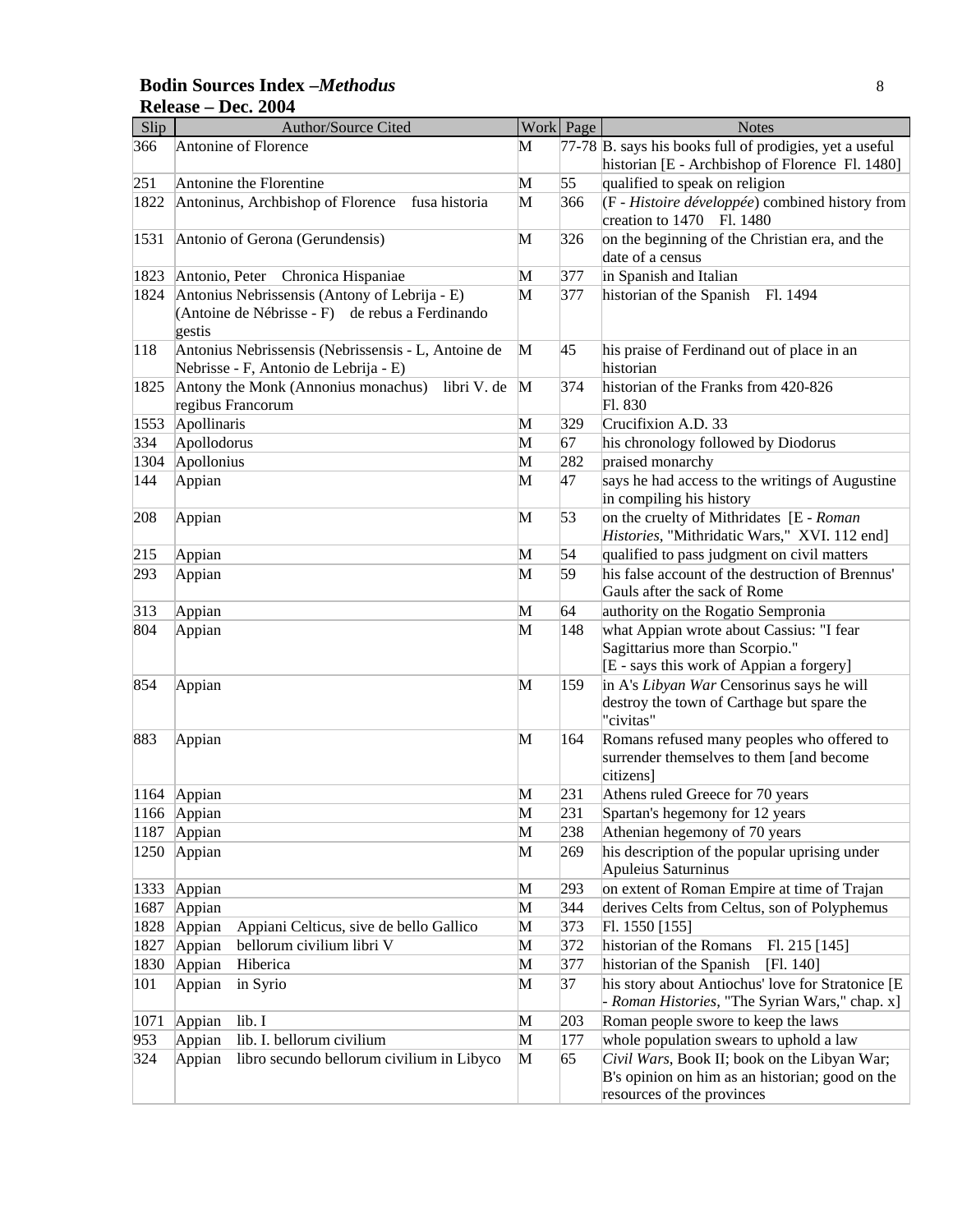| <b>Bodin Sources Index -Methodus</b> |  |
|--------------------------------------|--|
| Release – Dec. 2004                  |  |

| Slip | Author/Source Cited          |   | Work Page      | <b>Notes</b>                                                                            |
|------|------------------------------|---|----------------|-----------------------------------------------------------------------------------------|
| 1829 | Parthicus<br>Appian          | M | 370            | Fl. 140                                                                                 |
| 849  | Apuleius                     | M | 157            | 15 persons = a populace, i.e. 5 collegia or 3                                           |
|      |                              |   |                | familiae [E - De Magia chapter 47]                                                      |
| 1392 | Apuleius                     | M | 309            | the world is eternal                                                                    |
| 1414 | Aquinas, Thomas              | M | 312            | world has beginning but no end                                                          |
| 111  | Arcadius                     | M | 44             | said those who have engaged in litigation have                                          |
|      |                              |   |                | known all evils                                                                         |
| 965  | Arcadius                     | M | 179            | right of appeal, which Arcadius called                                                  |
|      |                              |   |                | "supplicare"                                                                            |
| 817  | Arcecilas                    | M | 152            | among list of learned men                                                               |
| 1480 | Archilochus<br>de temporibus | M | 321            | fragments, perhaps spurious, says B.                                                    |
| 1423 | Archimedes                   | M | 313            | on the ratio of a small seed and the whole world                                        |
| 812  | Archytas                     | M | 152            | among list of learned men                                                               |
| 1451 | Aristides<br>in Panathenaeis | M | 318            | Athenians alone autochthonous                                                           |
| 1608 | Aristides<br>in Panathenaeis | M | 334            | said Athenians were of the highest nobility                                             |
|      |                              |   |                | because of their descent from the soil of Attica                                        |
| 147  | Aristobulus                  | M | 47             | ambassador of Alexander the Great; quotes                                               |
|      |                              |   |                | information gathered firsthand in Egypt and                                             |
|      |                              |   |                | India                                                                                   |
| 717  | Aristotle                    | M | 129-           | and Plato said "ira" given to men for purposes of                                       |
|      |                              |   | 130            | revenge                                                                                 |
| 1085 | Aristotle                    | M | $205 -$<br>206 | types of kings; chosen leaders                                                          |
|      |                              |   |                |                                                                                         |
| 1436 | Aristotle                    | M | $315 -$<br>316 | says no one can remember the destruction of the<br>heavens [E - De caelo I. 3. 270b 14] |
| 57   | Aristotle                    | M | 19             | wrote books on different branches of natural                                            |
|      |                              |   |                | history                                                                                 |
| 95   | Aristotle                    | M | 30             | to avoid inconsistency calls contemplation a type                                       |
|      |                              |   |                | of activity                                                                             |
| 96   | Aristotle                    | M | 34             | got entangled in his definition of 'good' as                                            |
|      |                              |   |                | contemplation - he could not make the 'good' of                                         |
|      |                              |   |                | the individual coincide with the 'good' of the                                          |
|      |                              |   |                | whole state                                                                             |
| 128  | Aristotle                    | M | 46             | histories of too distant events as unreliable and                                       |
|      |                              |   |                | unpleasing as those of too recent events                                                |
| 157  | Aristotle                    | M | 48             | accepted the song of the dying swan                                                     |
| 193  | Aristotle                    | M | 52             | when he attempts to correct the laws of Solon                                           |
|      |                              |   |                | and Lycurgus is rebuked implicitly by Polybius                                          |
|      |                              |   |                | and openly by Plutarch                                                                  |
| 434  | Aristotle                    | M | 87             | fire and the sun make men black                                                         |
| 441  | Aristotle                    | M | 89             | said all in the north have red hair                                                     |
| 454  | Aristotle                    | M | 90             | in one place calls the eyes of goats                                                    |
|      |                              |   |                | $\phi$ μματα χαροπά - they are actually yellow                                          |
| 455  | Aristotle                    | M | 91             | said the hide of lions is always $\pi \nu \rho \rho \delta \nu$ - tawny                 |
| 464  | Aristotle                    | M | 91             | on the color of the eyes of peoples in the                                              |
|      |                              |   |                | different regions                                                                       |
| 470  | Aristotle                    | M | 91             | the color "caprinus" (yellowish grey) indicates                                         |
|      |                              |   |                | person of the best morality; bluish-grey = cruel                                        |
| 530  | Aristotle                    | M | 103            | A's statements on melancholy fit southerners                                            |
|      |                              |   |                | fairly well                                                                             |
| 538  | Aristotle                    | M | 104            | in winter men more capable of begetting, not                                            |
|      |                              |   |                | more lustful, as A. thought                                                             |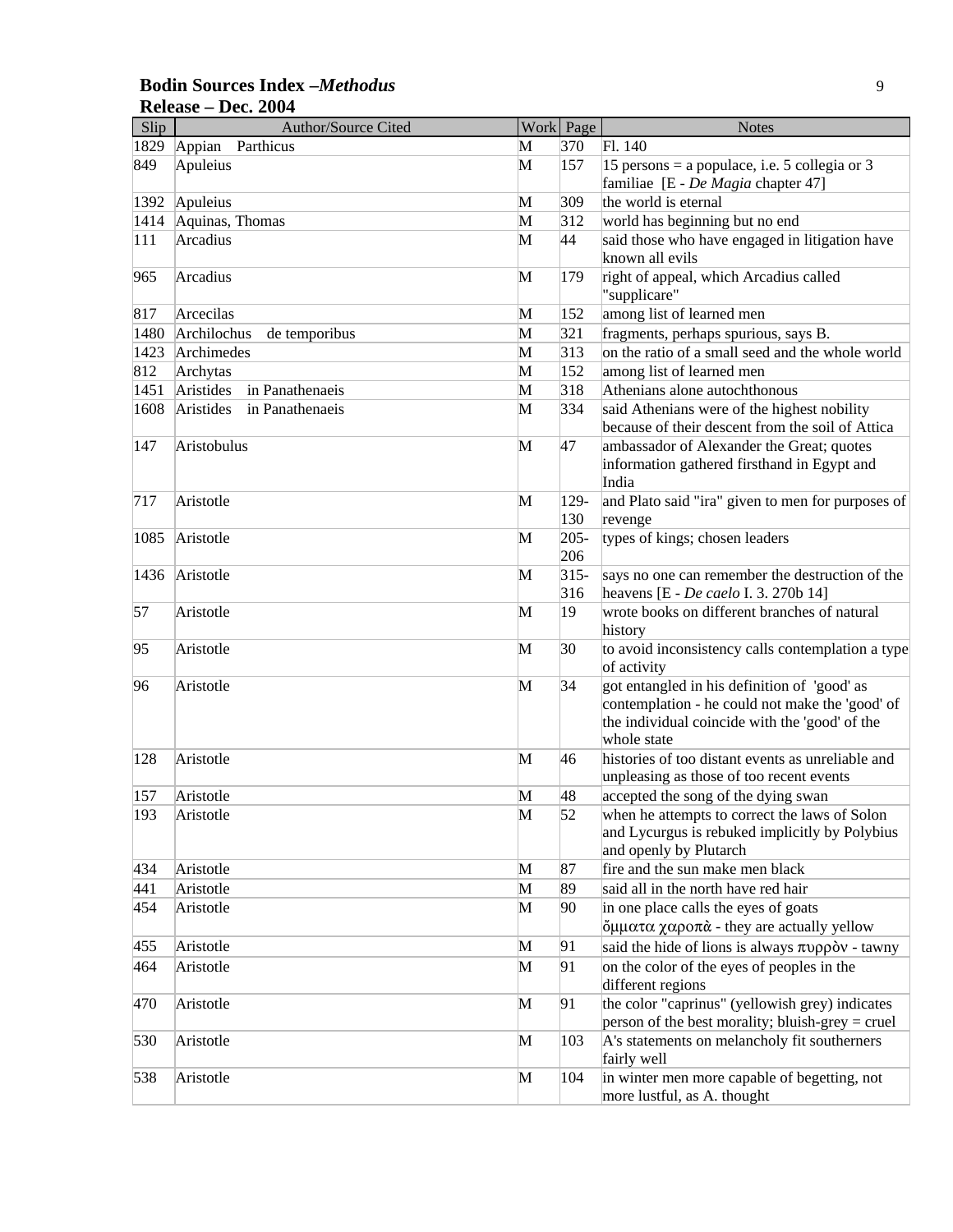| Slip | Author/Source Cited | Work Page |     | <b>Notes</b>                                         |
|------|---------------------|-----------|-----|------------------------------------------------------|
| 570  | Aristotle           | M         | 108 | men live longest in the south                        |
| 580  | Aristotle           | M         | 109 | and Juba say elephants live longest                  |
| 591  | Aristotle           | M         | 112 | and Pliny far inferior to Agricola on metals         |
| 608  | Aristotle           | M         | 116 | said Anaxagoras was very wise but lacked             |
|      |                     |           |     | prudence                                             |
| 613  | Aristotle           | M         | 117 | right side of world is to the east                   |
| 639  | Aristotle           | M         | 118 | in the uterus males move to the right                |
| 643  | Aristotle           | M         | 119 | Nature makes some people slaves, with strong         |
|      |                     |           |     | bodies; others weak, but useful for society          |
| 669  | Aristotle           | M         | 121 | "operarios & opifices inter plebeios receset"        |
| 676  | Aristotle           | M         | 123 | erroneous observations on different races            |
| 693  | Aristotle           | M         | 125 | writing to Theodectes (15 lines in Greek and         |
|      |                     |           |     | Latin) on characteristics of the young compared      |
|      |                     |           |     | to those of the old and middle-aged                  |
| 724  | Aristotle           | M         | 132 | all the best things found in Asia                    |
| 758  | Aristotle           | M         | 137 | fevers and summer heat greater in the north          |
| 825  | Aristotle           | M         | 153 | comparative study of laws and institutions           |
| 836  | Aristotle           | M         | 154 | "principum σοφίσματα, seu κρύφια" - devices          |
|      |                     |           |     | or secrets of princes                                |
| 836a | Aristotle           | M         | 154 | we must refute A's definitions "de cive, de          |
|      |                     |           |     | civitate, de Republica, de summo imperio, de         |
|      |                     |           |     | magistratu," which are fundamental to this           |
|      |                     |           |     | discussion                                           |
| 839  | Aristotle           | M         | 154 | definition of a 'citizen' discussed                  |
|      |                     |           | 155 |                                                      |
| 876  | Aristotle           | M         | 163 | said absurdly that citizens of this kind should be   |
|      |                     |           |     | partly citizens, partly foreigners                   |
|      |                     |           |     | [E - Politics III. I. 1275a]                         |
| 917  | Aristotle           | M         | 171 | definition of a magistrate                           |
| 926  | Aristotle           | M         | 172 | calls sovereignty το κύριον πολίτευμα or             |
|      |                     |           |     | κύρια ἀρχή                                           |
| 994  | Aristotle           | M         | 185 | reports the opinions of others on the mixed state    |
|      |                     |           |     | of the Spartans                                      |
| 1001 | Aristotle           | M         | 187 | the ephors ordered men to "shave their               |
|      |                     |           |     | moustache"- κείρεσαι τον μύστακα                     |
| 1004 | Aristotle           | M         | 187 | issue of Peloponnesian War was democracy v.          |
|      |                     |           |     | aristocracy                                          |
| 1008 | Aristotle           | M         | 187 | postulated 3 good types of states and 3 bad          |
| 1021 | Aristotle           | M         | 190 | said the Carthaginians had a popular                 |
|      |                     |           |     | constitution; election of magistrates by lot; the    |
|      |                     |           |     | extreme instance of a popular constitution           |
| 1029 | Aristotle           | M         | 192 | πόλις cannot have more than 10,000 citizens          |
| 1050 | Aristotle           | M         | 197 | called officials of local government at Athens       |
|      |                     |           |     | αστυνόμους                                           |
| 1052 | Aristotle           | M         | 197 | Aristotle, Polybius and Livy give us a few hints     |
|      |                     |           |     | on the Carthaginian state                            |
| 1062 | Aristotle           | M         | 201 | definition of monarchy - 5 kinds                     |
| 1067 | Aristotle           | M         | 202 | is it better to give authority to a man or to a law? |
| 1078 | Aristotle           | M         | 204 | those kings whom A. calls "domini," who treat        |
|      |                     |           |     | the state as their private possession                |
| 1079 | Aristotle           | M         | 205 | kings who are bound by laws are not kings            |
| 1091 | Aristotle           | M         | 210 | wrongly called military leaders 'kings'              |

## **Bodin Sources Index –***Methodus* 10 **Release – Dec. 2004**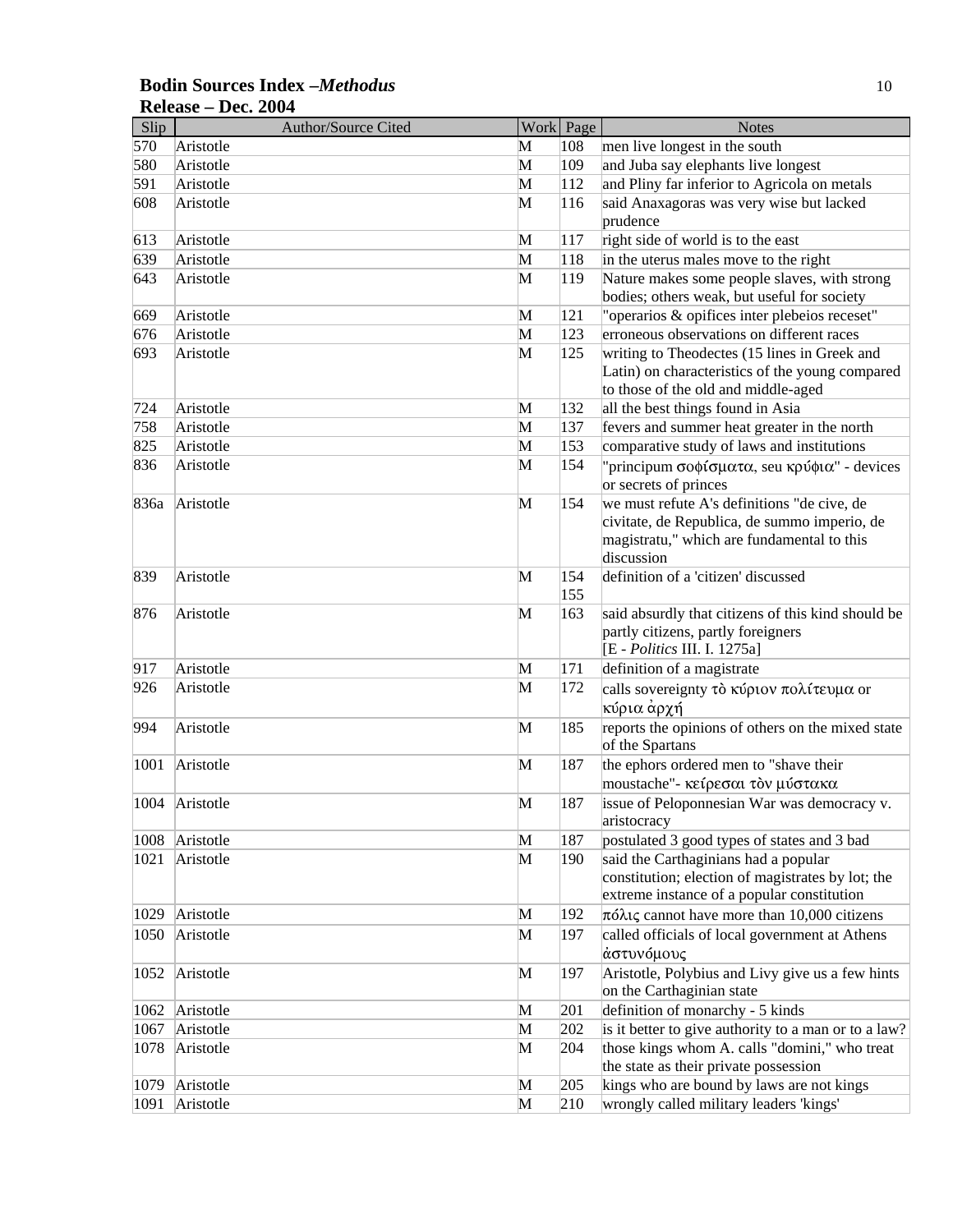| Slip |                | Author/Source Cited                |   | Work Page | <b>Notes</b>                                                                               |
|------|----------------|------------------------------------|---|-----------|--------------------------------------------------------------------------------------------|
| 1182 | Aristotle      |                                    | M | 235       | could not understand the seven tides of the                                                |
|      |                |                                    |   |           | Euripus - "cur denique septenarius Euripi fluxus                                           |
|      |                |                                    |   |           | ac refluxus Aristotelem, ut quidam prodiderunt,                                            |
|      |                |                                    |   |           | ad furorem; ut alii, ad praecipitium adegit?"                                              |
| 1205 | Aristotle      |                                    | M | 251       | father's power of life and death among the                                                 |
|      |                |                                    |   |           | Persians                                                                                   |
| 1208 | Aristotle      |                                    | M | 251       | advised the appointment of magistrates with                                                |
|      |                |                                    |   |           | differing opinions                                                                         |
| 1218 | Aristotle      |                                    | M | 255       | thought certain magistracies (judicial) should be                                          |
|      |                |                                    |   |           | limited to a short period                                                                  |
| 1220 | Aristotle      |                                    | M | 256       | said that by frequent change of officials the                                              |
|      |                |                                    |   |           | power of the prince is increased                                                           |
| 1245 | Aristotle      |                                    | M | 268       | spoke against popular government; said some                                                |
|      |                |                                    |   |           | born to rule, others to obey                                                               |
| 1257 | Aristotle      |                                    | M | 271       | 6 types of state; A. said royal power is best                                              |
| 1270 | Aristotle      |                                    | M | 274       | hesitated to replace an old, established law by a                                          |
|      |                |                                    |   |           | new one, even if better                                                                    |
|      |                |                                    |   |           |                                                                                            |
| 1272 | Aristotle      |                                    | M | 275       | the rule of a few who are in harmony is not                                                |
|      |                |                                    |   |           | easily shaken; middle class contributes to                                                 |
|      |                |                                    |   |           | stability of a state                                                                       |
| 1276 | Aristotle      |                                    | M | 277       | and Pausanias give examples of foreigners                                                  |
|      |                |                                    |   |           | gaining control of a city and driving out the                                              |
|      |                |                                    |   |           | original inhabitants, e.g. at Troezen, Zancle and                                          |
|      |                |                                    |   |           | Amphipolis                                                                                 |
| 1301 | Aristotle      |                                    | M | 282       | praised monarchy                                                                           |
| 1314 | Aristotle      |                                    | M | 286       | decided Plato's geometric ratio for the ruling of                                          |
|      |                |                                    |   |           | states referred only to rewards                                                            |
| 1319 | Aristotle      |                                    | M | 289       | forced to acknowledge the power of religion as                                             |
|      |                |                                    |   |           | support of the state                                                                       |
| 1339 | Aristotle      |                                    | M | 297       | placed piracy, or $\lambda \eta \sigma \tau \epsilon \mathfrak{c} \alpha$ , among kinds of |
|      |                |                                    |   |           | hunting                                                                                    |
| 1403 | Aristotle      |                                    | M | 311       | called the wise man αύταρκήν                                                               |
| 1444 | Aristotle      |                                    | M | 317       | nothing mixed and made up of parts can be                                                  |
|      |                |                                    |   |           | produced by itself                                                                         |
| 1791 | Aristotle      |                                    | M | 358       | calls it Britain (not Albion)                                                              |
| 1359 | Aristotle      | in libris de coelo                 | M | 304       | said the world is eternal, but admitted                                                    |
|      |                |                                    |   |           | demonstration of this is impossible.                                                       |
|      | 1366 Aristotle | in libris de coelo                 | M | 305       | on free will and necessity - is God free?                                                  |
|      |                | in libris de interpretatione       |   |           |                                                                                            |
| 1368 | Aristotle      | in libris de moribus               | M | 306       | will is not free unless it can be changed                                                  |
|      |                |                                    |   |           | [E - Nicomachean Ethics III. 3. 1113a 10]                                                  |
| 1707 | Aristotle      | in libris de moribus and Republica | M | 346       | on the bravery of the Celts                                                                |
| 713  | Aristotle      | in libris de Republica             | M | 129       | praises Dorian mode [E - Politics VIII. 7. 1342b                                           |
|      |                |                                    |   |           | 15]                                                                                        |
| 1421 |                |                                    | M | 312       | the Prime Mover, God; B. criticizes his notions                                            |
|      | Aristotle      | in libris τῶν μετα τα φυσ.         |   | 313       |                                                                                            |
| 1373 | Aristotle      | in metaph.                         | M | 307       | on form and matter; "est forma generosa (noble)                                            |
|      |                |                                    |   |           | & divinum quiddam habens essentia"                                                         |
|      |                |                                    |   |           |                                                                                            |
| 1447 | Aristotle      | in problematis                     | M | 317       | a cycle of birth and death for men and for                                                 |
|      |                |                                    |   |           | empires                                                                                    |
| 425  | Aristotle      | in quaestionibus                   | M | 86        | in Questions says excessive heat or cold prevents                                          |
|      |                |                                    |   |           | civilization                                                                               |
| 468  | Aristotle      | in quaestionibus                   | M | 91        | said "color glaucus in oculis magnum caloris                                               |

## **Bodin Sources Index –***Methodus* 11 **Release – Dec. 2004**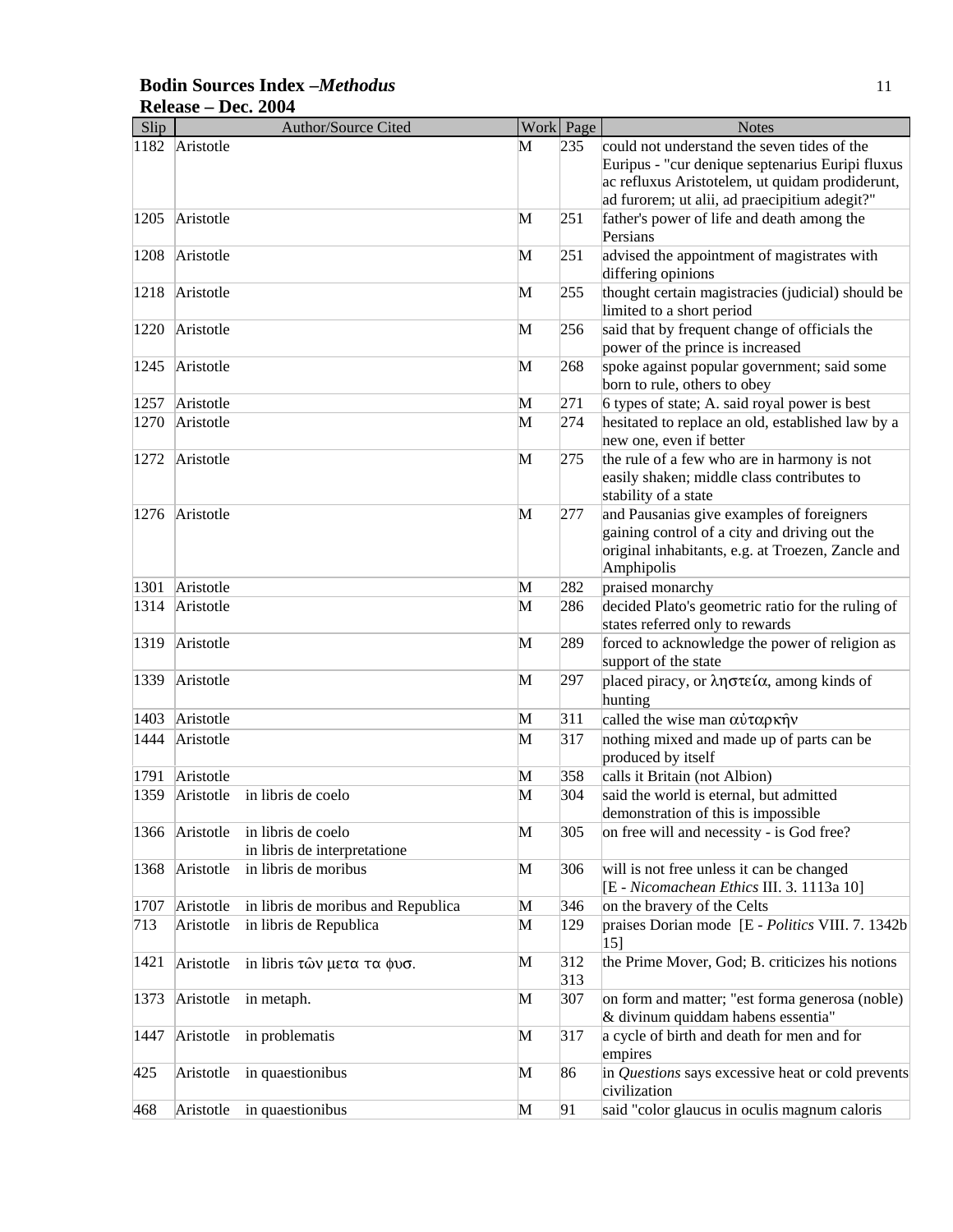#### **Bodin Sources Index –***Methodus* 12 **Release – Dec. 2004**

| Slip |             | <b>Author/Source Cited</b>                                                           |   | Work Page | <b>Notes</b>                                                                                              |
|------|-------------|--------------------------------------------------------------------------------------|---|-----------|-----------------------------------------------------------------------------------------------------------|
|      |             |                                                                                      |   |           | indicium"                                                                                                 |
| 507  | Aristotle   | in quaestionibus                                                                     | M | 98        | nothing is more cruel than armed injustice; men                                                           |
|      |             |                                                                                      |   |           | with moderate thought excel in humanity and                                                               |
|      |             |                                                                                      |   |           | justice; a temperate climate produces good men                                                            |
| 540  | Aristotle   | in quaestionibus                                                                     | M | 105       | people who ride horses much are more lustful                                                              |
| 556  | Aristotle   | in quaestionibus                                                                     | M | 106       | "ea quaestio cur melancholici salaciores sint"                                                            |
| 1449 | Aristotle   | lib. I. mete.                                                                        | M | 317       | denies there was a flood over all the earth [livre I                                                      |
|      |             |                                                                                      |   |           | des Météores - F, Book I of the Metaphysics - E]                                                          |
| 1376 | Aristotle   | lib. II. cap. III. de animalium ortu                                                 | M | 308       | on form and matter; form of man                                                                           |
|      |             |                                                                                      |   |           | θύραθεν έπεισιέναι (enters from without)                                                                  |
| 1307 | Aristotle   | lib. III. ad extremum                                                                | M | 282       | disapproved of dynastic monarchy; praised                                                                 |
|      |             |                                                                                      |   |           | elected kings of Carthage [E - Politics II. 8.                                                            |
| 642  |             |                                                                                      | M | 119       | 1269a 15]                                                                                                 |
|      | Aristotle   | lib. IV. cap. III. & IX. & lib. IV cap. I. &<br>lib. I. cap. XV. de historia animal. |   |           | Book IV, chapters 3 and 9, Book IV, chapter I<br>and Book I, chapter 15 of The History of                 |
|      |             |                                                                                      |   |           | Animals: the right part is masculine, the left                                                            |
|      |             |                                                                                      |   |           | feminine                                                                                                  |
| 1399 | Aristotle   | lib. VI. de natura                                                                   | M | 310       | God cannot be moved or changed                                                                            |
| 1428 | Aristotle   | lib. VI. de natura                                                                   | M | 314       | movers of the heavens and stars are minds which                                                           |
|      |             |                                                                                      |   |           | are themselves immobile                                                                                   |
| 1404 | Aristotle   | lib. XIIII. των μετά τά φυσ.                                                         | M | 311       | calls God αύταρκέστατον                                                                                   |
| 654  | Aristotle   | lib. XXXI. cap. XII. XIII. XIX. XXV. &                                               | M | 120       | right hand best; no work of Aristotle is named                                                            |
|      |             | lib. XXXII. cap. VII.                                                                |   |           |                                                                                                           |
| 601  | Aristotle   | libro 2. de partibus animantium                                                      | M | 114       | in Book II De partibus animalium: the beasts                                                              |
|      |             |                                                                                      |   |           | which are colder are more sagacious                                                                       |
|      |             |                                                                                      |   |           | [E - II. 2. 648a]                                                                                         |
| 1375 | Aristotle   | libro II. de natura                                                                  | M | 307       | on form, matter, creation                                                                                 |
|      |             | libro I. cap. IX. de natura                                                          |   |           |                                                                                                           |
|      |             | libro VIII. των μετά τά φυσ.                                                         |   |           |                                                                                                           |
|      |             | lib. I. cap. III. de animo                                                           |   |           |                                                                                                           |
| 1379 | Aristotle   | libro IV. de natura                                                                  | M | 308       | on time                                                                                                   |
| 482  | Aristotle   | libro quarto Meteorum                                                                | M | 94        | men of extreme north burned up by the cold                                                                |
|      |             |                                                                                      |   |           | "non, ut putavit Aristoteles, propter vim coloris                                                         |
|      |             |                                                                                      |   |           | interni έκ της άνθιπεριστάσεως" but because                                                               |
|      |             |                                                                                      |   |           | the cold penetrates and dries up the humor                                                                |
|      |             | 1135 Aristotle libro quinto de Republica                                             | M | 223       | ridicules Plato's numerical theory of the rise and<br>fall of states; B. says this is a very good passage |
|      |             |                                                                                      |   |           | [E - <i>Politics</i> V. 12. 1316a]                                                                        |
| 503  | Aristotle   | libro septimo de Republica                                                           | M | 98        | strong and opinionated men have less intellect [E]                                                        |
|      |             |                                                                                      |   |           | - Politics VII. 6. 1327b 23 ff.]                                                                          |
| 1178 | Aristotle   | libro V. de Repub. & extremo                                                         | M | 235       | in Book V of the <i>Politics</i> and at end of the                                                        |
|      |             | τών μετά τά φυσ.                                                                     |   |           | Metaphysics A. says no importance in numbers;                                                             |
|      |             |                                                                                      |   |           | Bodin is not impressed                                                                                    |
| 1831 | Arnobius    | adversus gentes libri VII                                                            | M | 368       | historian of paganism Fl. 300                                                                             |
| 133  | Arrian      |                                                                                      | M |           | 46-47 used earlier records and authors to write the                                                       |
|      |             |                                                                                      |   |           | history of the past, e.g. says he'd read the                                                              |
|      |             |                                                                                      |   |           | previously unknown commentaries of King                                                                   |
|      |             |                                                                                      |   |           | Ptolemy who accompanied Alexander the Great                                                               |
| 305  | Arrian      |                                                                                      | M | 61        | writer on Alexander the Great and commentaries                                                            |
|      |             |                                                                                      |   |           | on Epictetus                                                                                              |
| 641  | Artemidorus | lib. XXVII                                                                           | M | 118-      | his interpretation of dreams                                                                              |
|      |             |                                                                                      |   | 119       |                                                                                                           |
| 1832 |             | Arthur, Geoffrey (Galfridus Arturus)<br>de rebus                                     | M | 377       | historian of the Britons<br>[? 1150]                                                                      |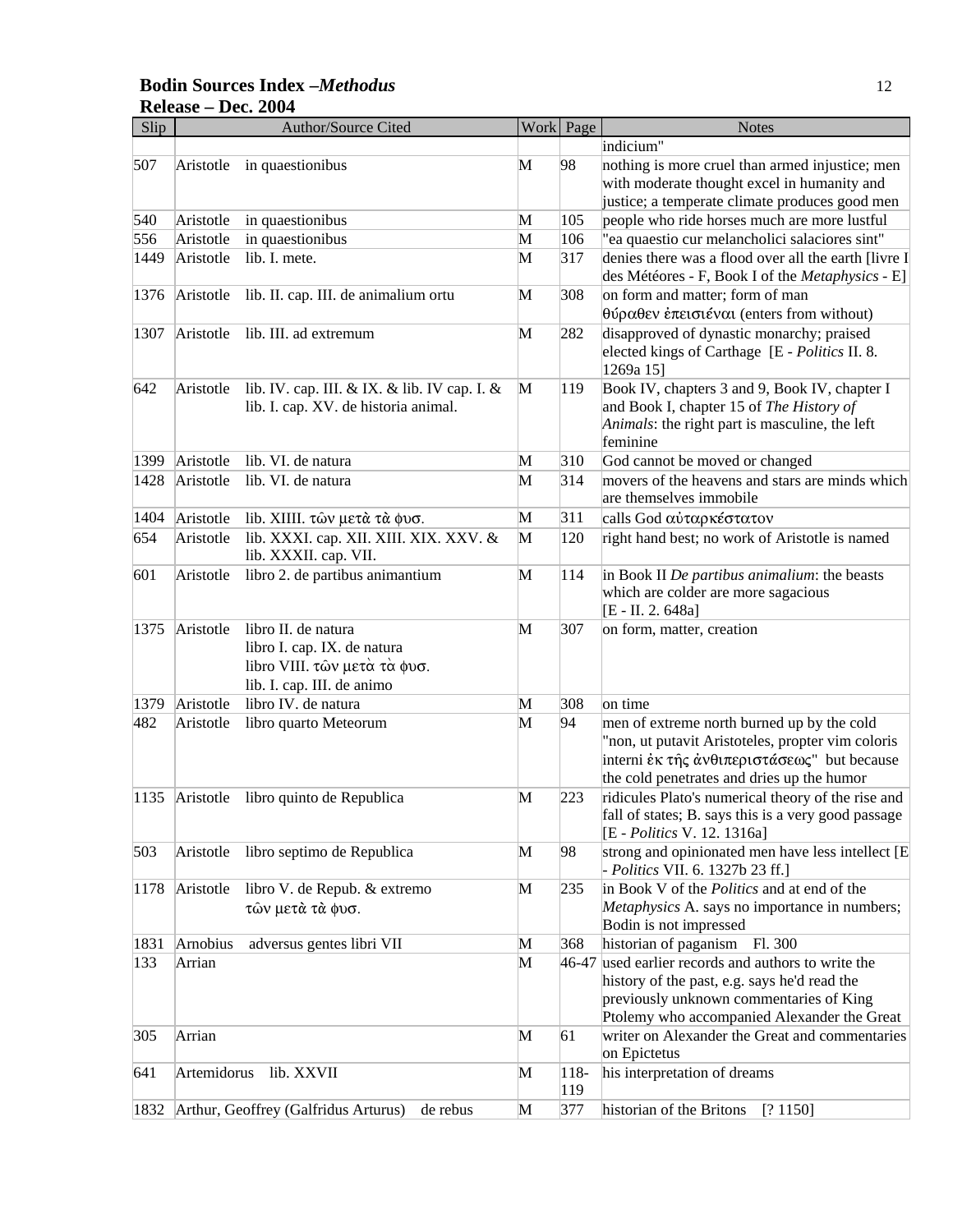#### **Bodin Sources Index –***Methodus* 13 **Release – Dec. 2004**

| Slip | <b>Author/Source Cited</b>                       |   | Work Page | <b>Notes</b>                                                                |
|------|--------------------------------------------------|---|-----------|-----------------------------------------------------------------------------|
|      | Britannicis libri VIII                           |   |           |                                                                             |
| 1070 | Asconius                                         | M | 203       | on the power of the praetors                                                |
| 1533 | Asconius                                         | M | 327       | meaning of 'Indictio' as a unit of time                                     |
| 314  | Asconius (Pedianus)                              | M | 64        | authority on the Rogatio Sempronia                                          |
| cr1  | Asculanus. See Bonfini                           |   |           |                                                                             |
| 487  | Athenaeus                                        | M | 94        | charges the Scythians with                                                  |
|      |                                                  |   |           | άκρατοποσίαν (drinking neat wine); says                                     |
|      |                                                  |   |           | Laconians call drinking neat wine                                           |
|      |                                                  |   |           | άντισκυθίσαι [E - Deiponosophists X, para.                                  |
|      |                                                  |   |           | 427]                                                                        |
| 708  | Athenaeus                                        | M | 129       | on luxury - "A. vero Asiaticorum &                                          |
|      |                                                  |   |           | Aegyptiorum delicias incredibiles tradit"                                   |
| 790  | Athenaeus                                        | M | 144       | a man half black and half white exhibited by                                |
|      |                                                  |   |           | Ptolemy Philadelphus                                                        |
| 1025 | Athenaeus                                        | M | 191       | on population of Athens                                                     |
|      |                                                  |   |           | [E - Deipnosophists VI. 272 c]                                              |
| 1056 | Athenaeus                                        | M | 198       | the population of Athens                                                    |
| 1348 | Athenaeus                                        | M | 299       | for examples of savagery in past ages                                       |
| 1593 | Athenaeus                                        | M | 332       | praises Ctesias                                                             |
| 1717 | Athenaeus                                        | M | 347       | Gauls not descended from Germans                                            |
| 1745 | Athenaeus                                        | M | 349       | distinguishes German from Celt                                              |
| 1784 | Athenaeus                                        | M | 355       | on the meaning of the word 'dunus' (Celtic)                                 |
| 1833 | Athenaeus                                        | M | 368       | "geographistorian"                                                          |
| 1739 | lib. V<br>Athenaeus                              | M | 349       | Celtic invasion of Pannonia                                                 |
| 773  | lib. XII<br>Athenaeus                            | M | 141       | Lydians and Umbrians famous for their shameful<br>delights                  |
| 163  | Athenaeus of Naucratis                           | M | 48        | denied that dying swans sing                                                |
| 874  | Augustine                                        | M | 163       | "Will the foot say I am not the eye, therefore I                            |
|      |                                                  |   |           | am not of the body?" [Augustinus - L; Saint                                 |
|      |                                                  |   |           | Augustin - F; but E gives St. Paul]                                         |
| 1103 | Augustine                                        | M | 214       | expansion of society, from domestic society to                              |
|      |                                                  |   |           | political society; ban on marriage with near                                |
|      |                                                  |   |           | relatives                                                                   |
| 1134 | Augustine                                        | M | 223       | the Divine Majesty is fate if anything is                                   |
| 1353 | Augustine                                        | M | 301       | and Lactantius said belief in the antipodes was                             |
|      |                                                  |   |           | crazy                                                                       |
|      | 1384 Augustine, [St.]                            | M | 308       | separated time from eternity                                                |
| 1427 | Augustine, [St.]                                 | M | 314       | said nothing is infinite except God                                         |
| 1441 | Augustine, [St.]                                 | M | 316       | $\vert \text{eval} \vert = \text{absence of good}$                          |
| 1574 | Augustine, [St.]                                 | M | 330       | 6916 years since creation                                                   |
| 1606 | Augustine, [St.]<br>lib. II. de Civitate Dei     | M | 333       | accepts prophecy of Rabbi Elia that world would                             |
|      |                                                  |   |           | last 6000 years                                                             |
| 1365 | Augustine, [St.]<br>libro decimo de Civitate Dei | M | 305       | souls did not have a beginning because they                                 |
|      |                                                  |   |           | would then have an end<br>"in quadam epistola" expresses joy to his friends |
| 1139 | Augustus                                         | M | 225       | because he has passed his $63rd$ year                                       |
|      |                                                  |   |           | lives of emperors from Augustus to Theodosius                               |
| 2133 | Aurelius Victor, Sextus                          | M | 380       | the Great; for individual histories Fl. 420                                 |
| 53   | Ausonius                                         | M | 18        | wrote fasti                                                                 |
| 869  | Authentics<br>Authent. LXXVIII                   | M | 162       | [E - a collection of the constitutions of Justinian]                        |
|      |                                                  |   |           | Panvinio wrong in source of citizenship law                                 |
| 1835 | Aventinus, Johannes<br>Germanicarum rerum        | M | 374       | historian of the Germans Fl. 1510                                           |
|      |                                                  |   |           |                                                                             |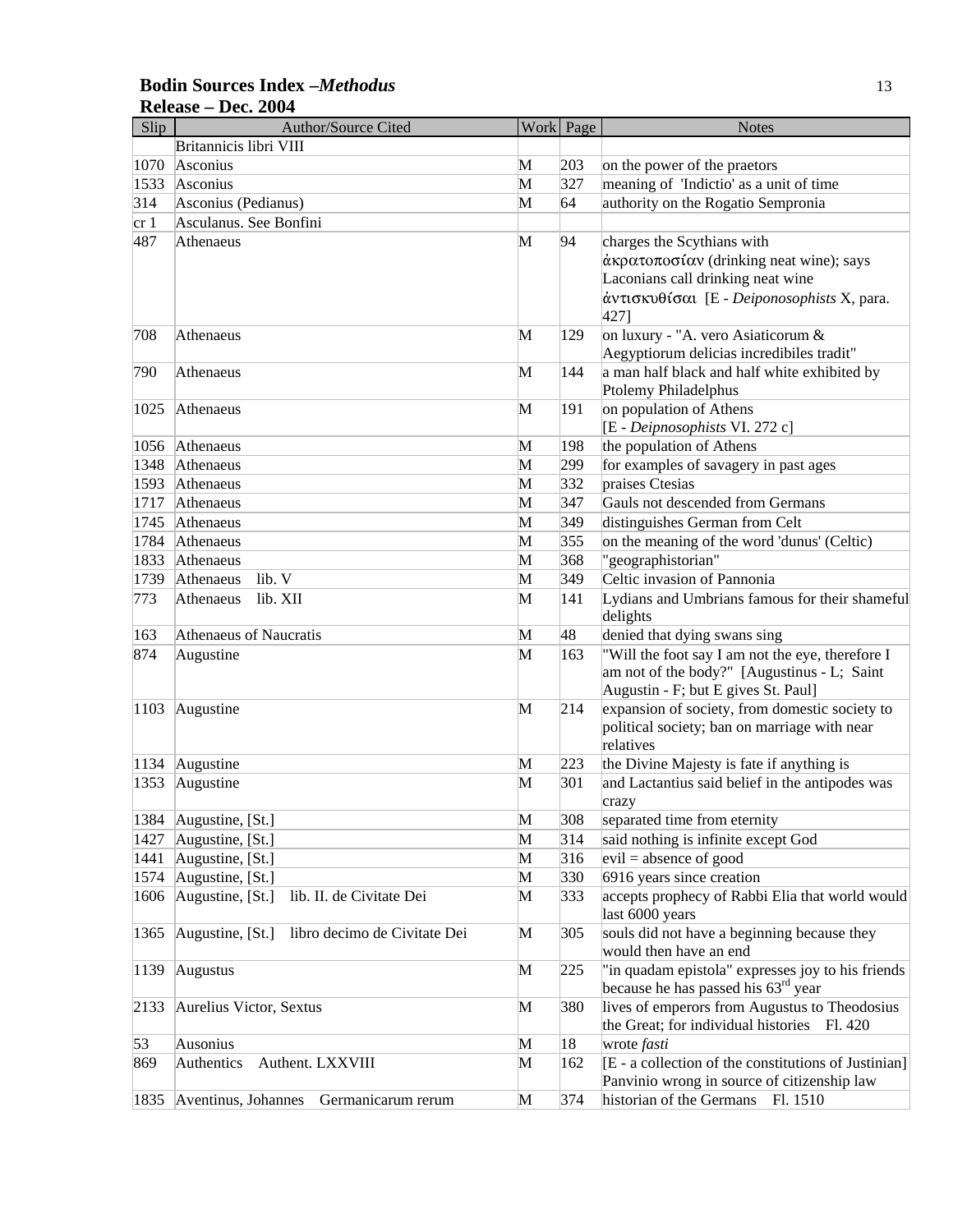#### **Bodin Sources Index –***Methodus* 14 **Release – Dec. 2004**

| Slip | <b>Author/Source Cited</b>                                                                                                                        |              | Work Page | <b>Notes</b>                                                                                                                                                |
|------|---------------------------------------------------------------------------------------------------------------------------------------------------|--------------|-----------|-------------------------------------------------------------------------------------------------------------------------------------------------------------|
|      | illustratio libro X. comprehensa.                                                                                                                 |              |           |                                                                                                                                                             |
| 617  | Averroës                                                                                                                                          | M            | 117       | right side of world is to the east                                                                                                                          |
| 763  | Averroës                                                                                                                                          | M            | 138       | said wrongly that plants and animals are more                                                                                                               |
|      |                                                                                                                                                   |              |           | vigorous in mountains because nearer to heaven                                                                                                              |
| 1386 | Averroës                                                                                                                                          | М            | 309       | and the Peripatetics - their arguments on the<br>creation                                                                                                   |
| 1422 | Averroës                                                                                                                                          | M            | 313       | and Aristotle; their erroneous ideas on the world<br>and God                                                                                                |
| 1450 | Averroës (Abenreus)<br>lib. III. de animo                                                                                                         | M            | 317       | L - Abenreus lib. III De animo<br>F - Avicenne livre III de l'Esprit<br>E - Averroës Book III of On the Soul<br>denies a flood ever covered the whole earth |
| 429  | Avicenna                                                                                                                                          | M            | 87        | the ancients, excluding Posidonius and<br>Avicenna, believed men could safely live only<br>between the tropics and the polar circle                         |
| 1363 | Avicenna                                                                                                                                          | М            | 304       | and Origen, etc. oppose Aristotle's arguments<br>that the world is eternal                                                                                  |
| 1419 | Avicenna                                                                                                                                          | M            | 312       | cosmology of; world will end                                                                                                                                |
| 1448 | Avicenna (Abensina)<br>lib. de diluviis                                                                                                           | M            | 317       | cycle of civilizations and cataclysms                                                                                                                       |
| 932  | Azo                                                                                                                                               | M            | 173       | Lothair and Azo's dispute over sovereignty -<br>Emperor Henry VII at Bologna decides the<br>question                                                        |
| 936  | Azo                                                                                                                                               | M            | 174       | on sovereignty and the sovereign                                                                                                                            |
| 1083 | Azo                                                                                                                                               | М            | 205       | Jason's interpretation of a passage of law on the<br>power of the prince already well explained by<br>Azo                                                   |
| 1212 | <b>Baldus</b>                                                                                                                                     | M            | 253       | and other jurisconsults: their stupid<br>interpretation of the Salic Law on inheritance                                                                     |
| 655  | Baldus [de Ubaldi]<br>ad l. decernimus. de sacrosanct.<br>eccles. C                                                                               | $\mathbf{M}$ | 120       | on the right hand [Code 1.2.16 - E]                                                                                                                         |
| 2060 | Barentonius, Guillaume Postel (F - Guillaume Postel M<br>de Barenton) de moribus, religione, & Republica<br>Turcarum libri III                    |              | 378       | historian of the Turks, in French Fl. 1150<br>[1550 in ed. 1572]                                                                                            |
| 1836 | Barlet, Martin (Barletius - L, Berlitz - F)<br>de rebus<br>gestis adversus Turcas, & Scanderbei regis<br>Epirotarum vita, libris XIII comprehensa | M            | 378       | historian of the Turks<br>Fl. 1488                                                                                                                          |
| 17   | Baron, Eguinaire (Baro)                                                                                                                           | M            | 5         | French jurist B. has found useful                                                                                                                           |
| 1837 | Bartolini, Ricciardo, of Perugia Austriades libri XII                                                                                             | M            | 375       | writer on Austrian affairs Fl. 1500                                                                                                                         |
| 939  | <b>Bartolus</b>                                                                                                                                   | M            | 175       | "hoc igitur propriè magistratus officium quod<br>Bartolus nobile appellavit"                                                                                |
| 1128 | <b>Bartolus</b><br>ad l. hostes. de captivis                                                                                                      | М            | 221       | no slaves in his time (Bartolus lived 1309)                                                                                                                 |
| 853  | in l. urbis appellatio. de rerum et verborem M<br><b>Bartolus</b><br>significatione. & ad legem municipalem                                       |              | 159       | limits a city-state by its walls; defines<br>"municeps" as a kind of "civis"                                                                                |
| 1382 | Basil, [St.]                                                                                                                                      | M            | 308       | separated time from eternity                                                                                                                                |
| 68   | Bede                                                                                                                                              | M            | 22        | his work on chronology                                                                                                                                      |
| 1536 | Bede                                                                                                                                              | M            | 327       | on the use of 'Indictiones' as unit of time                                                                                                                 |
| 1547 | Bede                                                                                                                                              | M            | 329       | Crucifixion A.D. 34                                                                                                                                         |
| 1575 | Bede                                                                                                                                              | M            | 330       | 6893 years since creation                                                                                                                                   |
| 1839 | Bede<br>libri V. historiarum Anglosaxonum, usque ad<br>suam aetatem                                                                               | M            | 377       | an Englishman; historian of the Anglo-<br>Saxons Fl. 732                                                                                                    |
| 1838 | Bede (Beda Anglus)<br>chronica, ab orbe condito usqueM<br>ad 700 A.D.                                                                             |              | 366       | writer of universal history<br>Fl. 730                                                                                                                      |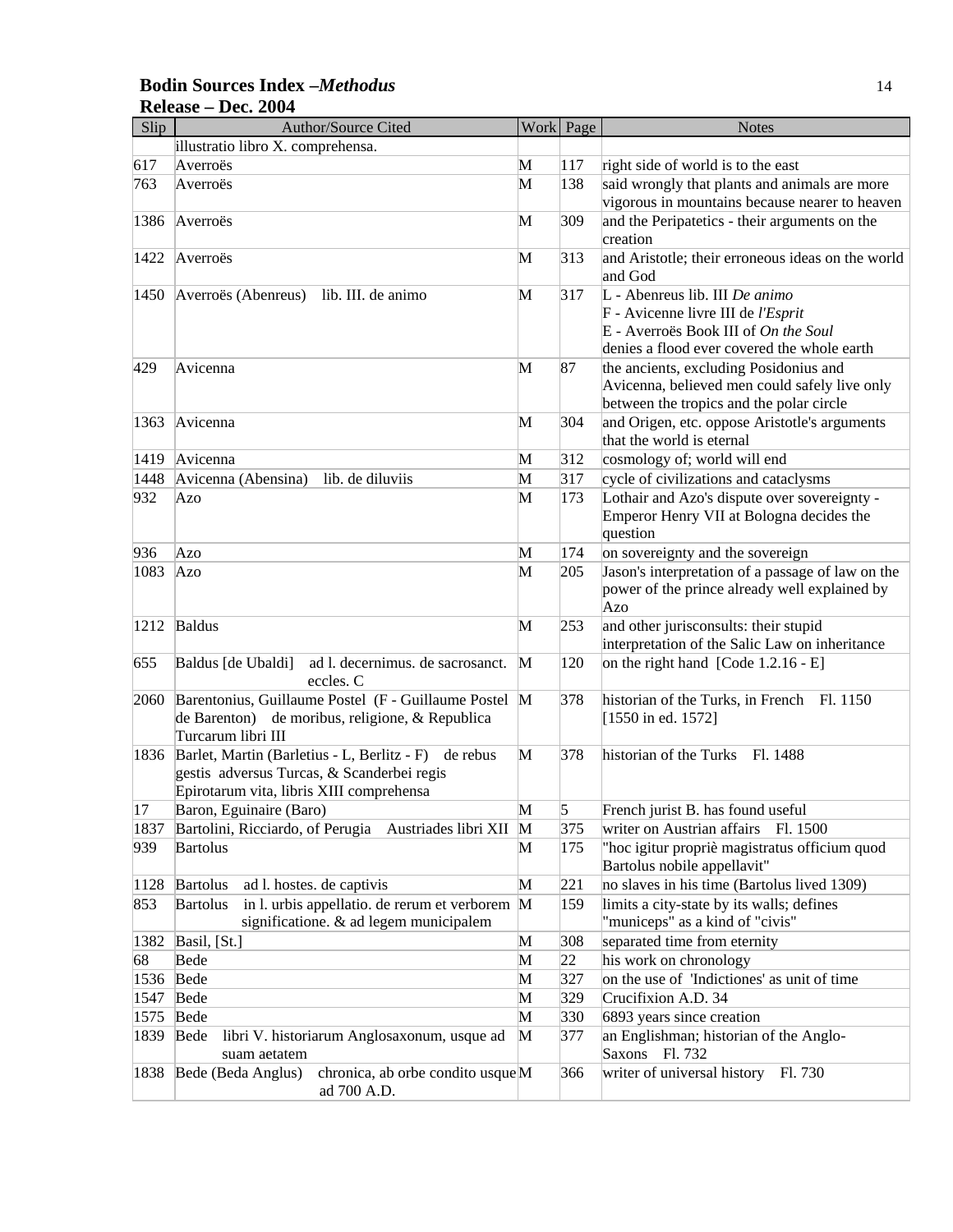#### Slip Author/Source Cited Work Page Notes 395 Bellonius [Pierre Belon] M 80 on the great tails of Egyptian sheep agrees with Leo Africanus 1011 Bembo M 188 on constitution of Venice 1019 Bembo **M** 189 on the wars between Pope Julius and King Louis of France; on Antonio Grimani 1279 Bembo **M** 278 on the hatred of Venice's allies toward Venice 360 Bembo, (Pietro) M 75-76 B's appraisal of him as an historian 1841 Bembo, P. historiae Venetae libri XII M 373 history of Venice Fl. 1540 1552 Bernard of Modena M 329 Crucifixion A.D. 34  $75$  Berosus **M** 22 writer on the earliest civilizations 1463 Berosus M 319 only in fragments, maybe spurious 1721 Berosus M 347 Gauls not descended from Germans 1775 Berosus M 353 his fragments show that the name "Pyrenaei" comes "ab inflammatione" 1501 Berosus ap. Josephus M 323 reports of men living over 600 years 1842 Berosus (sacerdos Chaldaeus) M 369 historian of the Chaldeans; Fragments in 5 books Fl. 340 B.C. [280] 1843 Berosus Chaldaeus fragmenta universae historiae M 365 from creation to Sardanapalus acc. to Megasthenes Fl. 330 B.C. 1482 Berosus, the Chaldean M 321 his complete work on early chronology; extant at the time of, and used by, Megasthenes 822 Bessarion M 152 among list of learned men 301 Bessarion, Cardinal M 60 doubts the truth of much history when he sees many bad men he had known praised "by some stupid άποθέωσις at Rome" 1394 Bessarion, Cardinal **M** 309 the world is eternal 1844 Beyssel (L has Beissellus) de Flandrensium gestis M 373 about the Flemings 1570 Beza, Theodore M 330 supports Funck on a supposed error in the text when it is said the Hebrews were 430 years in Egypt 1845 Bible, The Holy M 368 source for history of religions 1846 Blondus, Flavius, of Forli (F - de Fréjus) (L - Forojuliensis) M 372 secretary of Pope Eugene; 30 books from the decline of the empire to his own age, & libri X. de Roma triumphante, deque Italia illustrata Fl. 1440 1847 Boccaccio, Giovanni (Bocatius) de casibus illustrium virorum M 379 for history of individuals Fl. 1370 1848 Bochet (L - Bochetius) (F - Jean Bouchet) M 373 the annals of Aquitaine [Fl. ?] 419 Boemus M 85 in B's list of those who wrote very meagerly (levissime) about laws, religions, institutions of peoples 606 Boemus M 115 a German, Boemus and Munster on the Germans' habits of violence 237 Boemus, Johann (Beham) M 54 qualified to speak on peoples and regions 860 Boethius M 161 reports that acc. to Cicero Roman citizens suffered a lowering of status if they became members of Latin colonies [E - Boethius wrote on the *Topica* of Cicero] 1412 Boethius M 312 world has beginning but no end 1849 Boetius, Hector Scotorum historia M 377 historian of the Scots Fl. 689 [1550 ?] 16 Bohier or Boyer, Nicholas (Boërius) M 5 French jurist B. has found useful 1850 Boisseliner, Sebastian (F - Boisselinier) M 376 historian of the Saxons; on the siege of

#### **Bodin Sources Index –***Methodus* 15 **Release – Dec. 2004**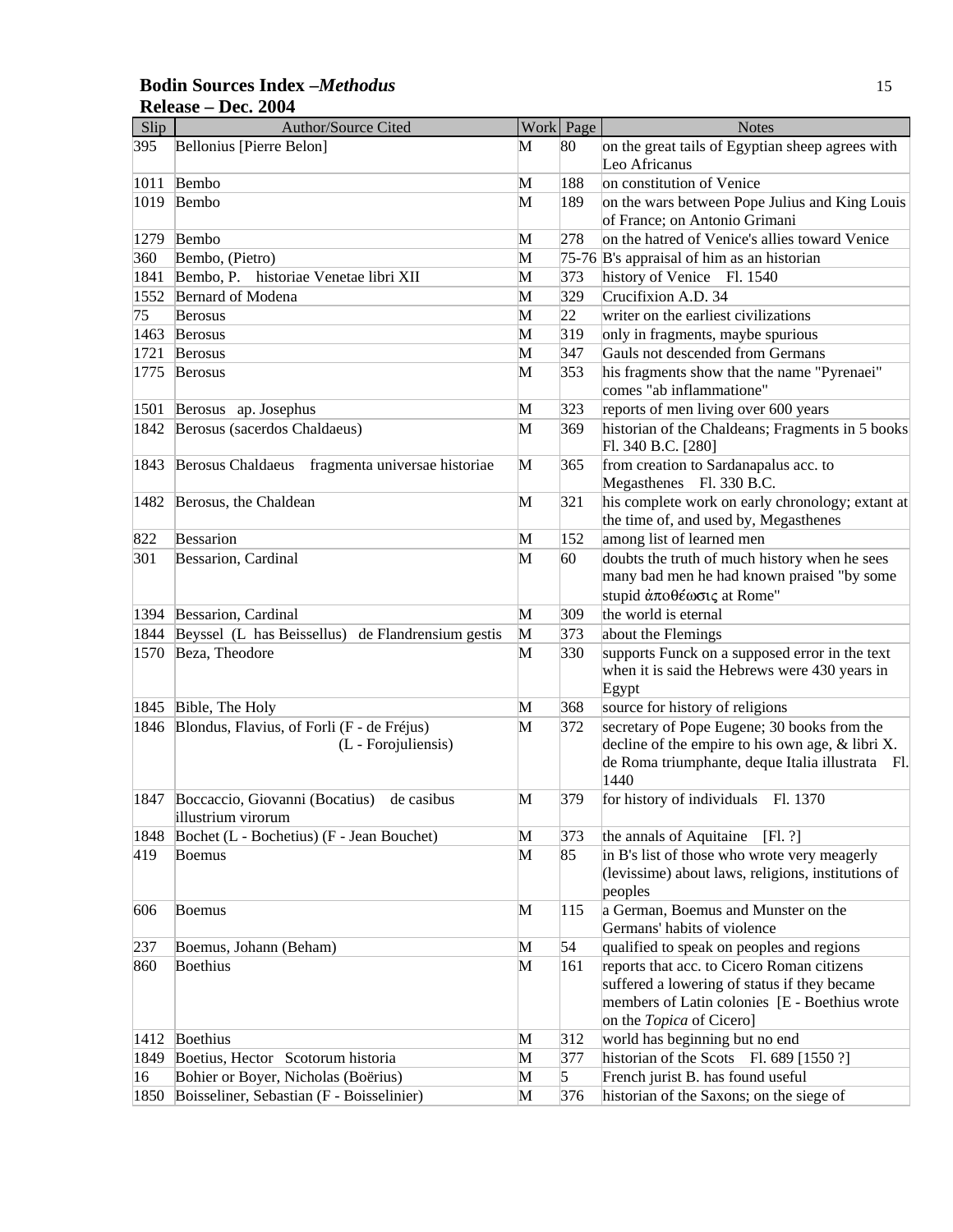#### **Bodin Sources Index –***Methodus* 16 **Release – Dec. 2004**

| Slip   | Author/Source Cited                                                       | Work | Page           | <b>Notes</b>                                                                                                                                            |
|--------|---------------------------------------------------------------------------|------|----------------|---------------------------------------------------------------------------------------------------------------------------------------------------------|
|        | de obsidione Magdeburgica                                                 |      |                | Magdeburg Fl. 1560                                                                                                                                      |
| 1851   | Bonfini, Antonio (Asculanus)<br>rerum Hungaricarum M<br>libri XXX         |      | 375            | up to Matthias Corvinus; writer on Hungarian<br>affairs Fl. 1440                                                                                        |
| 1486   | Bourrel, Jean (Jean Boutée - F) (I. Buteo - L)                            | M    | 321            | from Dauphiné; calculations about the capacity<br>of the Ark                                                                                            |
| 1679   | Bovillus [Charles de Bovelles]                                            | M    | 344            | Bovillus, Picartus and Perionius derived many<br>French words from Greek                                                                                |
| $cr$ 2 | Boyer. See Bohier                                                         |      |                |                                                                                                                                                         |
| 1852   | Bracellus, Jacob (F - Jacques de Bracelle)<br>de bello<br>Hispano libri V | M    | 377            | historian of the Spanish Fl. 1496                                                                                                                       |
| 1853   | Bracellus, Jacob (F - Jacques de Bracelle) de claris<br>Genuensibus       | M    | 380            | about famous Genoese; for history of individuals                                                                                                        |
| 834    | Breton, Robert                                                            | M    | 154            | on government                                                                                                                                           |
| 20     | Brisson, Barnabé                                                          | M    | 5              | French jurist B. has found useful                                                                                                                       |
| 174    | Bruni, Leonardo (Aretinus)                                                | M    | 50             | boasted of receiving gifts from a man he had<br>complimented; the accuracy of his history<br>questioned                                                 |
| 303    | Bruto, (Giovanni Michele) of Venice                                       | M    | 61             | stirred by hatred of tyranny often accuses Jovius<br>of falsehood                                                                                       |
| 317    | Budé                                                                      | M    | 64             | misled by Plutarch's equation of the drachma to<br>the denarius and the mina to the pound                                                               |
| 1047   | Budé (Budaeus)                                                            | M    | 195            | and others mistaken in their account of the<br>Roman senate                                                                                             |
| 1217   | Budé (Budaeus)                                                            | M    | 255            | said magistracies were quite recently annual                                                                                                            |
| 346    | Budé, Guillaume                                                           | M    | 70             | called Tacitus the most wicked of writers                                                                                                               |
| 1854   | Bullinger, Henry (Bulingerus)                                             | M    | 367            | writer of universal history; chronicle from<br>creation to his own age Fl. 1545                                                                         |
| 1855   | Burgundiae, Annales incerti autoris                                       | M    | 373            | for history of the Celts, Gauls, Franks                                                                                                                 |
| 1856   | Cadamustus, Aloysius (F - Aloys Cadamusti)<br>navigatio ad terras novas   | M    | 378            | for history of explorations                                                                                                                             |
| 417    | Caelius                                                                   | M    | 85             | in B's list of those who wrote very meagerly<br>(levissime) about laws, religions, institutions of<br>peoples                                           |
| 1207   | Caesar                                                                    | M    | $251 -$<br>252 | position of plebs in Gaul - "Gentile est factiones<br>in Gallia seri" (5 lines quoted)                                                                  |
| 170    | Caesar                                                                    | M    | 49             | wrote that the followers of Pompey made no<br>distinction between divine and human things and<br>carried off money from temples                         |
| 171    | Caesar                                                                    | M    | 50             | composed his Anticato in reply to Cicero's Cato,<br>according to Tacitus, "quasi reus apud judices"                                                     |
| 180    | Caesar                                                                    | M    | 51             | reliable on the customs of the Gauls                                                                                                                    |
| 190    | Caesar                                                                    | M    | 52             | a good historian - only rarely takes sides; B.<br>gives some examples of his very cautious<br>criticisms of other generals, e.g. of his enemy<br>Pompey |
| 204    | Caesar                                                                    | M    | 53             | his simple, unadorned style of history praised by<br>Cicero                                                                                             |
| 216    | Caesar                                                                    | M    | 54             | qualified to judge military matters                                                                                                                     |
| 263    | Caesar                                                                    | M    | 56             | generally agreed to be a good historian                                                                                                                 |
| 287    | Caesar                                                                    | M    | 57             | in "Civil War" relates that statues sweated at<br>Tralles - incredible                                                                                  |
| 307    | Caesar                                                                    | M    | 62             | says the laws of patronage were common among<br>the Gauls                                                                                               |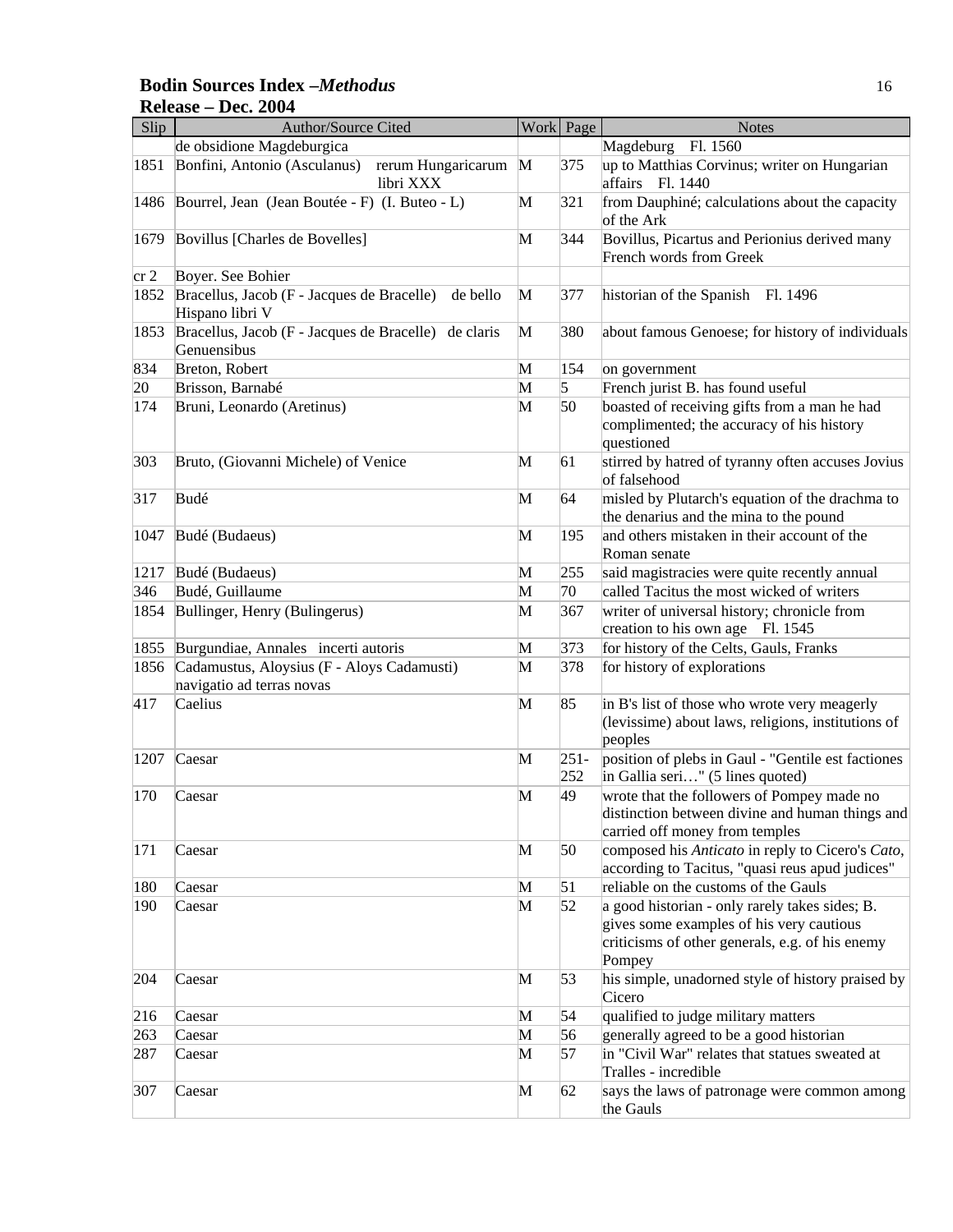| Slip | Author/Source Cited                              |   | Work Page | <b>Notes</b>                                             |
|------|--------------------------------------------------|---|-----------|----------------------------------------------------------|
| 485  | Caesar                                           | М | 94        | attributes the Germans' tallness and strength to         |
|      |                                                  |   |           | their freedom and lack of liberal schooling -            |
|      |                                                  |   |           | really due to "calor" & "humor"                          |
| 493  | Caesar                                           | M | 95        | on the Gauls: "Initio pugnae plusquam viri,              |
|      |                                                  |   |           | postea foeminis molliores."                              |
| 541  | Caesar                                           | M | 105       | praises continence of the Germans                        |
| 545  | Caesar                                           | M | 105       | on Germans' continence: "ante xxv annum                  |
|      |                                                  |   |           | foeminae notitiam habuisse, in turpissimis               |
|      |                                                  |   |           | habent rebus"                                            |
| 550  | Caesar                                           | M | 105       | Britons have 12 wives                                    |
| 575  | Caesar                                           | M | 108       | large size of the Germans                                |
| 597  | Caesar                                           | M | 113       | "Deum Mercurium Galli maxime colunt"                     |
| 670  | Caesar                                           | M | 121       | on the Germans - their whole life is hunting and         |
|      |                                                  |   |           | military training                                        |
| 684  | Caesar                                           | M | 123       | Gauls fickle                                             |
| 733  | Caesar                                           | M | 133       | "Optimi generis homines ex Aquitanis &<br>Rhutenis"      |
| 791  | Caesar                                           | M | 144       | the Gallic Tectosages settle in Germany and              |
|      |                                                  |   |           | adopt German customs                                     |
| 851  | Caesar                                           | M | 159       | "Omnis civitas Helvetia in quatuor pagos divisa          |
|      |                                                  |   |           | est."                                                    |
| 1086 | Caesar                                           | M | 206       | annual leaders among the Gauls                           |
| 1202 | Caesar                                           | M | 250       | Druids of Gaul exempted from taxation, etc.              |
|      |                                                  |   |           | great respect for the old religion in Gaul               |
| 1344 | Caesar                                           | M | 298       | on the Germans; savagery of; robbery not a               |
|      |                                                  |   |           | disgrace                                                 |
| 1669 | Caesar                                           | M | 342       | said maritime Britons descended from the Belgic<br>Gauls |
| 1692 | Caesar                                           | M | 345       | said Romans' chief strength lay in their infantry        |
| 1697 | Caesar                                           | M | 345       | on the Gauls                                             |
| 1712 | Caesar                                           | M | 347       | Gauls not descended from Germans                         |
| 1736 | Caesar                                           | M | 348       | Gallic tribe, the Volcae Tectosages, invade              |
|      |                                                  |   |           | Germany (5 lines quoted)                                 |
| 1759 | Caesar                                           | M | 351       | the most fertile regions of Germany, beyond the          |
|      |                                                  |   |           | Rhine, around the Hercynian Forest                       |
|      | 1767 Caesar                                      | M | 352       | said the Gauls used Greek letters                        |
|      | 1770 Caesar                                      | M | 353       | said the Druids were imbued with the same                |
|      |                                                  |   |           | religious observations and disciplines as the            |
|      |                                                  |   |           | Greeks                                                   |
| 1785 | Caesar                                           | M | 356       | said the Germans had no education, no                    |
|      |                                                  |   |           | sacrifices, no religions                                 |
| 1794 | Caesar                                           | M | 359       | on the Sequani, who dwelt in Burgundia and               |
|      |                                                  |   |           | Secana [E - Sucana]                                      |
| 1203 | Caesar<br>in Commentariis                        | M | 250       | Orgetorix commits suicide when accused of                |
|      |                                                  |   |           | attempted tyranny; head of family had power of           |
|      |                                                  |   |           | life and death                                           |
| 1198 | lib. VI<br>Caesar                                | M | 249       | ancient Gauls had kings                                  |
|      | lib. VI<br>1728 Caesar                           | M | 347       | on the bravery of the Gauls                              |
|      | de bellis civilibus libri III<br>1857 Caesar, C. | M | 372       | Fl. 34 B.C. [43 in ed. 1572 and 1595]                    |
| 1858 | Caesar, Julius de bello Gallico libri VII        | M | 373       | Fl. 43 B.C.                                              |
| 1859 | Calcondila, Leonicus historia de rebus Turcarum  | M | 378       | historian of the Turks<br>Fl. 1490                       |
| 1539 | Calippus                                         | M | 327       | astronomer; his year faulty                              |

# **Bodin Sources Index –***Methodus* 17 **Release – Dec. 2004**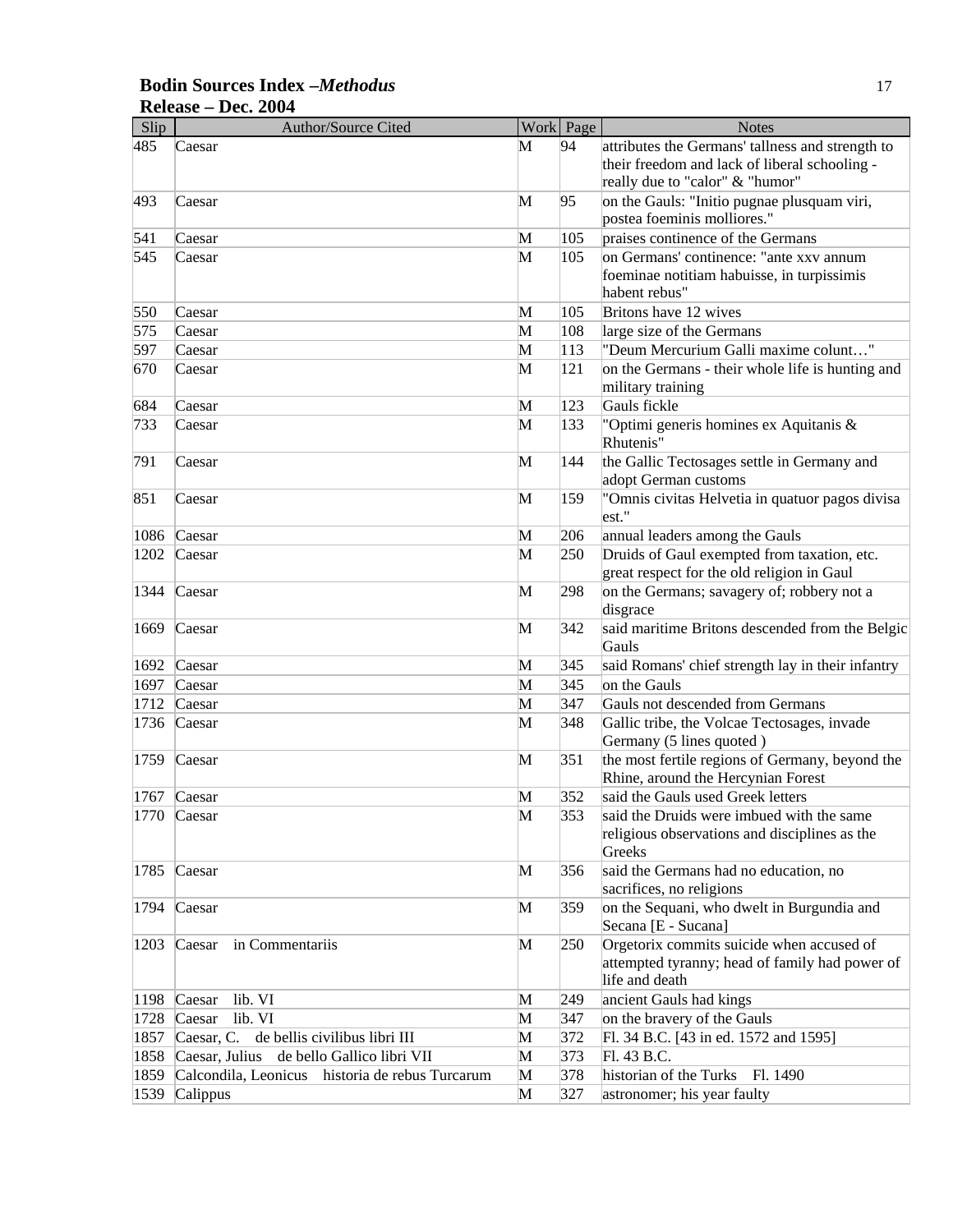#### **Bodin Sources Index –***Methodus* 18 **Release – Dec. 2004**

| Slip | Author/Source Cited                                    |   | Work Page | <b>Notes</b>                                                                                 |
|------|--------------------------------------------------------|---|-----------|----------------------------------------------------------------------------------------------|
| 1478 | Calisthenes ap. Simplicius                             | М | 320       | commentary on Book I of Aristotle's De caelo -                                               |
|      |                                                        |   |           | on Chaldean chronology                                                                       |
| 295  | Callimachus (Philip Buonaccorsi)                       | M | 59        | and his scholiasts; his false account of Brennus'                                            |
|      |                                                        |   |           | Gauls' robbing of the temple at Delphi and their                                             |
|      |                                                        |   |           | destruction by lightning                                                                     |
| 1861 | Polonica historia contra Turcas<br>Callimachus, Philip | M | 375       | for history of Poland<br>[F1. 1475]                                                          |
| 1331 | Calvin                                                 | M | 291       | B. approves his reply when asked about the                                                   |
|      |                                                        |   |           | interpretation of the Apocalypse: he was quite at                                            |
|      |                                                        |   |           | a loss about its meaning                                                                     |
| 1862 | de origine Turcarum<br>Cambini, Andrea                 | M | 378       | historian of the Turks, in Italian                                                           |
| 32   | Canaii                                                 | M | 7         | Canaius, a lawyer of B's time [Jacques Canaye]<br>acc. to F]                                 |
| 1864 | Capella, Galleazzo                                     | M | 374       | wars in Italy between Charles V and Francis, the                                             |
|      |                                                        |   |           | French king Fl. 1530                                                                         |
| 1863 | Capella, Galleazzo<br>de bellis Italicis sub Carolo V  | M | 373       | historian of Italian affairs<br>Fl. 1540                                                     |
| 1865 | Capitolinus                                            | M | 372       | history of separate emperors                                                                 |
| 1969 | Capitolinus, Julius                                    | M | 379       | for history of individuals; three books on the                                               |
|      |                                                        |   |           | lives of the two Antonines, Verus and Pertinax                                               |
|      |                                                        |   |           | Fl. 307                                                                                      |
| 1168 | Cardan                                                 | M | $232 -$   | his trifling and erroneous guesses - made rise                                               |
|      |                                                        |   | 234       | and fall of empires depend on the tail star of                                               |
|      |                                                        |   |           | Helice or the Great Bear                                                                     |
| 701  | Cardan                                                 | M | 127       | Italians easily outwit the French and Germans                                                |
| 735  | Cardan                                                 | M | 133       | wrote on distribution of metals on authority of                                              |
|      |                                                        |   |           | others, without proof acc. to Scaliger                                                       |
| 749  | Cardan                                                 | M | 136       | crossing to Britain and Ireland learns from the                                              |
|      |                                                        |   |           | sailors about currents from north to south;                                                  |
|      |                                                        |   |           | Scaliger reproaches him for not giving reasons                                               |
| 803  | Cardan                                                 | M | 148       | commentator on the book of Ptolemy about                                                     |
|      |                                                        |   |           | regions and constellations; says constellations                                              |
|      |                                                        |   |           | have changed their places and so peoples have                                                |
|      |                                                        |   |           | changed their characteristics                                                                |
| 1445 | Cardan                                                 | M | 317       | misunderstands Aristotle and says that God is                                                |
|      |                                                        |   |           | not the effective cause of the world                                                         |
| 396  | Cardan, Jerome                                         | M | 80        | his account of the great tails of Egyptian sheep<br>agrees with that of Leo Africanus        |
| 600  | Cardan, Jerome                                         | М | 114       |                                                                                              |
|      |                                                        |   |           | said wrongly a man is wise because he is wet<br>and warm                                     |
| 414  | Carion                                                 | M | 84        | his writings the composite work of several<br>authors                                        |
| 73   | Carion, Johann                                         | M | 22        | his work on chronology, later edited by                                                      |
|      |                                                        |   |           | Melanchthon                                                                                  |
| 1866 | Carion, John, of Lübeck chronicorum libri tres         | М | 367       | creation to 1530, with appendix to the year 1555;<br>writer of universal history<br>Fl. 1550 |
| 815  | Carneades                                              | M | 152       | among list of learned men                                                                    |
| 54   | Cassiodorus                                            | M | 18        | wrote fasti                                                                                  |
| 1868 | Cassiodorus                                            | M | 368       | & Socrates, Sozomenus and Theodoret,                                                         |
|      |                                                        |   |           | ecclesiastical history from the birth of Christ to                                           |
|      |                                                        |   |           | the year $454 (444 - L$ and F) Fl. $400$                                                     |
| 1867 | Cassiodorus, Aurelius (F - Aurélien)<br>de gestis      | M | 376       | writer about the deeds of the Goths and the                                                  |
|      | Gothorum & Romanorum sparsim                           |   |           | Romans Fl. 575                                                                               |
| 1603 | Catina, Rabbi                                          | M | 333       | and Rabbi Elia said world would end after 6000                                               |
|      |                                                        |   |           | years [See ref. to Talmud sub. Rabbi Elia]                                                   |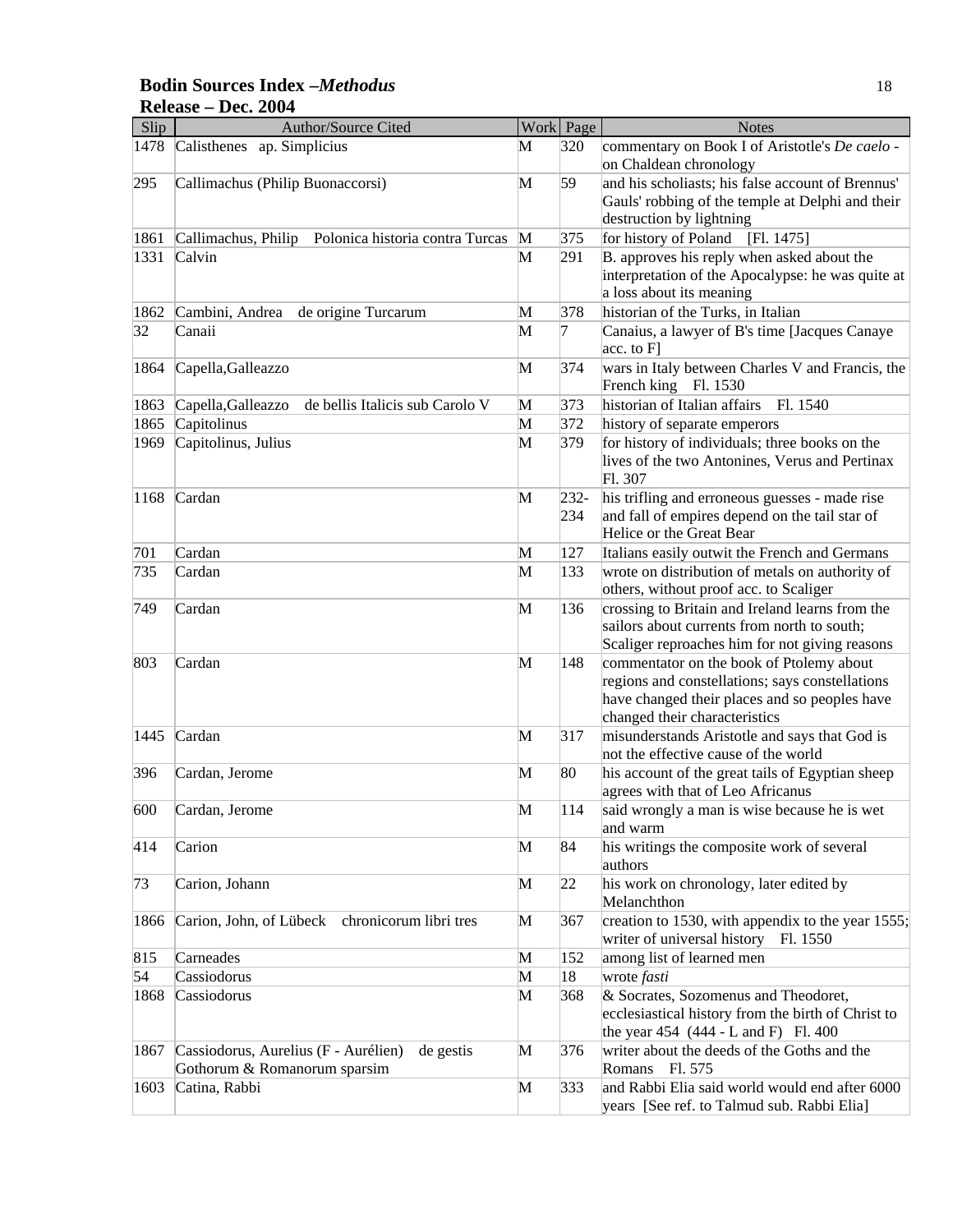## **Bodin Sources Index –***Methodus* 19 **Release – Dec. 2004**

| Slip         | <b>Author/Source Cited</b>                          |   | Work Page | <b>Notes</b>                                          |
|--------------|-----------------------------------------------------|---|-----------|-------------------------------------------------------|
| 1668         | Cato                                                | M | $341-$    | perhaps not the author of the fragments, because      |
|              |                                                     |   | 342       | the fragments are contradicted in some points by      |
|              |                                                     |   |           | passages of Cato quoted by Dionysius                  |
|              |                                                     |   |           | Halicarnassus                                         |
| 1640         | Cato                                                | M | 338       | debates which is the oldest race                      |
| 1662         | Cato                                                | M | 341       | apud Dionysius Halicarnassus? Italy colonized         |
|              |                                                     |   |           | from Greece                                           |
| 1338         | $\text{Cato}$<br>in libris originum                 | M | 296       | said Cameses and Saturn flourished in the             |
|              |                                                     |   |           | golden age after the flood                            |
| 1229         | $\text{Cato}$<br>in originibus                      | M | 259       | in Origins, if he is the author of this book, calls   |
|              |                                                     |   |           | the 249 years of peace in Chaldea after the flood     |
|              |                                                     |   |           | the golden age                                        |
| 1869         | quae dicuntur, de originibus fragmenta<br>Cato, M.  | M | 371       | historian of the Romans Fl. 260 B.C. [184]            |
| 448          | Catullus                                            | M | 90        | translated χαροπός as "caesius" (word                 |
|              |                                                     |   |           |                                                       |
|              |                                                     |   |           | describing color of eyes)                             |
| 1870         | Caules, John (Joan. Caulis)<br>de religione veterum | M | 368       | written in French [or] Italian; historian of          |
|              | liber Gal. Ital                                     |   |           | paganism                                              |
| 1089         | Celtes, Conrad                                      | M | 208       | constitution of Nuremberg                             |
| 1624         | Ceneau, Robert (Cenalis)                            | M | 336       | historical bias of                                    |
| 1154         | Censorinus                                          | M | 228       | M. Varro is quoted as saying the augur Vectius        |
|              |                                                     |   |           | said Rome would last 1200 years                       |
| 1123         | Charlemagne, laws of                                | M | 221       | the laws of Charlemagne, Louis the Pious and          |
|              |                                                     |   |           | Lothair are extant in "libro legum Caroli magni,      |
|              |                                                     |   |           | & libris legum Longobardorum"                         |
| 1131         | Charlemagne, laws of lib. II. cap. VII              | M | 222       | leges Caroli magni de conjurationibus servorum;       |
|              |                                                     |   |           | slave revolts                                         |
| 280          | Chartier, Alain                                     | M | 57        | ill-arranged but a mine of information                |
| $ 15\rangle$ | Chasseneux, Barthélemy de (Chassaneus)              | M | 5         | French jurist B. has found useful                     |
| 1872         | Chronicles (Paralipomenon libri)                    | M | 369       | & Kings and Esdras for history of various             |
|              |                                                     |   |           | Middle Eastern peoples                                |
| 1873         | Chronicon ducum Bavariae & Sueviae incerti autoris  | M | 375       | for history of Austria                                |
| 1874         | Chronicon incerti autoris de origine Francorum,     | M | 375       | for history of Denmark, Sweden, or Gothia             |
|              | Vandalorum, Gotthorum, Burgundionum                 |   |           |                                                       |
| 158          | Chrysippus                                          | M | 48        | believed in the swan song                             |
| 814          | Chrysippus                                          | M | 152       | among list of learned men                             |
| 1548         | Chrysostom                                          | M | 329       | Crucifixion A.D. 34                                   |
| 99           | Cicero                                              | M |           | 36-37 There Cicero would say that an honorable speech |
|              |                                                     |   |           | does not correspond with a base plan"                 |
| 42           | Cicero                                              | M | 11        | said Salamis would perish before the memory of        |
|              |                                                     |   |           | the deeds done at Salamis                             |
|              |                                                     |   |           | [E - Tusculan Disputations I. 46]                     |
| 50           | Cicero                                              | M | 18        | says history is simply the making of "annales" -      |
|              |                                                     |   |           | bare accounts of the year's events                    |
| 129          | Cicero                                              | M | 46        | avoids the mention of the name of any living          |
|              |                                                     |   |           | orator (in his history of oratory)                    |
|              |                                                     |   |           |                                                       |
| 160          | Cicero                                              | M | 48        | believed in the swan song                             |
| 203          | Cicero                                              | M | 53        | says Caesar surpassed all historians because his      |
|              |                                                     |   |           | history is simple, straightforward and leaves the     |
|              |                                                     |   |           | reader to judge                                       |
| 257          | Cicero                                              | M | 55        | called Herodotus 'father of history'; Why? asks       |
|              |                                                     |   |           | Β.                                                    |
| 268          | Cicero                                              | M | 56        | "Nihil est enim in historia pura et illustri          |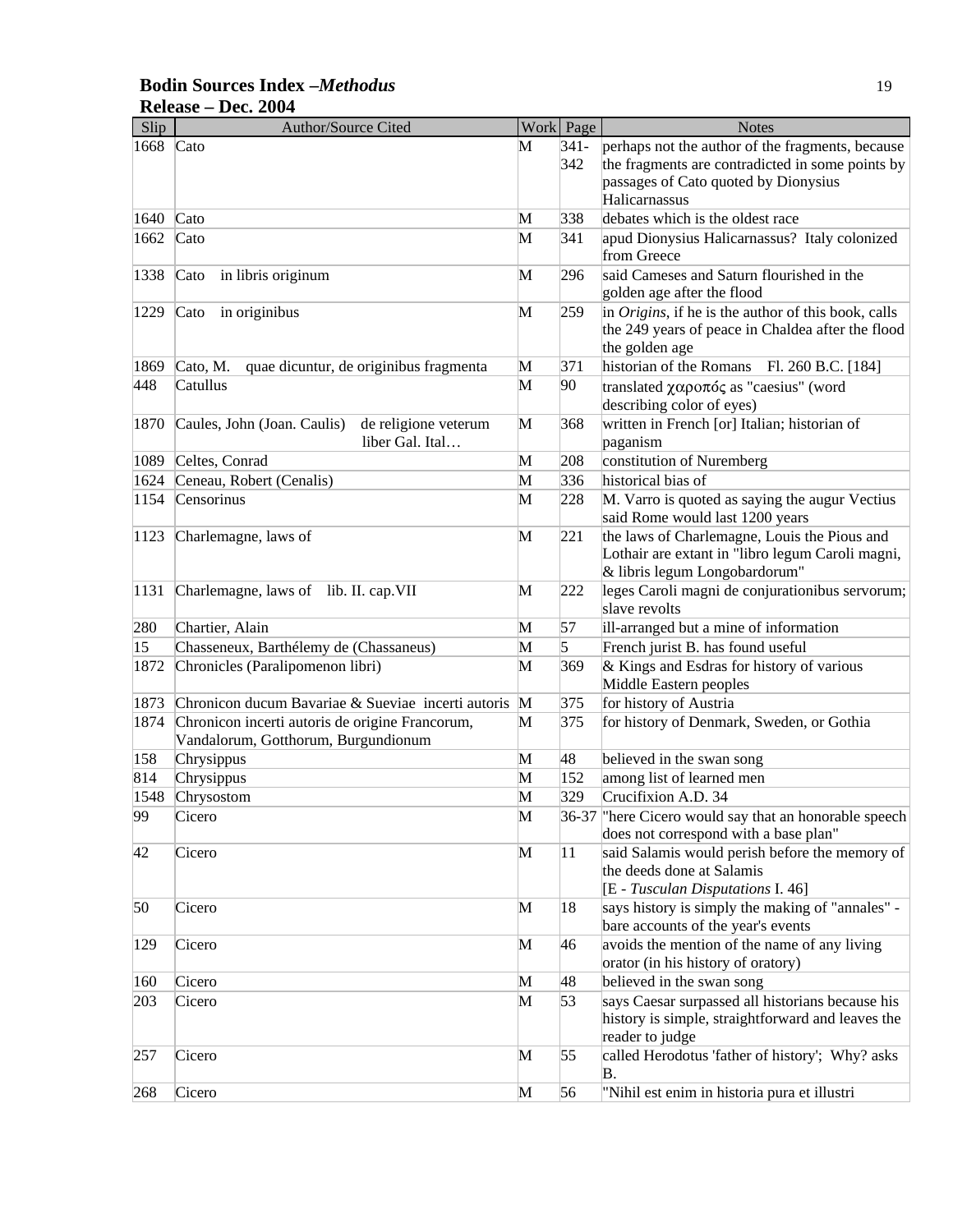#### **Bodin Sources Index –***Methodus* 20 **Release – Dec. 2004**

| Slip | Author/Source Cited |   | Work Page | <b>Notes</b>                                                                                                                                                                                      |
|------|---------------------|---|-----------|---------------------------------------------------------------------------------------------------------------------------------------------------------------------------------------------------|
|      |                     |   |           | brevitate dulcius" [E - Brutus, para. 262]                                                                                                                                                        |
| 529  | Cicero              | M | 103       | "furor in sapientem cadere potest, insania non<br>potest"                                                                                                                                         |
| 661  | Cicero              | M | 120       | "Nemo me sinistris sermonibus carpit"<br>$(sinister = bad)$                                                                                                                                       |
| 728  | Cicero              | M | 132       | and Agrippa praise Caesar for his conquest of<br>peoples whom previously Rome could barely<br>keep back                                                                                           |
| 766  | Cicero              | M | 139       | different characteristics of the "Ligures montani<br>and maritimi"                                                                                                                                |
| 795  | Cicero              | M | 145       | people of Marseilles wisest and most just                                                                                                                                                         |
| 801  | Cicero              | M | 147       | the Chaldeans boast they spent 470,000 years<br>taking horoscopes                                                                                                                                 |
| 802  | Cicero              | M | 148       | on Pompey: "putabat cum Syris ac rege<br>Nabathaeorum sibi rem esse"; Syrians most<br>servile                                                                                                     |
| 850  | Cicero              | M | 158       | defines state as "hominum multitudinem bene<br>vivendi causa sociatam"                                                                                                                            |
| 852  | Cicero              | M | 159       | Tusculum municipium Romana civitate contineri<br>dixit                                                                                                                                            |
| 918  | Cicero              | M | 171       | ad Atticum: "Pontifices religionis sunt judices;<br>legis Senatus."                                                                                                                               |
| 947  | Cicero              | M | 177       | said nothing is sacrosanct "nisi quod plebs<br>populusve jussit."                                                                                                                                 |
| 958  | Cicero              | M | 178       | and Dionysius adopted Polybius' view that Rome<br>had a mixed form of government                                                                                                                  |
| 968  | Cicero              | M | 180       | on the annual magistrates at Rome: "aditusque in<br>illum summum ordinem omnium civium<br>industriae pateret."                                                                                    |
| 1035 | Cicero              | M | 193       | surprisingly opposed the election of magistrates<br>by secret ballot (as provided in the "lex Cassia et<br>Papiria")                                                                              |
| 1107 | Cicero              | M | 214       | calls ochlocracy also tyranny (lacking a Latin<br>word)                                                                                                                                           |
| 1120 | Cicero              | M | 216       | Cicero, Plato and Polybius said there was an<br>inevitable progression from monarchy to<br>democracy and aristocracy                                                                              |
| 1121 | Cicero              | M | 218       | "atque hinc oligarchia, quam Cicero factionem<br>vertit,"                                                                                                                                         |
| 1122 | Cicero              | M | 220       | "malus custos est diuturnitatis metus, ut ait<br>Cicero"                                                                                                                                          |
| 1241 | Cicero              | M | 267       | calls 'dominion of the mob' ( $\partial \chi \lambda$ οκρατία)<br>tyranny                                                                                                                         |
| 1249 | Cicero              | M | 269       | "lapidationes in foro saepe vidimus: non saepe;<br>sed tamen nimis saepe, gladios."                                                                                                               |
| 1341 | Cicero              | M | 297       | fable of the struggle of the giants against the<br>gods is the struggle against nature - "quid est<br>autem aliud gigantes Diis (sic) bellum inferre,<br>quam naturae, ut ait Cicero, repugnare?" |
| 1357 | Cicero              | M | 304       | calls Varro the most learned of the Latins and<br>Greeks                                                                                                                                          |
| 1676 | Cicero              | M | 342       | said: "Regnante meo gentili, hoc est, Servio<br>Tullio, venit Pythagoras in Italiam, quae tum                                                                                                     |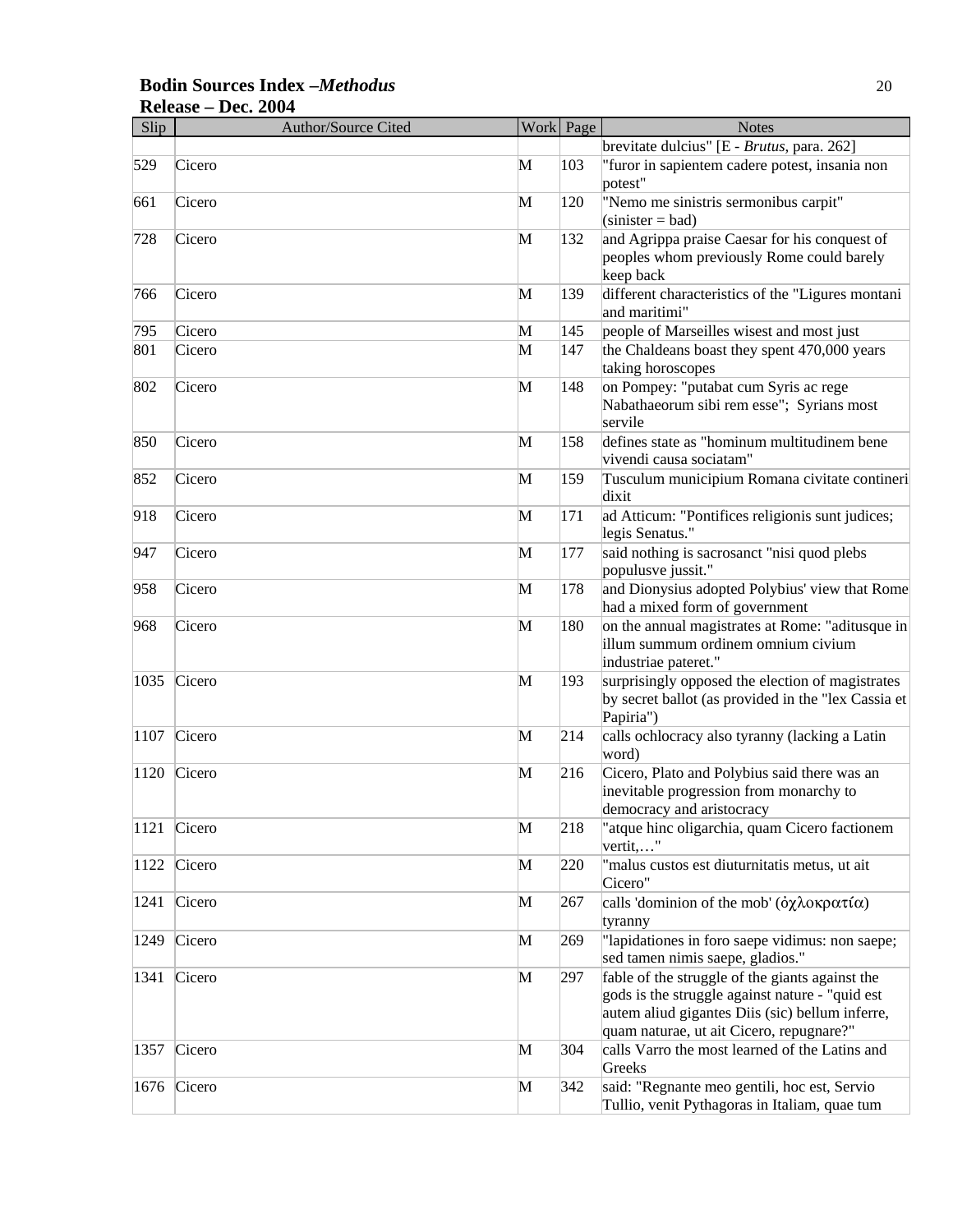#### **Bodin Sources Index –***Methodus* 21 **Release – Dec. 2004**

| Slip | Author/Source Cited                                                   |   | Work Page   | <b>Notes</b>                                                                                                                                   |
|------|-----------------------------------------------------------------------|---|-------------|------------------------------------------------------------------------------------------------------------------------------------------------|
|      |                                                                       |   |             | Graecia magna dicebatur."                                                                                                                      |
| 1793 | Cicero                                                                | M | 359         | called Spain populous in his day                                                                                                               |
| 1472 | Cicero<br>de Divinatione                                              | M | 320         | Chaldeans boasted they had nativities for<br>470,000 years                                                                                     |
| 658  | de legib. III<br>Cicero                                               | M | 120         | Laws III: "avi sinistra" = under good omens; and<br>C. adds an explanation of the word sinister $=$<br>good                                    |
| 894  | Cicero<br>pro Balbo                                                   | M | 167         | on alliances between Rome and other "civitates"                                                                                                |
| 877  | pro Cornelio Balbo<br>Cicero                                          | М | 163         | said obscurely that no one can be a citizen of his<br>own state and the Roman state; 3 quotations<br>from Pro Balbo [E - Pro Balbo XII, 28-31] |
| 1020 | Cicero pro Ligario                                                    | M | 189         | (4 lines quoted) on the different ways of<br>pleading before judges and before a father                                                        |
| 1798 | Cicero (Tully)                                                        | M | 360         | people of Phocaea fled to Celtica and founded<br>the city of [Massilia], the most flourishing<br>republic ever, acc.to Cicero                  |
| 1317 | Clement epist. IIII. ad ecclesiam Hierosolymitanam M                  |   | 288         | letter IV to the church of Jerusalem - on<br>Christian $\dot{\alpha}$ y $\alpha \pi \alpha$ - love feasts                                      |
| 1634 | Clement of Alexandria<br>in stromatis                                 | M | 337         | Chaldeans the oldest people (in his Miscellanies)                                                                                              |
| 1876 | Clement, bishop of Alexandria<br>στροματών libri<br>VIII              | M | 368         | miscellaneous writings; historian of paganism<br>Fl. A.D. 200                                                                                  |
| 626  | Cleomedes                                                             | M | 118         | left and right side of the earth                                                                                                               |
| 1877 | Coccinius, Michael, of Tübingen (F - Cocinius)<br>de bellis Italicis  | M | 373         | historian of Italian affairs<br>Fl. 1540                                                                                                       |
| 648  | Colossians<br>ad Colossen. III                                        | M | 119         | right hand best                                                                                                                                |
| 1878 | Columbus, Christopher, of Genoa navigatio ad<br>insulas antea ignotas | M | 378         | on history of America Fl. 1512                                                                                                                 |
| 519  | Columella lib. I. cap. III                                            | M | 101         | reports saying of the Carthaginians:<br>"imbecilliorem agrum quam agricolam esse<br>debere"                                                    |
| 45   | Comines                                                               | M | 13          | his account of King Louis XI stimulates the<br><b>Emperor Charles V</b>                                                                        |
| 197  | Comines                                                               | M | 53          | rebuked by Vives for his digressions from<br>history into moral discourses                                                                     |
| 226  | Comines                                                               | M | 54          | qualified to judge civil and military matters                                                                                                  |
| 261  | Comines                                                               | M | 56          | generally agreed to be a good historian                                                                                                        |
| 124  | Comines, Philippe de                                                  | M | 45          | historian of Louis XI                                                                                                                          |
| 1237 | Comines, Philippe de                                                  | M | 265         | favors the English, yet says during the civil wars<br>more than 80 men of the royal family of England<br>were killed                           |
| 1879 | Comines, Philippe de (F - Cominnes)                                   | M | 374         | history from 1462 to the coronation of Louis<br>XII, continuing Monstrelet Fl. 1488                                                            |
| 948  | Connan                                                                | M | 177         | "Senatusconsulta" only annual, contrary to what<br>Connan thought                                                                              |
| 18   | Connan, François (Conanus)                                            | M | 5           | French jurist B. has found useful                                                                                                              |
| 1013 | Contarini                                                             | M | 188-<br>191 | on early constitution of Venice                                                                                                                |
| 841  | Contarini                                                             | M | 155         | misled by Aristotle's definition of a citizen                                                                                                  |
| 960  | Contarini                                                             | M | 178         | Rome's mixed form of government                                                                                                                |
| 960a | Contarini                                                             | M | 185         | Rome's mixed form of government                                                                                                                |
| 990  | Contarini                                                             | M | 185         | says "regia potestas" not in the tribunes because<br>they lacked royal trappings                                                               |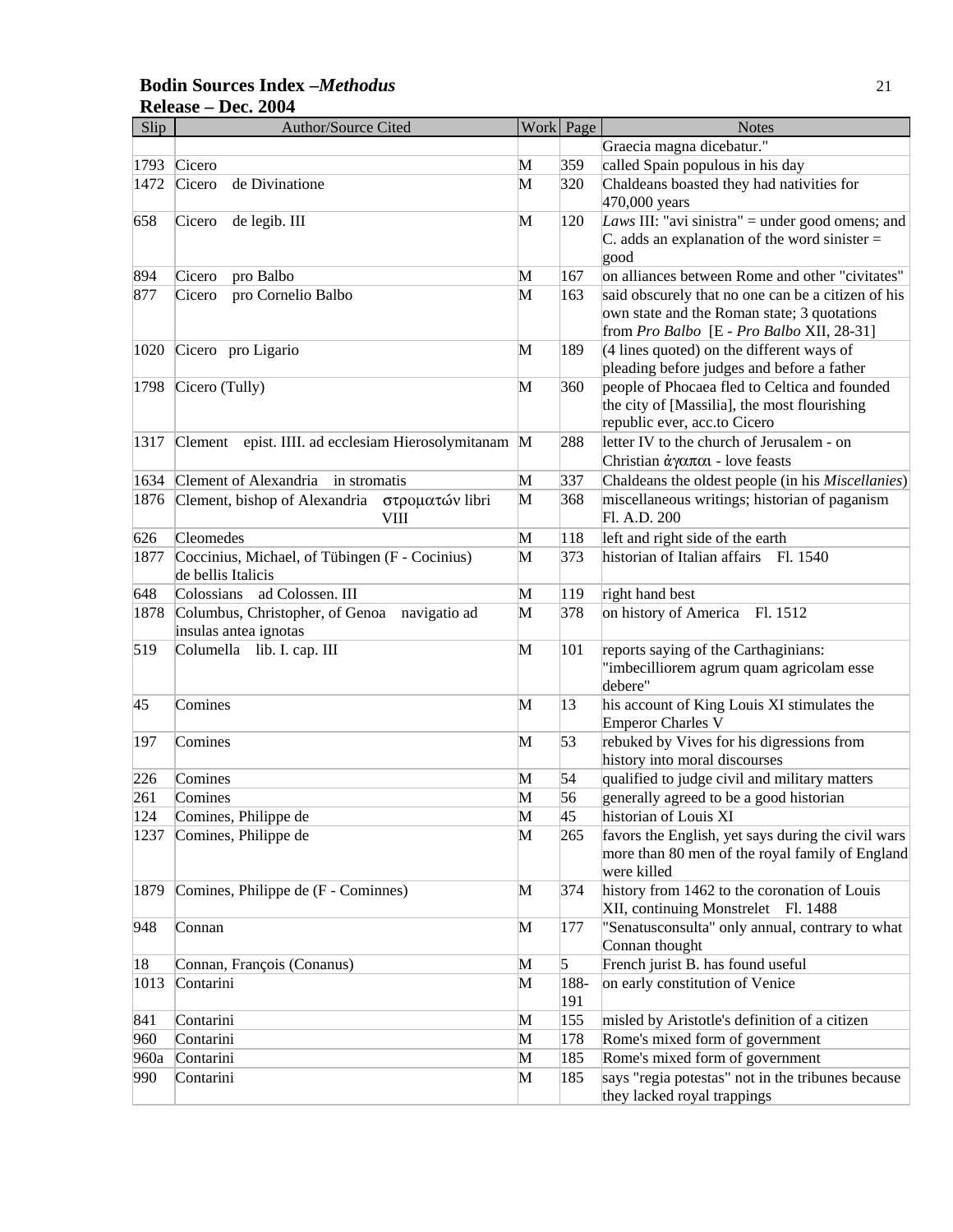#### **Bodin Sources Index –***Methodus* 22 **Release – Dec. 2004**

| Slip | Author/Source Cited                            |   | Work Page | <b>Notes</b>                                                                                                                                                                                                                      |
|------|------------------------------------------------|---|-----------|-----------------------------------------------------------------------------------------------------------------------------------------------------------------------------------------------------------------------------------|
| 1007 | Contarini                                      | M | 187       | on the constitution of Sparta                                                                                                                                                                                                     |
| 1009 | Contarini                                      | M | 188       | on constitution of Venice                                                                                                                                                                                                         |
| 1049 | Contarini                                      | M | 196       | on the Venetian magistrates                                                                                                                                                                                                       |
| 1258 | Contarini                                      | M | 271       | discussed Plato's dictum that it would be very                                                                                                                                                                                    |
|      |                                                |   |           | difficult to find a single man of complete                                                                                                                                                                                        |
|      |                                                |   |           | integrity to be the ideal monarch                                                                                                                                                                                                 |
| 1264 | Contarini                                      | M | 273       | & Manutius, Machiavelli, etc. say Venetian state                                                                                                                                                                                  |
|      |                                                |   |           | is the most outstanding                                                                                                                                                                                                           |
| 1271 | Contarini                                      | M | 274       | confesses Venice excelled in "leges" but was                                                                                                                                                                                      |
|      |                                                |   |           | deficient in "arma"                                                                                                                                                                                                               |
| 838  | Contarini, Gaspar                              | M | 154       | admired the constitution of the Venetians                                                                                                                                                                                         |
| 886  | Contarini, Gaspar                              | M | 165       | approved Aristotle's definition of citizen                                                                                                                                                                                        |
| 672  | Copernicus                                     | M | 122       | places the sun in the center of the universe                                                                                                                                                                                      |
| 1174 | Copernicus                                     | M | 234       | as his disciples have written, said rise and fall of<br>empire depended on the center of a small<br>eccentric circle                                                                                                              |
| 1498 | Copernicus                                     | M | 323       | demonstrated the deficiencies of Ptolemy's<br>astronomy                                                                                                                                                                           |
| 1456 | Copernicus in libris revolutionum              | M | 318       | the sun's apsis nearer the earth than formerly                                                                                                                                                                                    |
| 1880 | Coran or Furcan (Coranus seu Furcanus)         | M | 369       | collected from all the Korans which were                                                                                                                                                                                          |
|      |                                                |   |           | circulated in the name of Mohammed<br>Fl. 600                                                                                                                                                                                     |
| 52   | Crator                                         | M | 18        | wrote <i>fasti</i>                                                                                                                                                                                                                |
| 384  | Cromer, [Martin]                               | M | 79        | Polish scholar, bishop of Ermeland, wrote of the<br>Poles & Poland                                                                                                                                                                |
| 1882 | de rebus Polonorum libri XXX<br>Cromer, Martin | M | 375       | writer on Polish affairs<br>Fl. 1552                                                                                                                                                                                              |
| 140  | Ctesias                                        | M | 47        | used all available sources in compiling his<br>histories                                                                                                                                                                          |
| 335  | Ctesias                                        | M | 67        | "we have at least his epitome"; much quoted by<br>Plutarch, Pausanias, Athenaeus, etc.                                                                                                                                            |
| 431  | Ctesias                                        | M | 87        | not only the Ethiopians but also the Indians are                                                                                                                                                                                  |
|      |                                                |   |           | black                                                                                                                                                                                                                             |
| 727  | Ctesias                                        | M | 132       | all the best things found in Asia                                                                                                                                                                                                 |
| 1145 | Ctesias                                        | M | 227       | made Ninus first king of Babylon                                                                                                                                                                                                  |
| 1467 | Ctesias                                        | M | 319       | criticized and praised by Diodorus, Book III                                                                                                                                                                                      |
| 1489 | Ctesias                                        | M | 322       | acc. to Diodorus brought back Persian annals to<br>Greece                                                                                                                                                                         |
| 1583 | Ctesias                                        | M | 330       | chronology of                                                                                                                                                                                                                     |
| 1589 | Ctesias                                        | M | 332       | a diligent writer - included the months and<br>interregna in his chronology - but only fragments<br>are left; Plutarch (in Artaxerxes) calls Ctesias<br>untruthful; he was praised by Xenophon, Strabo,<br>Athenaeus and Diodorus |
| 1629 | Ctesias                                        | M | 337       | Chaldeans most ancient people                                                                                                                                                                                                     |
| 1883 | Ctesias of Cnidos                              | M | 369       | fragments of Ctesias, Agatharchides & Mennon<br>on the kings of the Persians & Assyrians Fl.<br>375 B.C.                                                                                                                          |
| 318  | Cujas, Jacques                                 | M | 65        | rashly criticizes P. Manutius for a mistaken<br>interpretation of the lex Romilia de adulteriis                                                                                                                                   |
| 656  | Curtius senior<br>consil. LXXIIII              | M | 120       | on the right hand                                                                                                                                                                                                                 |
| 1884 | Curtius, Q.                                    | M | 380       | life of Alexander the Great, 8 books extant out of<br>10; for history of individuals Fl. 1482                                                                                                                                     |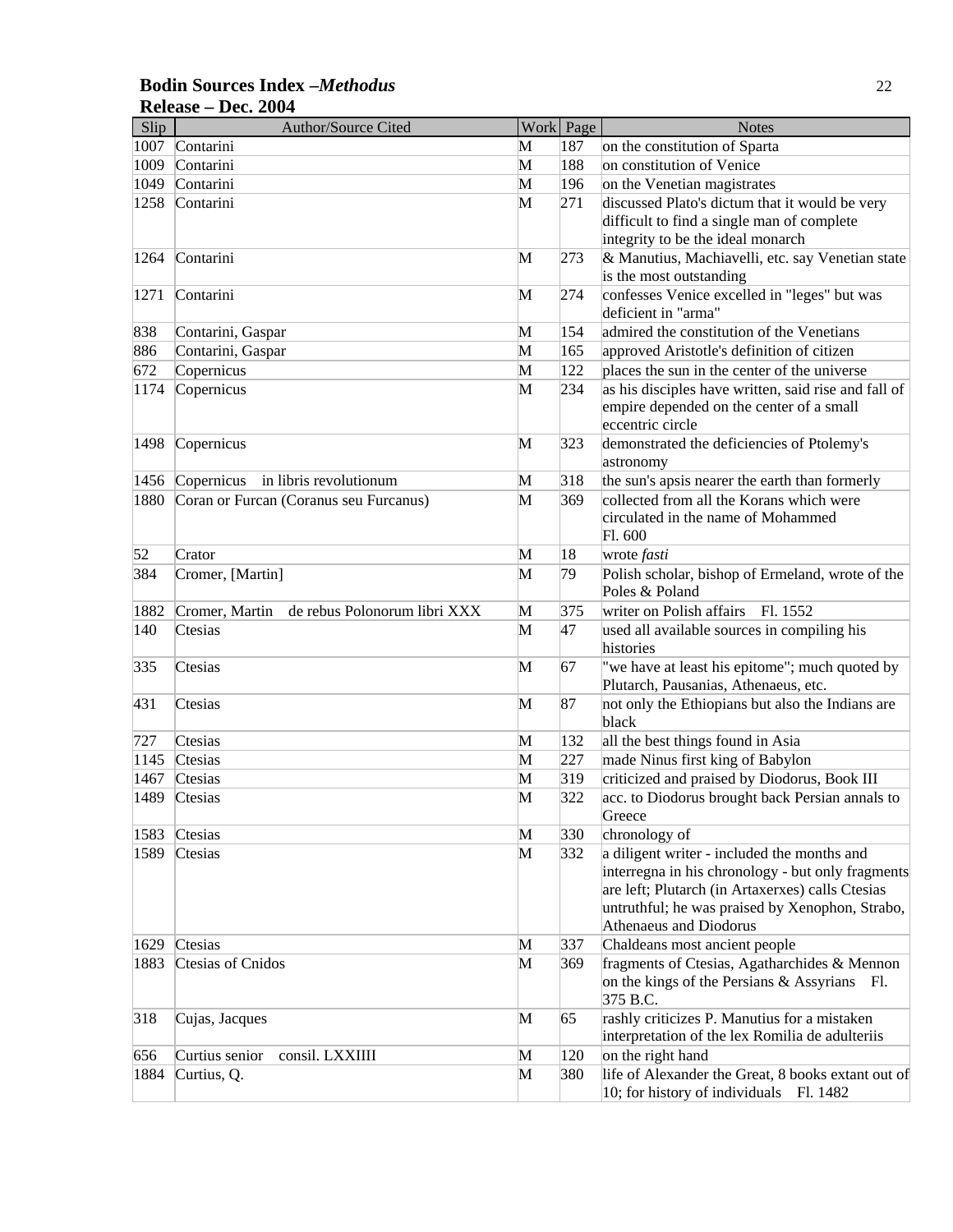## **Bodin Sources Index –***Methodus* 23 **Release – Dec. 2004**

| Slip | <b>Author/Source Cited</b>                                                                               |   | Work Page  | <b>Notes</b>                                                                                                                                          |
|------|----------------------------------------------------------------------------------------------------------|---|------------|-------------------------------------------------------------------------------------------------------------------------------------------------------|
| 55   | Cuspinian (Joannes Spiesshaymer)                                                                         | М | 18         | wrote fasti                                                                                                                                           |
| 1885 | de Caesaribus usque ad Carolum M<br>Cuspinian, Joannes<br>V                                              |   | 379        | for history of individuals Fl. 1540                                                                                                                   |
| 1306 | Cyprian                                                                                                  | M | 282        | praised monarchy                                                                                                                                      |
| 1938 | Dalmata, Herman (Hermann le Dalmate - F) chronicaM<br>Saracenorum                                        |   | 377        | historian of the Arabs                                                                                                                                |
| 1150 | Daniel                                                                                                   | M | 227<br>228 | his "seven days"                                                                                                                                      |
| 1330 | Daniel                                                                                                   | M | 291        | his prophecies about empires                                                                                                                          |
| 1649 | Daniel                                                                                                   | M | 339        | predicts the rule of <hebrew word="">, that is Iaon<br/>or Ion or Iavan = Alexander the Great</hebrew>                                                |
| 1886 | Dares of Phrygia de bello Trojano libri VI                                                               | M | 370        | translated from Greek into Latin verse by<br>Cornelius Nepos Fl. 1129 B.C.                                                                            |
| 699i | Davidists                                                                                                | M | 127        | among many who influenced German religious<br>thinking                                                                                                |
| 1840 | libri III. incerti autoris<br>De bello Saxonio                                                           | M | 376        | on history of Saxony                                                                                                                                  |
| 2095 | De statu religionis & ecclesiae sub regibus Henrico II. M<br>Francisco II. et Carolo IX. incerti autoris |   | 369        | in French; among histories of Christian religion                                                                                                      |
| 29   | Decemviri                                                                                                | M | 7          | travelled throughout Greece gathering material<br>for their system of law                                                                             |
| 344  | Decius, [Philip]                                                                                         | M | 70         | removed Alciati from list of jurisconsults                                                                                                            |
|      |                                                                                                          |   |            | because he was a Ciceronian                                                                                                                           |
| 25   | Demades                                                                                                  | M | 6          | the orator said he had learned statesmanship not<br>"in scholis et otia sed in clarissima populi luce"                                                |
| 102  | Demosthenes                                                                                              | M | 37         | a remark of his to Phocion and Phocion's reply;<br>his reply to the stupid question: "Who is the best<br>of the citizens?" "The one most unlike you." |
| 899  | Demosthenes                                                                                              | M | 169        | and Aeschines disagree on the status of a<br>τειχοποιός - A. says a magistrate, D. says<br>έπιμέλειάν τινα και διακονίαν                              |
| 1027 | Demosthenes                                                                                              | M | 191        | only 1500 citizens were allowed to vote at trials<br>$(1500$ "civibus reorum suffragia permisse<br>fuisse")                                           |
| 1068 | Demosthenes                                                                                              | M | 202        | rejected the law of Leptines, which could have<br>made it illegal to give anyone immunity from the<br>people                                          |
|      | 1108 Demosthenes                                                                                         | M | 214        | first rulers judges (as among the Athenians)                                                                                                          |
| 1252 | Demosthenes                                                                                              | M | 270        | behavior of the people of Athens at the news of<br>Philip's invasion of Attica                                                                        |
| 951  | adversus Aristocratem<br>Demosthenes                                                                     | M | 177        | at Athens the people not bound by decrees of the<br>senate                                                                                            |
| 1040 | Demosthenes<br>contra Androtionem                                                                        | M | 194        | prior approval of senate needed before any law<br>put before the people of Athens                                                                     |
| 1026 | contra Aristogitonem<br>Demosthenes                                                                      | M | 191        | on populaton of Athens                                                                                                                                |
| 1041 | Demosthenes<br>contra Evergum                                                                            | M | 194        | limited judicial powers of senate at Athens                                                                                                           |
| 1006 | Demosthenes<br>contra Leptinem                                                                           | M | 187        | senate master at Sparta, people at Athens                                                                                                             |
| 1034 | Demosthenes<br>contra Leptinem                                                                           | M | 193        | people could grant citizenship, immunity, etc.                                                                                                        |
| 1033 | Demosthenes<br>contra Neaeram                                                                            | M | 193        | voting by show of hands, by 'fists' (χειροτονία)                                                                                                      |
| 1028 | de Republica ordinanda<br>Demosthenes                                                                    | M | 191        | only 300 citizens had the vote at Athens                                                                                                              |
| 1188 | in olynthiaca III<br>Demosthenes                                                                         | M | 238        | Athenian hegemony of only 45 years<br>[E - Olynthiacs III.24]                                                                                         |
| 1253 | Demosthenes<br>in oratione de Republica                                                                  | M | 270        | said the orators were the leaders of the state                                                                                                        |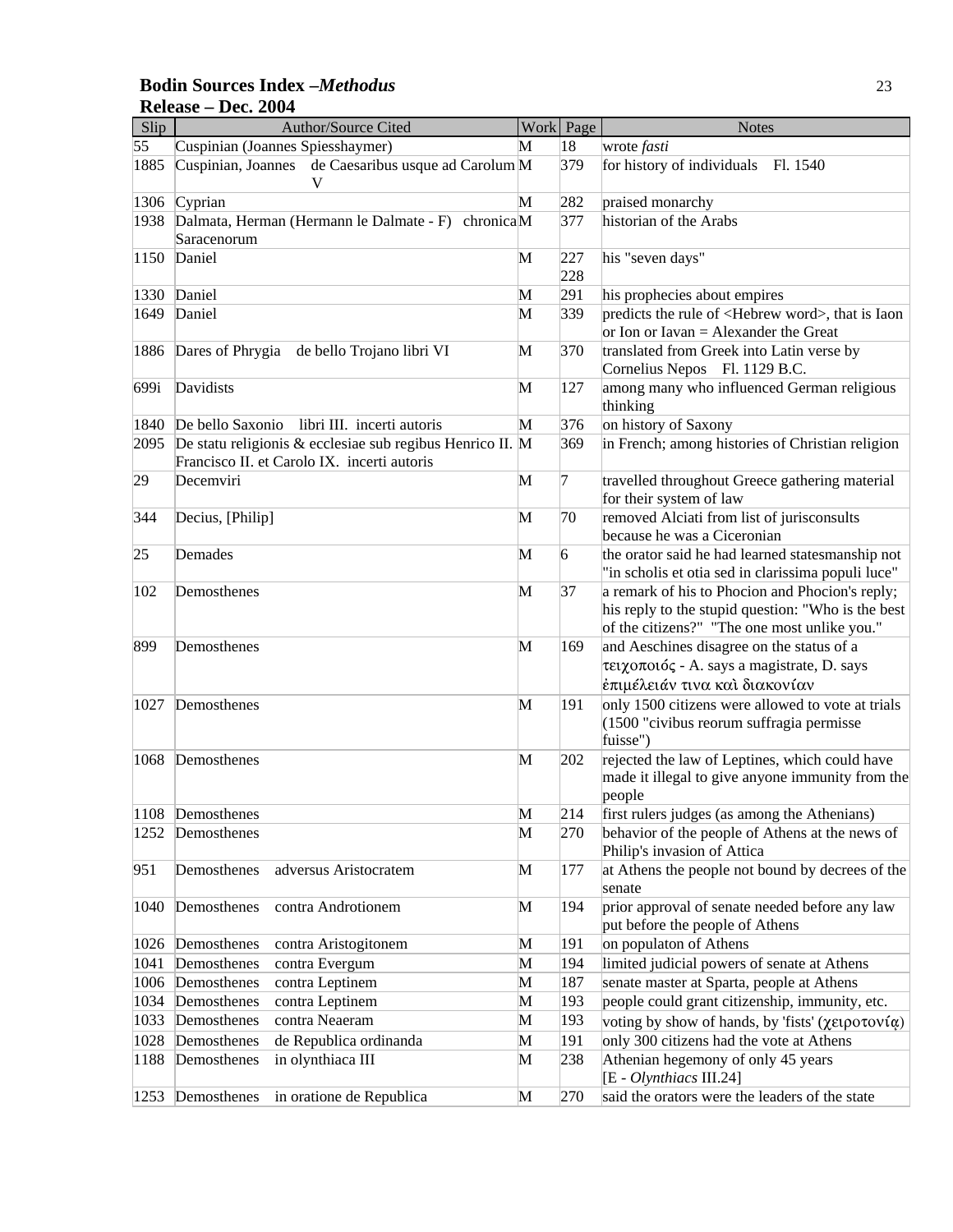#### **Bodin Sources Index –***Methodus* 24 **Release – Dec. 2004**

| Slip | Author/Source Cited                        |   | Work Page | <b>Notes</b>                                                                                                  |
|------|--------------------------------------------|---|-----------|---------------------------------------------------------------------------------------------------------------|
| 1287 | <b>XVII</b><br>Deuteronomy                 | М | 279       | Moses orders the king to learn the laws<br>[E - Deuteronomy 27]                                               |
| 1887 | Dictys Cretensis de bello Trojano libri VI | M | 370       | translated into Latin from Carthaginian by Q.<br>Septimius Fl. 1129 B.C.                                      |
| 214  | Dio                                        | M | 54        | qualified to pass judgment on civil matters                                                                   |
| 310  | Dio                                        | M | 63        | a Greek, left a better account of Roman                                                                       |
|      |                                            |   |           | institutions than Roman historians did                                                                        |
| 829  | Dio                                        | M | 153       | ideas on the state                                                                                            |
| 870  | Dio                                        | M | 162       | said falsely that Severus allowed the                                                                         |
|      |                                            |   |           | Alexandrians to become senators                                                                               |
| 1303 | Dio                                        | M | 282       | praised monarchy                                                                                              |
| 1037 | lib. LIII<br>Dio                           | M | 193       | "comitia" transferred to the senate                                                                           |
| 90   | Dio [Cassius]                              | M | 27        | author of a detailed history of Rome;                                                                         |
|      |                                            |   |           | his work largely disappeared because of the                                                                   |
|      |                                            |   |           | abridgment by Xiphilinus                                                                                      |
| 325  | Dio Cassius                                | M | 66        | full of information; unfortunately much of his                                                                |
|      |                                            |   |           | history is lost                                                                                               |
| 1889 | Dio Cassius                                | M | 372       | history of separate emperors                                                                                  |
| 1890 | Dio Cassius                                | M | 379       | history of the Roman princes from Augustus to                                                                 |
|      |                                            |   |           | Alexander Severus, whose epitome Xiphilinus                                                                   |
|      |                                            |   |           | made; source for history of individuals Fl. 240                                                               |
| 1888 | Dio Cassius<br>de gestis Romanorum         | M | 372       | 23 books extant out of 80 Fl. 215                                                                             |
| 1891 | Dio of Nicaea vitae Imperatorum            | M | 379       | from Nerva to M. Aurelius; historian of<br>individuals Fl. 140                                                |
| 333  | Diodorus                                   | M |           | 66-68 B's opinion of him as an historian; his faulty<br>chronology; his misspelling of Latin names            |
| 145  | Diodorus                                   | M | 47        | says he'd seen the secret writings of the<br>Egyptians before writing his history                             |
| 233  | Diodorus                                   | M | 54        | qualified to speak on peoples and regions                                                                     |
| 255  | Diodorus                                   | M | 55        | criticizes Herodotus for writing to give pleasure                                                             |
| 265  | Diodorus                                   | M | 56        | implicitly condemned the invention of speeches<br>in histories                                                |
| 415  | Diodorus                                   | M | 85        | in B's list of those who wrote very meagerly<br>(levissime) about laws, religions, institutions of<br>peoples |
| 679  | Diodorus                                   | M | 123       | erroneous observations on different races                                                                     |
| 753  | Diodorus                                   | M | 136       | on heavy rainfall beyond the equator, whence<br>come the Nile floods                                          |
| 808  | Diodorus                                   | M | 151       | and Justin on events during the 140 <sup>th</sup> Olympiad                                                    |
| 872  | Diodorus                                   | M | 163       | the ancient Egyptian society divided into priests,<br>soldiers and workmen                                    |
| 1143 | Diodorus                                   | M | 227       | made Ninus first king of Babylon                                                                              |
| 1228 | Diodorus                                   | M | 259       | and Plutarch say the empires of the Lydians,                                                                  |
|      |                                            |   |           | Tyrians, Athenians, etc. were mostly mythical                                                                 |
| 1455 | Diodorus                                   | M | 318       | Egypt once had 18,000 famous cities                                                                           |
| 1488 | Diodorus                                   | M | 322       | says Ctesias brought Persian annals back to                                                                   |
|      |                                            |   |           | Greece with him                                                                                               |
| 1594 | Diodorus                                   | M | 332       | praises Ctesias                                                                                               |
| 1638 | Diodorus                                   | M | 338       | debates which is the oldest race                                                                              |
| 1723 | Diodorus                                   | M | 347       | Gauls not descended from Germans                                                                              |
| 1725 | Diodorus                                   | M | 347       | on the spread of the Celts                                                                                    |
| 1787 | Diodorus                                   | M | 356       | poets of Gaul called 'bards'                                                                                  |
|      |                                            |   |           |                                                                                                               |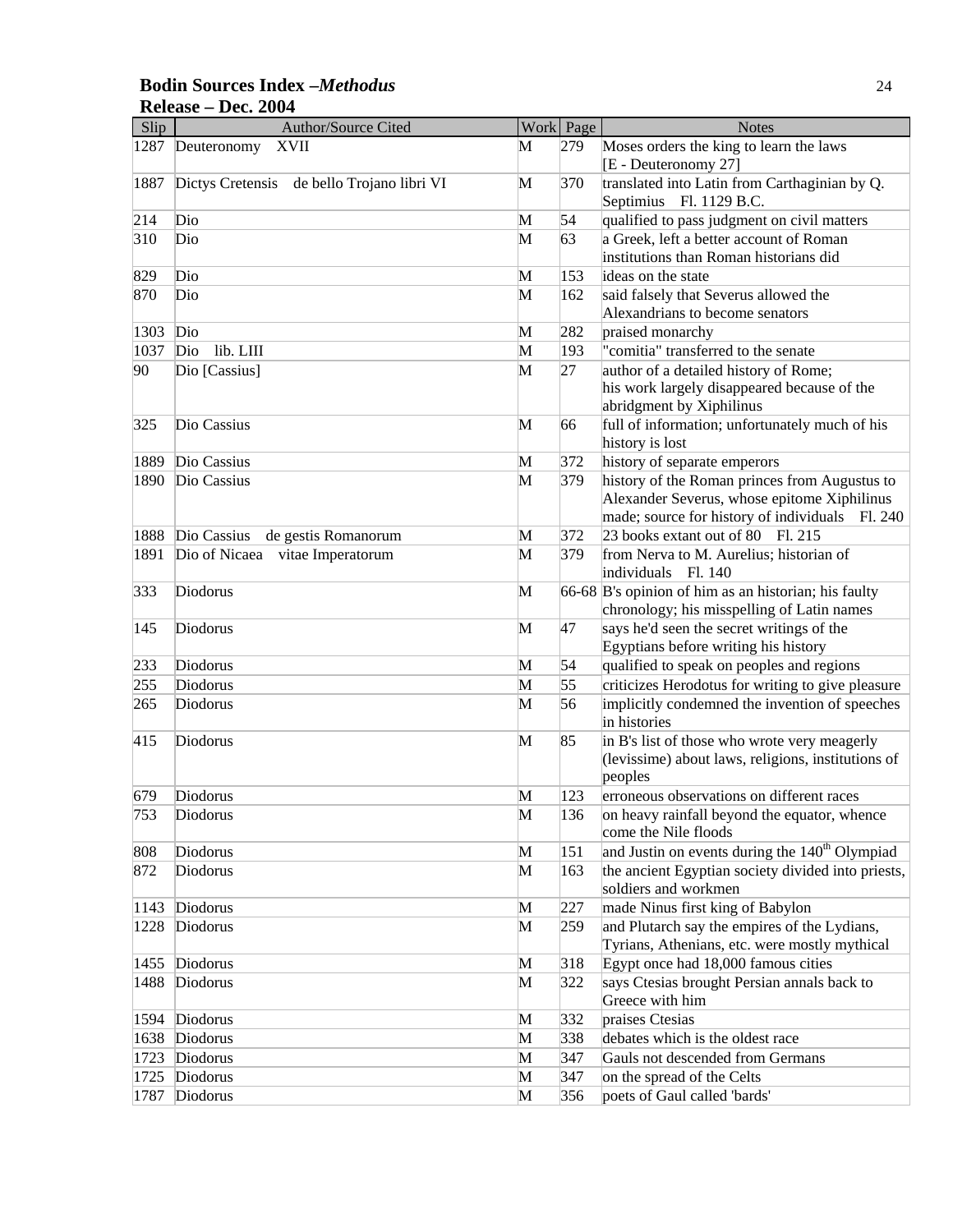#### **Bodin Sources Index –***Methodus* 25 **Release – Dec. 2004**

| Slip | Author/Source Cited                                                 |   | Work Page | <b>Notes</b>                                                                                                                              |
|------|---------------------------------------------------------------------|---|-----------|-------------------------------------------------------------------------------------------------------------------------------------------|
| 551  | lib. II<br>Diodorus                                                 | М | 106       | polygamy among Persians, Carthaginians and<br>Hebrews                                                                                     |
| 1475 | Diodorus<br>lib. II                                                 | M | 320       | his chronology; refutes the chronology of the<br>Egyptians (who said they could go back 33,000<br>years)                                  |
| 1473 | Diodorus<br>lib. III                                                | M | 320       | D. adds [to the 470,000 years the Chaldeans<br>boasted they had been casting nativities]<br>(L - "Diodorus ascripsit CCCCIII"; E - 404)   |
| 1466 | Diodorus<br>lib. III. in regibus Assyriorum<br>in historia Persarum | M | 319       | criticizes and praises the historian Ctesias                                                                                              |
| 92   | Diodorus (Siculus)                                                  | M | 27        | author of an extensive and detailed history [of<br>the world]                                                                             |
| 1893 | Diodorus Siculus                                                    | M | 365       | universal history up to time of Caesar; of 40<br>books 15 are extant Fl. A.D. 40 (sic in $L, E, F$ )                                      |
| 1892 | Diodorus Siculus                                                    | M | 370       | the sixteenth book follows the narrative of<br>Gemistus about the deeds of Philip and<br>Alexander the Great Fl. 40 B.C. (sic in L, E, F) |
| 816  | Diogenes the Stoic                                                  | M | 152       | among list of learned men                                                                                                                 |
| 35   | Diomedes                                                            | M | 8         | "de re grammatica sex millia librorum effudit"                                                                                            |
| 152  | Dionysius                                                           | M | 48        | Plutarch, Livy, Dionysius, Valerius and Pliny all<br>agree about the recelebration of certain games                                       |
| 321  | Dionysius                                                           | M | 65        | wrote that the husband is the final judge in<br>matters concerning a wife's adultery or<br>intoxication                                   |
| 892  | Dionysius                                                           | M | 166       | said Coriolanus was chosen leader of the<br>Etruscans                                                                                     |
| 919  | Dionysius                                                           | M | 171       | the senate cannot execute what it has decreed, as<br>we shall make plain from Dionysius                                                   |
| 930  | Dionysius                                                           | M | 172       | B. says: "having compared the arguments of<br>Aristotle, Polybius and Dionysius on the subject<br>of sovereignty"                         |
| 955  | Dionysius                                                           | M | 178       | the speech of M. Valerius, consul, on<br>sovereignty                                                                                      |
| 957  | Dionysius                                                           | M | 178       | and Cicero adopted Polybius' view that Rome<br>had a mixed form of government                                                             |
| 967  | Dionysius                                                           | M | 179       | and Livy: after expulsion of the kings, Brutus<br>proposes annual consuls be created by the people                                        |
| 972  | Dionysius                                                           | M | 180       | "imperium" only to be given by the people, acc.<br>to the "lex Valeria"                                                                   |
| 979  | Dionysius                                                           | M | 181       | the senate deceived the people over the<br>procedure for choosing a dictator                                                              |
| 984  | Dionysius                                                           | M | 183       | authority for the law of Valerius and Horatius on<br>the power of "plebiscita"                                                            |
| 1055 | Dionysius                                                           | M | 198       | Latins sold their children as slaves to the<br>Romans                                                                                     |
| 1061 | Dionysius                                                           | M | 200       | on the population of Rome at the earliest<br>censuses                                                                                     |
| 1065 | Dionysius                                                           | M | 202       | the law of Terentius Arsa for a written code of<br>law opposed for 6 years by the consuls                                                 |
| 1292 | Dionysius                                                           | M | 280       | Romulus left less important cases to be judged<br>by the people and reserved the more important<br>for himself                            |
| 1587 | Dionysius                                                           | M | 331       | and Varro, date of foundation of Rome                                                                                                     |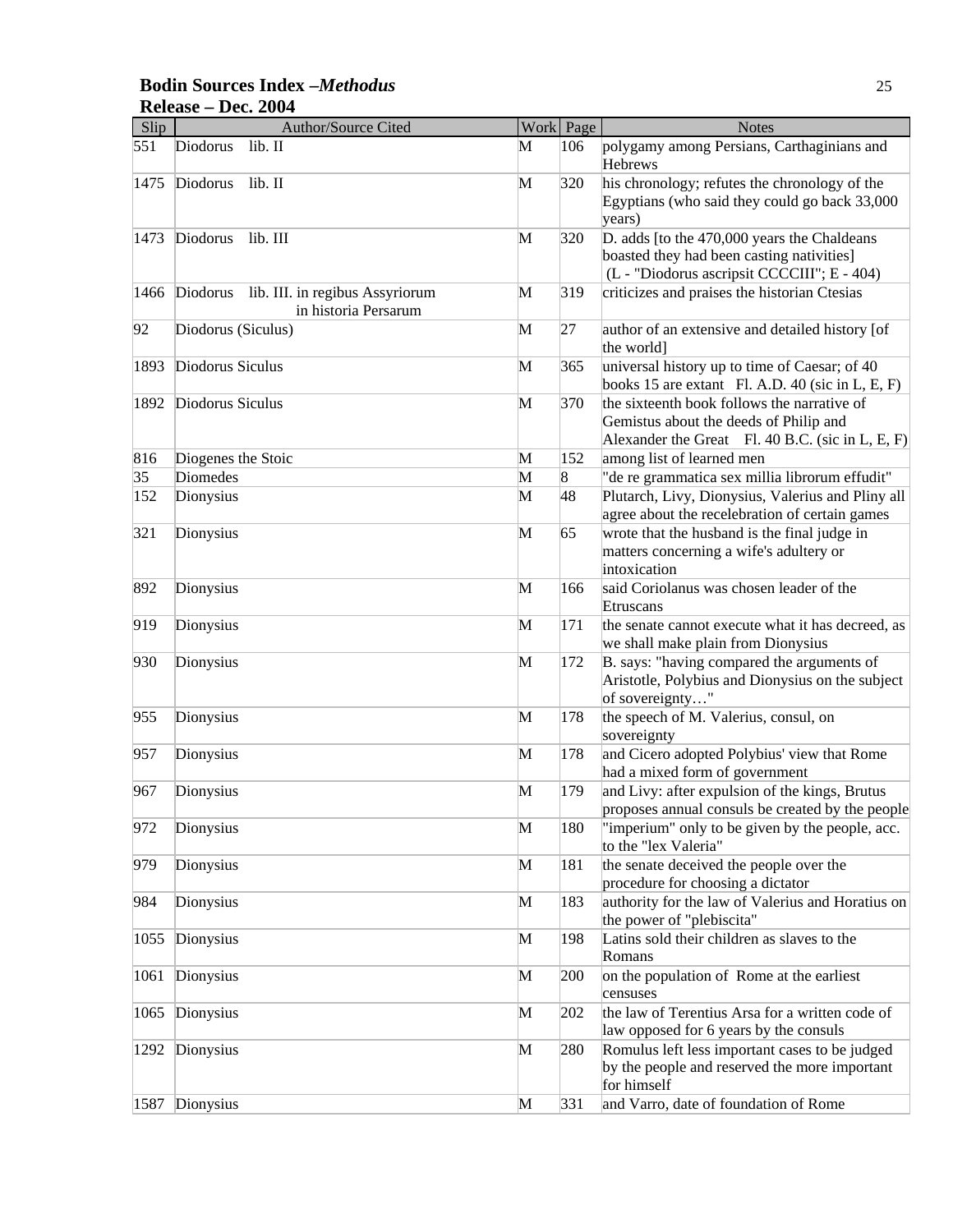#### **Bodin Sources Index –***Methodus* 26 **Release – Dec. 2004**

| Slip         | Author/Source Cited                                |              | Work Page      | <b>Notes</b>                                       |
|--------------|----------------------------------------------------|--------------|----------------|----------------------------------------------------|
| 1671         | Dionysius                                          | M            | 342            | thought Italy formerly called Ausonia              |
| 945          | lib. II<br>Dionysius                               | M            | 177            | on sovereignty: "Non enim Senatus Romanorum        |
|              |                                                    |              |                | arbiter est, id est κύριος earum rerum quas        |
|              |                                                    |              |                | decrevit, sed populus."                            |
| 997          | lib. II<br>Dionysius                               | M            | 186            | on constitution of Lycurgus of Sparta              |
| 1031         | lib. IV<br>Dionysius                               | M            | 192            | on the early Roman constitution                    |
| 949          | Dionysius<br>lib. VII                              | M            | 177            | is authority for statement that "Senatusconsulta"  |
|              |                                                    |              |                | were only annual                                   |
| 306          | Dionysius Halicarnassus                            | M            |                | 62-63 his very complete account of the early       |
|              |                                                    |              |                | constitution of Rome                               |
| 61           | Dionysius Halicarnassus                            | M            | 20             | reproaches previous writers on Roman history       |
|              |                                                    |              |                | for leaving mutilated or imperfect commentaries    |
| 112          | Dionysius Halicarnassus                            | M            | 44             | a more reliable historian of Rome than the         |
|              |                                                    |              |                | acknowledged Romans Fabius, Sallust or Cato        |
| 134          | Dionysius Halicarnassus                            | M            | 46             | used earlier records and authors to write the      |
|              |                                                    |              |                | history of the past                                |
| 210          | Dionysius Halicarnassus                            | M            | 54             | qualified to make judgments on civil matters       |
| 827          | Dionysius Halicarnassus                            | M            | 153            | ideas on the state                                 |
| 1641         | Dionysius Halicarnassus                            | M            | 338            | debates which is the oldest race                   |
| 1650         | Dionysius Halicarnassus                            | M            | 339            | calls Janus 'Oenotrius'                            |
| 1667         | Dionysius Halicarnassus                            | M            | 341            | says inhabitants of Italy an offshoot of the       |
|              |                                                    |              |                | Greeks; quotes Fabius, Cato, Piso, Gellius,        |
|              |                                                    |              |                | Sempronius, Varro                                  |
| 1894         | Dionysius Halicarnassus                            | M            | 371            | libri XI on Roman history Fl. 280 B.C.[35 B.C.     |
|              |                                                    |              |                | in ed. 1572]                                       |
| 1597         | Dius                                               | M            | 332            | his accurate chronology of Phoenician history      |
|              |                                                    |              |                | used by Josephus                                   |
| 2061         | Donatus Possius (Donato Bosso - E) (Donat Possio - | $\mathbf{M}$ | 367            | history from creation to 1489<br>Fl. 1496          |
|              | F) of Milan                                        |              |                |                                                    |
| 221          | Du Bellay                                          | M            | 54             | qualified to judge military matters                |
| 1733         | Du Bellay                                          | M            | 348            | gave a list of towns in Italy founded by the Gauls |
| 1757         | Du Bellay                                          | M            | 351            | said the Franks were of Phrygian origin            |
| 356          | Du Bellay, Guillaume                               | M            |                | 72-73 viceroy of Milan (an Angevin), wrote on the  |
|              |                                                    |              |                | antiquity of the Gauls and of the expedition of    |
|              |                                                    |              |                | the Emperor Charles V into Provence                |
| 164          | Du Bellay, Guillaume                               | M            | 48             | my compatriot, criticized the lack of              |
|              |                                                    |              |                | discrimination in many historians who accepted     |
|              |                                                    |              |                | erroneous report that Charles, Duke of Orleans     |
|              |                                                    |              |                | was executed at Paris for treason                  |
| $ 13\rangle$ | Du Faur or Fabre, Guy (Faber)                      | M            | 5              | French jurist B. has found useful                  |
| 934          | Du Moulin                                          | M            | 173            | All others, except Alciati and Du Moulin,          |
|              |                                                    |              |                | decided Azo's opinion on sovereignty was more      |
|              |                                                    |              |                | correct than Lothair's                             |
| 21           | Du Moulin, Charles (Molinaeus)                     | M            | $\overline{5}$ | French jurist B. has found useful                  |
| 87           | Du Tillet, Jean                                    | M            | 27             | short history of the Franks                        |
| 1167         | Du Tillet, Jean                                    | M            | 231            | his very exact comparison of time periods          |
|              |                                                    |              |                | combined with fasti                                |
| 2110         | Du Tillet, Jean<br>epitome historiarum             | M            | 373            | from Waramund to Henry II Fl. 1550                 |
| 1895         | Dubravius, John                                    | M            | 376            | Bohemian history (not in L or F, but E is based    |
|              |                                                    |              |                | on 1583 and 1595 editions)<br>[Fl. 1550]           |
| 12           | Durand, Guillaume (Speculator)                     | M            | 5              | French jurist B. has found useful                  |
| 115          | Eginhard                                           | M            | 45             | his excessive praise of Charlemagne unfitting in   |
|              |                                                    |              |                |                                                    |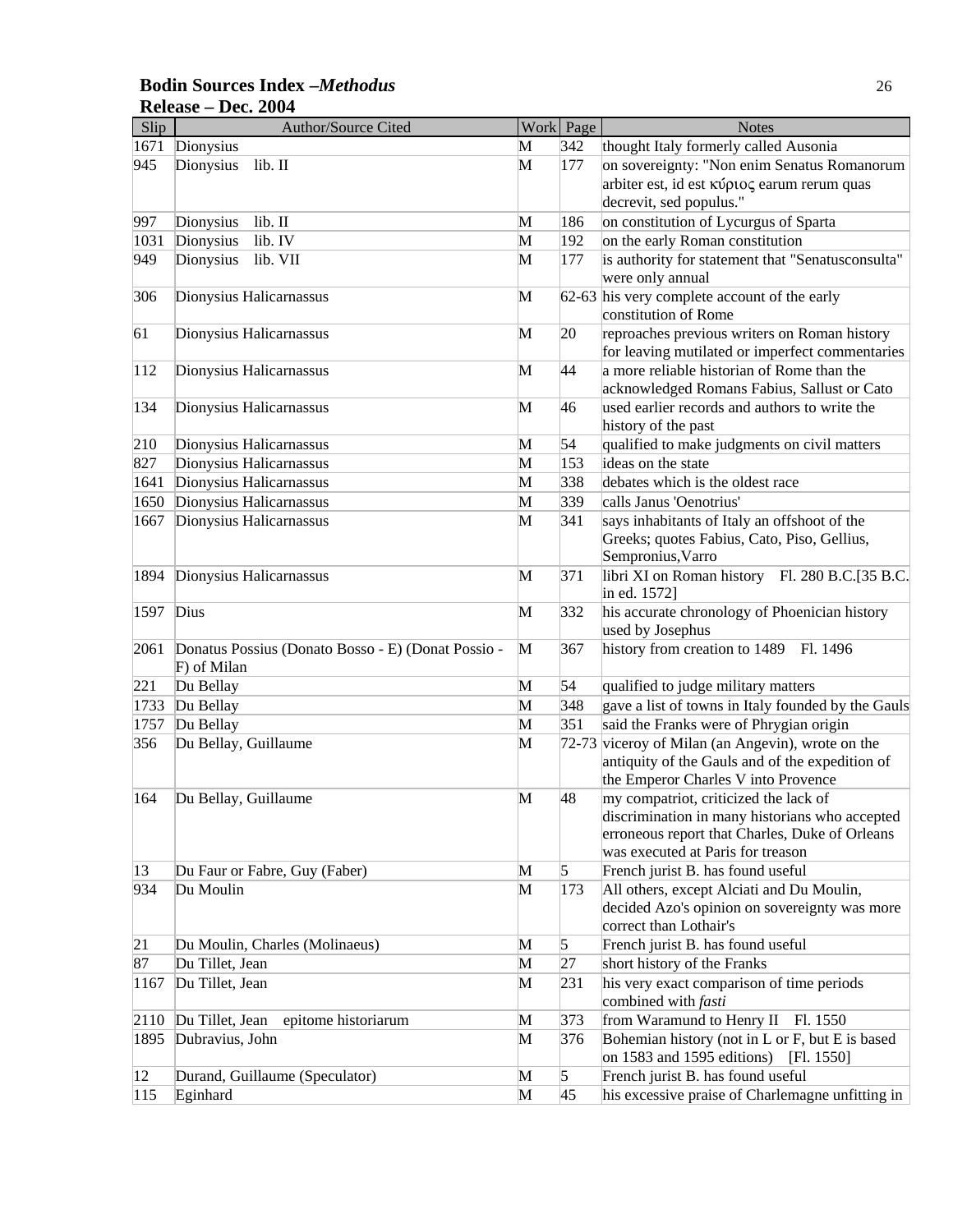#### **Bodin Sources Index –***Methodus* 27 **Release – Dec. 2004**

| Slip | <b>Author/Source Cited</b>                                                       |   | Work Page | <b>Notes</b>                                                                                                                                                                                                                                                                                                               |
|------|----------------------------------------------------------------------------------|---|-----------|----------------------------------------------------------------------------------------------------------------------------------------------------------------------------------------------------------------------------------------------------------------------------------------------------------------------------|
|      |                                                                                  |   |           | an historian                                                                                                                                                                                                                                                                                                               |
| 1896 | Eginhard (F - Eginard)                                                           | M | 380       | Turpin, E. and Acciajuoli, on the life of Charles<br>the Great (T. and E. of time of Charles the<br>Great)                                                                                                                                                                                                                 |
| 1898 | Egnatius (Ignace - F)                                                            | M | 372       | history of separate emperors                                                                                                                                                                                                                                                                                               |
| 1897 | Egnatius, Baptista de Romanis principibus, a<br>Caesare usque ad Carolum V. Imp. | M | 379       | for history of individuals<br>Fl. 1530                                                                                                                                                                                                                                                                                     |
| 1520 | Eleazar, Rabbi                                                                   | M | 325       | on Genesis - 2 Hebrew words - world created in<br>autumn                                                                                                                                                                                                                                                                   |
| 1526 | Eleazar, Rabbi                                                                   | M | 325       | said Jewish year did not start with the vernal<br>equinox                                                                                                                                                                                                                                                                  |
| 673  | Elia                                                                             | M | 122       | a certain Rabbi; said in six thousand years<br>"mundi elementaris conversio" will have taken<br>place                                                                                                                                                                                                                      |
| 1602 | Elia, Rabbi in libris Talmudicis, titulo Sanedrim &<br>in titulo de idololatria  | M | 333       | thought by some a prophet; Rabbis Elia and<br>Catina said world would last 6000 years in libris<br>Talmudicis, titulo Sanedrim cap. Helec, & in<br>titulo de idololatria cap. Libne<br>$Helec = a share$ Libne = before<br>E - these references are to the tract Sanhedrin<br>$xi$ . 302, and to the tract Idolatry i. 16] |
| 625  | Empedocles                                                                       | M | 118       | left and right side of the earth                                                                                                                                                                                                                                                                                           |
| 737  | Empedocles                                                                       | M | 134       | ut E. ait: "calidum in frigido, frigidum in calido<br>natura collocasse videatur"                                                                                                                                                                                                                                          |
| 784  | Empedocles<br>ap. Plutarch.                                                      | M | 143       | and the Stoics: facial differences are produced<br>by the image received from the soul                                                                                                                                                                                                                                     |
| 650  | Ephesians<br>ad Ephes. I                                                         | M | 119       | right hand best                                                                                                                                                                                                                                                                                                            |
| 337  | Ephorus                                                                          | M | 67        | Diodorus' chronology for the beginning of<br>Ephorus' history                                                                                                                                                                                                                                                              |
| 1899 | Ephorus                                                                          | M | 370       | among Greek historians not extant quoted by<br>Plutarch                                                                                                                                                                                                                                                                    |
| 1508 | Ephorus ap. Josephus                                                             | M | 323       | reports of men living over 600 years                                                                                                                                                                                                                                                                                       |
| 1321 | Epicurus                                                                         | M | 289       | forced to acknowledge the power of religion as<br>support of the state                                                                                                                                                                                                                                                     |
| 1400 | Epicurus                                                                         | M | 311       | said he'd rather be a porter (bajulum) than God                                                                                                                                                                                                                                                                            |
| 1356 | Epicurus<br>ap. Plutarch.                                                        | M | 304       | believed in a creation                                                                                                                                                                                                                                                                                                     |
| 1416 | Epicurus<br>ap. Plutarch.                                                        | M | 312       | world has an end                                                                                                                                                                                                                                                                                                           |
| 799  | Erasmus                                                                          | M | 146       | Musculus, Martin [Luther] and Erasmus wrote<br>large number of books                                                                                                                                                                                                                                                       |
| 166  | Eratosthenes                                                                     | M | 48        | Posidonius, Eratosthenes and Metrodorus<br>reproached by Strabo for uncritical acceptance of<br>rumors                                                                                                                                                                                                                     |
| 1900 | Esdras                                                                           | M | 369       | & Kings and Chronicles for history of various<br>Middle Eastern peoples                                                                                                                                                                                                                                                    |
| 746  | Esdras (Ezra)                                                                    | M | 135       | "Deum terrae septem partes detexisse; aquas in<br>septima collocasse."                                                                                                                                                                                                                                                     |
| 1901 | Estiaeus                                                                         | M | 370       | among Greek historians not extant quoted by<br>Plutarch                                                                                                                                                                                                                                                                    |
| 1496 | Eudoxus                                                                          | M | 323       | one of the sources of Ptolemy's chronology                                                                                                                                                                                                                                                                                 |
| 1260 | Euripides                                                                        | M | 272       | ένδς ή δυνασίς άνα τε μέλαθρα κατά τε<br>$\pi$ όλιας - power belongs to one man in homes<br>and cities {E - Andromache, 484}                                                                                                                                                                                               |
| 117  | Eusebius                                                                         | M | 45        | his praise of Constantine out of place in an                                                                                                                                                                                                                                                                               |
|      |                                                                                  |   |           |                                                                                                                                                                                                                                                                                                                            |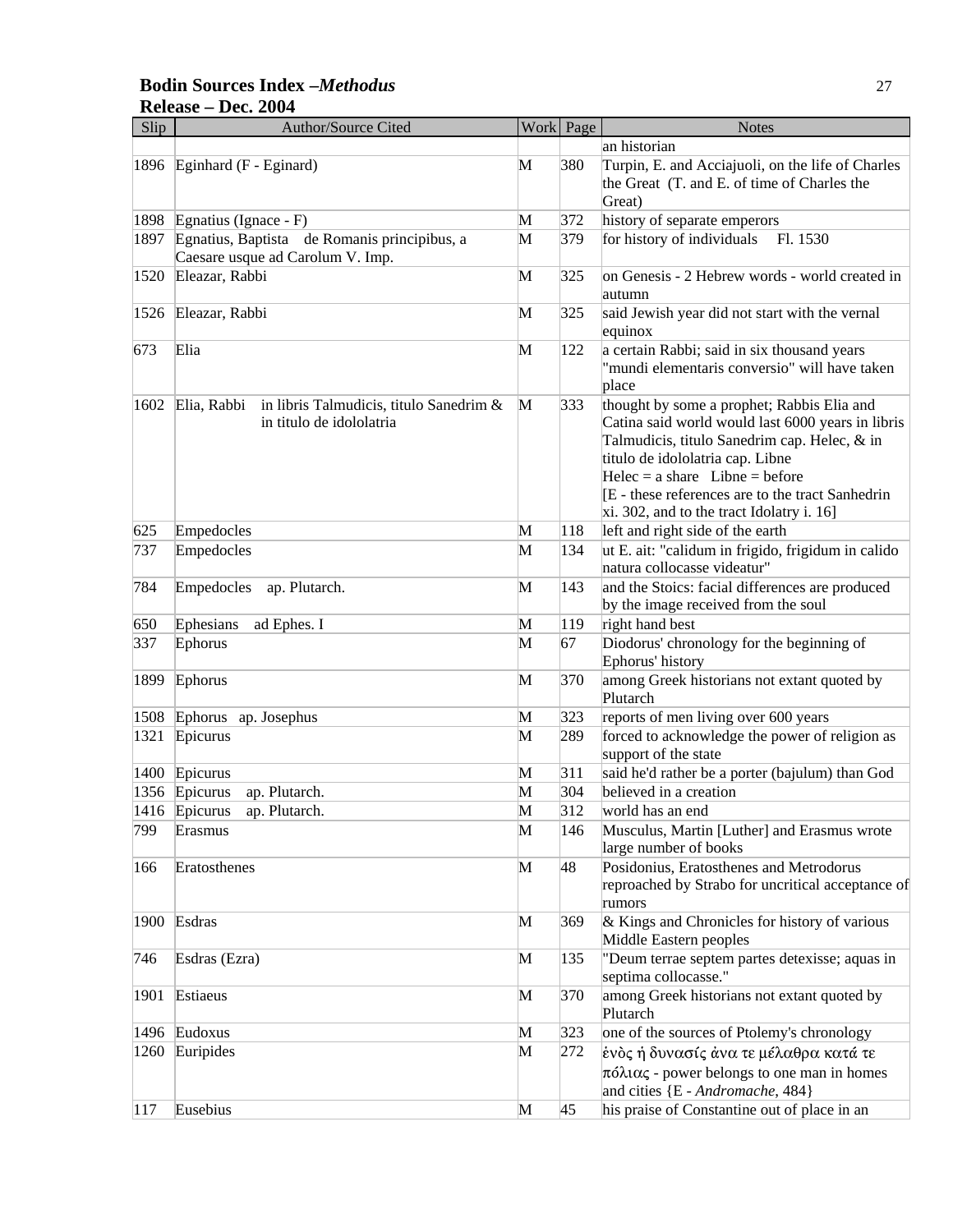#### **Bodin Sources Index –***Methodus* 28 **Release – Dec. 2004**

| Slip | Author/Source Cited                                                            |   | Work Page | <b>Notes</b>                                                                                                                                        |
|------|--------------------------------------------------------------------------------|---|-----------|-----------------------------------------------------------------------------------------------------------------------------------------------------|
|      |                                                                                |   |           | historian                                                                                                                                           |
| 241  | Eusebius                                                                       | M | 54        | qualified to speak on religion                                                                                                                      |
| 328  | Eusebius                                                                       | M | 66        | authority for portents during battle against the<br>Marcomanni                                                                                      |
| 1516 | Eusebius                                                                       | М | 324       | his chronology                                                                                                                                      |
| 1573 | Eusebius                                                                       | M | 330       | 6760 years since creation                                                                                                                           |
| 1905 | Eusebius                                                                       | M | 380       | deeds of Diocletian, Maxentius, Constantine;                                                                                                        |
|      |                                                                                |   |           | for history of individuals Fl. 312                                                                                                                  |
| 1903 | Eusebius<br>chronicon, ab orbe condito usque ad<br>annum Christi CCC           | M | 366       | writer of universal history Fl. 312                                                                                                                 |
| 1635 | Eusebius<br>de Evangelica demonstratione                                       | M | 337       | Chaldeans the oldest people                                                                                                                         |
| 1904 | ecclesiasticae historiae libri X<br>Eusebius                                   | M | 368       | historian of Christian religion<br>Fl. 312                                                                                                          |
| 67   | <b>Eusebius of Caesarea</b>                                                    | M | 22        | his work on chronology                                                                                                                              |
| 365  | <b>Eusebius of Caesarea</b>                                                    | M | 77        | at times even he delighted in stories of prodigies                                                                                                  |
| 447  | Eustathius                                                                     | M | 90        | on the word $\chi \alpha \rho$ on the set by Homer [in<br>Odyssey XI. 611 - E] to describe eyes; has two<br>significations: cruel & a reddish color |
| 1691 | Eustathius                                                                     | M | 344       | writes that Homer and Pindar use κελετίζειν                                                                                                         |
|      |                                                                                |   |           | and κελετάν to mean "riding unsaddled horses";                                                                                                      |
|      |                                                                                |   |           | from this derives the word Celts                                                                                                                    |
| 84   | Eutropius                                                                      | M | 27        | his short history of Rome                                                                                                                           |
| 1907 | Eutropius                                                                      | M | 372       | can supply the parts of the history of the Roman                                                                                                    |
|      |                                                                                |   |           | Empire which are not dealt with by Tacitus $\&$<br>Ammianus Marcellinus                                                                             |
|      | epitome principum Romanorum usque ad M<br>1906 Eutropius<br>Jovinianum         |   | 380       | for history of individuals Fl. 340                                                                                                                  |
| 1908 | Eutropius the Presbyter<br>de gestis Rom. libri X                              | M | 371       | historian of the Romans<br>Fl. 370                                                                                                                  |
| 1902 | Evagrius Scholasticus<br>de ecclesia & imperio                                 | M | 369       | from 435 to 595; starts where the tripartite                                                                                                        |
|      | Romano libri VI                                                                |   |           | history ends Fl. 610                                                                                                                                |
| 1562 | XII<br>Exodus                                                                  | M | 329       | 430 years sojourn in Egypt                                                                                                                          |
| 1523 | Exodus cap. XXIII                                                              | M | 325       | Moses orders: Thou shalt keep the day after<br>harvest as a feast day at the end of the year.                                                       |
| 478  | Ezekiel                                                                        | M | 93        | Ezekiel, Jeremiah, Isaiah prophesied wars, etc.<br>from the north                                                                                   |
| 631  | Ezekiel                                                                        | M | 118       | from the north comes evil                                                                                                                           |
| 718  | Ezekiel                                                                        | M | 130       | the chosen worship with faces toward the east                                                                                                       |
| 1661 | Fabius                                                                         | M | 341       | apud Dionysius Halicarnassus? Italy colonized<br>from Greece                                                                                        |
| 60   | Fabius Maximus                                                                 | M | 20        | reproached by Polybius for having specialized<br>on only one phase of the Punic War                                                                 |
| 2044 | Fabius Pictor, Q. (Fabius Maximus)<br>libri duo, de<br>origine orbis Romae     | M | 371       | historian of the Romans<br>Fl. 280 B.C.                                                                                                             |
| 1909 | Fasciculus temporum<br>ab orbe condito usque ad<br>annum 1484. incerti autoris | M | 366       | Petite Gerbe d'époques - F                                                                                                                          |
| 1910 | <b>Fasti Consulares</b>                                                        | M | 371       | restored by Charles Sigonius and Panvinio<br>Fl. 1560                                                                                               |
| 1535 | Fasti, the Greek                                                               | M | 327       | INΔIKTIONΩN KΩNCTANTINIANΩN ENT<br>EYOEN APXH; the word 'Indictio' - a unit of<br>time                                                              |
| 905  | Festus                                                                         | М | 170       | his ideas on "potestas" and "imperium" of<br>magistrates followed by C. Sigonius and N.<br>Grucchius                                                |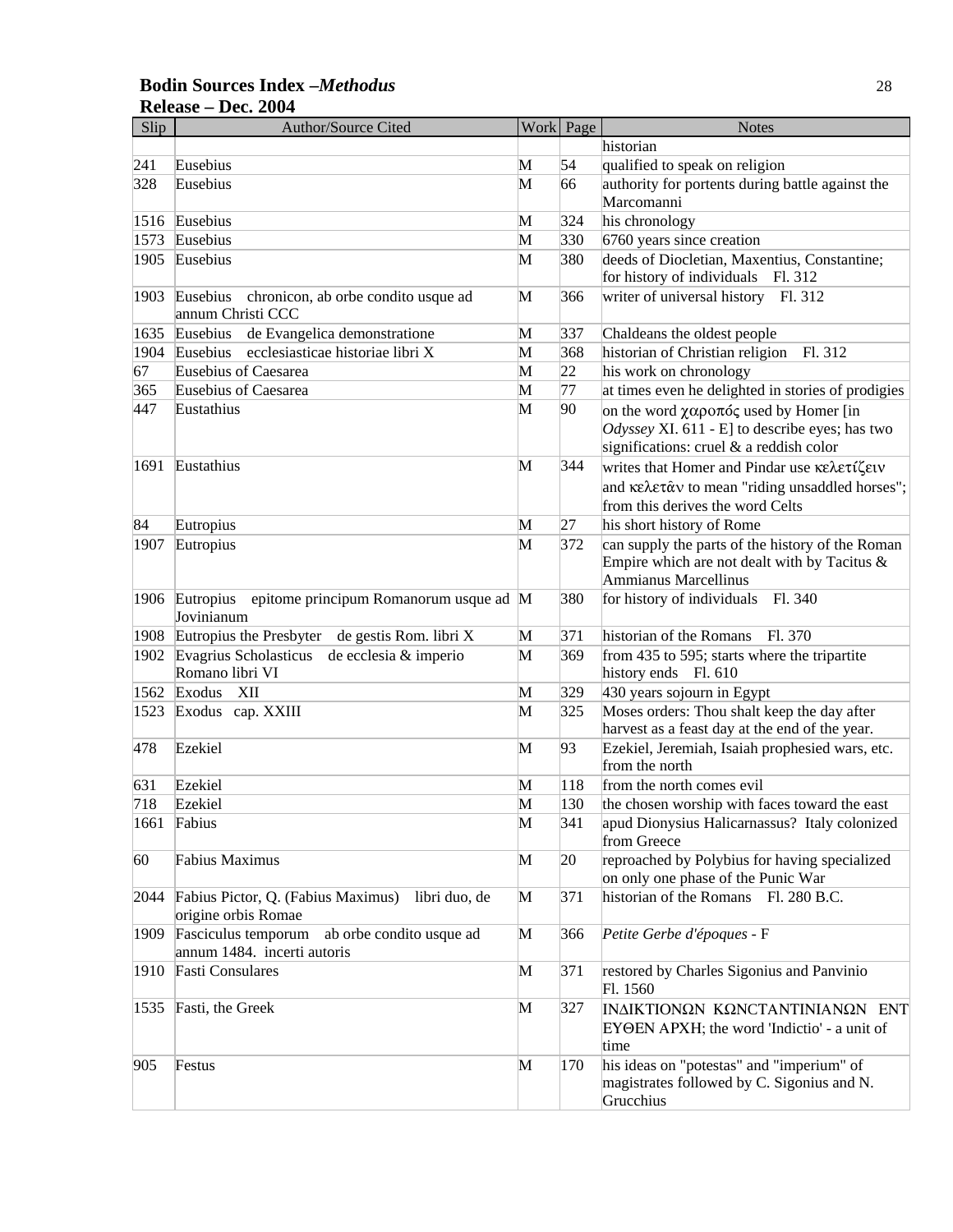| <b>Bodin Sources Index -Methodus</b> |  |
|--------------------------------------|--|
| Release – Dec. 2004                  |  |

| Slip | Author/Source Cited                                                                                  |   | Work Page | <b>Notes</b>                                                                                                                                        |
|------|------------------------------------------------------------------------------------------------------|---|-----------|-----------------------------------------------------------------------------------------------------------------------------------------------------|
| 969  | Festus                                                                                               | M | 180       | on the law "Ovinia Tribunitia" - on the choice of<br>senators                                                                                       |
| 980  | Festus                                                                                               | M | 181       | praises the law for creating dictators at Rome                                                                                                      |
| 1100 | Festus                                                                                               | M | 213       | etymology: "urbes (cities) ab urbo"                                                                                                                 |
| 461  | Festus, Sextus Pompeius                                                                              | M | 91        | mentions "rava frumenta" i.e. yellow; says                                                                                                          |
|      |                                                                                                      |   |           | "ravus" is a color between "flavus" & "caesius"                                                                                                     |
| 820  | Ficino                                                                                               | M | 152       | among list of learned men                                                                                                                           |
| 1429 | Ficino                                                                                               | M | 314       | said man's mind is infinite                                                                                                                         |
| 1172 | Firmanus, L. Tarutius                                                                                | M | 233       | astrologer who cast the nativity of Rome<br>[E - Plutarch Romulus 12]                                                                               |
| 1518 | lib. III<br>Firmicus [Maternus]                                                                      | M | 325       | says Arabs start year when sun enters Leo                                                                                                           |
| 49   | Flaccus, Verrius                                                                                     | M | 18        | called history a "tale spread abroad"; wrote fasti<br>or "annales"                                                                                  |
| 316  | Florus                                                                                               | M | 64        | authority on the Rogatio Sempronia                                                                                                                  |
| 988  | cap. LV<br>Florus                                                                                    | M | 184       | Drusus, a tribune, arrests Philip, the consul [E $\&$                                                                                               |
|      |                                                                                                      |   |           | $F -$ chapter 45]                                                                                                                                   |
| 1913 | Florus<br>epitome in Livium                                                                          | M | 371       | historian of the Romans<br>Fl. 200                                                                                                                  |
| 83   | Florus (Lucius Annaeus)                                                                              | M | 27        | his epitome or short history of Rome                                                                                                                |
| 1137 | Forester (Foresterus)                                                                                | M | $224 -$   | his interpretation of Plato's numerical theory of                                                                                                   |
|      |                                                                                                      |   | 225       | the rise and fall of states is wrong                                                                                                                |
| 1914 | Foxe, John $(F - Fox)$ $(L - Jo. Foxius)$<br>ecclesiastica<br>historia                               | M | 369       | the Englishman, ecclesiastical history from<br>Wycliffe to 1552 Fl. 1555                                                                            |
| 1395 | Fox-Morcillo, [Sebastian] (Foxius)                                                                   | M | 309       | the world is eternal                                                                                                                                |
| 370  | Freculph                                                                                             | M | 78        | B. says his books full of prodigies                                                                                                                 |
| 1915 | Freculph (Fréculphe - F) (Phreculphus - L) epitome<br>historiarum, ab orbe condito usque ad 550 A.D. | M | 366       | writer of universal history Fl. 560 [830]                                                                                                           |
| 173  | Froissart                                                                                            | M | 50        | confessed that he received lavish gifts from the<br>English while a prisoner; the accuracy of his<br>history questioned - bias towards the English? |
| 219  | Froissart                                                                                            | M | 54        | qualified to judge military matters                                                                                                                 |
| 279  | Froissart                                                                                            | M | 57        | ill-arranged but a mine of information                                                                                                              |
| 1916 | Froissart                                                                                            | M | 374       | wars of the French and English from 1335 to<br>1400 (in L & F, E has 1499) Fl. 1420                                                                 |
| 1142 | Funck                                                                                                | M | 227       | and Melanchthon follow Philo's reckoning of the<br>duration of the Assyrian monarchy                                                                |
| 1155 | Funck                                                                                                | M | 228       | number of years from Ninus to Arbaces, first<br>king of the Medes                                                                                   |
| 1159 | Funck                                                                                                | M | 229       | 488 years' duration of kingdom of Macedonia                                                                                                         |
| 1328 | Funck                                                                                                | M | 291       | B. does not accept his interpretation of the 4<br>empires in Daniel                                                                                 |
| 1514 | Funck                                                                                                | M | 324       | F., Lucidus and Panvinio on discrepancies<br>between different chronologies                                                                         |
| 1569 | Funck                                                                                                | M | 329       | on the 430 years in Egypt; perhaps a textual<br>error                                                                                               |
| 1750 | Funck                                                                                                | M | 350       | and Wolf admit the Tusci were a people of Italy<br>(E has Funck, but Fuchsius in L, Fuchs in F)                                                     |
| 66   | Funck, Johann                                                                                        | M | 21        | author of a definite scheme of chronology based<br>on previous chronologers' works                                                                  |
| 1917 | Funck, Johann<br>chronologia                                                                         | M | 367       | the Prussian, chronology from creation to 1553;                                                                                                     |
|      |                                                                                                      |   |           | writer of universal history Fl. 1550                                                                                                                |
| 1918 | Gaguin (L - Guaginus) (F - Guaguin)                                                                  | M | 373       | history of France to Charles VIII<br>[Fl. 1497]                                                                                                     |
| 377  | Gaguin, [Robert]                                                                                     | M | 78        | B. says his books full of prodigies                                                                                                                 |
|      |                                                                                                      |   |           |                                                                                                                                                     |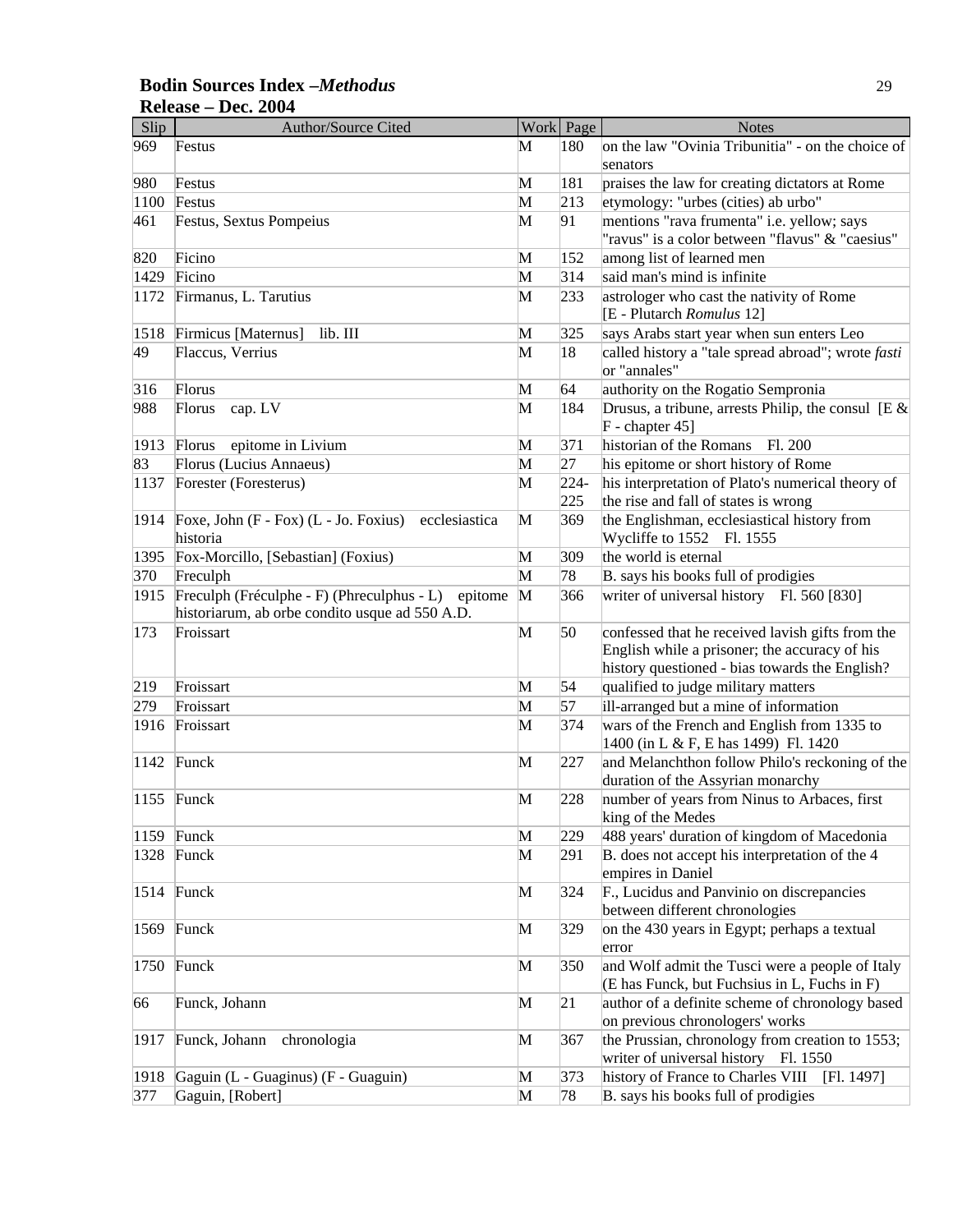#### **Bodin Sources Index –***Methodus* 30 **Release – Dec. 2004**

| Slip | Author/Source Cited                         |   | Work Page | <b>Notes</b>                                                                      |
|------|---------------------------------------------|---|-----------|-----------------------------------------------------------------------------------|
| 1563 | Galatians<br>III                            | M | 329       | Jews 430 years in Egypt                                                           |
| 34   | Galen                                       | M | 8         | composed more than 30 books about the method                                      |
|      |                                             |   |           | of his branch of learning                                                         |
| 421  | Galen                                       | M | 86        | Galen and Polybius wrongly say that the                                           |
|      |                                             |   |           | temperature of the air necessarily affects us                                     |
|      |                                             |   |           | (discussion of climate and peoples)                                               |
| 440  | Galen                                       | M | 89        | troubled by Hippocrates and Aristotle saying that                                 |
|      |                                             |   |           | all in the north have carroty hair                                                |
| 496  | Galen                                       | M | 95        | wonders at the report that the Germans plunged                                    |
|      |                                             |   |           | newborn babies into icy water                                                     |
| 572  | Galen                                       | M | 108       | men live longest in the middle region, i.e. Asia                                  |
|      |                                             |   |           | Minor; G. did not know Gaul and could not be                                      |
|      |                                             |   |           | induced by M. Aurelius to visit it                                                |
| 582  | Galen                                       | M | 109       | thought life was made longest "ab optimo<br>temperamento" (by the best tempering) |
| 594  | Galen                                       | M | 113       | said no philosopher from Scythia except                                           |
|      |                                             |   |           | Anacharsis                                                                        |
| 615  | Galen                                       | M | 117       | right side of world is to the east                                                |
| 678  | Galen                                       | M | 123       | erroneous observations on different races                                         |
| 690  | Galen                                       | M | 124       | attributes prudence to yellow bile, constancy to                                  |
|      |                                             |   |           | black bile, gladness to the blood and mildness to                                 |
|      |                                             |   |           | the phlegm                                                                        |
| 726  | Galen                                       | M | 132       | all the best things found in Asia                                                 |
| 769  | Galen                                       | M | 140       | sent "tabidos" (consumptives?) to the region of                                   |
|      |                                             |   |           | Tabianus because the climate was suitable                                         |
| 1360 | Galen                                       | M | 304       | said Aristotle's proofs of the eternity of the                                    |
|      |                                             |   |           | world are "veri similes non tamen necessarias"                                    |
| 1524 | Garcaeus                                    | M | 325       | said wrongly the Jews commenced the year with                                     |
|      |                                             |   |           | the vernal equinox                                                                |
| 1543 | Garcaeus                                    | M | 328       | said wrongly the Jews used solar years                                            |
| 1158 | Garcaeus [Johannes Gartze]                  | M | 229       | 506 years from Saul to the captivity                                              |
| 843  | Garimberto                                  | M | 155       | misled by Aristotle's definition of a citizen                                     |
| 888  | Garimberto                                  | M | 165       | approved Aristotle's definition of citizen                                        |
| 962  | Garimberto                                  | M | 178       | Rome's mixed form of government                                                   |
| 835  | Garimberto, [Jerome]                        | M | 154       | on government                                                                     |
| 1920 | Gasser, Achilles (Gassarus - L)<br>epitome  | M | 367       | to 1530; writer of universal history                                              |
|      | chronicorum mundi                           |   |           | Fl. 1530                                                                          |
| 1550 | Gaurico [Lucas Gauric - F]                  | M | 329       | Crucifixion A.D. 34                                                               |
| 821  | Gaza                                        | M | 152       | among list of learned men                                                         |
| 451  | Gaza, Theodore                              | M | 90        | translates χαροπός as "rufus" or "fulvus"                                         |
| 609  | Gaza, Theodore                              | M | 116       | wise but lacked common prudence and died of                                       |
|      |                                             |   |           | starvation                                                                        |
| 1544 | Gaza, Theodorus<br>lib. de mensibus Atticis | M | 328       | was wrong on months and years                                                     |
| 284  | Gazius, M. (Gazus - L & F)                  | M | 57        | full of information, though ill-arranged                                          |
| 855  | Gellius                                     | M | 160       | at time of Tiberius municipalities prefer to use                                  |
|      |                                             |   |           | their own customs rather than have Roman                                          |
|      |                                             |   |           | citizenship                                                                       |
| 1664 | Gellius                                     | M | 341       | apud Dionysius Halicarnassus? Italy colonized                                     |
|      |                                             |   |           | from Greece                                                                       |
| 51   | Gellius, Aulus                              | M | 18        | definition of diaries or ephemerides                                              |
|      |                                             |   |           | [E - Noctes Atticae V. xviii. 8]                                                  |
| 320  | Gellius, Aulus                              | M | 65        | his version of the lex Romilia de adulteriis                                      |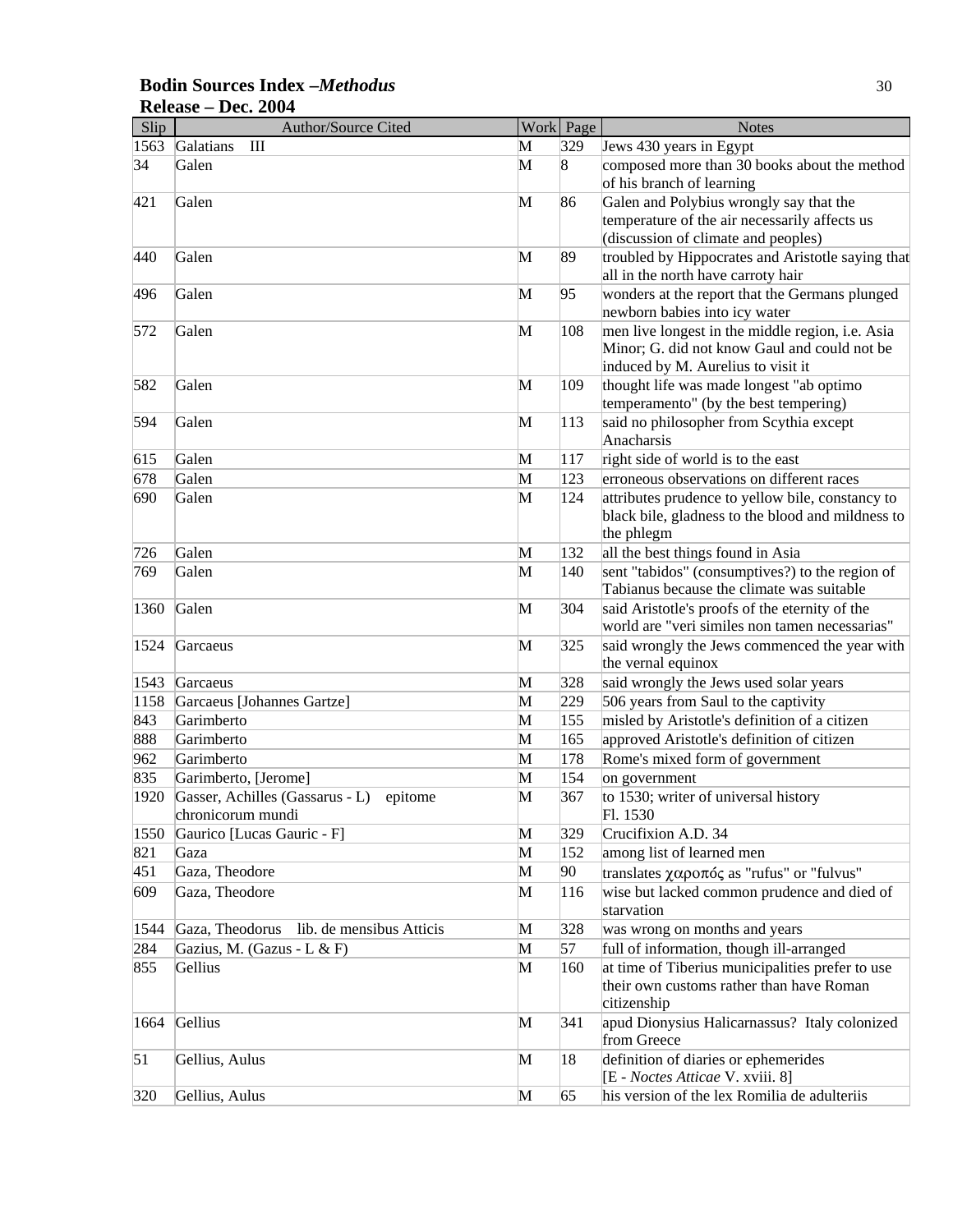#### **Bodin Sources Index –***Methodus* 31 **Release – Dec. 2004**

| Slip      | Author/Source Cited                                   |              | Work Page | <b>Notes</b>                                                           |
|-----------|-------------------------------------------------------|--------------|-----------|------------------------------------------------------------------------|
|           |                                                       |              |           | quoted [E - Noctes Atticae X. 23]                                      |
| 1921      | Gemistus, George                                      | M            | 370       | continuation of Xenophon to battle of Chaeronea                        |
|           |                                                       |              |           | based on Plutarch and Diodorus                                         |
|           |                                                       |              |           | Fl. 1520                                                               |
| 1157      | Genebrard                                             | M            | 229       | 499 years from Saul to the captivity                                   |
| 1530      | Genebrard                                             | M            | 326       | dates the Hegira 621                                                   |
| 1568      | Genebrard                                             | M            | 329       | on the 430 years in Egypt                                              |
| 1511      | Genesis cap.VII                                       | M            | 324       | Noah in the Ark for a year of 365 days                                 |
| 1922      | Gennadius liber de viris illustribus ecclesiasticis   | M            | 369       | presbyter of Marseilles; historian of Christian                        |
|           |                                                       |              |           | religion Fl. 496                                                       |
| 1923      | Gerard of Nimwegen (Gerardus Noviomagus)              | M            | 376       | history of Netherlands Fl. 1530                                        |
|           | Batavica historia                                     |              |           |                                                                        |
| 1581      | Gerson, Rabbi                                         | M            | 330       | and Kimhi, 5301 years since creation                                   |
| 1016      | Giannotti, Donato                                     | M            | 188-      | wrote most carefully on the Venetian state                             |
|           |                                                       |              | 189       |                                                                        |
| 179       | Giannotti, Donato                                     | M            | 50        | though also a Venetian, cannot tolerate                                |
|           |                                                       |              |           | Sabellicus' comparison of the wars of Venice                           |
|           |                                                       |              |           | with those of the ancient Romans                                       |
| 1263      | Giannotti, Donato                                     | M            | 273       | best writer on the Venetian state; doges had the                       |
|           |                                                       |              |           | highest power before the establishment of the<br>great council in 1175 |
| 1281      | Giannotti, Donato                                     | M            | 278       | on the hatred of the people of Venice for the                          |
|           |                                                       |              |           | Doge Loredan                                                           |
| 1269      | Gianotti, Donato                                      | M            | 274       | pawnshops and interest at Venice ruining the                           |
|           |                                                       |              |           | public revenues                                                        |
| 1290      | Gideon                                                | M            | 280       | Gideon, when chosen leader, said: "Non                                 |
|           |                                                       |              |           | dominabor vestri, nec filius meus, sed                                 |
|           |                                                       |              |           | dominabitur vestri dominus." [E - Judges 8:23]                         |
| 1924      | Gildas                                                | M            | 377       | historian of the Angles (Anglorum) [Fl. 550]                           |
| 1925      | Gilles, Nicholas (Nic. Gilius -L) Annales Francorum M |              | 373       | historian of the Franks Fl. 1500                                       |
| 1926      | Giraldi, Lilio (L - Lilius Geraldus) (F - Lys Gerald) | $\mathbf{M}$ | 368       | history of paganism Fl. 1550                                           |
|           | de diis omnium gentium                                |              |           |                                                                        |
| 1779      | Glareanus [Heinrich Loriti]                           | M            | 354       | said "Vergobretus" = "summus executor" (Gallic                         |
|           |                                                       |              |           | magistrate)                                                            |
| 1927      | Goes, Damian (Goesius - L) (de Goez - F)<br>de rebus  | M            | 377       | historian of the Spanish Fl. 1540 (E - 1510)                           |
|           | Lusitanorum in India gestis                           |              |           |                                                                        |
| 298       | Gohorry of Paris (Gorraeus Parisiensis) [Jacques      | M            | 60        | says the fables of Amadis of Gaul were as true as                      |
|           | Gohorry]                                              |              |           | the history of Paulus Jovius                                           |
| 1088      | Golden Bull (Aurea Bulla)                             | M            |           | 206ff. on the Holy Roman Empire; Charles IV in the                     |
|           |                                                       |              |           | Golden Bull (which is in part repealed) calls                          |
|           |                                                       |              |           | princes                                                                |
| 378       | Gregory of Tours                                      | $\mathbf{M}$ | 78        | B. says a useful historian in spite of his prodigies                   |
|           |                                                       |              |           | and portents                                                           |
| 248       | <b>Gregory of Tours</b>                               | M            | 55        | qualified to speak on religion                                         |
| 1755      | Gregory of Tours                                      | M            | 351       | said the Franks were of Trojan origin                                  |
| 1928      | Gregory, bishop of Tours                              | M            | 374       | ten books on the Franks from their origin to 600<br>A.D. Fl. 630       |
| 904       | Grouchy, Nicholas de (N. Grucchius)                   | $\mathbf{M}$ | 170       | and Charles Sigonius - mistaken ideas on                               |
|           |                                                       |              |           | "imperium" and "potestas" of magistrates,                              |
|           |                                                       |              |           | following Festus                                                       |
| $\vert 8$ | Guarinus                                              | $\mathbf{M}$ | $\beta$   | B. has used Guarinus and Minsingerus (Joachim                          |
|           |                                                       |              |           | Münsinger) on the legal practices of the French                        |
|           |                                                       |              |           | courts and the Imperial court                                          |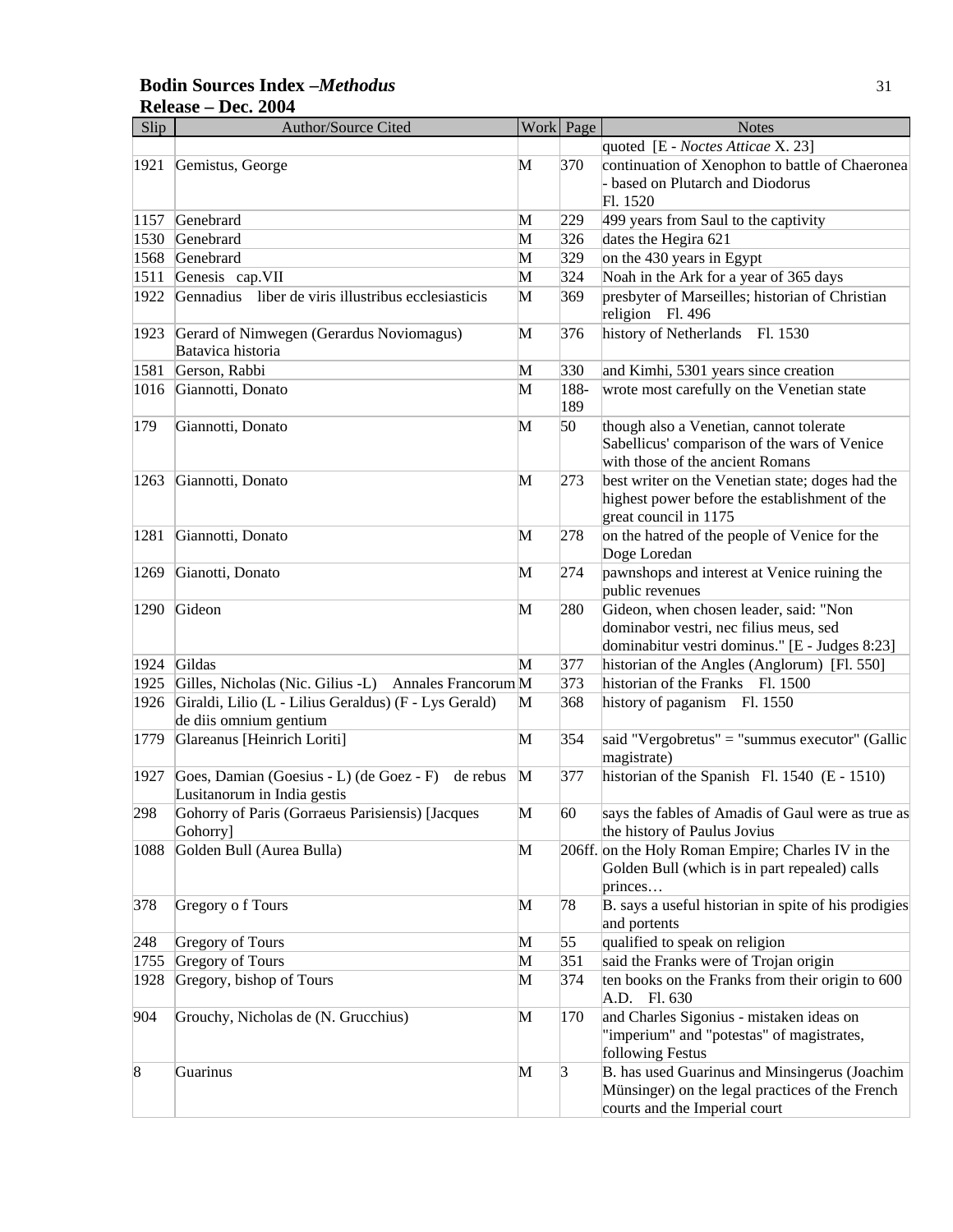#### **Bodin Sources Index –***Methodus* 32 **Release – Dec. 2004**

| Slip            | <b>Author/Source Cited</b>                           |        | Work Page  | <b>Notes</b>                                             |
|-----------------|------------------------------------------------------|--------|------------|----------------------------------------------------------|
| 358             | Guicciardini                                         | M      |            | 73-74 $\overline{B}$ 's appraisal of him as an historian |
| 227             | Guicciardini                                         | M      | 54         | qualified to judge civil and military matters            |
| 262             | Guicciardini                                         | M      | 56         | generally agreed to be a good historian                  |
| 273             | Guicciardini                                         | M      | 57         | brings out the hidden plans and motives of men           |
| 928             | Guicciardini                                         | M      | 172        | Soderini's comment on G's book - on the subject          |
|                 |                                                      |        |            | of sovereignty                                           |
| 964             | Guicciardini                                         | M      | 178        | on the new constitution of Florence                      |
|                 | 1017x Guicciardini                                   | M      | 189        | speech of Vespucius at Florence during the               |
|                 |                                                      |        |            | debate on proposed new constitution                      |
| 1196            | Guicciardini                                         | M      | 245        | historian of the Florentines                             |
| 1214            | Guicciardini                                         | M      | 253        | on the feeling about Queen Isabella succeeding           |
|                 |                                                      |        |            | to the throne                                            |
| 1929            | Guicciardini, F. (Guichardin - F)                    | M      | 372        | history of Italy 1494-1536<br>Fl. 1520                   |
| 191             | Guicciardini, Francesco                              | M      | 52         | a good historian - only rarely takes sides               |
| 412             | Haemo                                                | M      | 84         | "who is called Aimoin incorrectly by our men";           |
|                 |                                                      |        |            | the chronicles ascribed to him are the composite         |
|                 |                                                      |        |            | work of various writers, says B.                         |
| cr <sub>3</sub> | Haemo. See also Aimoin                               |        |            |                                                          |
| 1232            | Hayton                                               | M      | 262        | on the extent of the empire of Genghis Khan              |
| 381             | Hayton [of Armenia]                                  | M      | 78         | wrote of the Tartars - more truthful than Marco          |
|                 |                                                      |        |            | Polo, says B.                                            |
| 1930            | Hayton of Armenia (Haiton - L)<br>historiae          | M      | 378        | historian of the Tartars Fl. 1290                        |
|                 | Tartarorum liber unus                                |        |            |                                                          |
| 649             | Hebrews ad Hebraeos I. & X                           | M      | 119        | right hand best                                          |
| 1658            | Hecataeus apud Strabonem                             | M      | 341        | on the first inhabitants of Greece                       |
| 1931            | Hegesippus                                           | M      | 368        | history of the Jews from Maccabees to A.D. 72            |
|                 |                                                      |        |            | Fl. A.D. 130                                             |
| 1932            | Hegesippus liber I. de bello Parthico                | M      | 370        | one book about the Parthian War<br>Fl. 130               |
| 404             | Hegesippus the Jew                                   | M      | 81         | covered the Jewish war in 5 books                        |
| 1933            | Heid, Caspar (Hedio - L) (Hédion - F)                | M      | 367        | "Sabellici aenaeades XI. historia, & his                 |
|                 |                                                      |        |            | cohaerens synopsis Hedionis."; writer of                 |
|                 | Hellanicus                                           |        |            | universal history                                        |
| 1672<br>1934    | Hellanicus                                           | M<br>M | 342<br>370 | Italy so called because of the size of its cattle        |
|                 |                                                      |        |            | among Greek historians not extant quoted by<br>Plutarch  |
|                 | 1506 Hellanicus ap.Josephus                          | M      | 323        | reports of men living over 600 years                     |
|                 | 1935 Helmand chronicon ab orbe condito usque ad sua  | M      | 366        | [E - Helinand ?] writer of universal history             |
|                 | tempora                                              |        |            | Fl. 1066                                                 |
| 1936            | Helmold, presbyter<br>Sclavorum historia             | M      | 375        | history of the Slavs from Charlemagne to                 |
|                 |                                                      |        |            | Frederick Barbarossa<br>[F1.1177]                        |
| 1937            | Henry of Penia (F - Henri Peigne)<br>de bellis inter | M      | 378        | historian of the Turks                                   |
|                 | Ismaëlem & Selimum gestis                            |        |            |                                                          |
| 599             | Heraclitus                                           | M      | 114        | called wise men "siccas animas"                          |
| 743             | ap. Plutarch.<br>Heraclitus                          | M      | 135        | God will judge the world by fire                         |
| 1940            | Herman, Count (F - Hermann)<br>de rebus Francorum    | M      | 373        | historian of the Franks Fl. 1530                         |
|                 | usque ad 1525                                        |        |            |                                                          |
| 1939            | Hermanus Contractus Helvetius (F - Hermann le        | M      | 366        | the Swiss; writer of universal history                   |
|                 | de sex aetatibus usque ad suam autem (sic)<br>Court) |        |            | Fl. 1067                                                 |
| 865             | Hermogenian                                          | M      | 162        | one of the Roman jurists ranging from time of            |
|                 |                                                      |        |            | Antonius Pius to Alexander Severus                       |
| 878             | in l. municipes. ad legem<br>Hermogenianus           | M      | 163        | on citizenship                                           |
|                 | municipalem                                          |        |            |                                                          |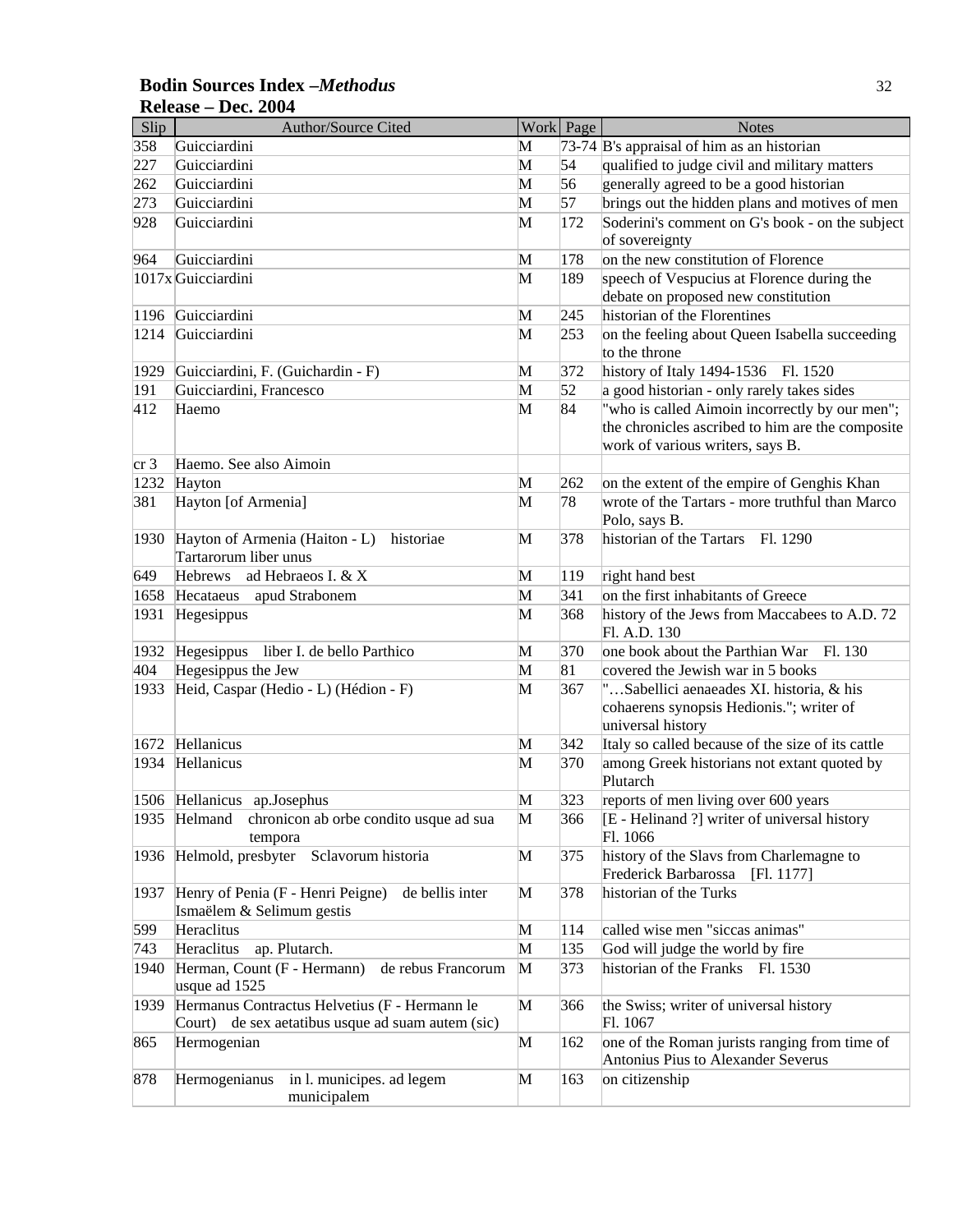## **Bodin Sources Index –***Methodus* 33 **Release – Dec. 2004**

| Slip | Author/Source Cited                                     |   | Work Page | <b>Notes</b>                                                                                              |
|------|---------------------------------------------------------|---|-----------|-----------------------------------------------------------------------------------------------------------|
| 1941 | Herodian                                                | M | 372       | history of separate emperors                                                                              |
| 1942 | Herodian                                                | M | 380       | eight books, from the death of M. Aurelius to the                                                         |
|      |                                                         |   |           | younger Gordian; for individual histories Fl.<br>200                                                      |
| 77   | Herodotus                                               | M | 22        | writer on the earliest civilizations                                                                      |
| 256  | Herodotus                                               | M | 55        | criticized by Thucydides, Plutarch and Diodorus                                                           |
|      |                                                         |   |           | for writing to give pleasure; called 'father of                                                           |
|      |                                                         |   |           | history' by Cicero                                                                                        |
| 387  | Herodotus                                               | M | 79        | said the Nervii (or Livones) changed into wolves                                                          |
| 433  | Herodotus                                               | M | 87        | thought the seed of the Ethiopians was black                                                              |
| 559  | Herodotus                                               | M | 106       | superfoetation of female hare [E-Herodotus<br>III. 108]                                                   |
| 680  | Herodotus                                               | M | 123       | erroneous observations on different races                                                                 |
| 792  | Herodotus                                               | M | 144       | Cyrus said soft men born under a soft sky                                                                 |
| 1109 | Herodotus                                               | M | 214       | first rulers judges (as among the Medes)                                                                  |
| 1144 | Herodotus                                               | M | 227       | made Ninus first king of Babylon                                                                          |
| 1471 | Herodotus                                               | M | 320       | heard there was an Egyptian monarchy for                                                                  |
|      |                                                         |   |           | 13,000 years                                                                                              |
| 1492 | Herodotus                                               | M | 322       | his chronology of Egyptian history                                                                        |
| 1628 | Herodotus                                               | M | 337       | Chaldeans most ancient people                                                                             |
| 1673 | Herodotus                                               | M | 342       | and Timaeus say 'Italus' = 'calf' to the Greeks                                                           |
| 1701 | Herodotus                                               | M | 346       | placed the Celts at the source of the River Ister<br>(which he placed in the Pyrenees)                    |
| 1724 | Herodotus                                               | M | 347       | on the spread of the Celts                                                                                |
| 552  | lib. III<br>Herodotus                                   | M | 106       | polygamy among Persians, Carthaginians and<br>Hebrews                                                     |
| 1943 | Herodotus of Halicarnassus                              | M | 365       | history of Greeks, Egyptians, Medes, Persians<br>and Lydians; writer of universal history Fl. 425<br>B.C. |
| 1945 | Herodotus of Halicarnassus                              | M | 370       | libri IX on history of the Greeks Fl. 445 B.C.<br>$(425 \text{ in L} \& \text{E})$                        |
| 1944 | Herodotus of Halicarnassus<br>libri novem historiarum M |   | 369       | Fl. 445 B.C. (sic in L & E)                                                                               |
| 1111 | Hesiod                                                  | M | 214       | "apud Homerum & Hesiodum, judices, id est                                                                 |
|      |                                                         |   |           | δικασπόλοι, saepius βασιλείς, άνακτες,                                                                    |
|      |                                                         |   |           | κοίρανοι, melius etiam ποιμένες, seu pastores                                                             |
|      |                                                         |   |           | populorum"                                                                                                |
|      | 1505 Hesiod ap. Josephus                                | M | 323       | reports of men living over 600 years                                                                      |
| 1503 | Hestiaeus ap. Josephus                                  | M | 323       | reports of men living over 600 years                                                                      |
| 453  | Hesychius                                               | M | 90        | says χαροπός means "caesius" & "flavus"                                                                   |
| 1780 | Hesychius                                               | M | 355       | $\dot{\rho} \hat{\epsilon} \delta \omega v = \text{chariot}$                                              |
| 1494 | Hipparchus                                              | M | 323       | one of the sources of Ptolemy's chronology                                                                |
| 1540 | Hipparchus                                              | M | 327       | astronomer; his year faulty                                                                               |
| 424  | Hippocrates                                             | M | 86        | says men in the north are slender and swarthy                                                             |
| 437  | Hippocrates                                             | M | 89        | says men in the northland are ugly because pale<br>and thin                                               |
| 442  | Hippocrates                                             | M | 89        | said all in the north have red hair                                                                       |
| 481  | Hippocrates                                             | M | 94        | men of extreme north burned up by the cold as<br>those of the south are by the heat                       |
| 484  | Hippocrates                                             | M | 94        | did not know the northern regions and applied to                                                          |
|      |                                                         |   |           | all the peoples living under the Bear charac-                                                             |
|      |                                                         |   |           | teristics applying only to those in the extreme                                                           |
|      |                                                         |   |           | north                                                                                                     |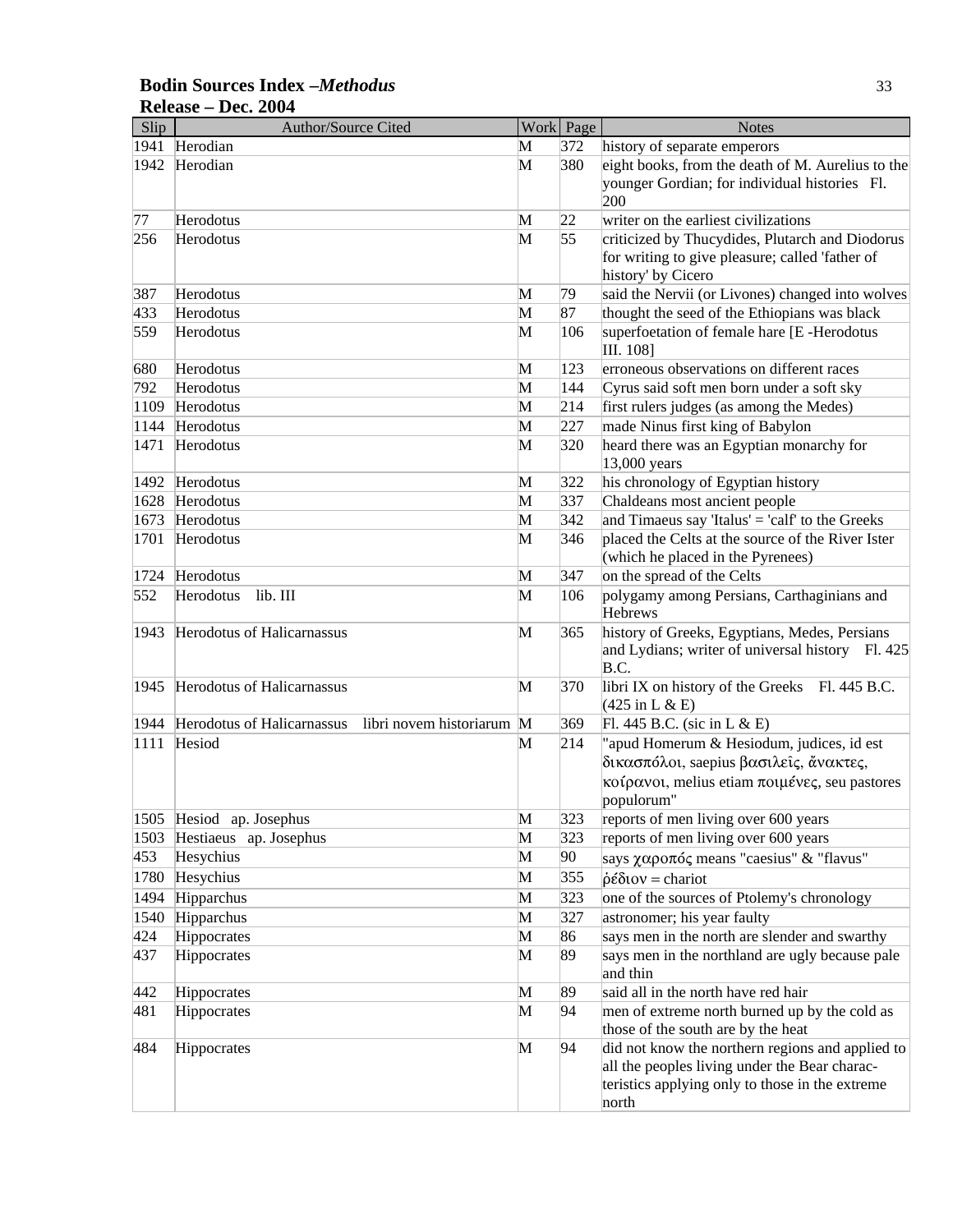#### **Bodin Sources Index –***Methodus* 34 **Release – Dec. 2004**

| Slip | <b>Author/Source Cited</b> |   | Work Page | <b>Notes</b>                                                                                                                                       |
|------|----------------------------|---|-----------|----------------------------------------------------------------------------------------------------------------------------------------------------|
| 488  | Hippocrates                | M | 94        | thought it impossible for the same man to take<br>both food and drink copiously                                                                    |
| 499  | Hippocrates                | M | 97        | on the characteristics of Scythians and<br>mountaineers                                                                                            |
| 531  | Hippocrates                | M | 103       | says Scythians not fitted for love                                                                                                                 |
| 532  | Hippocrates                | M | 104       | "castrationem vocat alibi [i.e. in another<br>passage] venae cephalicae, quae sub auribus<br>latet, sectionem"                                     |
| 537  | Hippocrates                | M | 104       | "H. Scythas ventre frigidos esse putat"                                                                                                            |
| 539  | Hippocrates                | M | 105       | says Scythians less capable of love because they<br>wear breeches and ride a lot                                                                   |
| 569  | Hippocrates                | M | 107       | the quartan fever (which is peculiar to<br>melancholy) once cured does not recur                                                                   |
| 573  | Hippocrates                | M | 108       | "omnia pulchriora, majora ac meliora in Asia<br>nasci"                                                                                             |
| 640  | Hippocrates                | M | 118       | in the uterus males move to the right                                                                                                              |
| 677  | Hippocrates                | M | 123       | erroneous observations on different races                                                                                                          |
| 725  | Hippocrates                | M | 132       | all the best things found in Asia                                                                                                                  |
| 764  | Hippocrates                | M | 138       | said falsely that the changes of seasons in the<br>mountains produce ferocity and gigantic stature<br>in men                                       |
| 779  | Hippocrates                | M | 142       | power of waters to change customs                                                                                                                  |
| 783  | Hippocrates                | M | 143       | believes one specific temperament in each<br>quarter of the world                                                                                  |
| 787  | Hippocrates                | M | 143       | belief that among the Scythians there are no<br>differences                                                                                        |
| 793  | Hippocrates                | M | 145       | all species of plants can be domesticated                                                                                                          |
| 520  | Hirtius                    | M | 101       | on the Egyptians fighting Caesar - they took over<br>and improved Roman inventions                                                                 |
| 1693 | Hirtius                    | M | 345       | 2 passages quoted: the excellence of the Gallic<br>cavalry in the African war and in the Spanish<br>war                                            |
|      | 1946 Hirtius               | M | 373       | continuation of J. Caesar's Gallic War                                                                                                             |
| 220  | Hirtius (Aulus)            | M | 54        | qualified to judge military matters                                                                                                                |
| 1235 | Holster                    | M | 264       | a Swede, is B's authority for the right of the<br>Swedish kings to select as their successor any<br>one of their children                          |
| 1351 | Holster                    | M | 300       | and Olaus Magnus are examples of talented<br>Goths                                                                                                 |
| 44   | Homer                      | M | 13        | his account of Achilles stimulates Alexander the<br>Great                                                                                          |
| 110  | Homer                      | M | 44        | calls Odysseus "prudens" because he had seen<br>cities and the customs of men                                                                      |
| 456  | Homer                      | M | 91        | Homer and Oppian say a lion's eyes gleam<br>(γλαυκιόωσι)                                                                                           |
| 612  | Homer                      | M | 117       | right side of world is to the east                                                                                                                 |
| 844  | Homer                      | M | 156       | describes as απόλιδες και αθέμιστοι those<br>who live under no proper government                                                                   |
|      | $ 1110$ Homer              | M | 214       | 'apud Homerum & Hesiodum, judices, id est<br>δικασπόλοι, saepius βασιλείς, άνακτες,<br>κοίρανοι, melius etiam ποιμένες, seu pastores<br>populorum" |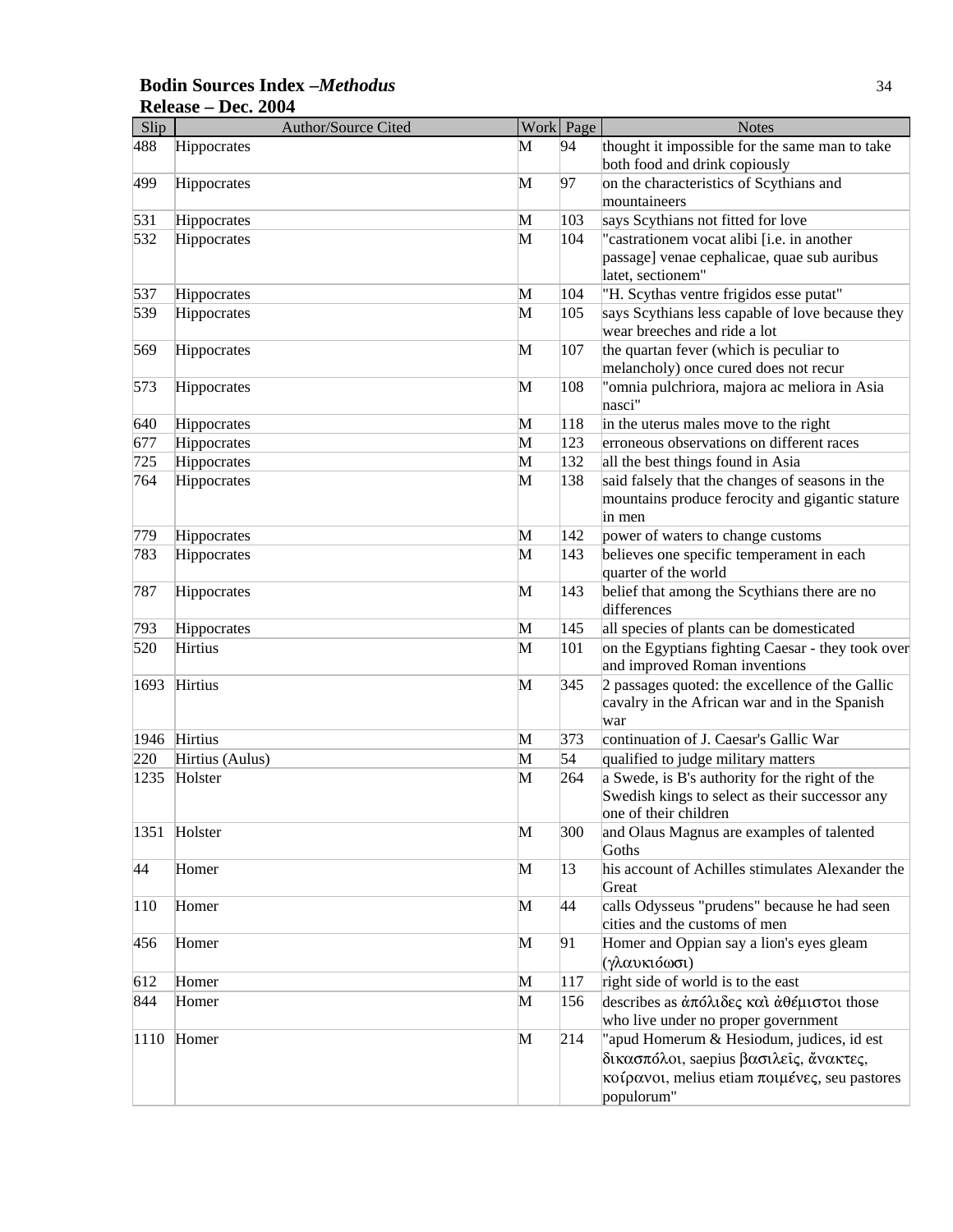#### **Bodin Sources Index –***Methodus* 35 **Release – Dec. 2004**

| Slip | Author/Source Cited                                                                                                                               |              | Work Page | <b>Notes</b>                                                                                                                     |
|------|---------------------------------------------------------------------------------------------------------------------------------------------------|--------------|-----------|----------------------------------------------------------------------------------------------------------------------------------|
| 1259 | Homer                                                                                                                                             | M            | 271       | ούκ άγαθον πολυκοιρανίη, είς                                                                                                     |
|      |                                                                                                                                                   |              |           | κοίρανος ἔστω εἶς βασιλεὺς                                                                                                       |
| 1299 | Homer                                                                                                                                             | M            | 282       | praised monarchy                                                                                                                 |
| 1454 | Homer                                                                                                                                             | M            | 318       | calls Crete εκατόμπολις [Ε - Iliad II. 649]                                                                                      |
|      | 1643a Homer                                                                                                                                       | M            | 338       | "Audax, inquit ille, Japeti genus"                                                                                               |
|      | 1648 Homer                                                                                                                                        | M            | 339       | Ion, or as Homer calls him, Iaon, ancestor of the<br>Ionians                                                                     |
| 1652 | Homer                                                                                                                                             | M            | 339       | vagabonds called ένετείοι by Homer and                                                                                           |
|      |                                                                                                                                                   |              |           | located in Paphlagonia                                                                                                           |
| 1689 | Homer                                                                                                                                             | M            | 344       | Celtae = equites in Homer and Pindar                                                                                             |
| 1947 | Honorius of Autun (Augustodunensis - L) chronicon, M<br>ab orbe condito usque ad sua tempora                                                      |              | 366       | writer of universal history Fl. 1120                                                                                             |
| 459  | Horace                                                                                                                                            | M            | 91        | speaks of "lupam ravam" referring to the eyes                                                                                    |
|      |                                                                                                                                                   |              |           | not the skin ("ravus" = yellowish grey)                                                                                          |
| 806  | Horace                                                                                                                                            | M            | 149       | called Capricorn the tyrant of the west -<br>Augustus born under this sign                                                       |
| 651  | Hostiensis [Henry of Susa]                                                                                                                        | M            | 119       | right hand best                                                                                                                  |
| 1948 | Hugwaldus, Huldreich Mutius<br>de Germanorum<br>prima origine, moribus, institutis, legibus, &<br>memorabilibus, bello ac pace gestis libri XXXI. | M            | 374       | historian of the Germans<br>Fl. 1551                                                                                             |
| 1949 | Hunibald (F - Hunebaud) libri XVIII de Francis                                                                                                    | M            | 373       | from the Trojan War to the time of Clovis Fl.<br>500 B.C. [A.D.]                                                                 |
| 699a | Huss, John                                                                                                                                        | M            | 127       | among many who influenced German religious<br>thinking                                                                           |
| 1393 | Iamblichus                                                                                                                                        | M            | 309       | the world is eternal                                                                                                             |
| 1950 | Idacius (Idax - F)<br>chronica                                                                                                                    | M            | 376       | from Theodosius the Great to 400 A.D.<br>Fl. 410                                                                                 |
|      | 1127c Innocent III, Pope                                                                                                                          | M            | 221       | decrees of Popes Alexander III, Urban III and<br>Innocent III about the marriage of serfs                                        |
| 1104 | Innocent III, Pope<br>cap. penult. de consanguin.                                                                                                 | M            | 214       | "consanguineorum nuptias quarto gradu definiit,<br>propterea quod in corpore, quatuor sint humores"<br>- Bodin says he was wrong |
|      | 699m Interimists, the                                                                                                                             | M            | 127       | among many who influenced German religious<br>thinking                                                                           |
| 1559 | Irenaeus                                                                                                                                          | $\mathbf{M}$ | 329       | Crucifixion A.D. 31                                                                                                              |
| 1951 | Irenaeus, bishop of Lyons<br>adversus gentes liber I                                                                                              | M            | 368       | historian of paganism Fl. A.D. 75 [175]                                                                                          |
| 1952 | Irenaeus, bishop of Lyons<br>contra haereses libri V                                                                                              | M            | 368       | historian of Christian religion Fl. 175                                                                                          |
| 549  | Irenicus                                                                                                                                          | M            | 105       | a German: mixed bathing still observed in<br>Germany                                                                             |
| 1616 | Irenicus                                                                                                                                          | M            | 336       | biased historian                                                                                                                 |
| 1953 | Irenicus, Franciscus (Helingiacensis - E & L)<br>Germanicae exegeseos libri XII<br>(Helingiak - F)                                                | M            | 374       | writer on German affairs<br>Fl. 1519                                                                                             |
| 1605 | Isaac, Rabbi in cap. I. Genes.                                                                                                                    | M            | 333       | accepts Rabbi Elia's prophecy that the world<br>would last 6000 years                                                            |
| 480  | Isaiah                                                                                                                                            | M            | 93        | Ezekiel, Jeremiah, Isaiah prophesied wars, etc.<br>from the north                                                                |
| 719  | Isaiah                                                                                                                                            | M            | 130       | justice comes from the east                                                                                                      |
| 1184 | Isaiah                                                                                                                                            | $\mathbf{M}$ | 236       | on Hezekiah - God prolonged his life when he<br>prayed and showed him the sun going backwards<br>$[E - 38: 8]$                   |
| 1578 | Isidore                                                                                                                                           | M            | 330       | 8171 years since creation                                                                                                        |
| 1954 | Isidore                                                                                                                                           | M            | 370       | among Greek historians not extant quoted by<br>Plutarch                                                                          |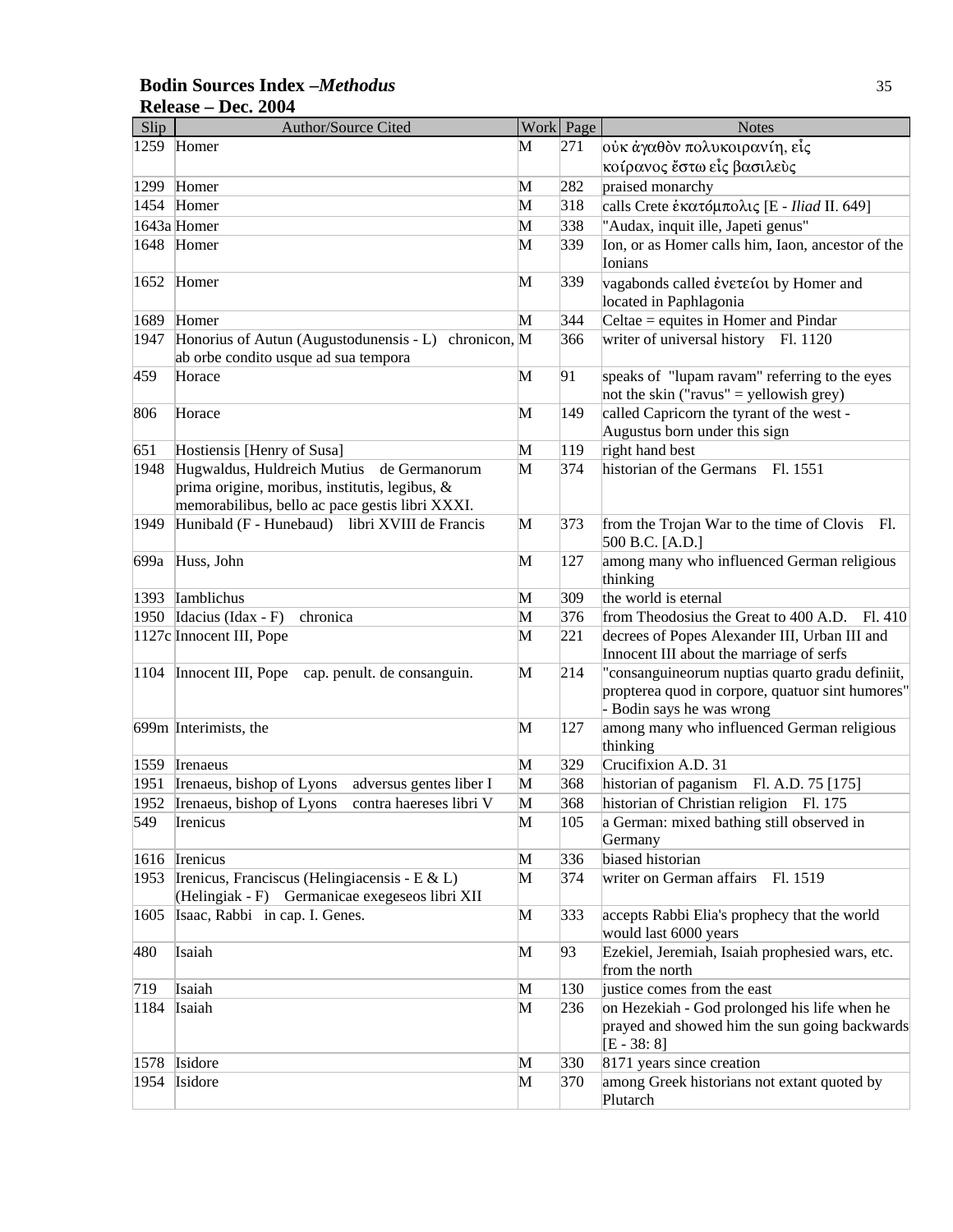#### **Bodin Sources Index –***Methodus* 36 **Release – Dec. 2004**

| Slip | Author/Source Cited                                       |              | Work Page | <b>Notes</b>                                                                                |
|------|-----------------------------------------------------------|--------------|-----------|---------------------------------------------------------------------------------------------|
| 813  | Isocrates                                                 | M            | 152       | among list of learned men                                                                   |
| 1082 | Jason [of Mayno]                                          | M            | 205       | in the presence of King Louis XII interpreted a                                             |
|      |                                                           |              |           | passage of law well explained by Azo (à Zenone                                              |
|      |                                                           |              |           | L); said all things are the property of the prince                                          |
| 479  | Jeremiah                                                  | M            | 93        | Ezekiel, Jeremiah, Isaiah prophesied wars, etc.                                             |
|      |                                                           |              |           | from the north                                                                              |
| 345  | Jerome                                                    | M            | 70        | said "se ante Christi tribunal verberibus caesum                                            |
|      |                                                           |              |           | esse, quod Ciceronianus esset non Christianus"                                              |
| 402  | Jerome                                                    | M            | 81        | wondered that so much of Greek antiquity was                                                |
|      |                                                           |              |           | known to a Jewish writer                                                                    |
| 683  | Jerome                                                    | M            | 123       | all except Jerome agree that the Gauls are fickle                                           |
| 1305 | Jerome                                                    | M            | 282       | praised monarchy                                                                            |
| 1576 | Jerome                                                    | M            | 330       | 6605 years since creation                                                                   |
| 1956 | Jerome                                                    | M            | 370       | among Greek historians not extant quoted by<br>Plutarch                                     |
| 1504 | Jerome ap. Josephus                                       | M            | 323       | "who collected the ancient history of the                                                   |
|      |                                                           |              |           | Phoenicians"; reports of men living over 600                                                |
|      |                                                           |              |           | years                                                                                       |
| 1955 | Jerome (Hieronymus)                                       | M            | 366       | writer of universal history; Hieronymus annos                                               |
|      |                                                           |              |           | adjecit L. [to the chronicon of Eusebius]                                                   |
|      |                                                           |              |           | Fl. 340                                                                                     |
| 65   | Jerome [of Cardia]                                        | M            | 21        | one of several historians reproached by                                                     |
|      |                                                           |              |           | Dionysius Halicarnassus for his imperfect record                                            |
|      |                                                           |              |           | of Roman history                                                                            |
| 1484 | Jerome Aegyptius                                          | M            | 321       | quoted as authority by Josephus, that fragments                                             |
|      |                                                           |              |           | of the Ark were still to be found                                                           |
| 1774 | Jerome, Saint                                             | M            | 353       | said the Galatians of Asia Minor spoke the same<br>language as the Treveri (a Gallic tribe) |
| 1957 | John of Thurocz (Jo. Turotius -L) (Jean Turotis - F)      | M            | 375       | for history of Hungary<br>[Fl. 1500]                                                        |
|      | chronicon Hungariae, libri tres                           |              |           |                                                                                             |
| 535  | Jordanes                                                  | M            | 104       | and Olaus call Scythia "hominum officina"                                                   |
| 1964 | Jordanes (Jornandus - L) (Jornandès - F), bishop of the M |              | 376       | writer on the wars of the Goths and the Romans                                              |
|      | Goths libri duo, de bellis Gothorum & Romanorum           |              |           | Fl. 540                                                                                     |
| 1958 | Joseph, the Indian<br>navigationes                        | M            | 379       | for history of non-European peoples Fl. 1500                                                |
| 403  | Josephus                                                  | M            |           | 81-82 B's appraisal of him as an historian; his books                                       |
|      |                                                           |              |           | against Apion the Grammarian show his great                                                 |
|      |                                                           |              |           | knowledge                                                                                   |
| 240  | Josephus                                                  | M            | 54        | qualified to speak on religion                                                              |
| 574  | Josephus                                                  | M            | 108       | large size of the Germans                                                                   |
| 1064 | Josephus                                                  | M            | 201       | said Moses the first lawgiver because Homer                                                 |
|      |                                                           |              |           | never used the word νόμος                                                                   |
| 1149 | Josephus                                                  | M            | 227       | calculated 200 more years from flood to                                                     |
|      |                                                           |              |           | overthrow of temple than Philo did                                                          |
| 1226 | Josephus                                                  | M            | 259       | Egyptian monarchy lasted barely 1000 years                                                  |
| 1298 | Josephus                                                  | M            | 282       | on the number of Jews killed at the fall of                                                 |
|      |                                                           |              |           | Jerusalem                                                                                   |
| 1337 | Josephus                                                  | M            | 296       | the best interpreter of Daniel                                                              |
| 1474 | Josephus                                                  | M            | 320       | his work on chronology                                                                      |
| 1491 | Josephus                                                  | M            | 322       | his chronology; consulted the oldest Phoenician                                             |
|      |                                                           |              |           | records and Manetho                                                                         |
| 1522 | Josephus                                                  | $\mathbf{M}$ | 325       | says Moses changed no other customs, except                                                 |
|      |                                                           |              |           | the place of the month Nissan                                                               |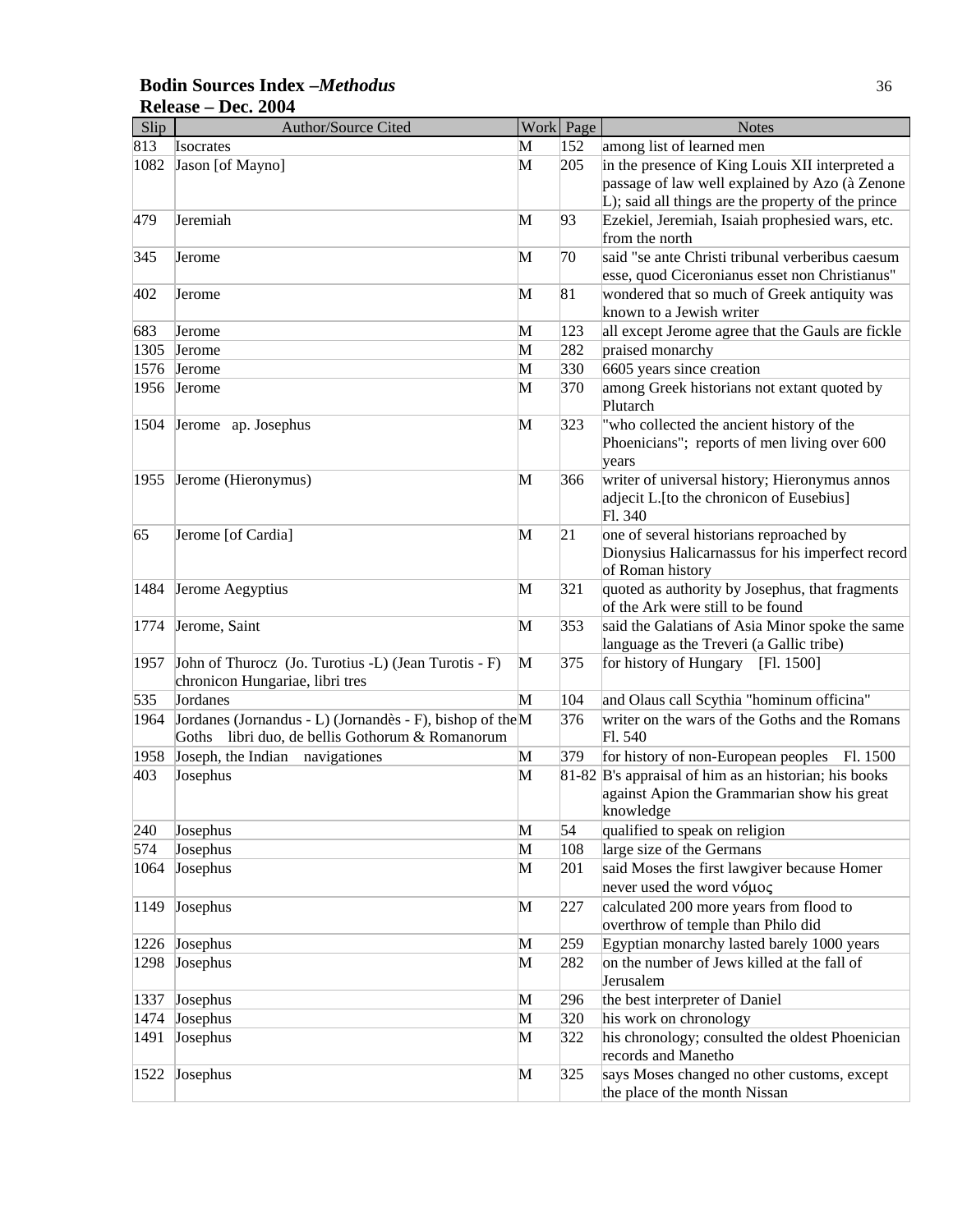### **Bodin Sources Index –***Methodus* 37 **Release – Dec. 2004**

| Slip | Author/Source Cited                                                                                           |              | Work Page     | <b>Notes</b>                                                                                                                                      |
|------|---------------------------------------------------------------------------------------------------------------|--------------|---------------|---------------------------------------------------------------------------------------------------------------------------------------------------|
| 1595 | Josephus                                                                                                      | M            | 332           | uses the accurate chronology of Phoenician<br>history of Manetho and Dius                                                                         |
| 1683 | Josephus                                                                                                      | M            | 344           | derives the Gauls from Gomer, the first born of<br>Japhet                                                                                         |
| 1718 | Josephus                                                                                                      | M            | 347           | Gauls not descended from Germans                                                                                                                  |
| 1746 | Josephus                                                                                                      | M            | 349           | in the speech of Agrippa to the Jews calls the<br>Germans by their racial name                                                                    |
| 1795 | Josephus                                                                                                      | M            | 359           | said the Spanish are descended from Jubal, the<br>son of Lamech                                                                                   |
| 1483 | Josephus<br>adversus Appionem                                                                                 | M            | 321           | Apion: fragments of the Ark still to be found                                                                                                     |
| 1499 | Josephus<br>lib. I. cap. III. antiquitatum                                                                    | M            | 323           | Jewish Antiquities: praised ten historians who<br>reported men living over 600 years                                                              |
| 1519 | Josephus<br>lib. I. cap. III. antiquitatum                                                                    | M            | 325           | world created in the autumn                                                                                                                       |
| 1564 | Josephus<br>lib. II. cap.VI                                                                                   | M            | 329           | on the 430 years in Egypt                                                                                                                         |
| 553  | lib. IIII. cap. XVII<br>Josephus                                                                              | M            | 106           | polygamy among the Jews                                                                                                                           |
| 1283 | Josephus<br>lib. VI. cap. VI. antiq.                                                                          | M            | 279           | said God hated a kingdom and set up rule of<br>optimates among the Jews                                                                           |
|      | 1572i Josephus<br>lib. X. cap. XII                                                                            | M            | 330           | on Jewish chronology                                                                                                                              |
| 1297 | Josephus<br>lib. XIIII. cap. XVI                                                                              | M            | 281           | on Herod, King Hyrcanus and the Jewish state                                                                                                      |
| 1961 | Josephus<br>libri duo adversus Appionem<br>Grammaticum, ac XX. antiquitatum Judaïcarum                        | M            | 370           | Fl. A.D. 99                                                                                                                                       |
| 1469 | Josephus duobus libris adversus Appionem                                                                      | M            | $319-$<br>320 | Against Apion - gives a critical list of ancient<br>historians                                                                                    |
| 79   | in antiquitatibus, & in libris<br>Josephus, (Flavius)<br>adversus Appionem                                    | M            |               | 22-23 his Antiquities and Books against Apion contain<br>more information about neighboring civilizations<br>than the books of many other writers |
| 1959 | Josephus, Flavius (L - Josippus) the Jew<br>antiquitates M<br>Judaïcae libri XX. & de bello Judaïco libri VII |              | 368           | historian of the Jews Fl. A.D. 99                                                                                                                 |
| 1960 | Josephus, son of Gorion historia belli Judaïci                                                                | M            | 368           | written in Hebrew; historian of the Jews<br>Fl. A.D. 99                                                                                           |
| 1525 | Josue, Rabbi                                                                                                  | M            | 325           | said Jewish year started with the vernal equinox                                                                                                  |
| 186  | Jovius                                                                                                        | M            | 52            | a bad historian in his taking sides between Selim<br>and Ishmael the Wise, and between Charles V<br>and Pope Paul                                 |
| 209  | Jovius                                                                                                        | M            | 54            | expresses great disapproval of the cruelties of<br>Selim, prince of the Turks; B. prefers to let the<br>facts appeal to the reader's own judgment |
| 511  | Jovius                                                                                                        | M            | 100           | lynching of George the rebel by Transylvanian<br>soldiers (si vera sunt Polonorum et Jovii<br>chronica)                                           |
| 832  | Jovius                                                                                                        | M            | 153           | says Machiavelli lacked knowledge of the<br>ancient philosophers and historians                                                                   |
| 1015 | Jovius                                                                                                        | $\mathbf{M}$ | 188           | said Venetian Republic had lasted 800 years                                                                                                       |
| 1094 | Jovius                                                                                                        | M            | 211           | wrongly calls the 'constable' of the Carthaginians<br>"niphates" (properly "munafidus")                                                           |
| 1225 | Jovius                                                                                                        | $\mathbf{M}$ | 258           | attacked the French for thinking "divinum<br>quendam animi vigorem regibus inesse"                                                                |
| 119  | Jovius, Paul                                                                                                  | $\mathbf{M}$ | 45            | his excessive praise of Cosimo de' Medici out of<br>place in an historian                                                                         |
| 1622 | Jovius, Paul                                                                                                  | M            | 336           | historical bias of                                                                                                                                |
| 1962 | Jovius, Paul                                                                                                  | M            | 367           | history of almost all the peoples of his time from<br>1494 - 1540 Fl. 1540                                                                        |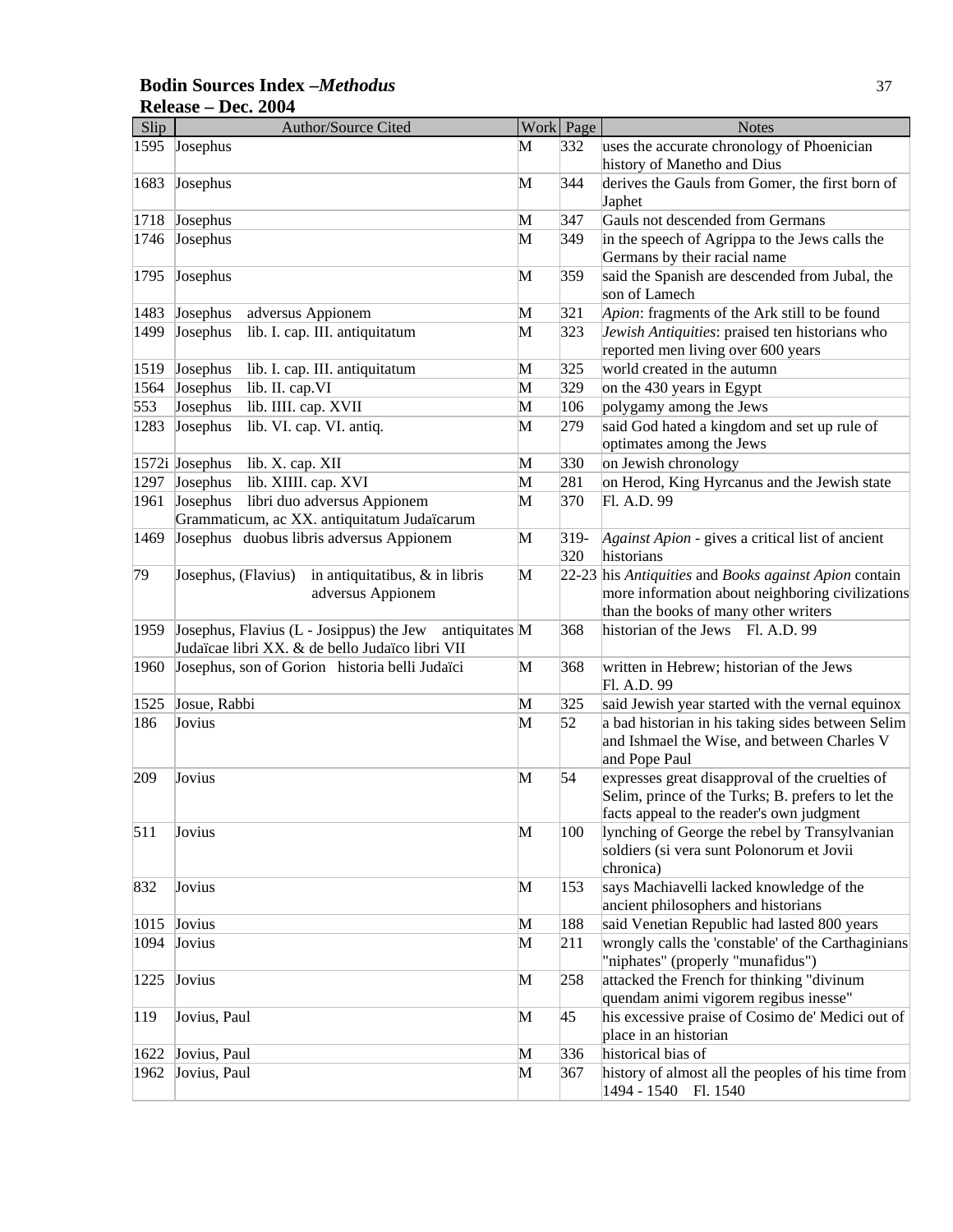### **Bodin Sources Index –***Methodus* 38 **Release – Dec. 2004**

| Slip | Author/Source Cited                                                                |   | Work Page | <b>Notes</b>                                                                                                                                                                   |
|------|------------------------------------------------------------------------------------|---|-----------|--------------------------------------------------------------------------------------------------------------------------------------------------------------------------------|
| 1963 | Jovius, Paul                                                                       | M | 378       | Books 12 - 17, 32 - 37 on the history of the<br>Turks Fl. 1540                                                                                                                 |
| 297  | Jovius, Paulus                                                                     | M |           | 60-61 like Polybius dealt with the general history of his<br>time, but had not Polybius' qualifications and<br>experience nor his integrity; some examples of<br>his mendacity |
| 359  | Jovius, Paulus                                                                     | M | 74        | his ascription of the "morbus gallicus"(syphilis)<br>to the French is denied by Guicciardini, who<br>says it should more properly be called "morbus<br>hispanicus"             |
| 1966 | Jovius, Paulus<br>lib. XVIII                                                       | M | 379       | for history of Ethiopians, Indians, Americans<br>and Africans<br>Fl. 1540                                                                                                      |
| 1967 | Jovius, Paulus<br>de viris illustribus                                             | M | 379       | for history of individuals<br>Fl. 1540                                                                                                                                         |
| 1965 | Jovius, Paulus, of Como (Novocomensis - L)<br>lib I.<br>de legatione Moschovitarum | M | 378       | historian of the Tartars and Muscovites<br>Fl. 1540                                                                                                                            |
| 581  | Juba                                                                               | M | 109       | and Aristotle say elephants live longest                                                                                                                                       |
| 941  | in l. & si. de officio eius cui mandata est<br>Julian<br>jurisdictio               | M | 175       | on magistrates and delegation of their powers<br>[E - Digest 1. 21. 3]                                                                                                         |
| 497  | Julian Augustus epistola ad Antiochum misopogona M                                 |   | 95        | explains the story that the Germans throw their<br>newborn infants into rivers - he says if bastards<br>they sink, if legitimate swim                                          |
| 595  | Julian, Emperor                                                                    | M | 113       | the Celts did not study philosophy or<br>mathematics, but dialectics and rhetoric                                                                                              |
| 730  | Julian, Emperor<br>in libris adversus Christianos                                  | M | 132       | 3 & 3 lines on character of Celts, Germans,<br>Greeks, Romans, Egyptians, Syrians, Persians,<br>Parthians<br>[E - Against the Galileans, p. 347]                               |
| 1968 | Julius Africanus<br>de temporibus, ab orbe condito<br>usque ad annum Christi CCXX  | M | 366       | [E - up to the year of Christ 320] writer of<br>universal history<br>[F1. 221]                                                                                                 |
| 1720 | Jusrin                                                                             | M | 347       | Gauls not descended from Germans                                                                                                                                               |
| 267  | Justin                                                                             | M | 56        | Trogus Pompeius (as we find in Justin)<br>condemns the invented speeches of Livy and<br>Sallust                                                                                |
| 294  | Justin                                                                             | M | 59        | his false account of Brennus' Gauls' robbing of<br>the temple at Delphi and their destruction by<br>lightning                                                                  |
| 330  | Justin                                                                             | M | 66        | authority for portents during battle against the<br>Marcomanni                                                                                                                 |
| 809  | Justin                                                                             | M | 151       | and Diodorus on events during the 140 <sup>th</sup><br>Olympiad                                                                                                                |
| 1147 | Justin                                                                             | M | 227       | made Ninus first king of Babylon                                                                                                                                               |
| 1238 | Justin                                                                             | M | 265       | and Orosius are B's authorities for early<br>monarchy in Spain                                                                                                                 |
| 1639 | Justin                                                                             | M | 338       | debates which is the oldest race                                                                                                                                               |
| 1747 | Justin                                                                             | M | 349       | on the migration of the Gauls at the time of<br><b>Tarquinius Priscus</b>                                                                                                      |
| 1797 | Justin                                                                             | M | 360       | people of Phocaea fled from the Persian tyranny<br>to Celtica and founded [Massilia]                                                                                           |
| 1806 | Justin                                                                             | M | 362       | quotes Trogus Pompeius as saying that<br>Herotinus, king of the Parthians, begot 600 sons                                                                                      |
| 1970 | Justin                                                                             | M | 365       | epitome of universal history of Trogus Pompeius<br>in 44 books                                                                                                                 |
| 91   | Justin (Justinus Frontinus)                                                        | M | 27        | author of abridgment of Trogus Pompeius                                                                                                                                        |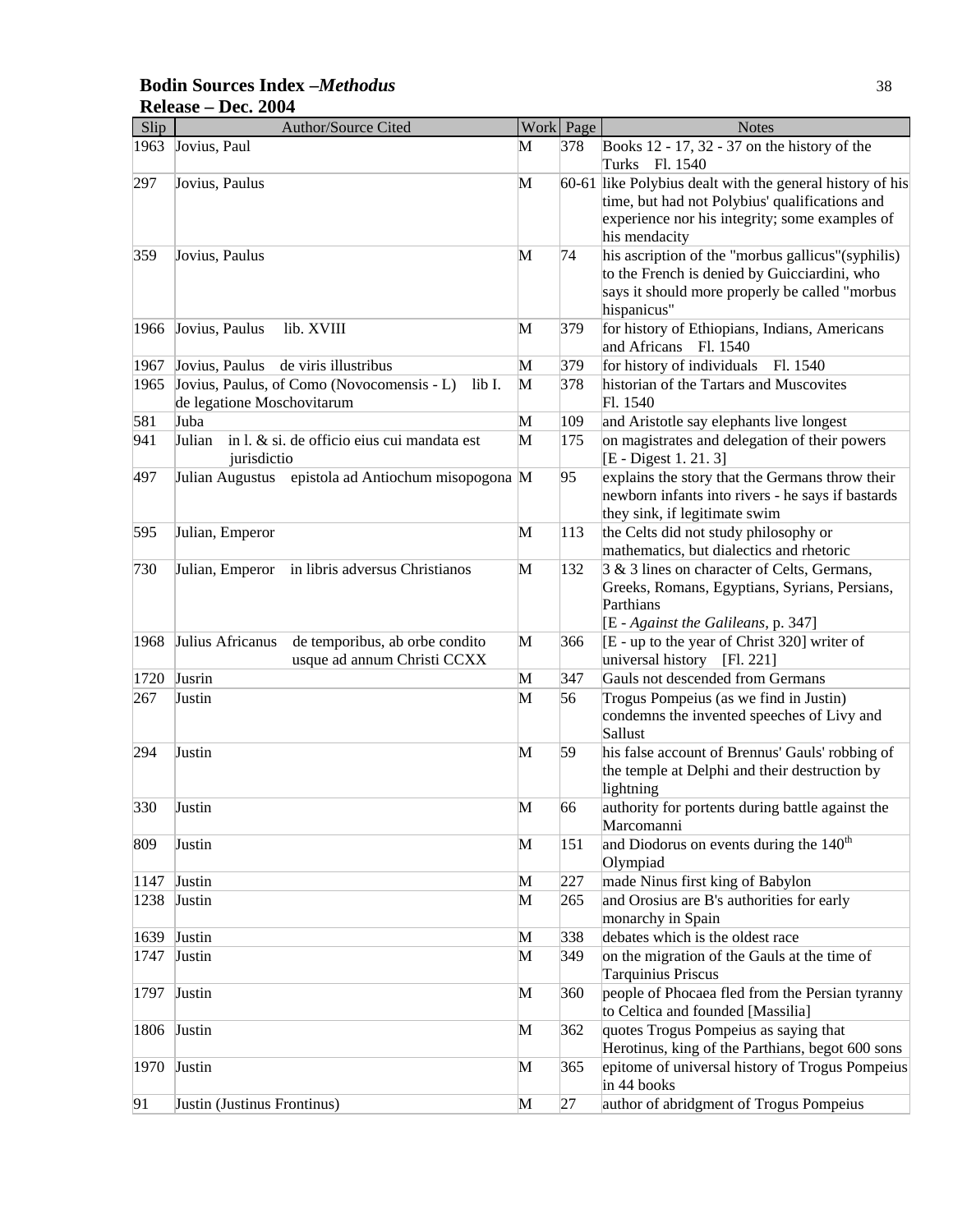### **Bodin Sources Index –***Methodus* 39 **Release – Dec. 2004**

| Slip         | Author/Source Cited                                   |   | Work Page       | <b>Notes</b>                                                                 |
|--------------|-------------------------------------------------------|---|-----------------|------------------------------------------------------------------------------|
| 1971         | apologeticus<br>Justin Martyr                         | M | 368             | historian of Christian religion<br>Fl. A.D. 120                              |
| $ 11\rangle$ | Justinian                                             | M | $\vert 4 \vert$ | "XV viri legibus constituendis a Justiniano                                  |
|              |                                                       |   |                 | creati" - B. says they actually obscured our                                 |
|              |                                                       |   |                 | knowledge of the statutes of the Romans                                      |
| 1204         | Justinian<br>cap. de patria postestate                | M | 250             | said wrongly that no people gave such power to                               |
|              |                                                       |   |                 | fathers over their children as the Romans did                                |
|              |                                                       |   |                 | $[E - Inst. 1. 8]$                                                           |
| 912          | Justinian<br>in Institut.                             | M | 170             | aediles partook of praetorial jurisdiction - "ut est                         |
|              |                                                       |   |                 | apud Justinianum in Institut."                                               |
| 446          | Juvenal                                               | M | 90              | physical characteristics of different races;                                 |
|              |                                                       |   |                 | "Caerula quis stupuit Germani lumina, flavam                                 |
|              |                                                       |   |                 | caesariem, & madido torquentem cornua cirrho"                                |
| 596          | Juvenal                                               | M | 113             | [E - Satires XIII. 164]<br>"Gallia causidicos docuit facunda Britannos."     |
| 1582         | Kimhi                                                 | M | 330             | and Gerson, 5301 years since creation                                        |
| 1799         | Kimhi, Rabbi David<br>ad finem Abidiae                | M | 360             | in his commentary on Obadja [E], people from                                 |
|              |                                                       |   |                 | Canaan migrated into Illyricum and Pannonia                                  |
| 1972         | Kings                                                 | M | 369             | and Chronicles & Esdras; for the history of                                  |
|              |                                                       |   |                 | Chaldeans, Assyrians, Medes, etc.                                            |
| 1585         | Kings lib. 4. Regum                                   | M | 331             | Nabonnassar begins to reign in 12 <sup>th</sup> year of reign                |
|              |                                                       |   |                 | of Ahas, king of the Jews                                                    |
| 501          | Krantz                                                | M | 97              | on the Scandinavians - will fight in winter but                              |
|              |                                                       |   |                 | not summer                                                                   |
| 385          | Krantz, [Albert]                                      | M | 79              | wrote of Nordic peoples                                                      |
| 1805         | Krantz, Albert                                        | M | 361             | and Procopius report that the Slavs from Scandia                             |
|              |                                                       |   |                 | invaded Pannonia in the time of Justinian                                    |
| 1973         | Krantz, Albert Saxonum historia                       | M | 376             | Fl. 1520                                                                     |
| 1881         | Krantz, Albert (L - Crantius)                         | M | 375             | history of Denmark, Norway and Sweden to year                                |
|              |                                                       |   |                 | 1504 Fl. 1520                                                                |
| 1352         | Lactantius                                            | M | 301             | and Augustine said belief in the antipodes was                               |
|              |                                                       |   |                 | crazy                                                                        |
|              | 1370 Lactantius                                       | M | 306             | and Plutarch refuted the Peripatetics' arguments<br>about fate and free will |
|              | Lactantius                                            |   |                 |                                                                              |
| 1432         |                                                       | M | 315             | and Leo Hebraeus, etc. on an end to the world                                |
| 1974         | Lactantius Firmianus<br>de falsa religione            | M | 368             | and his complete works; historian of paganism<br>Fl. 320                     |
| 400          | Laertius                                              | M | 81              | a philosophistorian [E - Diogenes Laertius]                                  |
| 1631         | Laertius, Diogenes                                    | M | 337             | Chaldeans the oldest people                                                  |
| 1975         | Laertius, Diogenes<br>de vitis philosophorum, libri X | M | 379             | for history of individuals<br>Fl. 200                                        |
| 229          | Lampridius                                            | M | 54              | qualified to speak on affairs at court                                       |
| 353          | Lampridius                                            | M | 71              | his unnecessarily detailed description of the                                |
|              |                                                       |   |                 | vices of Heliogabalus                                                        |
| 910          | Lampridius                                            | M | 170             | quotes saying of Emperor Alexander: "Non                                     |
|              |                                                       |   |                 | patiar mercatores potestatum."                                               |
| 1347         | Lampridius                                            | M | 299             | for examples of savagery in past ages                                        |
| 1976         | Lampridius                                            | M | 372             | history of separate emperors                                                 |
| 1977         | Lampridius, Aelius                                    | M | 380             | lives of Didius Julianus, Heliogabalus and                                   |
|              |                                                       |   |                 | Severus; for individual histories Fl. 300                                    |
| 1688         | Lazius                                                | M | 344             | wrongly derives 'Celts' from 'Galatians'                                     |
| 1702         | Lazius                                                | M | 346             | used 'Celt' for all the peoples of Germany and                               |
|              |                                                       |   |                 | Gaul                                                                         |
| 1743         | Lazius                                                | M | 349             | wrong notions on the Celts                                                   |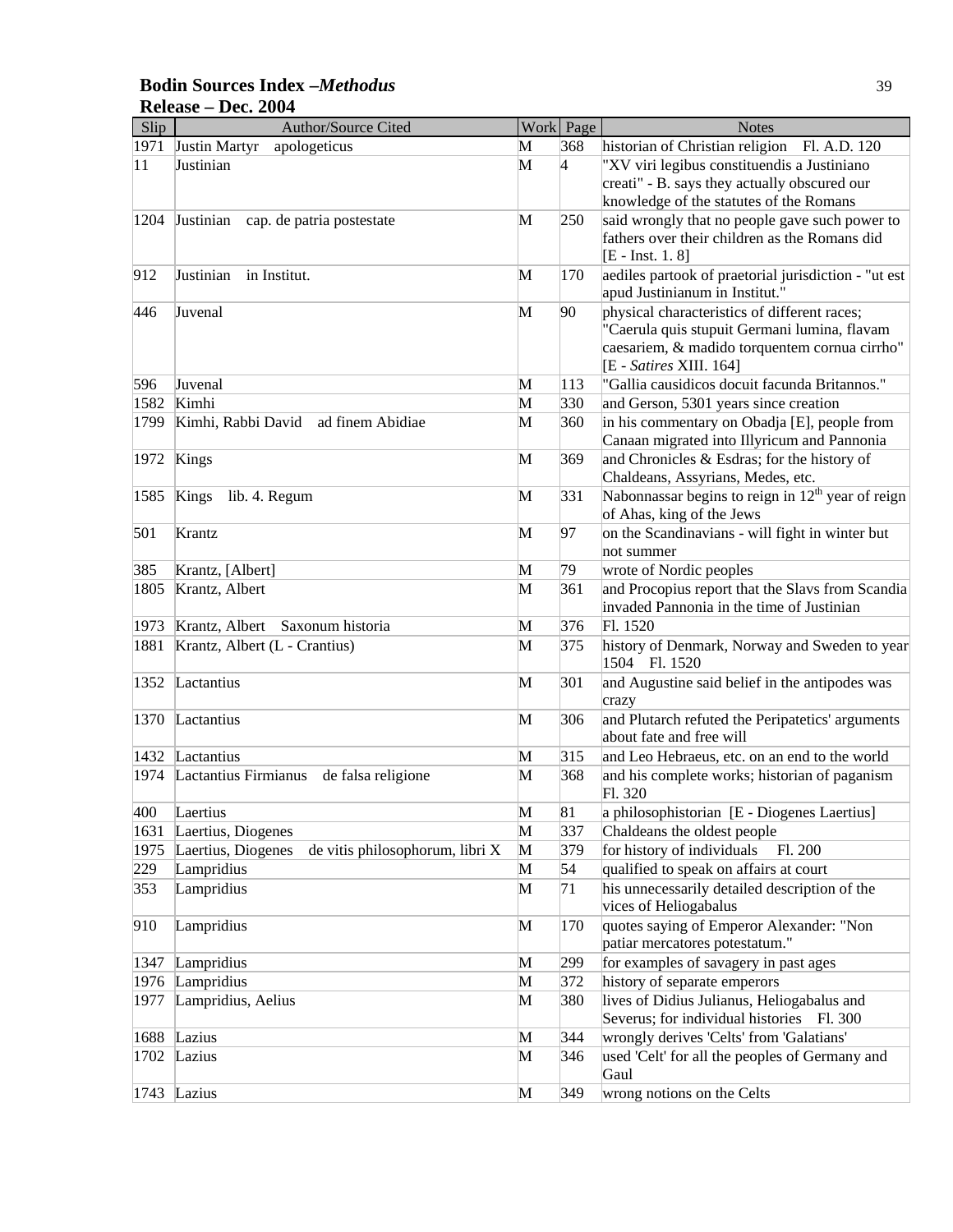### **Bodin Sources Index –***Methodus* 40 **Release – Dec. 2004**

| Slip | Author/Source Cited                                   |   | Work Page | <b>Notes</b>                                          |
|------|-------------------------------------------------------|---|-----------|-------------------------------------------------------|
| 1758 | Lazius                                                | М | 351       | said the Franks sprang from the Cimbri or<br>Phrysii  |
| 1768 | Lazius                                                | M | 352       | said the Celtic language was the same as the<br>Greek |
| 1772 | Lazius                                                | M | 353       | said Celtic and German were one language              |
| 1788 | Lazius                                                | M | 357       | his derivation of "Franci" and "Cimbri"               |
| 1710 | Lazius in proëmio                                     | M | 347       | on the Germans - first called Tuiscones and           |
|      |                                                       |   |           | Teutones, then Germani and Alemanni, then             |
|      |                                                       |   |           | Celts and Gauls                                       |
| 1621 | Lazius, Wolfgang                                      | M | 336       | historical bias of                                    |
| 1978 | Lazius, Wolfgang, of Vienna                           | M | 375       | history of Austria in four books<br>[Fl. 1550]        |
| 1911 | Le Feron, (L - Jo. Ferronius) (F - Jean Le Ferron)    | M | 373       | histories of the successive kings of France to        |
|      |                                                       |   |           | Francis [Fl. 1540]                                    |
| 1912 | Le Feron, Jean (L - Joan. Feron) (F - Jean Le Ferron) | M | 379       | in French, only partly published; for history of      |
|      | stemmata [genealogies], cum gestis illustrium         |   |           | individuals Fl. 1540                                  |
|      | familiarum                                            |   |           |                                                       |
| 397  | Leander [Alberti], Frater                             | M | 80        | on history and geography of Italy                     |
| cr9  | Lebrija. See Antonius Nebrissensis                    |   |           |                                                       |
| 1993 | Lemaire, Jean (Meyer - F) Mejeri Belgica historia     | M | 373       | historian of the Belgians Fl. 1480                    |
| 125  | Lemaire, Jean (Mejerus - L, Meyer - F)                | M | 45        | writer of Belgian affairs - provides antidote to      |
|      |                                                       |   |           | Comines' excessive praise of Louis XI                 |
| 236  | Leo Africanus                                         | M | 54        | qualified to speak on peoples and regions             |
| 282  | Leo Africanus                                         | M | 57        | full of information, though ill-arranged              |
| 391  | Leo Africanus                                         | M | 79        | B. calls him a "geographistorian"; B's appraisal      |
|      |                                                       |   |           | of his value as an historian                          |
| 475  | Leo Africanus                                         | M | 92        | almost no herds of oxen or horses in Africa and       |
|      |                                                       |   |           | only a few sheep; ewes give little milk               |
| 522  | Leo Africanus                                         | M | 101       | tales of cruelty related by him                       |
| 528  | Leo Africanus                                         | M | 103       | many mad men in Africa                                |
| 544  | Leo Africanus                                         | M | 105       | jealousy of the southerners and Carthaginians         |
| 565  | Leo Africanus                                         | M | 107       | many leper houses in both Mauritanias                 |
| 603  | Leo Africanus                                         | M | 114       | 700 temples in Fez                                    |
| 762  | Leo Africanus                                         | M | 137       | Carthaginians had only winter and summer              |
| 767  | Leo Africanus                                         | M | 140       | on distribution of leprosy                            |
| 770  | Leo Africanus                                         | M | 141       | had seen harvest 50 fold in Mauritania                |
| 1096 | Leo Africanus                                         | M | 211       | says Edegnarus called the 'constable' of the          |
|      |                                                       |   |           | sultans "diadarius"                                   |
| 1230 | Leo Africanus                                         | M | 261       | and William of Tyre are our authorities on the        |
|      |                                                       |   |           | extent and greatness of the Arabian Empire            |
| 1642 | Leo Africanus                                         | M | 338       | on early history of the Moslems                       |
| 1796 | Leo Africanus                                         | M | 360       | the Jews have kept very precise genealogies and       |
|      |                                                       |   |           | histories of their tribes                             |
| 1980 | Leo Africanus<br>descriptionis Africae, libri novem   | M | 378       | in Italian and French Fl. $1510(1500 - E)$            |
| 1979 | Leo Africanus<br>omnium Africae regionum ac           | M | 377       | "geographistorian"<br>Fl. 1510                        |
|      | populorum accurata descriptio                         |   |           |                                                       |
| 1529 | Leo Africanus<br>uno loco libri tertii                | M | 326       | dates the Hegira acc. to the Christian era            |
| 1409 | Leo Hebraeus                                          | M | 311       | believes the world always existed along with          |
|      |                                                       |   |           | God                                                   |
| 1431 | Leo Hebraeus                                          | M | 315       | and Lactantius; on an end to the world                |
| 1442 | Leo Hebraeus                                          | M | 316       | on the origin and end of the world                    |
| 1607 | Leo Hebraeus                                          | M | 333       | 6000 years of history, 1000 years of quiet,           |
|      |                                                       |   |           | repeated 7 times, then comes the Great Jubilee        |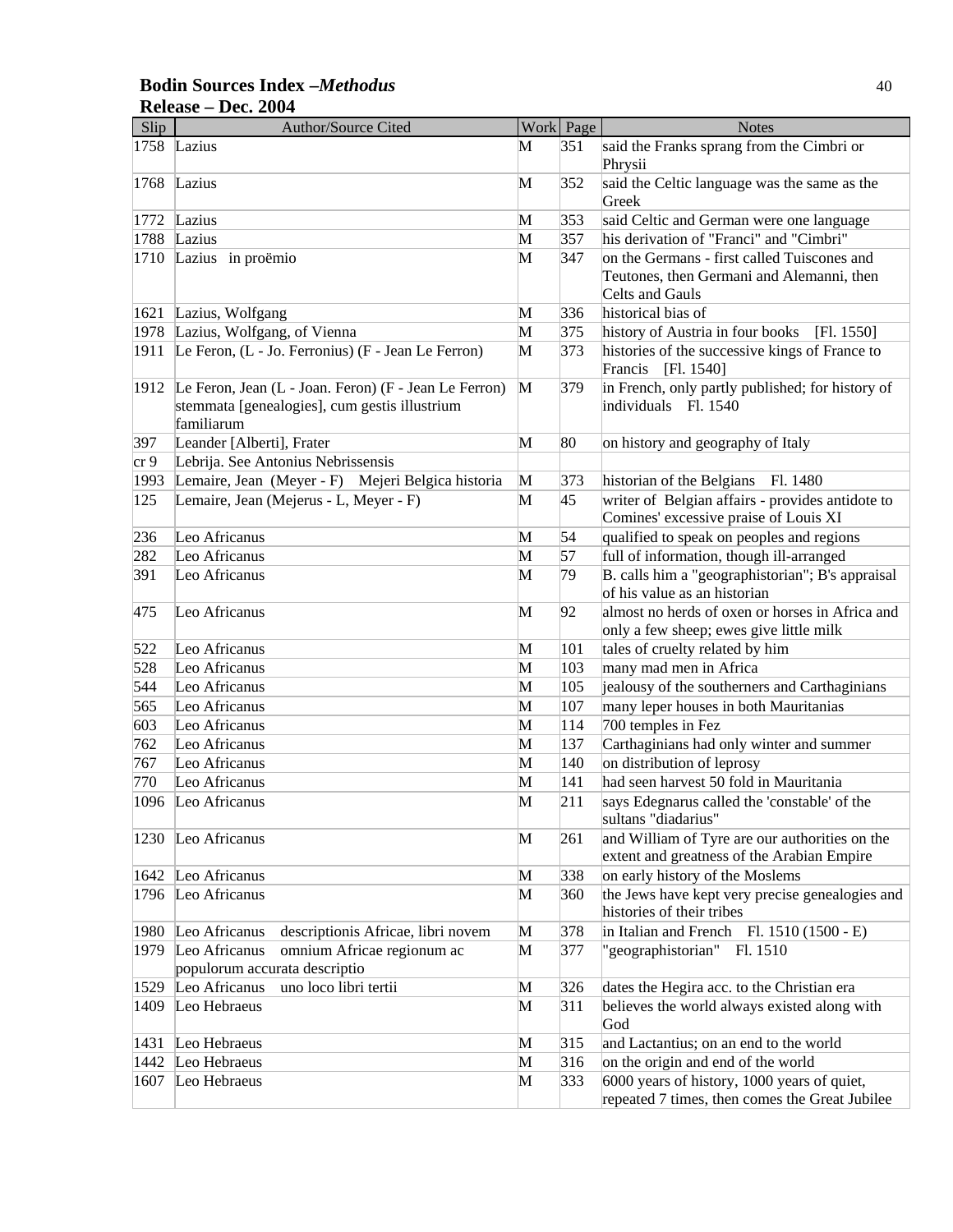### **Bodin Sources Index –***Methodus* 41 **Release – Dec. 2004**

| Slip | Author/Source Cited                                              |              | Work Page | <b>Notes</b>                                                                                                                                                                                        |
|------|------------------------------------------------------------------|--------------|-----------|-----------------------------------------------------------------------------------------------------------------------------------------------------------------------------------------------------|
| 698  | Leo, Caesar                                                      | M            | 127       | only German burned at the stake was Caesar Leo<br>of Bavaria                                                                                                                                        |
| 1981 | Leonard, Hubert de origine Francorum liber I                     | M            | 373       | historian of the Franks<br>Fl. 1490                                                                                                                                                                 |
| 1982 | Leonardo of Aretino (F - Léonard Arétin)<br>de bello<br>Gothorum | M            | 376       | an historian of Nordic peoples<br>Fl. 1420                                                                                                                                                          |
| 1983 | Leonicus                                                         | M            | 368       | "geographistorian"                                                                                                                                                                                  |
| 1537 | Leostratus                                                       | M            | 327       | astronomer; his cycles of 8 years                                                                                                                                                                   |
| 123  | Leva                                                             | M            | 45        | his excessive praise of Emperor Charles V out of                                                                                                                                                    |
|      |                                                                  |              |           | place in an historian                                                                                                                                                                               |
| 1487 | Levi, Rabbi<br>ad Genes. cap. IX                                 | M            | 321       | on Shem (Cham) uncovering his father's<br>nakedness                                                                                                                                                 |
| 1566 | Levi, Rabbi (Gersonis filius)                                    | M            | 329       | on the 430 years in Egypt                                                                                                                                                                           |
| 699d | Leyden, [John of] (Leidani)                                      | M            | 127       | among many who influenced German religious                                                                                                                                                          |
|      |                                                                  |              |           | thinking                                                                                                                                                                                            |
| 1984 | Lily, George chronicon ab Hengisto                               | M            | 377       | Englishman; chronicle from 600 to 1560<br>Fl. 1560                                                                                                                                                  |
| 37   | Livy                                                             | M            | 10        | his account of the wicked and ambitious Manlius<br>Capitolinus                                                                                                                                      |
| 43   | Livy                                                             | M            | 12        | on Scipio Africanus and his greatness due to his<br>reading of the Cyropaedia of Xenophon                                                                                                           |
| 85   | Livy                                                             | M            | 27        | Roman historian, his work has mostly<br>disappeared because of the abridgments by<br>Rufus and Florus                                                                                               |
| 130  | Livy                                                             | M            | 46        | wrote the history of the past, using the work of<br>previous historians                                                                                                                             |
| 151  | Livy                                                             | M            | 48        | Plutarch, Livy, Dionysius, Valerius and Pliny all<br>agree about the recelebration of certain games                                                                                                 |
| 212  | Livy                                                             | M            | 54        | qualified to pass judgment on civil matters                                                                                                                                                         |
| 285  | Livy                                                             | M            | 57        | his account of the burning of the Capitol in the<br>social war                                                                                                                                      |
| 288  | Livy                                                             | M            | 57        | his relation of incredible prodigies condemned                                                                                                                                                      |
| 290  | Livy                                                             | M            | 58        | page of criticism in detail with several                                                                                                                                                            |
| 583  | Livy                                                             | M            | 109       | quotations<br>on character of Hannibal: great virtues and great                                                                                                                                     |
|      |                                                                  |              |           | vices                                                                                                                                                                                               |
| 688  | Livy                                                             | M            | 123       | "Syri, Asiatici, Graeci, levissima omnium<br>genera"                                                                                                                                                |
| 885  | Livy                                                             | M            | 165       | the man born of foreigners is as much a citizen<br>as he that is born of citizen parents                                                                                                            |
| 920  | Livy                                                             | M            | 171       | and Valerius show that praetors could execute<br>their judgments about the faults of vestals                                                                                                        |
| 946  | Livy                                                             | M            | 177       | some phrases quoted: "Senatus decrevit, populus<br>jussit." "Sub umbra Scipionis [Africani]<br>civitatem dominam orbis terrarum latere: nutus<br>eius pro decretis patrum, pro populi jussis esse." |
| 966  | Livy                                                             | $\mathbf{M}$ | 179       | and Dionysius: after expulsion of the kings,<br>Brutus proposes annual consuls be created by the<br>people                                                                                          |
| 970  | Livy                                                             | M            | 180       | calls the law of Publius Valerius (on the powers<br>of magistrates) "praesidium unicum Romanae<br>libertatis"                                                                                       |
| 971  | Livy                                                             | M            | 180       | "imperium" only to be given by the people, acc.<br>to the "lex Valeria"                                                                                                                             |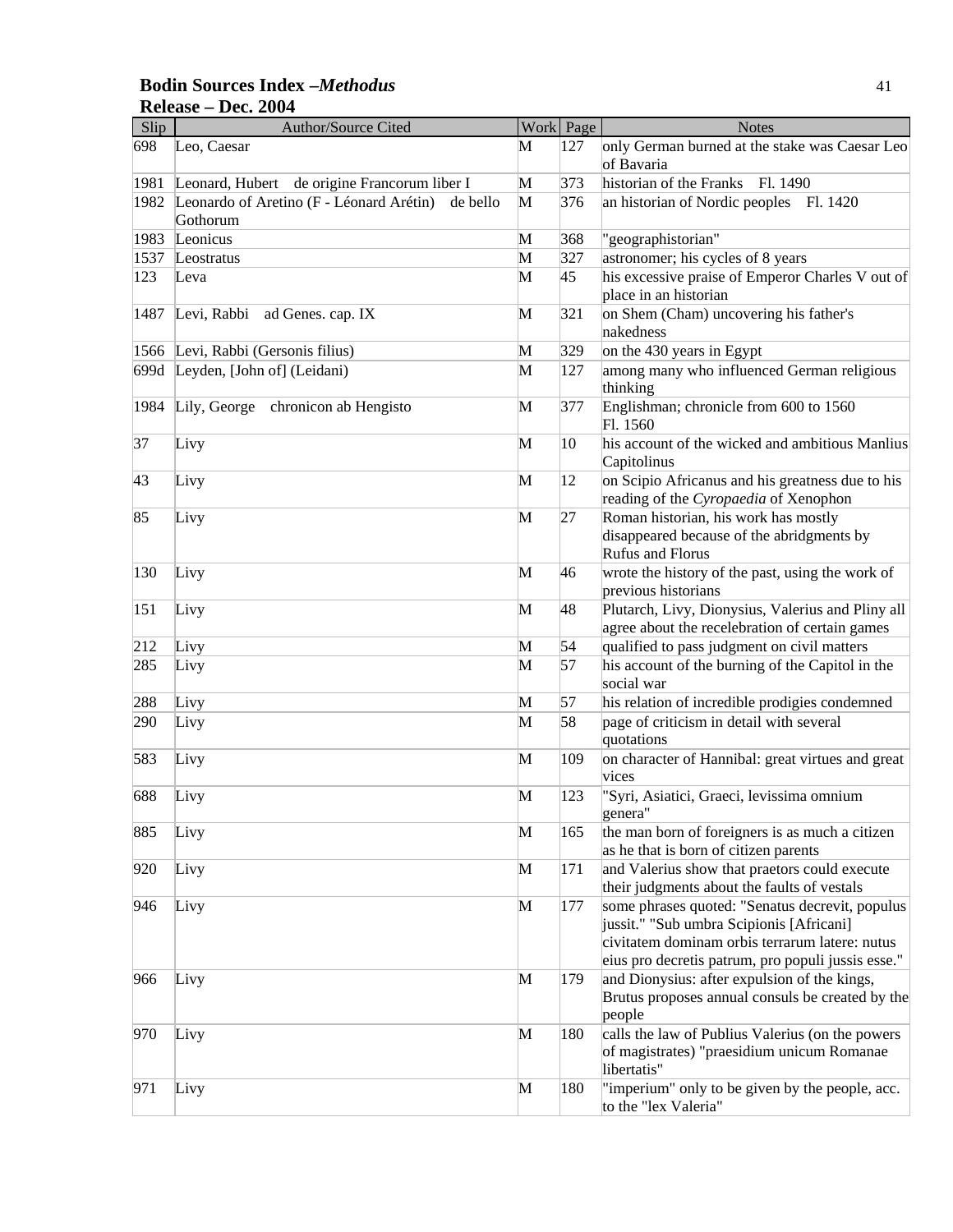| Slip         | <b>Author/Source Cited</b>                                                                           |              | Work Page | <b>Notes</b>                                                                                                                                  |
|--------------|------------------------------------------------------------------------------------------------------|--------------|-----------|-----------------------------------------------------------------------------------------------------------------------------------------------|
| 982          | Livy                                                                                                 | M            | 182       | quotes a senator as saying: "Per Senatum agi de<br>Campanis, qui cives Romani sunt, iniussu populi<br>non video posse."                       |
| 1054 Livy    |                                                                                                      | M            | 197       | Livy, Aristotle and Polybius give us a few<br>obscure facts on the constitution of Carthage                                                   |
| $1114$ Livy  |                                                                                                      | M            | 215       | and Varro: consul elect called a judge<br>"Omnes Quirites in licium huc visite ad judices."                                                   |
| $ 1248$ Livy |                                                                                                      | M            | 269       | "multitudinis eam esse naturam, ut humiliter<br>serviat, aut superbe dominetur."                                                              |
| $1262$ Livy  |                                                                                                      | M            | 272       | says the command of 3 tribunes with consular<br>power was ineffective: unity of command<br>necessary                                          |
| 1646 Livy    |                                                                                                      | M            | 338       | and Strabo on the etymology of 'Germanus'                                                                                                     |
| 1686 Livy    |                                                                                                      | M            | 344       | on the origin of the Adriatic Veneti                                                                                                          |
| 1713         | Livy                                                                                                 | M            | 347       | Gauls not descended from Germans                                                                                                              |
| 1727         | Livy                                                                                                 | M            | 347       | on the "Celtiberi" and the "Langobardi"                                                                                                       |
| 1737         | Livy                                                                                                 | M            | 348       | on the expansion of the Celts [E - V. xxxiv]                                                                                                  |
| 1754 Livy    |                                                                                                      | M            | 351       | Gaul prolific in men and sent colonies all<br>through Europe                                                                                  |
| 1985 Livy    |                                                                                                      | M            | 371       | decade IV and fragments of decade V for history<br>of Greece under the successors of Alexander the<br>Great                                   |
| 976          | lib. IIII<br>Livy                                                                                    | M            | 181       | war to be declared by the people                                                                                                              |
| 992          | lib. II<br>Livy                                                                                      | M            | 185       | said tribunes were not magistrates                                                                                                            |
| 1199         | lib. VI<br>Livy                                                                                      | M            | 249       | ancient Gauls had kings                                                                                                                       |
| 914          | lib. XL. cap. XLIII<br>Livy                                                                          | M            | 171       | censors could promulgate edicts                                                                                                               |
| 986          | lib. XLIII (XLIV - E)<br>Livy                                                                        | M            | 184       | on Tiberius Gracchus                                                                                                                          |
| 1732         | lib. XLVIII<br>Livy                                                                                  | M            | 348       | Gauls invade Gallia Togata                                                                                                                    |
| 1744         | lib. XLVIII.<br>Livy                                                                                 | M            | 349       | spread of the Gauls                                                                                                                           |
| 859          | lib. XXIIII<br>Livy                                                                                  | M            | 161       | colonists of Puteoli, Salerno and Buxentum<br>judged not to be Roman citizens                                                                 |
| 950          | lib. XXV<br>Livy                                                                                     | M            | 177       | and Valerius - on powers of magistrates                                                                                                       |
| 987          | libro IX. idem libro II<br>Livy                                                                      | M            | 184       | a "tribunus plebis" arrests Appius, the censor;<br>on a clash between a consul and a tribune                                                  |
| 620          | libro primo<br>Livy                                                                                  | M            | 117       | "Augur dextras ad Meridiem partes, laevas ad<br>Septentrionem."                                                                               |
| 269          | Livy libro uno & quadragesimo                                                                        | M            | 56        | in forty-first book says he has decided to write<br>nothing but the history of the Romans - yet he<br>filled his books with invented speeches |
|              | 1986 Livy, T.                                                                                        | $\mathbf{M}$ | 372       | historian of the Romans, from the founding of<br>the City to Augustus, 45 books extant out of 144<br>Fl. 35 B.C. (120 B.C. - E)               |
| 292          | Livy, Titus                                                                                          | M            | 59        | his false account of the destruction of Brennus'<br>Gauls after the sack of Rome                                                              |
| 1124         | Lombards, laws of the                                                                                | M            | 221       | liber legum Caroli magni & libri legum<br>Longobardorum are still extant                                                                      |
| cr 6         | Loriti, Heinrich. See Glareanus                                                                      |              |           |                                                                                                                                               |
| 931          | Lothair                                                                                              | M            | 173       | Emperor Henry VII at Bologna decides dispute<br>between Lothair and Azo on subject of<br>sovereignty                                          |
| 1987         | Louis of Rome navigationum Aethiopiae, Aegypti,<br>utriusque Arabiae, intra & extra Gangem libri VII | M            | 379       | Fl. 1515                                                                                                                                      |

# **Bodin Sources Index –***Methodus* 42 **Release – Dec. 2004**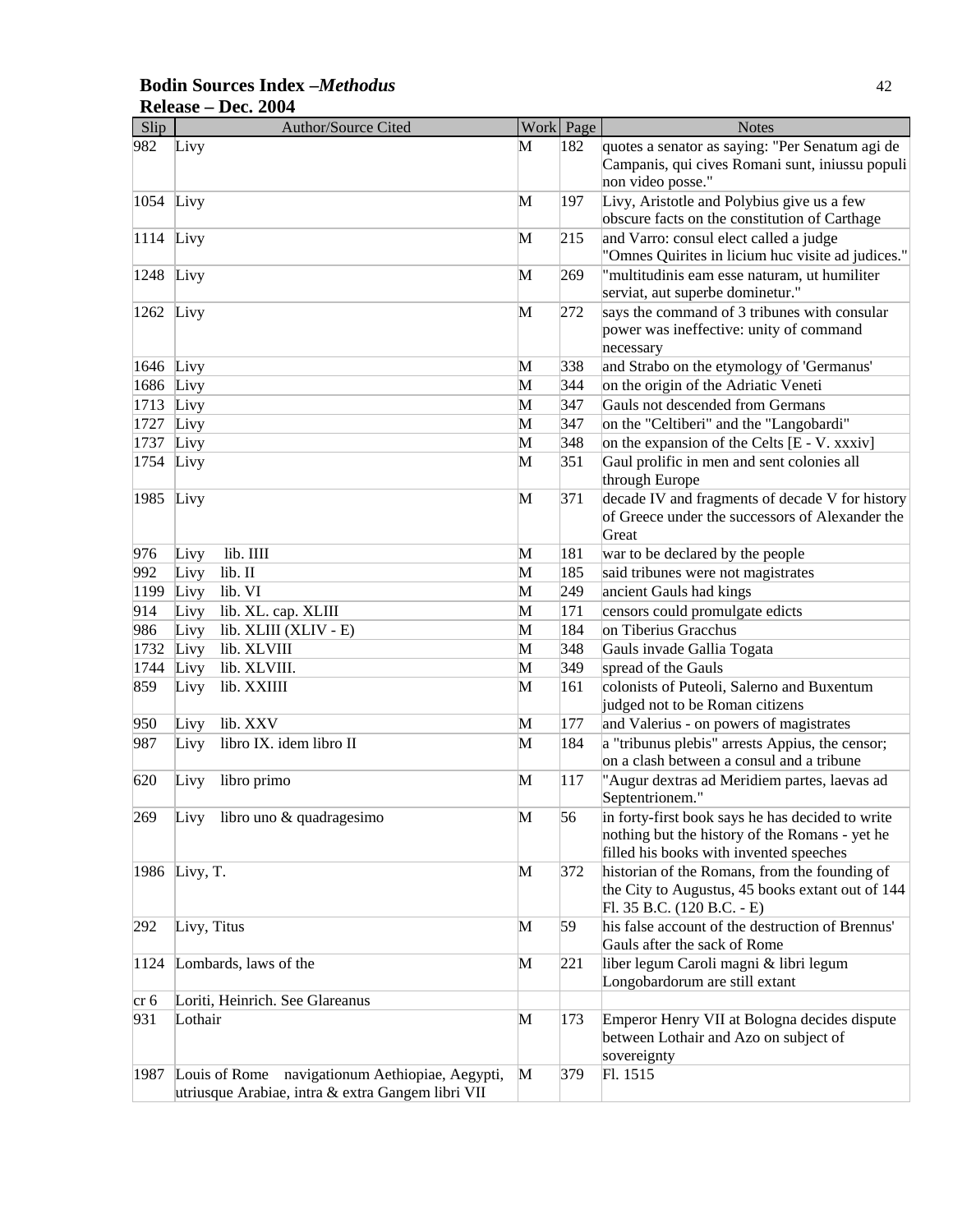#### Slip Author/Source Cited Work Page Notes 143 Louis the Roman (Louis Barthema or Varthema) M 47 used all available sources in compiling his histories 1988 Lübeck, chronicles of Lubeci chronicorum libri V M 376 among histories of various Germanic peoples 443 Lucan M 89 "Fundit ab extremo flavos Aquilone Suëvos"; on the color of hair in different races [E - *Pharsalia*  II. 51] 628 Lucan M 118 left and right side of the earth; "Umbras mirati non amplius ire sinistras." 1684 Lucan M 344 says the Arverni are brothers of the Romans and from the blood of Ilium 1771 Lucian (Lucianus) M 353 said he'd heard a Gaul skilled in Greek discussing the statue of the Celtic Hercules 1152 Lucidus M 228 Christ born in year 3990 as against Philo's 3993 1327 Lucidus M 291 B. does not accept his interpretation of the 4 empires in Daniel 1513 Lucidus M 324 L., Funck and Panvinio on discrepancies between different chronologies 1546 Lucidus M 329 date of the Crucifixion; L. started the controversy 1554 Lucidus M 329 Crucifixion A.D. 33  $\overline{69}$  Lucidus (Johannes Lucidus Samotheus) M 22 his work on chronology 1418 Lucretius M 312 on the end of the world: "Una dies dabit exitio, multosque per annos sustentata ruet moles & machina mundi." 1618 Lupold, bishop of Bamberg M 336 historical bias of 1989 Lupold, bishop of Bamberg (Léopold - F) de veterum $M$ principum Germanorum erga religionem zelo 375 writer on German affairs Fl. 1340 699b Luther (Martinus - L) M 127 among many who influenced German religious thinking 798 Luther, Martin M 146 Musculus, Martin [Luther] and Erasmus wrote very many books 71 Luther, Martin (Martinus - L)  $\mathbf{M}$  22 his work on chronology 1324 Luther, Martin (Martinus - L) M 291 his interpretation of the 4 empires of Daniel not accepted by Bodin 1990 Luther, Martin, the Saxon M 367 writer of universal history; L - series annorum usque ad suam aetatem; F - *Suite des années* Fl. 1519 28 Lycurgus 28 Lycurgus  $\mathbb{M}$  7 Solon and Lycurgus travelled widely to compare systems of law 584 Machiavelli M 109-110 wrongly said men cannot go to the extremes of wickedness (gives example of Paul Baglioni, tyrant of Perugia); gives conflicting accounts of the character of different races 998 Machiavelli M 186-187 said wrongly only one king at Sparta 232 Machiavelli M 54 qualified to speak on affairs at court 275 Machiavelli M 57 brings out the hidden plans and motives of men  $\overline{665}$  Machiavelli **M** 121 wanted the best general, not the best soldier, chosen for Italy 794 Machiavelli M 145 chided the Italians for importing German surveyors 831 Machiavelli M 153 wrote on government 959 Machiavelli M 178 Rome's mixed form of government

#### **Bodin Sources Index –***Methodus* 43 **Release – Dec. 2004**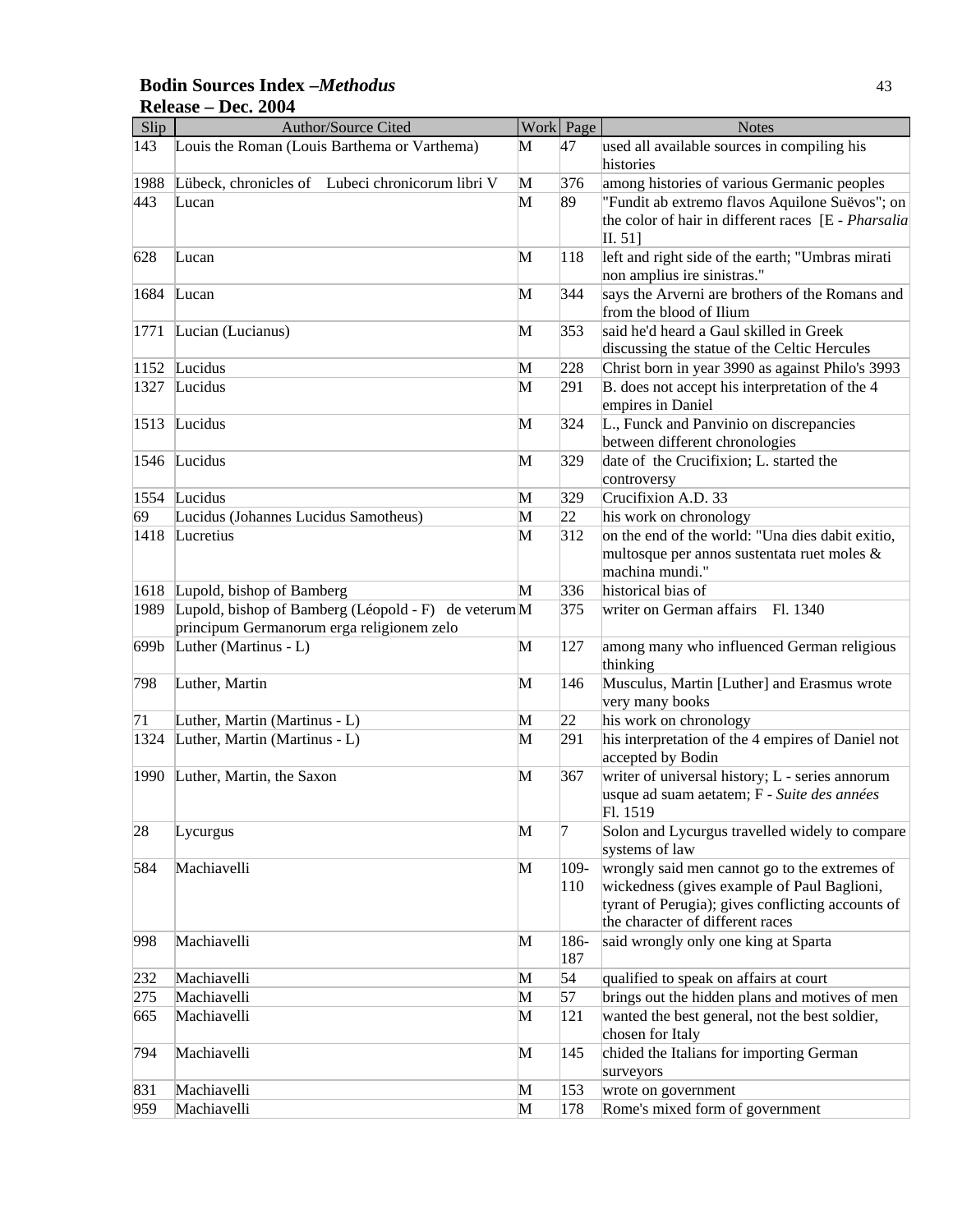### **Bodin Sources Index –***Methodus* 44 **Release – Dec. 2004**

| Slip         | Author/Source Cited                                                             |   | Work Page  | <b>Notes</b>                                                                                                        |
|--------------|---------------------------------------------------------------------------------|---|------------|---------------------------------------------------------------------------------------------------------------------|
| 959a         | Machiavelli                                                                     | M | 185        | Rome's mixed form of government                                                                                     |
| 1097         | Machiavelli                                                                     | M | 211        | says absurdly French chancellor has unlimited<br>power of life and death                                            |
|              | Machiavelli                                                                     | M |            | historian of the Florentines                                                                                        |
| 1194<br>1197 | Machiavelli                                                                     | M | 245<br>248 |                                                                                                                     |
|              | Machiavelli                                                                     |   | 256        | popular uprising at Florence 1494                                                                                   |
| 1221         |                                                                                 | M |            | says wrongly that our king [i.e. of France] is lord<br>of our treasury                                              |
| 1254         | Machiavelli                                                                     | M | 270        | praised popular rule                                                                                                |
| 1266         | Machiavelli                                                                     | M | 273        | & Contarini, Manutius, etc. say Venetian state is                                                                   |
|              |                                                                                 |   |            | the most outstanding                                                                                                |
| 1312         | Machiavelli                                                                     | M | 286        | on the royal family of the Turks                                                                                    |
| 1242         | Machiavelli, N. in Principis institutione &                                     | M | 267        | says popular form of government is best                                                                             |
|              | ad Livium. lib. III                                                             |   |            |                                                                                                                     |
| 1991         | Machiavelli, Niccolò                                                            | M | 372        | Florentine history 1215-1484<br>Fl. 1500                                                                            |
| 636          | Macrobius lib. VII. cap. IIII. Saturnal.                                        | M | 118        | right hand is stronger than the left                                                                                |
| 252          | Magdeburg Centuries, the writers of the                                         | M | 55         | qualified to speak on religious matters                                                                             |
| 1992         | Magdeburgica, historia                                                          | M | 369        | twelve centuries, from birth of Christ to year                                                                      |
|              |                                                                                 |   |            | 1200; history of the Christian religion                                                                             |
| 745          | Maggi, Jerome (Magianus)                                                        | M | 135        | fire will not fall from the sky but burst from the                                                                  |
|              |                                                                                 |   |            | earth                                                                                                               |
| 1291         | Maimonides lib. III. cap. XLVII. perplexorum                                    | M | 280        | Jews forbidden to build a temple until they had a                                                                   |
|              |                                                                                 |   |            | king                                                                                                                |
| 1637         | Maimonides, Moses<br>lib. III. cap. XXX. perplexorum M                          |   | 337        | Chaldeans the oldest people                                                                                         |
| 1342         | Manetho                                                                         | M | 297        | Hercules was a great pirate                                                                                         |
| 1464         | Manetho                                                                         | M | 319        | only in fragments, maybe spurious                                                                                   |
| 1490         | Manetho                                                                         | M | 322        | his chronology                                                                                                      |
| 1596         | Manetho                                                                         | M | 332        | his accurate chronology of Phoenician history<br>used by Josephus                                                   |
| 1500         | Manetho ap. Josephus                                                            | M | 323        | reports of men living over 600 years                                                                                |
| 1994         | Manetho (sacerdos Aegyptius)                                                    | M | 370        | Fragments, about the kings of almost all peoples<br>Fl. 330 B.C. [250]                                              |
| 33           | Mangones                                                                        | M | 7          | Mango, a lawyer of B's time [Claude Mangot]<br>[acc. to F]                                                          |
| 963a         | Manutius                                                                        | M | 185        | Rome's mixed form of government                                                                                     |
| 1014         | Manutius                                                                        | M | 188        | said wrongly Venetian constitution had lasted for<br>$1120$ years                                                   |
|              | 1265 Manutius                                                                   | M | 273        | & Contarini, Machiavelli, etc. say Venetian state<br>is the most outstanding                                        |
| 963          | Manutius, [Paul]                                                                | M | 178        | Rome's mixed form of government                                                                                     |
| 319          | Manutius, P.                                                                    | M | 65         | criticized by Cujas for his interpretation of the                                                                   |
|              |                                                                                 |   |            | lex Romilia de adulteriis                                                                                           |
| 1600         | Marcellinus (not Ammianus)                                                      | M | 333        | a count in reign of Justinian, started a<br>chronology 1130 AUC; "the other Marcellinus, a<br>count"                |
| 1997         | Marcellinus, Count historia ab Eusebii temporibus<br>usque ad annum Christi 500 | M | 369        | historian of the Christian religion Fl. 700                                                                         |
| 866          | Marcellus                                                                       | M | 162        | one of Roman jurists ranging from time of<br>Antonius Pius to Alexander Severus                                     |
| 349          | Marcellus, the jurisconsult                                                     | M | 70         | on a prostitute: "meretricem turpiter facere quod<br>sit meretrix; non tamen turpiter accipere cum sit<br>meretrix" |
| 332          | Marcus Aurelius                                                                 | M | 66         | in his letter to the senate on the portents during                                                                  |
|              |                                                                                 |   |            |                                                                                                                     |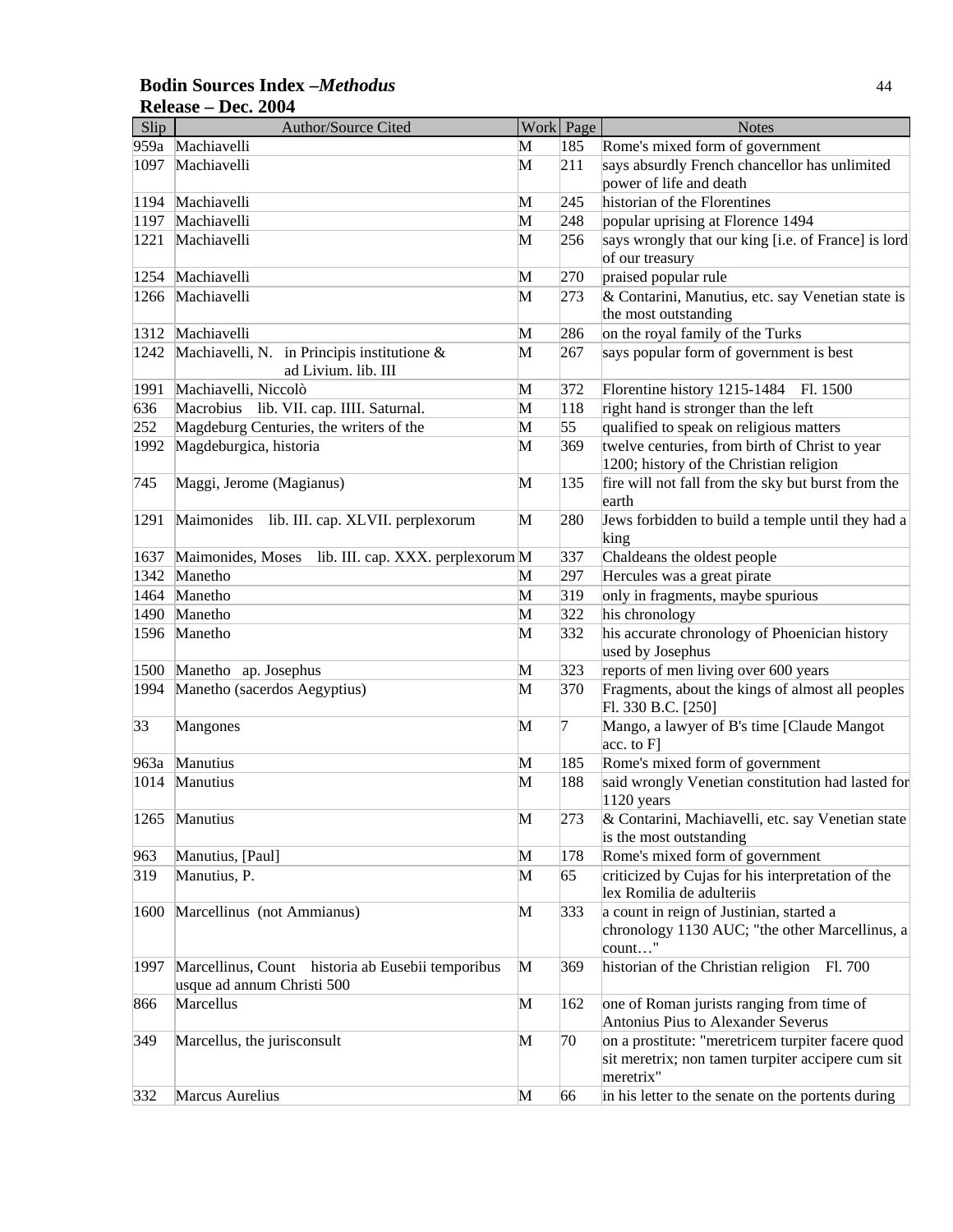### **Bodin Sources Index –***Methodus* 45 **Release – Dec. 2004**

| Slip | Author/Source Cited                                     |   | Work Page | <b>Notes</b>                                                   |
|------|---------------------------------------------------------|---|-----------|----------------------------------------------------------------|
|      |                                                         |   |           | the battle against the Marcomanni                              |
| 1834 | Marcus Aurelius a se conscripta vita, libris XII        | M | 379       | for history of individuals Fl. 170                             |
| 1998 | Maria Aragonensis historia                              | M | 377       | a Sicilian; history of Spain; F - Histoire de Marie            |
|      |                                                         |   |           | de Sicile et d'Aragon                                          |
| 1153 | Maria, Joseph (Jo. Maria - L, Jean Marie - F)           | M | 228       | Christ born in 3999 <sup>th</sup> year [of world]              |
| 372  | Marianus [Scotus]                                       | M | 78        | B. says his books full of prodigies                            |
| 2000 | Marianus Fuldensis Scotus (F - Marian de Fulda)         | M | 366       | from creation to his own time; writer of                       |
|      | chronicon                                               |   |           | universal history Fl. 1088                                     |
| 1556 | Marianus Scotus                                         | M | 329       | Crucifixion A.D. 33                                            |
| 1390 | Marinus                                                 | M | 309       | the world is eternal                                           |
| 646  | Marci XII<br>Mark                                       | M | 119       | right hand best                                                |
| 98   | Marsilio (Ficino)                                       | М | 34        | attributed to Plato also Varro's definition of                 |
|      |                                                         |   |           | man's "bonum" or 'good' as a mixture of action                 |
|      |                                                         |   |           | and contemplation                                              |
| 645  | Matthew<br>Math. XXII. XXV. & XXVI                      | M | 119       | right hand best                                                |
| 1999 | Matthias of Miechow (Mathieu Miechowitza - F)           | M | 378       | history of Tartars and Muscovites treated briefly              |
|      | (Mathias Michaeus - L) de Sarmatia Asiana atque         |   |           |                                                                |
|      | Europaea libri II                                       |   |           |                                                                |
| 2003 | Megasthenes (E & L)                                     | M | 370       | wrote consecutive Greek histories, as may be                   |
|      |                                                         |   |           | seen in Plutarch, not extant                                   |
| 2001 | Megasthenes (Metasthenes - L & F)                       | M | 365       | says Berosus' universal history ended with                     |
|      |                                                         |   |           | Sardanapalus (year of the world 3130)                          |
| 137  | Megasthenes (Metasthenes)                               | M |           | 46-47 used all available sources in compiling his              |
|      |                                                         |   |           | histories, e.g. had read the public records of the<br>Persians |
| 76   | Megasthenes (Metasthenes)                               | M | 22        | writer on the earliest civilizations                           |
| 149  | Megasthenes (Metasthenes)                               | M | 47        | royal records not to be relied on so much as                   |
|      |                                                         |   |           | priestly ones and gives example of Berosus, who                |
|      |                                                         |   |           | compiled the history of the Assyrians from                     |
|      |                                                         |   |           | ancient annals                                                 |
| 1481 | Megasthenes (Metasthenes)                               | M | 321       | his chronology, based on the complete works of                 |
|      |                                                         |   | 324       | Berosus, the Chaldean                                          |
|      |                                                         |   | 330       |                                                                |
| 1627 | Megasthenes (Metasthenes)                               | M | 337       | Chaldeans most ancient people                                  |
| 2002 | Megasthenes, the Persian (Metasthenes - $L & F$ )<br>de | M | 370       | historian of the Persians Fl. 330 B.C.                         |
|      | judicio temporum & annalium Persarum liber              |   |           |                                                                |
|      | 1465 Megasthenes, the Persian (Metasthenes) (Persa -L)  | M | 319       | only in fragments, perhaps spurious                            |
|      | 1141 Melanchthon                                        | M | 227       | and Funck follow Philo's reckoning of the                      |
|      |                                                         |   |           | duration of the Assyrian monarchy                              |
| 1285 | Melanchthon                                             | M | 279       | interprets wrongly the words of Samuel about                   |
|      |                                                         |   |           | kingdoms [E - I Samuel 10:18]                                  |
| 1325 | Melanchthon                                             | M | 291       | B. does not accept his interpretation of the 4                 |
|      |                                                         |   |           | empires in Daniel                                              |
| 74   | Melanchthon, Philip                                     | M | 22        | "we shall run through the history of Carion, or                |
|      |                                                         |   |           | rather, of Melanchthon" [i.e.Melanchthon edited                |
|      |                                                         |   |           | Carion's work on chronology]                                   |
| 1332 | Melanchthon, Philip                                     | M | 292       | his definition of a monarchy - could not be                    |
|      |                                                         |   |           | applied to Germany                                             |
| 1372 | Melanchthon, Philip                                     | M | 306       | on the creation - can something be created out of              |
|      |                                                         |   | 307       | nothing?                                                       |
| 1459 | Melanchthon, Philip                                     | M | 318       | verifies theory that the sun's apsis is nearer to the          |
|      |                                                         |   | 319       | earth than formerly and gives reasons                          |
| 1567 | Melanchthon, Philip                                     | M | 329       | on the 430 years in Egypt; Jews say 210 years                  |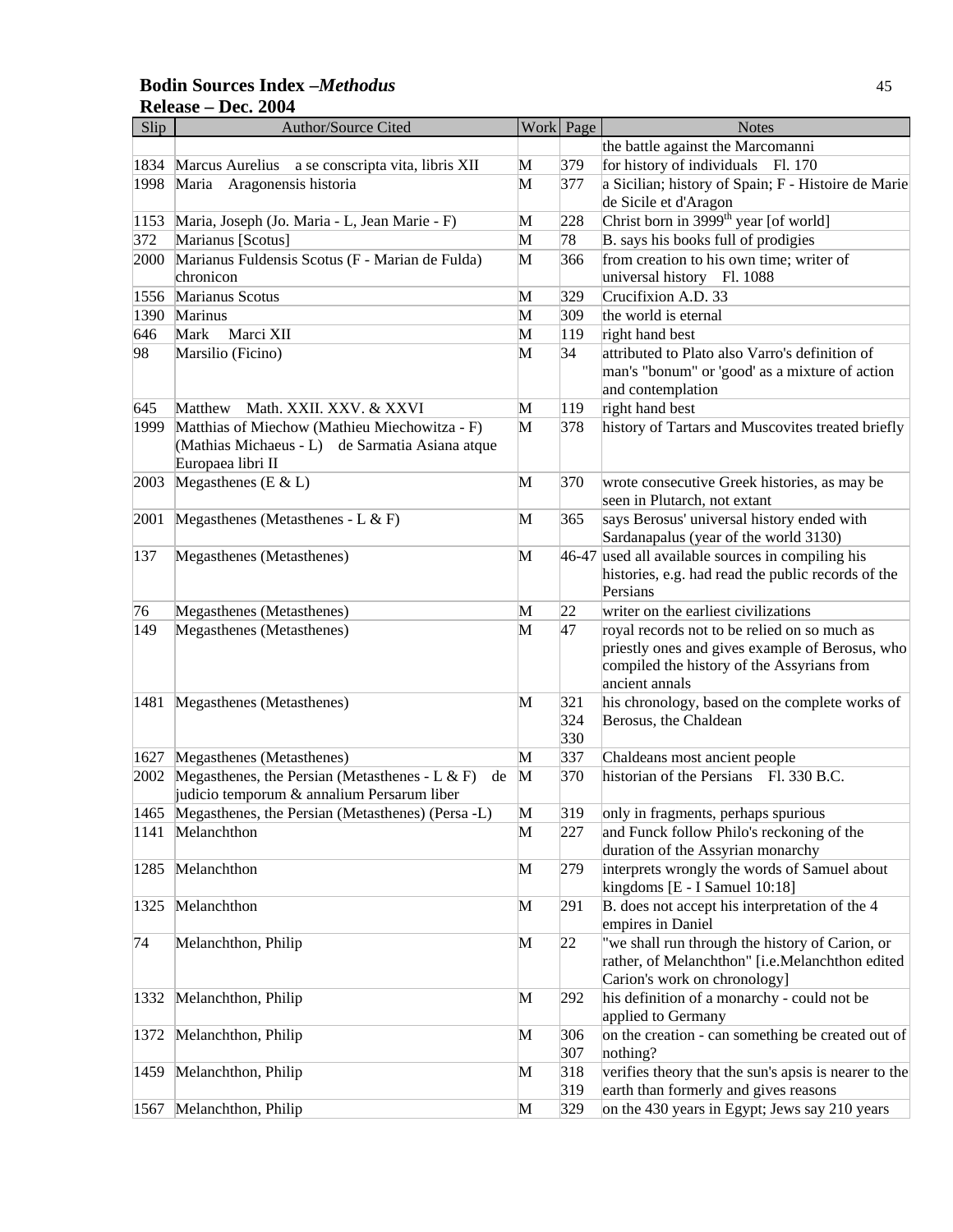### **Bodin Sources Index –***Methodus* 46 **Release – Dec. 2004**

| Slip | <b>Author/Source Cited</b>               |              | Work Page | <b>Notes</b>                                                                                                                                                                                                    |
|------|------------------------------------------|--------------|-----------|-----------------------------------------------------------------------------------------------------------------------------------------------------------------------------------------------------------------|
| 1651 | Melanchthon, Philip                      | М            | 339       | wrong etymology of Nimrod $=$ cruel ruler<br>$\text{ditto of Misrim} = \text{insurgent}$                                                                                                                        |
| 1655 | Melanchthon, Philip                      | M            | 340       | various etymologies of; B. criticizes one of his<br>derivatives                                                                                                                                                 |
| 2005 | Melanchthon, Philip                      | M            | 367       | writer of universal history; chronicle in three<br>books, largely taken from Carion, up to Charles<br>the Great (continued by Gaspar Peucer) Fl.<br>1540                                                        |
| 2006 | Mennon                                   | M            | 369       | fragments of Ctesias, Agatharchides and<br>Mennon on the kings of Persia and Assyria                                                                                                                            |
| 1528 | Mercator                                 | M            | 325       | said wrongly world born when sun in Leo                                                                                                                                                                         |
| 2007 | Mercator<br>chronologia                  | M            | 367       | writer of universal history Fl. 1570                                                                                                                                                                            |
| 373  | Merlin [Caledonius]                      | M            | 78        | B. says his books full of prodigies                                                                                                                                                                             |
| 533  | Methodius                                | M            | 104       | and Paulus Diaconus on the swarms of armies<br>which came out of Scythia                                                                                                                                        |
| 1495 | Meton                                    | M            | 323       | one of the sources of Ptolemy's chronology                                                                                                                                                                      |
| 1538 | Meton                                    | M            | 327       | astronomer; his golden rule of 19 years                                                                                                                                                                         |
| 167  | Metrodorus                               | M            | 49        | Posidonius, Eratosthenes and Metrodorus<br>reproached by Strabo for uncritical acceptance of<br>rumors                                                                                                          |
| 1425 | Metrodorus                               | M            | 313       | Proclus argues against his ideas on infinity and<br>the world                                                                                                                                                   |
| 1782 | Metrodorus                               | M            | 355       | River Po or Padus from "picea" or pitch pine                                                                                                                                                                    |
| 1485 | Mnaseas, the Damascene (Manassaea)       | M            | 321       | quoted as authority by Josephus, that fragments<br>of the Ark were still to be found                                                                                                                            |
| 2008 | Mochus                                   | M            | 370       | among Greek historians not extant quoted by<br>Plutarch                                                                                                                                                         |
| 1502 | Mochus ap. Josephus                      | M            | 323       | reports of men living over 600 years                                                                                                                                                                            |
| 867  | Modestinus                               | M            | 162       | one of Roman jurists ranging from time of<br>Antonius Pius to Alexander Severus                                                                                                                                 |
| 893  | Modestinus in l. non dubito. de captivis | M            | 167       | "majestatem populi Romani comiter conservare"                                                                                                                                                                   |
| cr 7 | Molinaeus. See Du Moulin                 |              |           |                                                                                                                                                                                                                 |
| 278  | Monstrelet, Enguerrand de                | M            | 57        | ill-arranged but a mine of information                                                                                                                                                                          |
| 2009 | Monstrelet, Enguerrand de                | M            | 374       | history of the years from 1400 (end of Froissart's<br>chronicle ) to Louis XII Fl. 1500 [1450]                                                                                                                  |
|      | 2010 Montisferati (series principum)     | M            | 380       | autore incerto; genealogy of the princes of<br>Montferrat                                                                                                                                                       |
| 961  | More, Thomas                             | M            | 178       | Rome's mixed form of government                                                                                                                                                                                 |
| 41   | Moses                                    | M            | 11        | "So Moses, in one chapter of the law, says you<br>will tell these things to your sonseven if<br>empires, states, and cities perish, this story<br>nevertheless abides forever." (i.e. importance of<br>history) |
| 564  | Moses                                    | $\mathbf{M}$ | 107       | "omnium antiquissimus scriptor"; made many<br>laws about lepers                                                                                                                                                 |
| 623  | Moses                                    | M            | 118       | the left side of the sanctuary towards the south                                                                                                                                                                |
| 1060 | Moses                                    | M            | 200       | chooses senate of 71                                                                                                                                                                                            |
| 1116 | Moses                                    | M            | 215       | on the giants and Nimrod - reduced nations to<br>slavery                                                                                                                                                        |
| 1162 | Moses                                    | $\mathbf{M}$ | 230       | number of years for the great Jubilee<br>[E - Leviticus 25: 8]                                                                                                                                                  |
|      | 1206 Moses                               | M            | 251       | Hebraic Law: father's power of life and death                                                                                                                                                                   |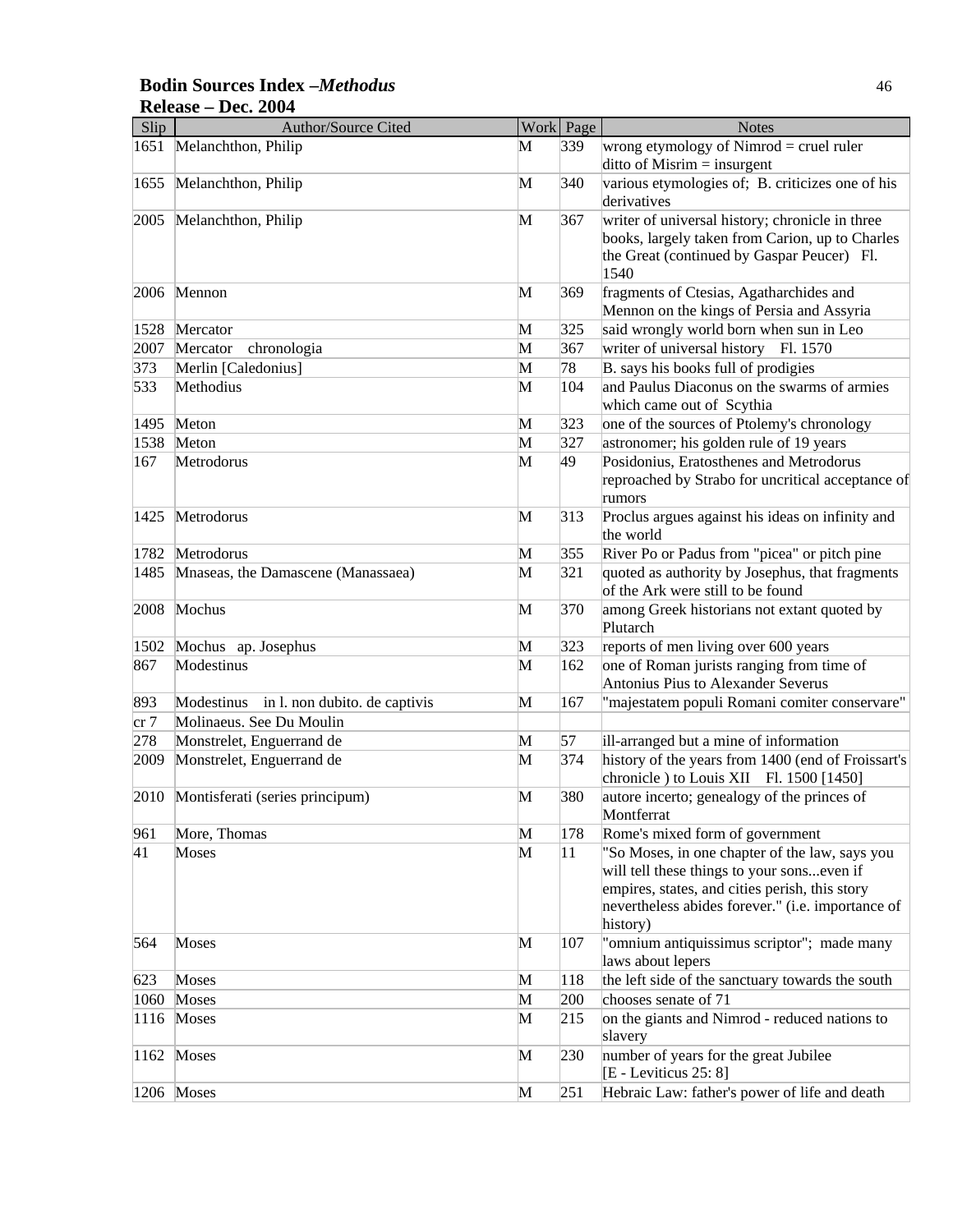# **Bodin Sources Index –***Methodus* 47 **Release – Dec. 2004**

| Slip | <b>Author/Source Cited</b>                              |              | Work Page | <b>Notes</b>                                               |
|------|---------------------------------------------------------|--------------|-----------|------------------------------------------------------------|
|      | 1315 Moses                                              | М            | 288       | uses words σκηνοπηγία & magnum pasach,                     |
|      |                                                         |              |           | quod Graeci corrupte πάσχα dixerunt, for                   |
|      |                                                         |              |           | common meals                                               |
|      | 1340 Moses                                              | M            | 297       | called Nimrod a mighty hunter, "robustus                   |
|      |                                                         |              |           | venator"                                                   |
| 2011 | originum liber ab orbe condito<br>Moses                 | M            | 365       | writer of universal history Fl. 1519 B.C.                  |
| 1367 | Moses Aegyptius                                         | M            | 306       | noticed Aristotle gave God free will in words,             |
|      |                                                         |              |           | but actually subjected him to fate                         |
| 1405 | <b>Moses Aegyptius</b>                                  | M            | 311       | Hebrew word for God which Moses Aegyptius                  |
|      |                                                         |              |           | interprets as "He who is content in Himself"               |
| 1408 | Moses Aegyptius                                         | M            | 311       | said many Jews believed the world always                   |
|      |                                                         |              |           | existed along with God                                     |
| 1438 | Moses Aegyptius                                         | M            | 316       | God cares for no individuals except immortal               |
|      |                                                         |              |           | man                                                        |
|      | 1440 Moses Aegyptius                                    | M            | 316       | and Augustine: $evil = absence of good$                    |
| 1385 | Moses Aegyptius                                         | M            | 308       | separated time from eternity                               |
|      |                                                         |              | 309       |                                                            |
| 1354 | Moses Aegyptius, Rabbi                                  | M            | 303       | violation of Sabbath calls in doubt the creation           |
|      |                                                         |              |           | of the world                                               |
| 1361 | Moses Aegyptius, Rabbi                                  | M            | 304       | "is qui dubiorum interpres usurpatur" said                 |
|      |                                                         |              |           | Aristotle's arguments on the world being eternal           |
|      |                                                         |              |           | are those of a logician, not a physicist or                |
|      |                                                         |              |           | geometrist                                                 |
| 1295 | Moses Maymo lib. III. perplexorum cap. postremo         | M            | 280       | says the senate had the power of the sword                 |
| 9    | Münsinger, Joachim                                      | M            | $\beta$   | B. has used Guarinus and Minsingerus on the                |
|      |                                                         |              |           | legal practices of the French courts and the               |
|      |                                                         |              |           | Imperial court (Curia)                                     |
| 607  | Munster                                                 | M            | 115       | in our time, on the Germans - their violent                |
|      |                                                         |              |           | character                                                  |
| 695  | Munster                                                 | M            | 126       | Greenlanders changeable in disposition; Ziegler            |
|      |                                                         |              |           | and Munster on Icelanders' conversion to<br>Christianity   |
|      | Munster                                                 | M            | 319       |                                                            |
| 1468 |                                                         |              |           | thinks wrongly Josephus, son of Mathatias, was             |
|      |                                                         |              |           | the same as Josephus, son of Gorion                        |
|      | 2012 Munster<br>cosmographia                            | M            | 368       | history and geography combined Fl. 1540                    |
|      | cosmographia, vel potius Germanographia<br>2013 Munster | $\mathbf{M}$ | 375       | historian of the Germans Fl. 1550                          |
| 524  | Munster in Coloniae descriptione                        | M            | 102       | torture of breaking on the wheel originated in             |
|      |                                                         |              |           | Germany                                                    |
| 548  | in descriptione Badensi<br>Munster                      | $\mathbf{M}$ | 105       | on mixed bathing among the Germans                         |
| 398  | Munster, [Sebastian]                                    | M            | 80        | on history and geography of Germany                        |
| 797  | Musculus [Wolfgang Mäusslin]                            | M            | 146       | and Martin [Luther] and Erasmus wrote very                 |
|      |                                                         |              |           | great number of books                                      |
| 895  | Mutius, Leander                                         | M            | 167       | on obligations of allied states (viz. the Swiss            |
|      |                                                         |              |           | states & France)                                           |
| 1561 | Nasso, Rabbi                                            | $\mathbf{M}$ | 329       | Talmudist; hated to agree with the Christians              |
|      |                                                         |              |           | even on chronology; calls Christ <hebrew< td=""></hebrew<> |
|      |                                                         |              |           | word> and the Christians <hebrew word=""></hebrew>         |
| 1580 | Nasso, Rabbi                                            | M            | 330       | 5172 years since creation                                  |
| 2014 | Nauclerus, Jo., of Tübingen (Jean Nauclerc - F)         | M            | 367       | from creation to 1500 A.D.; writer of universal            |
|      | chronica                                                |              |           | history                                                    |
| 371  | Nauclerus, Johannes (Vergenhanns)                       | M            | 78        | B. says his books full of prodigies                        |
| cr 8 | Nebrissensis. See Antonius Nebrissensis                 |              |           |                                                            |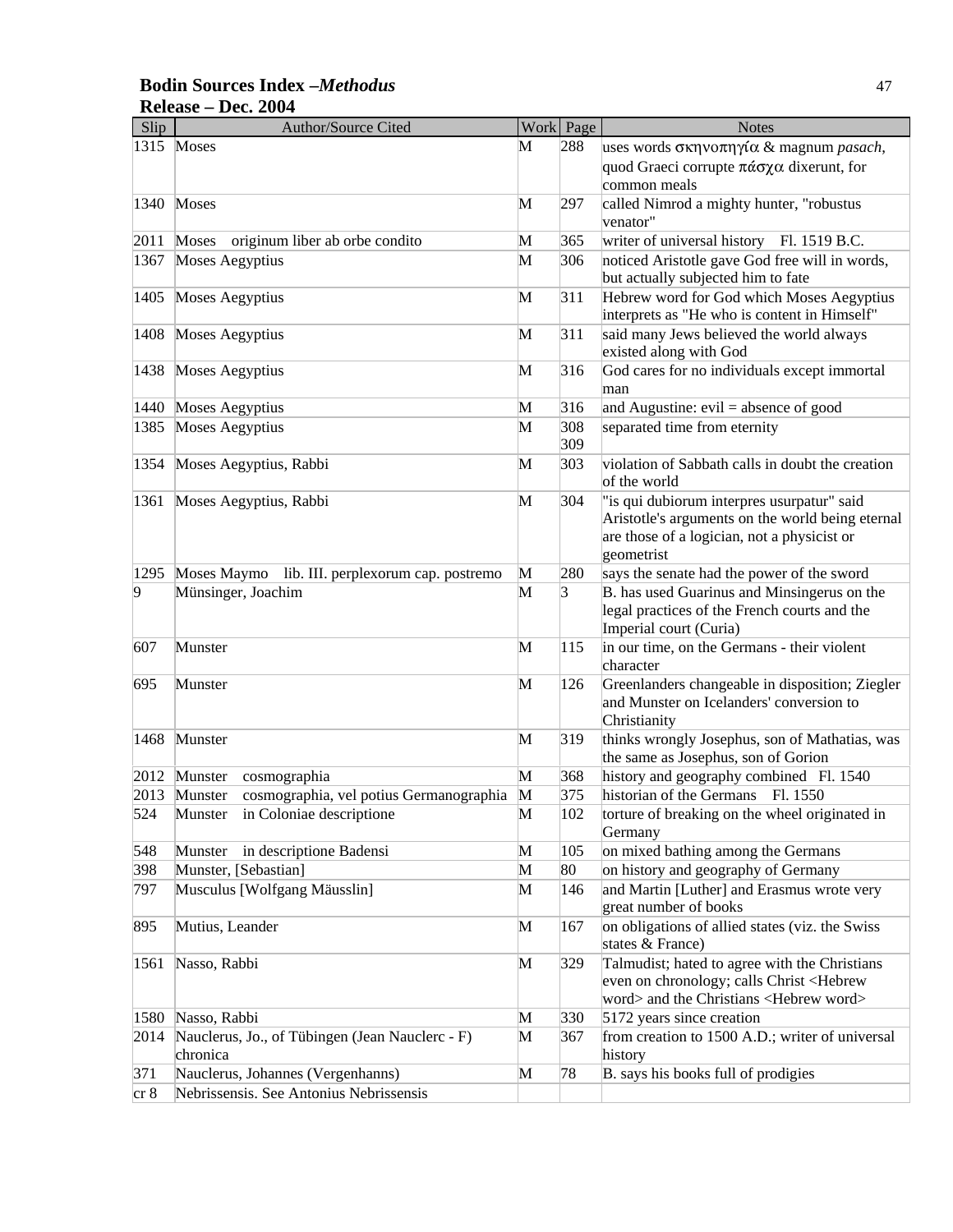### **Bodin Sources Index –***Methodus* 48 **Release – Dec. 2004**

| Slip | Author/Source Cited                                                              |              | Work Page      | <b>Notes</b>                                                                                                                                                   |
|------|----------------------------------------------------------------------------------|--------------|----------------|----------------------------------------------------------------------------------------------------------------------------------------------------------------|
| 2015 | Nepos, Cornelius                                                                 | M            | 370            | translated from Greek into Latin the 6 books de<br>bello Trojano of Dares of Phrygia                                                                           |
| 2016 | Nepos, Cornelius de viris illustribus LXXVII                                     | M            | 379            | this book is attributed either to Cornelius Nepos<br>or Plinius junior [Fl. 60 B.C.]                                                                           |
| 845  | Neratius, Priscus 1. Neratius. de verb. signific.                                | M            | 157            | should be three persons in a guild "ut Neratio<br>placet, in l. Neratius. de verb. signific." [E -<br>Digest 50. 16. 85]                                       |
| 1709 | Neuenar (Nuenarius)                                                              | M            | 346            | claimed the Germans were the true Celts and<br>vilified the Gauls                                                                                              |
| 1617 | Neuenar, Hermann von                                                             | M            | 336            | historical bias of                                                                                                                                             |
| 2017 | New Testament, the                                                               | M            | 368            | source for history of Christian religion                                                                                                                       |
| 245  | Nicephorus Calistus                                                              | M            |                | 54-55 qualified to speak on religion                                                                                                                           |
| 1860 | Nicephorus Calistus<br>ecclesiastica historia                                    | M            | 369            | from Christ to Heraclius; historian of Christian<br>religion Fl. 1100                                                                                          |
| 362  | Nicephorus Callistus                                                             | M            | 77             | full of stories of prodigies                                                                                                                                   |
| 364  | Nicephorus Gregoras                                                              | M            | 77             | delighted in stories of prodigies                                                                                                                              |
| 2018 | Nicephorus Gregoras                                                              | M            | 371            | historian of the Greeks; history of 145 years<br>from Theodore Lascaris to Andronicus<br>Palaeologue the Younger; later Greek history<br>Fl. 1280              |
| 1549 | Nicetas                                                                          | M            | 329            | Crucifixion A.D. 34                                                                                                                                            |
| 2019 | Nicetas Acominatus (F - Aconinatus) of Chone (L -<br>Choniata) (F - de Choniate) | M            | 371            | history of 86 years following the end of Zonaras'<br>history (i.e. to 1203) Fl. 1480 (E - 1460)                                                                |
| 1555 | Nicholas of Lyra                                                                 | M            | 329            | Crucifixion A.D. 33                                                                                                                                            |
| 350  | Nicolaus of Damascus                                                             | M            | 70             | thought that Jerusalem ( $i\epsilon \rho \acute{o} \sigma \nu \lambda \alpha$ ) was<br>παρά του ίερά συλείν                                                    |
| 2020 | <b>Nicolaus of Damascus</b>                                                      | M            | 370            | among Greek historians not extant quoted by<br>Plutarch                                                                                                        |
| 1169 | Nigidius [Figulus]                                                               | M            | $232 -$<br>233 | a good man should try not to say untruths<br>knowingly - a prudent man should take care that<br>no lie escape him - "hoc est ne ignoranter falsum<br>enuntiet" |
| 1293 | <b>Numbers</b><br>cap. XI                                                        | M            | 280            | Moses, in creating the senate, reserved for<br>himself the judgment of the more important<br>cases                                                             |
| 536  | Olaus                                                                            | M            | 104            | and Jordanes call Scythia "hominum officina"                                                                                                                   |
| 635  | Olaus                                                                            | M            | 118            | and Saxo Grammaticus: demons and sorcerers<br>plentiful in the north                                                                                           |
| 740  | in Gothiae descriptione<br>Olaus                                                 | M            | 134            | on volcanoes                                                                                                                                                   |
| 1803 | Olaus [Magnus]                                                                   | M            | 361            | on the many tribes of Scythians who migrated<br>southwards: Getae, Alani, Heruli, Huns,<br>Turcilingui, Winuli, Rugii and Sueci                                |
| 386  | Olaus [Magnus] (Olaf Månson)                                                     | M            | 79             | archbishop of Upsala, wrote of the northern<br>peoples                                                                                                         |
| 1350 | Olaus Magnus                                                                     | M            | 300            | and Holster are examples of talented Goths                                                                                                                     |
| 2021 | Olaus Magnus<br>de rebus Gothorum libri XXII                                     | $\mathbf{M}$ | 375            | Gothus Princeps ac pontifex Christianus<br>Fl. 1530                                                                                                            |
| 146  | Onesicritus                                                                      | M            | 47             | quotes his own firsthand information gathered in<br>Egypt and India                                                                                            |
| 449  | Oppian                                                                           | M            | 90             | calls the sea άλα χάροπην                                                                                                                                      |
| 457  | Oppian                                                                           | M            | 91             | Homer and Oppian say a lion's eyes gleam                                                                                                                       |
|      |                                                                                  |              |                | (γλαυκιόωσι)                                                                                                                                                   |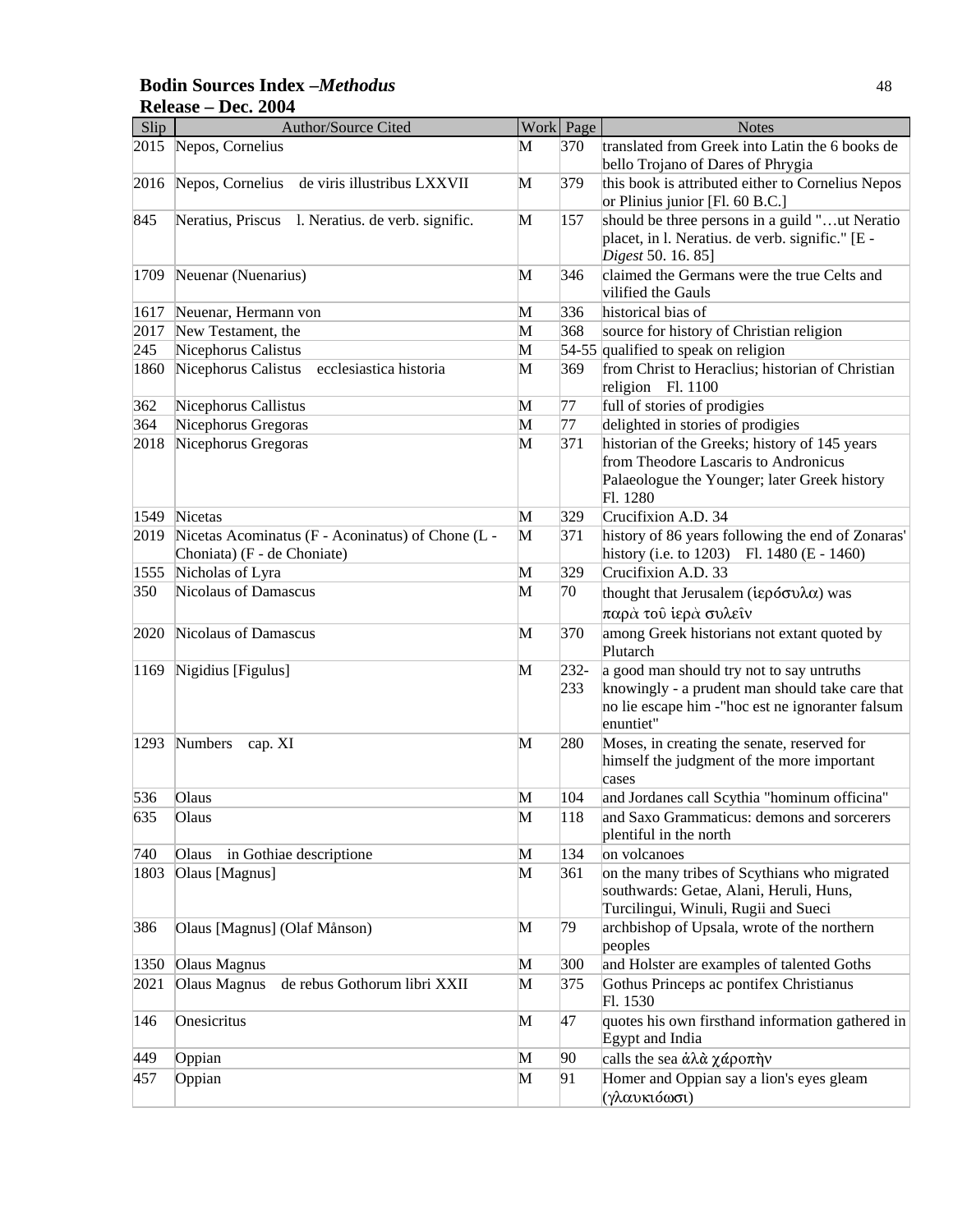### **Bodin Sources Index –***Methodus* 49 **Release – Dec. 2004**

| Slip         | Author/Source Cited                                                                       |        | Work Page      | <b>Notes</b>                                                                               |
|--------------|-------------------------------------------------------------------------------------------|--------|----------------|--------------------------------------------------------------------------------------------|
| 436          | in libris de venatione<br>Oppian                                                          | М      | 87             | says he has seen black lions                                                               |
| 2117         | Ordinatio politiae Turcarum incerti autoris                                               | M      | 378            | among the histories of the Turks                                                           |
| 1362         | Origen                                                                                    | M      | 304            | and Avicenna, etc. oppose Aristotle's proofs that<br>the world is eternal                  |
| 1406         | lib. περί άρχων<br>Origen                                                                 | М      | 311            | said God created an infinite succession of worlds                                          |
| 2023         | liber de martyribus<br>Origen                                                             | M      | 368            | historian of Christian religion<br>Fl. 260                                                 |
| 246          | Orosius                                                                                   | M      | 55             | qualified to speak on religion                                                             |
| 329          | Orosius                                                                                   | M      | 66             | authority for portents during battle against the                                           |
|              |                                                                                           |        |                | Marcomanni                                                                                 |
| 348          | Orosius                                                                                   | M      | 70             | called Tacitus a flatterer (adulator)                                                      |
| 1239         | Orosius                                                                                   | M      | 265            | and Justin are B's authorities for the early history                                       |
|              |                                                                                           |        |                | of Spain                                                                                   |
| 2024         | Orosius, Paul libri VII adversus Paganos<br>Osiander [Andreas]                            | M<br>M | 368<br>127     | historian of paganism Fl. 415 (F & E - 1515)<br>among many who influenced German religious |
| 699g         |                                                                                           |        |                | thinking                                                                                   |
| 2025         | Otto of Freising (Frinsingensis - L) (Othon de                                            | M      | 380            | for history of individual men                                                              |
|              | Frisingen - F)<br>de gestis Friderici Aenobarbi                                           |        |                |                                                                                            |
|              | (Barbarossa)                                                                              |        |                |                                                                                            |
| 148          | Palaephatus                                                                               | M      | 47             | often says "και ήμεις έθεασάμεθα" (i.e. I have                                             |
| 2026         | Palmerius Florentinus (Palmieri - E & F)                                                  | M      | 366            | firsthand evidence)<br>writer of universal history; added 1040 years [to                   |
|              |                                                                                           |        |                | the chronicon of Eusebius]                                                                 |
| 2027         | Palmerius Pisanus (Palmieri - E & F)                                                      | M      | 366            | writer of universal history; added 30 years [to                                            |
|              |                                                                                           |        |                | the chronicon of Eusebius]                                                                 |
| 1410         | Panaetius                                                                                 | M      | 312            | world has beginning but no end                                                             |
| 2028         | Pandulph Collenuccio (L - Pandulphus) (F-Pandolphe) M                                     |        | 373            | historian of Italian affairs Fl. 1540                                                      |
|              | de regno Neapolis, ab Augusto usque ad Carolum V.<br>Imp.                                 |        |                |                                                                                            |
| 1129         | Panormitanus                                                                              | M      | 222            | on absence of slavery by time of Bartolus                                                  |
| 653          | Panormitanus, [Nicolas Tedeschi]<br>Panorm. in cap.<br>solitae. de majoritate & obedient. | M      | 119            | right hand best                                                                            |
| 1560         | Panvinio<br>in fastis                                                                     | M      | 329            | date and year of the Crucifixion                                                           |
| 868          | Panvinio (Onuphrius)                                                                      | M      | 162            | on the "lex Antonini Pii de statu hominum"                                                 |
|              |                                                                                           |        |                | Panvinio wrongly thought this law was                                                      |
|              |                                                                                           |        |                | promulgated by Antoninus Caracalla, as                                                     |
|              |                                                                                           |        |                | Authentics LXXVIII makes plain                                                             |
|              | 1156 Panvinio (Onuphrius)                                                                 | M      | 228            | "studiosissimus Romanae antiquitatis" - 496                                                |
|              |                                                                                           |        |                | years from Constantine the Great to                                                        |
|              |                                                                                           |        |                | Charlemagne                                                                                |
| 1329         | Panvinio (Onuphrius)                                                                      | M      | 291            | B. does not accept his interpretation of the 4<br>empires in Daniel                        |
| 1515         | Panvinio (Onuphrius)                                                                      | M      | 324            | Lucidus, Funck and Panvinio on discrepancies<br>between different chronologies             |
| 2022         | Panvinio (Onuphrius)                                                                      | M      | 371            | and Charles Sigonius restored the Fasti                                                    |
|              |                                                                                           |        |                | Consulares                                                                                 |
| 1165         | Panvinio (Onuphrius)<br>in fastis                                                         | M      | 231            | Goths ruled for 77 years                                                                   |
| 341a         | Panvinio, Onuphrius                                                                       | M      | 68             | highest acclaim for explaining Roman fasti and<br>antiquities                              |
| $ 14\rangle$ | Pape, Guy (Guido)                                                                         | M      | $\overline{5}$ | French jurist B. has found useful                                                          |
| 863          | Papinian                                                                                  | M      | 162            | one of Roman jurists ranging from time of                                                  |
|              |                                                                                           |        |                | Antonius Pius to Alexander Severus                                                         |
| 937          | Papinian                                                                                  | M      | 174            | P., Ulpian and the ancient jurisconsults on the                                            |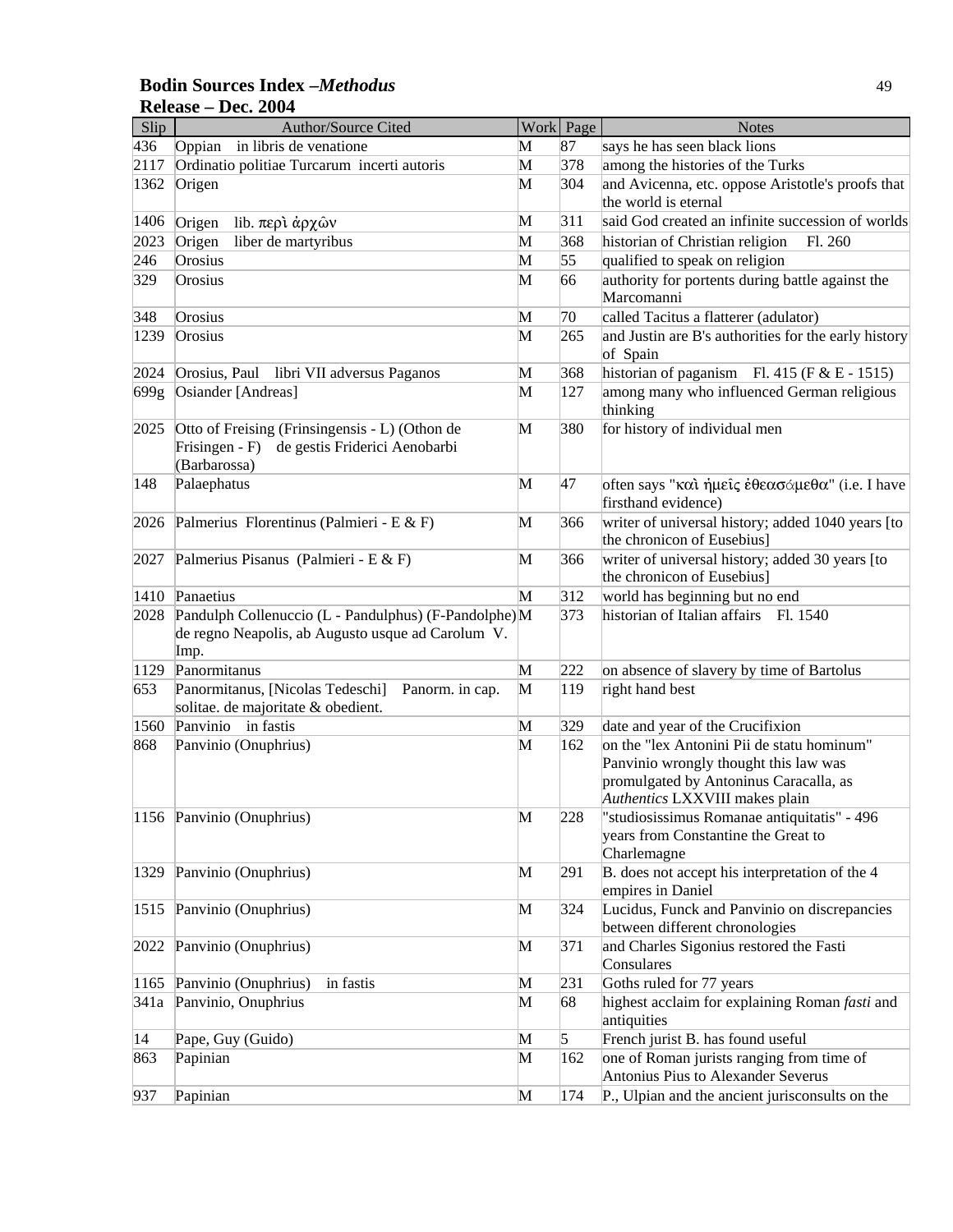### **Bodin Sources Index –***Methodus* 50 **Release – Dec. 2004**

| Slip | <b>Author/Source Cited</b>                                         |   | Work Page | <b>Notes</b>                                                                                                                                                  |
|------|--------------------------------------------------------------------|---|-----------|---------------------------------------------------------------------------------------------------------------------------------------------------------------|
|      |                                                                    |   |           | powers of a magistrate                                                                                                                                        |
| 2030 | Paradinus, Gulielmus                                               | M | 374       | history of the years subsequent [to the history of<br>Galleazzo Capella] to the year 1555<br>Fl. 1555                                                         |
| 2029 | Paradinus, Gulielmus<br>de antiquo statu Burgundiae<br>liber I     | M | 374       | historian of Celts and Gauls Fl. 1555                                                                                                                         |
| 217  | Paterculus, Velleius                                               | M | 54        | qualified to pass judgment on military matters                                                                                                                |
| 312  | Paterculus, Velleius                                               | M | 64        | authority on the Rogatio Sempronia                                                                                                                            |
| 355  | Paterculus, Velleius                                               | M | 72        | B's appraisal of him as an historian                                                                                                                          |
| 399  | Paterculus, Velleius                                               | M | 81        | says Homer's greatness is all the more, seeing<br>that he had no one to imitate                                                                               |
| 2126 | Paterculus, Velleius                                               | M | 371       | proconsul, two books on Roman history<br>Fl. 210 [30]                                                                                                         |
| 833  | Patrizzi, Francesco                                                | M | 154       | on government                                                                                                                                                 |
| 864  | Paul                                                               | M | 162       | one of Roman jurists ranging from time of<br>Antonius Pius to Alexander Severus                                                                               |
| 1557 | Paul of Burgos                                                     | M | 329       | Crucifixion A.D. 33                                                                                                                                           |
| 331  | Paul the Deacon                                                    | M | 66        | authority for portents during battle against the<br>Marcomanni                                                                                                |
| 906  | Paul the Jurisconsult (Paulus I. C.)                               | M | 170       | on "potestas" and "imperium" of a magistrate                                                                                                                  |
| 875  | Paul, [St.]                                                        | M | 163       | "Will the foot say I am not the eye, therefore I<br>am not of the body?" [L says Augustinus]                                                                  |
| 1185 | Paul, [St.]                                                        | M | 236       | on the prophecy of Elia - time sometimes hastens                                                                                                              |
| 1336 | Paul, [St.]                                                        | M | 296       | the Rock = Christ $[E - I$ Corinthians 10:14]                                                                                                                 |
| 1074 | Paul, Roman jurist                                                 | M | 203       | 2 lines of Latin quoted; princes are bound to<br>protect the laws, morally if not legally                                                                     |
| 534  | Paulus Diaconus                                                    | M | 104       | Methodius and Paulus Diaconus on the swarms<br>of armies that came out of Scythia                                                                             |
| 1163 | Paulus Diaconus                                                    | M | 230       | length of Lombard rule                                                                                                                                        |
| 2031 | Paulus the Deacon (Diaconus)<br>de rebus<br>Langobardorum libri VI | M | 376       | chancellor of King Desiderius Fl. 780                                                                                                                         |
| 80   | Pausanias                                                          | M | 24        | has described with a fair degree of accuracy the<br>separate states of the Greeks                                                                             |
| 394  | Pausanias                                                          | M | 79        | B. calls him a "geographistorian"                                                                                                                             |
| 1190 | Pausanias                                                          | M | 239       | gave accounts of the rise and fall of various<br>small Greek states                                                                                           |
|      | 1275 Pausanias                                                     | M | 277       | and Aristotle give examples of foreigners<br>gaining control of a city and driving out the<br>original inhabitants, e.g. at Troezen, Zancle and<br>Amphipolis |
|      | 1656 Pausanias                                                     | M | 341       | and Strabo said all Greeks either Ionians,<br>Aeolians or Dorians                                                                                             |
| 1722 | Pausanias                                                          | M | 347       | Gauls not descended from Germans                                                                                                                              |
| 1738 | Pausanias                                                          | M | 349       | spread of Celts into Pannonia and Greece                                                                                                                      |
| 1781 | Pausanias                                                          | M | 355       | says Celts call a horse 'marc'                                                                                                                                |
|      | 1791x Pausanias                                                    | M | 358       | traced German words to Celtic sources                                                                                                                         |
|      | 1800 Pausanias                                                     | M | 360       | and Strabo are full of examples of migrations to<br>escape from oppression                                                                                    |
| 1045 | in Atticis<br>Pausanias                                            | M | 195       | jurisdiction of the ephetae at Athens                                                                                                                         |
| 2032 | Pausanias of Caesarea, grammaticus                                 | M | 367       | universal "geographistorian"; affairs of Attica,<br>Corinthiaca, Laconica, Messeniaca, Elea,<br>Achaica, Arcadica, Baeotia, Phocensia                         |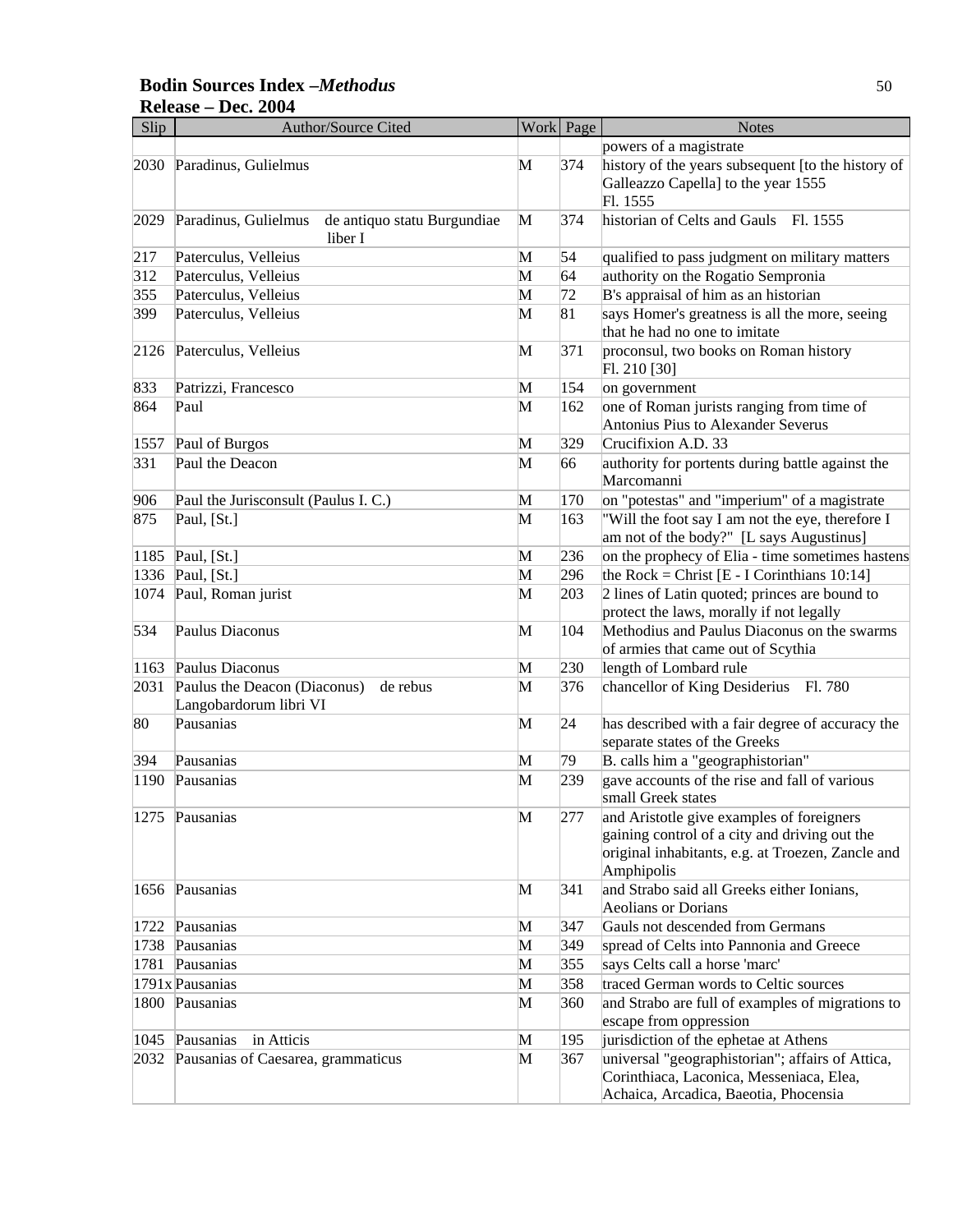# **Bodin Sources Index –***Methodus* 51 **Release – Dec. 2004**

| Slip           | <b>Author/Source Cited</b>                                                                |   | Work Page      | <b>Notes</b>                                                                                                                                                                    |
|----------------|-------------------------------------------------------------------------------------------|---|----------------|---------------------------------------------------------------------------------------------------------------------------------------------------------------------------------|
|                |                                                                                           |   |                | Fl. A.D. 140                                                                                                                                                                    |
| 1681           | Perionius [Joachim Périon]                                                                | M | 344            | Bovillus, Picartus and Perionius derived many<br>French words from Greek                                                                                                        |
| 1289           | Peter Martyr                                                                              | M | 280            | wrote that aristocracy started among the Jews<br>when Othoniel was appointed leader by the<br>senators                                                                          |
| 2033           | Peter of Medina (Petrus Medimna - L) (de Médine - F)M<br>de rebus memorabilibus Hispaniae |   | 377            | in Spanish<br>$(d. 1567 - E)$                                                                                                                                                   |
| 2034           | Petrarch, Francis de viris illustribus                                                    | M | 379            | for history of individuals Fl. 1374                                                                                                                                             |
| 1752           | Peucer                                                                                    | M | 350            | interprets the German tribe of 'Ingevones,'<br>mentioned by Pliny, as 'indigenous'                                                                                              |
| 2035           | Peucer, Gaspar                                                                            | M | 367            | chronicle from Charlemagne (where Philip<br>Melanchthon left off) to his own age; writer of<br>universal history Fl. 1550                                                       |
| 1703           | Peutinger                                                                                 | M | 346            | used 'Celt' for all the peoples of Germany and<br>Gaul                                                                                                                          |
| 1615           | Peutinger, Conrad                                                                         | M | 336            | biased historian                                                                                                                                                                |
| 1087           | Pflug, Julius (Flugus)                                                                    | M | $207 -$<br>208 | a German bishop; complains that the emperor<br>has less power than the princes                                                                                                  |
| 1308           | Pflug, Julius (Julius Flugus)                                                             | M | 284            | and Aemilius on relationship of counts and kings<br>in early France                                                                                                             |
| 114            | Philinus                                                                                  | M | 44             | according to Polybius favored the Carthaginians<br>in his account of the Punic War [E - Polybius<br>The Histories I. 14, 15]                                                    |
| 2036           | Philip of Bergamo                                                                         | M | 367            | history from the creation to 1503<br>Fl. 1515                                                                                                                                   |
| 2037           | Philip of Bergamo<br>de claris mulieribus                                                 | M | 379            | and Plutarch; for history of individuals<br>Fl. 120                                                                                                                             |
| 105            | Philo                                                                                     | M | 38             | calls the supreme good rectitude and integrity in<br>plan, word and deed                                                                                                        |
| 239            | Philo                                                                                     | M | 54             | qualified to speak on religion                                                                                                                                                  |
| 610            | Philo                                                                                     | M | 116            | praised Moses for being at once general,<br>legislator and prophet                                                                                                              |
| 624            | Philo                                                                                     | M | 118            | left and right side of the earth                                                                                                                                                |
| $ 1140\rangle$ | Philo                                                                                     | M | 227            | on the duration of the monarchy of the Assyrians<br>from King Ninus to Alexander the Great                                                                                      |
| 1148           | Philo                                                                                     | M | 227            | 1717 years from the flood to the overthrow of<br>the temple                                                                                                                     |
| 1151           | Philo                                                                                     | M | 228            | Christ born in year 3993 [of the world]                                                                                                                                         |
| 1397           | Philo                                                                                     | M | 309            | and Plutarch refute those who think Plato was<br>speaking only hypothetically when he said the<br>world is not eternal                                                          |
| 1415           | Philo                                                                                     | M | 312            | world has beginning but no end                                                                                                                                                  |
| 1434           | Philo                                                                                     | M | 315            | in libro quem inscribit mundum non esse<br>interiturum., says Theophrastus was worried<br>because if parts of the world can perish the<br>whole ought also to be able to perish |
| 1437 Philo     |                                                                                           | M | 316            | God is the author of order, so he will not suffer<br>the world to perish                                                                                                        |
| 1530x Philo    |                                                                                           | M | 326            | "those who follow Philo" add extra years to<br>Jewish calendar                                                                                                                  |
| 1565           | Philo                                                                                     | M | 329            | on the 430 years in Egypt                                                                                                                                                       |
| 1571           | Philo                                                                                     | M | 330            | chronology of Jewish history                                                                                                                                                    |
|                | 1632 Philo                                                                                | M | 337            | Chaldeans the oldest people                                                                                                                                                     |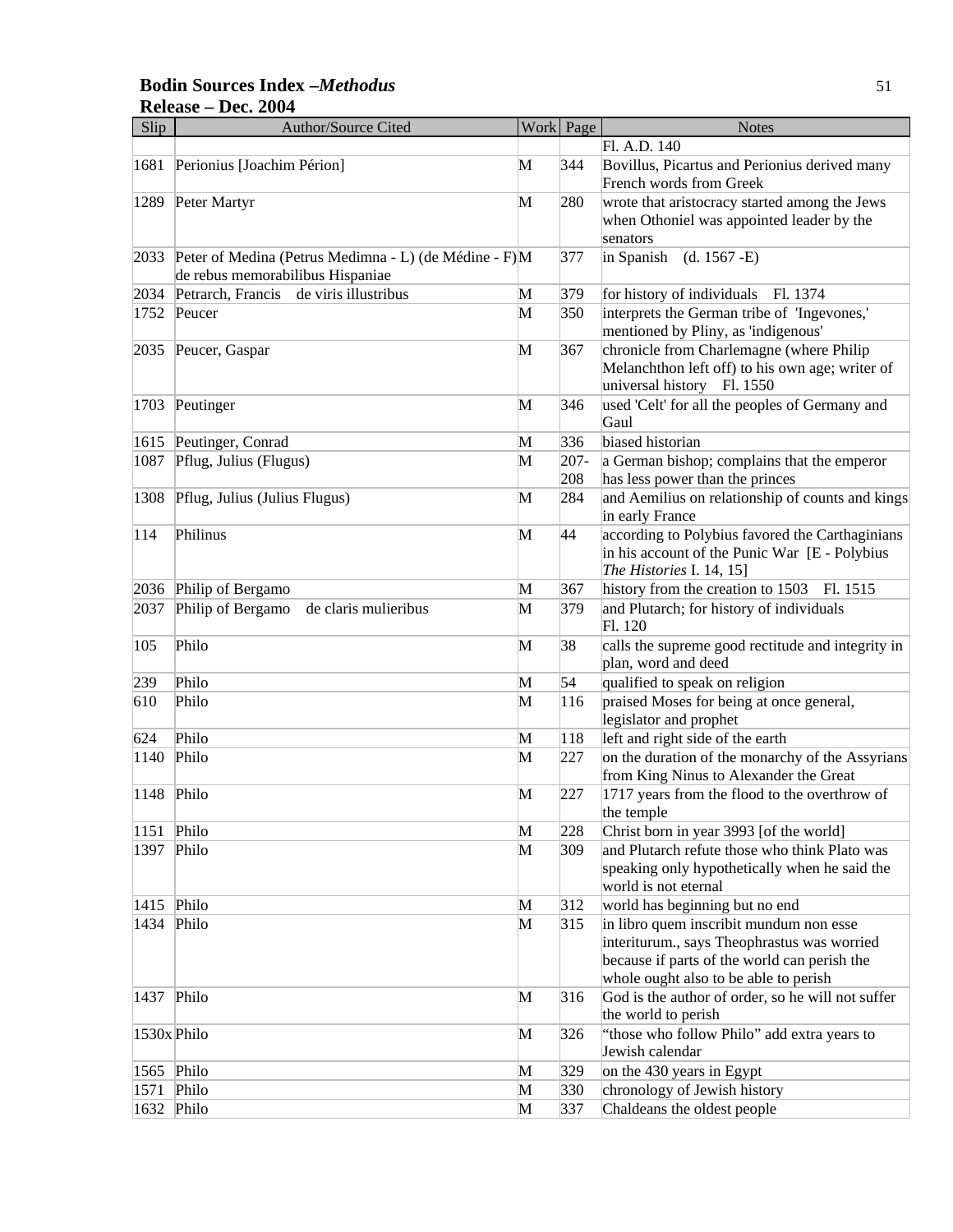### **Bodin Sources Index –***Methodus* 52 **Release – Dec. 2004**

| Slip        | <b>Author/Source Cited</b>                                                      |        | Work Page      | <b>Notes</b>                                                                                                                                                                                |
|-------------|---------------------------------------------------------------------------------|--------|----------------|---------------------------------------------------------------------------------------------------------------------------------------------------------------------------------------------|
| 2038        | de vita Mosis<br>Philo                                                          | M      | 380            | for history of individual men                                                                                                                                                               |
| 1476        | Philo (Judaeus)                                                                 | M      | 320            | his chronology                                                                                                                                                                              |
| 2039        | Philo Hebraeus<br>de temporibus libri duo, ab orbe<br>condito usque ad Tiberium | M      | 366            | writer of universal history Fl. A.D. 38                                                                                                                                                     |
| 401         | Philo Judaeus                                                                   | M      | 81             | B. thinks ancients had a preference for Philo as<br>opposed to Plato                                                                                                                        |
| 2040        | Philo Judaeus                                                                   | M      | 368            | all his writings; called a "philosophistoricus"                                                                                                                                             |
|             |                                                                                 |        |                | Fl. A.D. 38                                                                                                                                                                                 |
| 1284        | Philo Judaeus<br>in libro de creatione Principis                                | М      | 279            | said God established the rule of a single prince<br>on the creation                                                                                                                         |
| 1371        | Philoponus<br>Philoponus                                                        | M<br>M | 306            |                                                                                                                                                                                             |
| 1377        |                                                                                 | M      | 308<br>309     | on form and creation; argues against Aristotle<br>refuted Proclus in 18 books - on the creation                                                                                             |
| 1398        | Philoponus                                                                      | M      | 317            |                                                                                                                                                                                             |
| 1443        | Philoponus                                                                      |        |                | heavens built up from fire and water                                                                                                                                                        |
| 120         | Philostratus                                                                    | M      | 45             | his excessive praise of Apollonius out of place in<br>an historian                                                                                                                          |
| 159         | Philostratus                                                                    | M      | 48             | believed in the swan song                                                                                                                                                                   |
| 2041        | Philostratus                                                                    | M      | 370            | among Greek historians, not extant, quoted by<br>Plutarch                                                                                                                                   |
| 2042        | libri VIII de vita Apolonii Thianaei<br>Philostratus                            | M      | 380            | for history of individual men                                                                                                                                                               |
| 72          | Phrygio (Paul Constant Seidenstücker)                                           | M      | 22             | his work on chronology                                                                                                                                                                      |
| 2043        | Phrygio, Paul Constantine<br>chronicon                                          | M      | 367            | from creation to 1523; writer of universal history<br>Fl. 1540                                                                                                                              |
| 176         | Phylarchus                                                                      | M      | 50             | Greek historian criticized by Polybius for<br>concealing the bravery of the Megalopolitans in<br>the war against Aristomachus                                                               |
| 199         | Phylarchus                                                                      | M      | 53             | chided by Polybius for omitting a eulogy of each<br>hero                                                                                                                                    |
| 1680        | Picard (Picartus)                                                               | M      | 344            | Bovillus, Picartus and Perionius derived many<br>French words from Greek                                                                                                                    |
| 633         | Pico della Mirandola                                                            | M      | 118            | few demons in the south                                                                                                                                                                     |
| 741         | Pico della Mirandola                                                            | M      | 135            | "Qui cognoverit proprietatem Aquilonis [north<br>wind], intelliget cur Deus mundum judicabit per<br>ignem."                                                                                 |
| 823         | Pico della Mirandola                                                            | M      | 152            | among list of learned men                                                                                                                                                                   |
| 1381        | Pico della Mirandola<br>lib. VI. de vanitate gentium                            | M      | 308            | laughs at Aristotle's problem about time (libro<br>IV. de natura) [E - Investigation of the Vanity of<br>Pagan Teaching, by the nephew of the more<br>famous Giovanni Pico della Mirandola] |
| 1660        | Pindar                                                                          | M      | 341            | calls his poem written in Doric ατολίδα μολπήν                                                                                                                                              |
| 1690        | Pindar                                                                          | M      | 344            | Celtae $=$ equites in Homer and Pindar                                                                                                                                                      |
| 1663        | Piso                                                                            | M      | 341            | apud Dionysius Halicarnassus? Italy colonized<br>from Greece                                                                                                                                |
| 2045        | Platina<br>de vitis Pontificum Rom. a Petro usque ad<br>Sixtum (i.e. 1472)      | M      | 380            | for history of individuals Fl. 1480                                                                                                                                                         |
| 716         | Plato                                                                           | M      | 129-<br>130    | and Aristotle said "ira" given to men for<br>purposes of revenge                                                                                                                            |
| $\mathbf 1$ | Plato                                                                           | M      | $\overline{2}$ | to establish laws for a state: wise men to<br>compare the laws of all other states                                                                                                          |
| 4           | Plato                                                                           | M      | $\vert$ 3      | B. appreciates Plato's saying: "nihil difficilius ac<br>divinius quam recte partiri" (separate, analyze)                                                                                    |
| 26          | Plato                                                                           | M      | 7              | wrote "de sanandis populis et conformandis<br>legibus"                                                                                                                                      |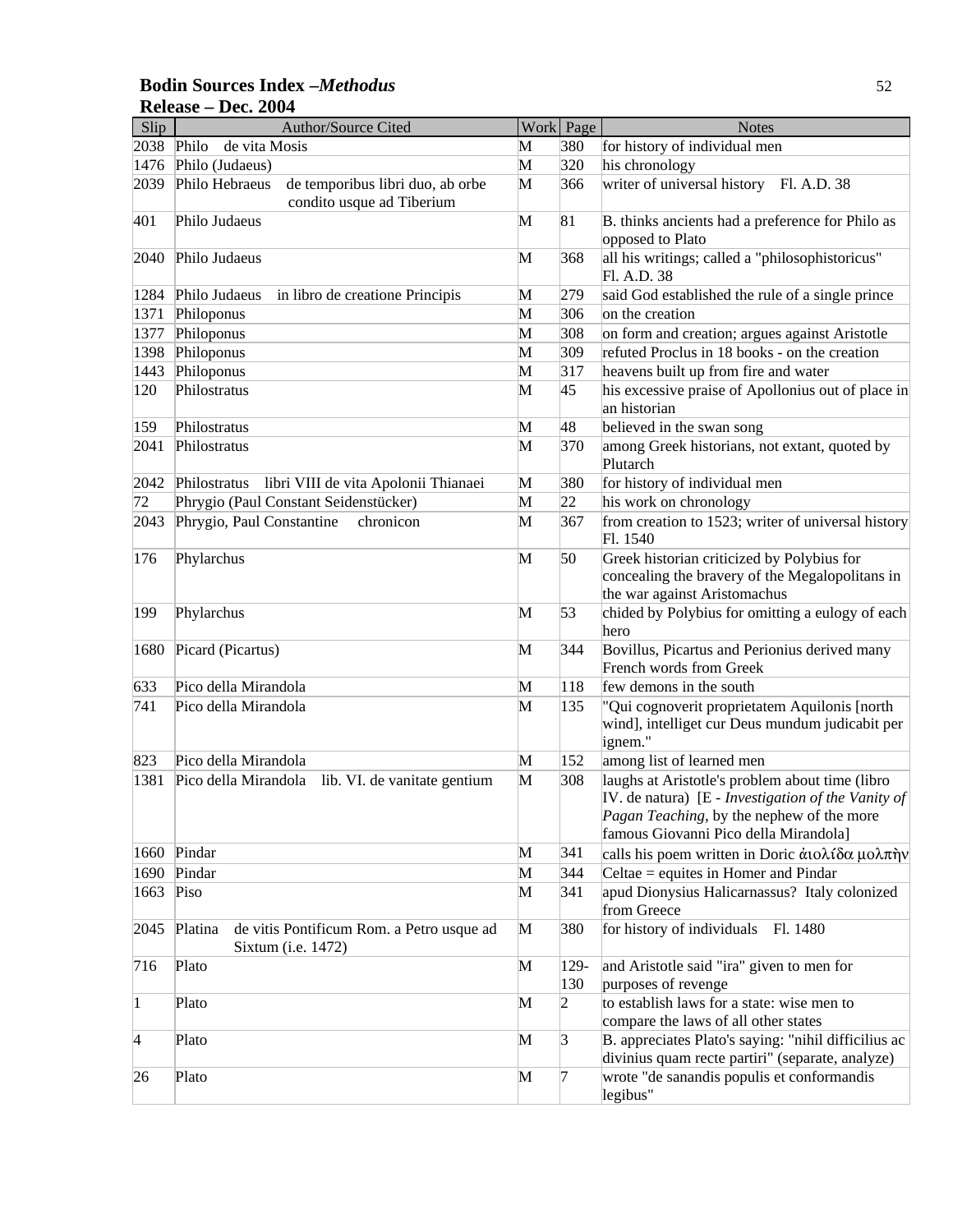| Slip         | <b>Author/Source Cited</b> |   | Work Page | <b>Notes</b>                                                |
|--------------|----------------------------|---|-----------|-------------------------------------------------------------|
| 38           | Plato                      | M | 10        | if the mind of the wicked could be seen, it would           |
|              |                            |   |           | be observed to be covered with the marks of the             |
|              |                            |   |           | tortures the wicked man has inflicted on others             |
|              |                            |   |           | [E - Gorgias 525]                                           |
| 46           | Plato                      | M | 13        | his distinction between history (true) and poetry           |
|              |                            |   |           | (false)                                                     |
| 106          | Plato                      | M | 38        | taught that each man develops justice in himself            |
|              |                            |   |           | first                                                       |
| 156          | Plato                      | M | 48        | on the song of the dying swan                               |
| 299          | Plato                      | M | 60        | allows the magistrates to invent falsehoods on              |
|              |                            |   |           | behalf of the state                                         |
| 466          | Plato                      | M | 91        | Scythians' eyes are "glauci" "id est, ut Plato              |
|              |                            |   |           | voluit, caeruleus albacans"                                 |
| 505          | Plato                      | M | 98        | the Romans combined gymnastics with music, ut               |
|              |                            |   |           | Plato voluit                                                |
| 585          | Plato                      | M | 110       | great talents usually have great virtues or great           |
|              |                            |   |           | vices                                                       |
| 593          | Plato                      | M | 112       | said Mars and Vulcan discovered the arts                    |
| 611          | Plato                      | M | 117       | in his Republic - comparison of a republic with a           |
|              |                            |   |           | body; "Either kings should be philosophers, or              |
|              |                            |   |           | philosophers should reign"                                  |
| 614          | Plato                      | M | 117       | right side of world is to the east                          |
| 664          |                            |   |           |                                                             |
|              | Plato                      | M | 121       | his analogy between parts of the body and parts             |
|              |                            |   |           | of the state - B. criticizes it                             |
| 702          | Plato                      | M | 128       | and Xenophon permit magistrates to lie for good<br>of state |
|              |                            |   |           |                                                             |
| 712          | Plato                      | M | 129       | praises Dorian mode                                         |
| 768          | Plato                      | M | 140       | thanked the gods he was an Athenian, not a                  |
|              |                            |   |           | Theban                                                      |
| 824          | Plato                      | M | 153       | advocated comparative study of laws of all                  |
|              |                            |   |           | countries                                                   |
| 873          | Plato                      | M | 163       | 3 classes in society - guardians, soldiers and              |
|              |                            |   |           | farmers                                                     |
| 1030         | Plato                      | M | 192       | city of 5,040 the best                                      |
| 1058         | Plato                      | M | 200       | wanted annual senate of 180                                 |
| 1066         | Plato                      | M | 202       | magistrate superior to the law is a sure sign of            |
|              |                            |   |           | degeneration in a state                                     |
| 1118         | Plato                      | M | 216       | first Plato, then Polybius and Cicero said there            |
|              |                            |   |           | was an inevitable progression from monarchy to              |
|              |                            |   |           | democracy and aristocracy                                   |
| 1133         | Plato                      | M | 223       | bases rise and fall of empires on power of                  |
|              |                            |   |           | numbers                                                     |
| 1223         | Plato                      | M | 258       | in Republic and Laws: succession of eldest sons             |
|              |                            |   |           | to estate to avoid division of lands                        |
| $1246$ Plato |                            | M | 268       | P's error: "imperio populari constituto,                    |
|              |                            |   |           | perniciosam aequationem invexit" - then                     |
|              |                            |   |           | compounded by Academici from his school                     |
| 1255         | Plato                      | M | 270       | the powers Plato gave to the people in his state            |
| 1268         | Plato                      | M | 274       | called the Spartans brave and moderate, yet                 |
|              |                            |   |           | unjust                                                      |
| 1274         | Plato                      | M | 276       | excessive number of doctors and magistrates                 |
|              |                            |   |           | sign of rottenness in a state                               |
| 1313 Plato   |                            | M | 286       | wished states to be ruled acc. to geometric ratio           |

# **Bodin Sources Index –***Methodus* 53 **Release – Dec. 2004**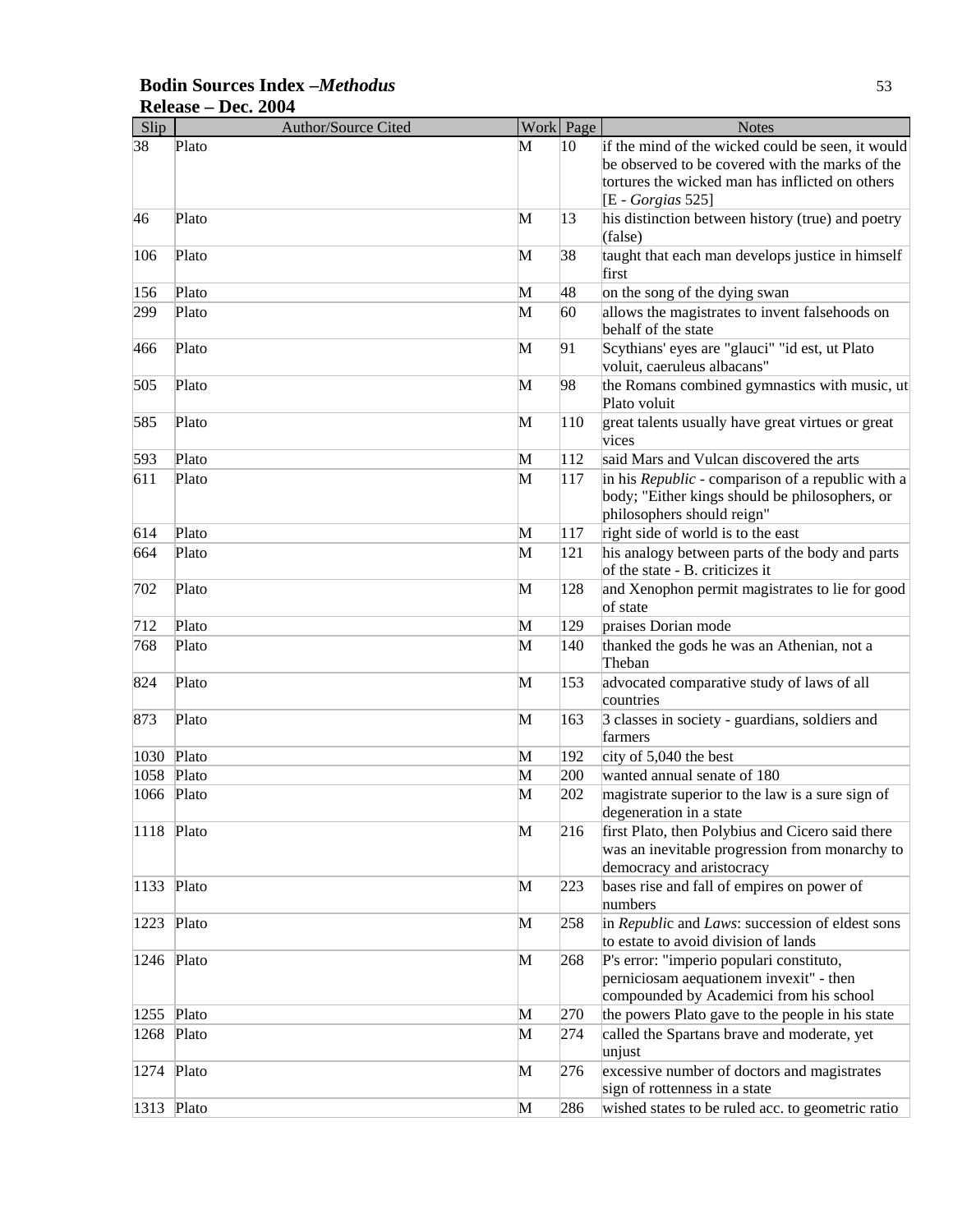#### Slip Author/Source Cited Work Page Notes 1316 Plato M 288 uses word συμπόσια for 'common meals' 1318 Plato **M** 288 <sup>"</sup>As are the princes in a state, so will be the citizens." 1402 Plato M  $\frac{311}{2}$  called the wise man αὐτοδαίμονα 1407 Plato M 311 feared that if the race of men perished God would languish because of the loss of men's praises 108 Plato extremo libro de legibus M 39 in last book of the *Laws* measures all activities by virtue and all virtues by prudence 1136 Plato in illa Republica M 223 in his *Republic* - imagined he had provided against every possible source of decay in his state 1256 Plato in libro de ente & uno M 271 in the book about entity and unity, P. said unity is most to be praised 1446 Plato in Menexeno ac Timaeo M 317 on the rebirth of souls - a cycle of birth and death 1364 Plato in Phaedro ac Timeo M 304-305 things created must have an end [E - *Phaedrus* 245 D and *Timaeus* 41 A, B] 1247 Plato in Republica M 268-269 forbade equality of possessions for his 4 classes of citizens 1470 Plato in Timaeo M 320 the Egyptians had the history of 8000 years hidden in records; Josephus adversus Appionem says this is not true 1105 Plato lib. V. de Repub. M 214 forbids only marriage of parents and children [E - *Republic* V. 9] 1113 Plato lib. V. de Repub.  $\mathbb{M}$  215  $(1\frac{1}{2})$  lines of Greek): δικαιοσύνην τε και δίκαιον άλλότριον τώ ὄντι τοῦ κρείττονος τε καὶ ἄρχοντος ξύμφερον 423 Plato libro quinto de legibus M 86 in Book V of the *Laws* says people differ "ex ipsa locorum varietate" [E - *Laws* V. 747 D] 462 Plautus M 91 uses the word "ravistellus" for things between "flavus" & "caesius" 657 Plautus in Pseud. M 120 in *Pseudolus* - on right and left - "Omnes ordines sub signis ducam, legiones meas avi sinistra, auspicio liquido atque ex sententia." 562 Pliny M 106- $|107\rangle$ and Moses on southern leprosy or "morbus Punicus": no lepers in Italy before Pompey the Great 58 Pliny M 19 wrote books covering the whole field of natural history 154 Pliny M 48 Plutarch, Livy, Dionysius, Valerius and Pliny all agree about the recelebration of certain games 162 Pliny M 48 denied that dying swans sing 340 Pliny M 67 considers Diodorus the first Greek historian who was not a trifler (nugari) 435 Pliny **M** 87 said the lions are sable black in Ethiopia 465 Pliny 2003 and  $\overline{M}$  91 Aristotle said peoples of the middle region have "oculi caprini" "id est, flaventes seu ravi, quos Plinius rufos appellat" 469 Pliny 2008 Pliny M 91 said goats never have bleary eyes ("lippire") 471 Pliny **M** 91 says the eyes of Sulla, Cato and Augustus were

#### **Bodin Sources Index –***Methodus* 54 **Release – Dec. 2004**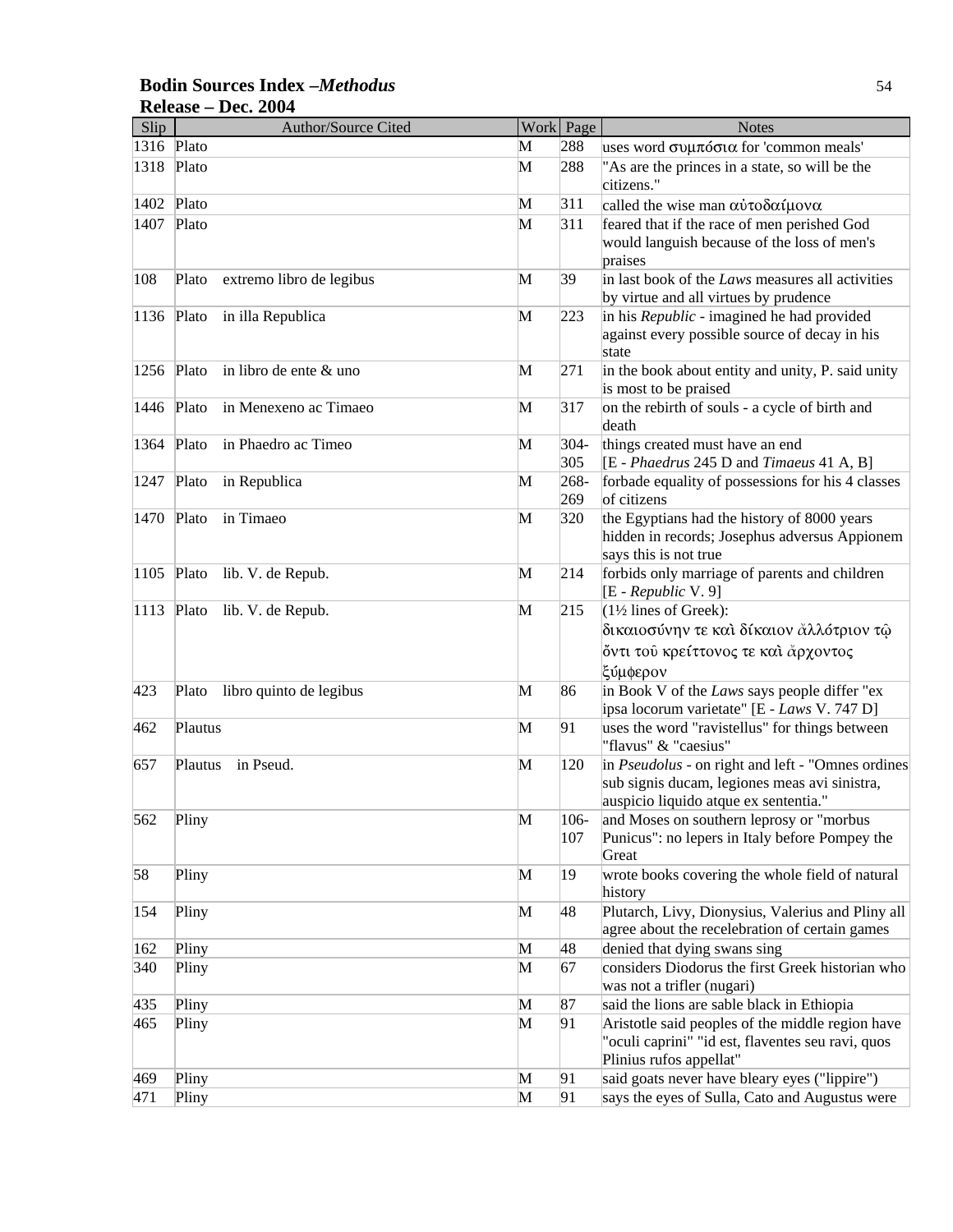#### Slip Author/Source Cited Work Page Notes bluish-grey (cruel) 476 Pliny 2 cattle of Germany give more milk than those of Africa because of better pastures - no, says B, it is the "caelus" i.e. a matter of their position on the globe 571 Pliny M  $\vert$  108 men live longest toward the north 579 Pliny M 109 "ex censu" says some Romans lived to be 140 592 Pliny M 112 and Aristotle far inferior to Agricola on metals  $\overline{M}$  114 the very wise elephant has the coldest blood  $618$  Pliny  $\mathbf{M}$  117 left is to the east 630 Pliny M 118 and Plutarch: left is lucky in auguries  $\overline{637}$  Pliny Piny M  $\overline{118}$  in the uterus males move to the right 668 Pliny M 121 on the old Roman training - farmers make best soldiers  $\overline{M}$  121 thunder and lightning are created in the middle region 675 Pliny M 123 his wrong comparison of the size of bodies in south and north 738 Pliny M 134 Germany full of deep forests 752 Pliny M 136 south wind causes greater waves than north wind 765 Pliny M 139 mountain of Sierra Leone called by Pliny Ðχημα θεäν, "Chariot of the Gods"  $771$  Pliny Pliny  $141$  wrote that the procurator of Mauritania sent Augustus an ear of wheat with almost 400 grains 780 Pliny M 142 sheep made white by the Vistritza River in Greece; by the Axius, black; by the Xanthus, yellow 782 Pliny M 143 "Altanis" = southwest wind 786 Pliny M 143 some people born like wild beasts because affected not by their thoughts but by their senses alone 856 Pliny 2008 and the M 160 "populi vectigales" (tributary) enumerated by Pliny 1180 Pliny M 235 seventh day of starvation fatal 1186 Pliny 1186 Pliny 1238 Athens had freedom by the favor of the Roman people 1510 Pliny M 324 from census lists says some men lived to be 150 1659 Pliny 2012 1659 Pliny 2013 M 341 says the Meander River flowed through Ionia 1696 Pliny M 345 says Hipporedia, in Gallia Togata, was so called from its good horse tamers 1714 Pliny 2012 1714 Pliny 2013 1714 Pliny 1734 Pliny M 348 Olbia, a town of the Tectosages, parent of towns in Bithynia, Pamphylia, Cilicia, Celtoscythia (i.e. Gauls very widely dispersed) 1751 Pliny M 350 on the origin of the inhabitants of Germany 1783 Pliny M 355 River Po or Padus = deep, e.g. city of Bodincomagnum, where the river flows deep 2046 Pliny M 368 among list of "geographistorians" 756 Pliny lib. II M 136 everlasting dews water Africa, even in a burning summer [E - *Natural History* II. 63] 1453 Pliny lib. VII M 318 says that all writers complain that the present men are inferior in size, strength, etc.

### **Bodin Sources Index –***Methodus* 55 **Release – Dec. 2004**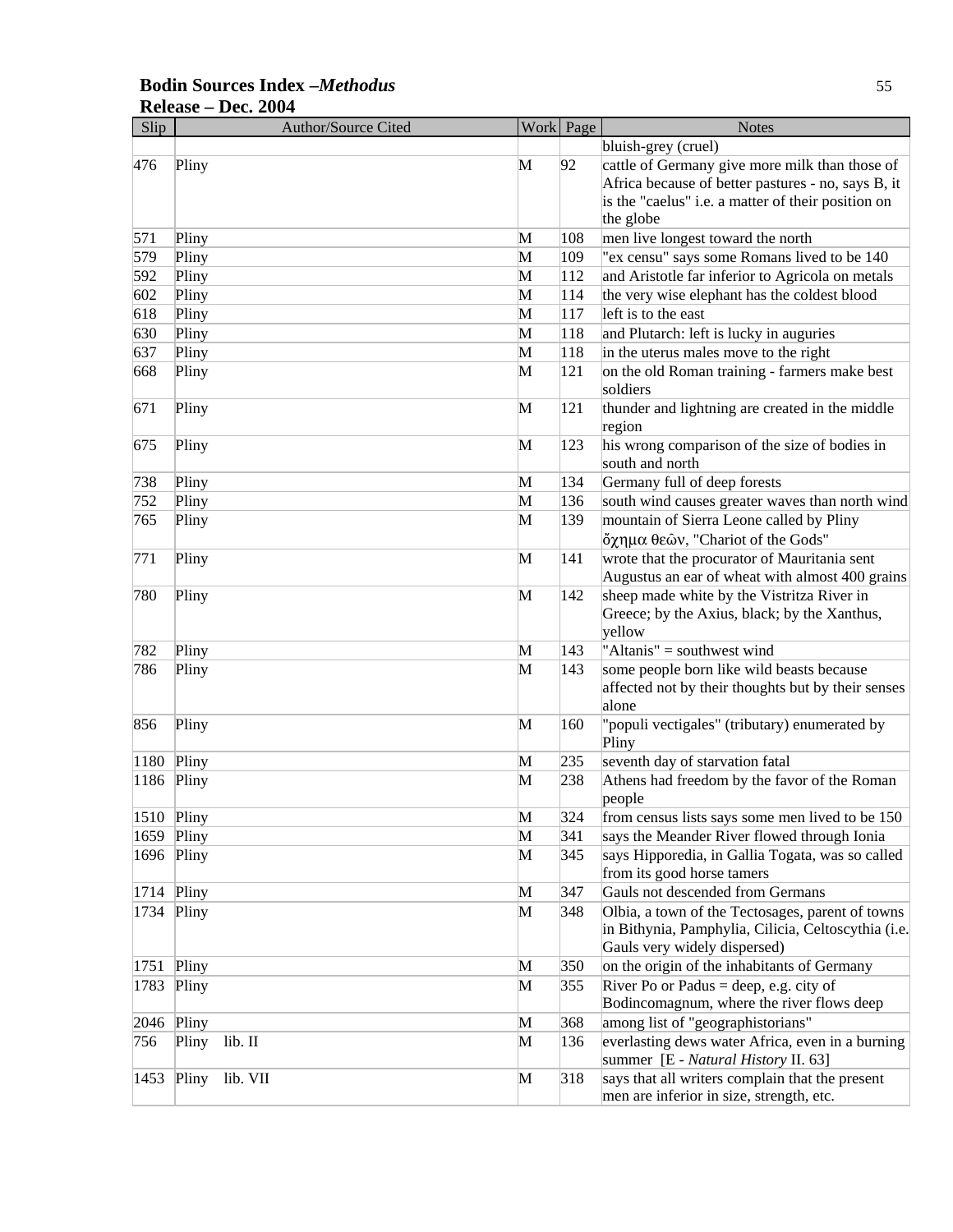### **Bodin Sources Index –***Methodus* 56 **Release – Dec. 2004**

| Slip | Author/Source Cited                             |   | Work Page | <b>Notes</b>                                                                                                                                                                                             |
|------|-------------------------------------------------|---|-----------|----------------------------------------------------------------------------------------------------------------------------------------------------------------------------------------------------------|
| 858  | lib. X. epist. VI<br>Pliny                      | М | 161       | Pliny asks for citizenship of Alexandria and<br>Rome for his Egyptian friend                                                                                                                             |
| 1210 | Pliny<br>lib.VII                                | M | 252       | Gaul surrenders to Rome on condition she keeps<br>many of her rights                                                                                                                                     |
| 721  | Pliny<br>libro septimo                          | M | 130       | pest was carried from east to west                                                                                                                                                                       |
| 871  | Pliny the Younger                               | M | 162       | writing to Trajan on the Christians                                                                                                                                                                      |
| 1534 | Pliny the Younger                               | M | 327       | meaning of 'Indictio' as a unit of time                                                                                                                                                                  |
| 2047 | Pliny the Younger de viribus illustribus LXXVII | M | 379       | some attribute this book to Cornelius Nepos                                                                                                                                                              |
|      |                                                 |   |           | [Fl. 60 B.C.]                                                                                                                                                                                            |
| 1389 | Plotinus                                        | M | 309       | the world is eternal                                                                                                                                                                                     |
| 1380 | Plotinus<br>lib. VIII                           | M | 308       | laughs at Aristotle's problem about time (libro                                                                                                                                                          |
|      |                                                 |   |           | IV. de natura)                                                                                                                                                                                           |
| 311  | Plutarch                                        | M |           | 63-65 many examples of his faulty methods; lives<br>mentioned: Lycurgus, Agesilaus,<br>Demosthenes//Cicero, Cato//Aristides,<br>Sulla//Lysander, Marcellus//Pelopidas, Fabius,<br>Antony, Cato Uticensis |
| 109  | Plutarch                                        | M | 42        | avoided certain pitfalls in the writing of history<br>(especially contemporary history)                                                                                                                  |
| 136  | Plutarch                                        | M | 46        | used all available sources in compiling his<br>histories                                                                                                                                                 |
| 150  | Plutarch                                        | M | 48        | Plutarch, Livy, Dionysius, Valerius and Pliny all<br>agree about an incident in Roman history<br>(recelebration of certain games)                                                                        |
| 177  | Plutarch                                        | M | 50        | wrote <i>About the Malignity</i> (περὶ κακοηθείας)<br>against Herodotus                                                                                                                                  |
| 195  | Plutarch                                        | M | 52        | openly rebukes Aristotle for attempting to<br>correct the laws of Solon and Lycurgus                                                                                                                     |
| 211  | Plutarch                                        | M | 54        | qualified to pass judgment on civil matters                                                                                                                                                              |
| 254  | Plutarch                                        | M | 55        | criticizes Herodotus for writing to give pleasure                                                                                                                                                        |
| 274  | Plutarch                                        | M | 57        | brings out the hidden plans and motives of men                                                                                                                                                           |
| 411  | Plutarch                                        | M | 83        | said 300 historians described the battle of<br>Marathon                                                                                                                                                  |
| 467  | Plutarch                                        | M | 91        | authority for the color of the eyes of the Cimbri<br>("glaucus")                                                                                                                                         |
| 472  | Plutarch                                        | M | 91        | says the eyes of Sulla, Cato and Augustus were<br>bluish-grey (cruel)                                                                                                                                    |
| 473  | Plutarch                                        | M | 92        | Plutarchus ancipiti verbo $\chi \alpha \rho$ o $\pi$ ó $\tau \eta \tau$ o $\varsigma \&$<br>colorem & crudelitatem Cimbrorum significavit;<br>cum haberet άγοραγότητα και γλαυκότητα.                    |
| 629  | Plutarch                                        | M | 118       | and Pliny: left is lucky in auguries                                                                                                                                                                     |
| 691  | Plutarch                                        | M | 125       | Carthaginians very tenacious                                                                                                                                                                             |
| 715  | Plutarch                                        | M | 129       | Thucydides and Plutarch said wrongly that the<br>Spartans used the flute and the Cretans the lute<br>in warfare to restrain their wrath                                                                  |
| 742  | Plutarch                                        | M | 135       | says Heraclitus said God will judge the world by<br>fire                                                                                                                                                 |
| 785  | Plutarch                                        | M | 143       | on opinion of Empedocles and the Stoics: that<br>facial differences are produced by the image<br>received from the soul                                                                                  |
| 828  | Plutarch                                        | M | 153       | ideas on the state                                                                                                                                                                                       |
| 840  | Plutarch                                        | M | 155       | at Athens the fourth class was kept away from                                                                                                                                                            |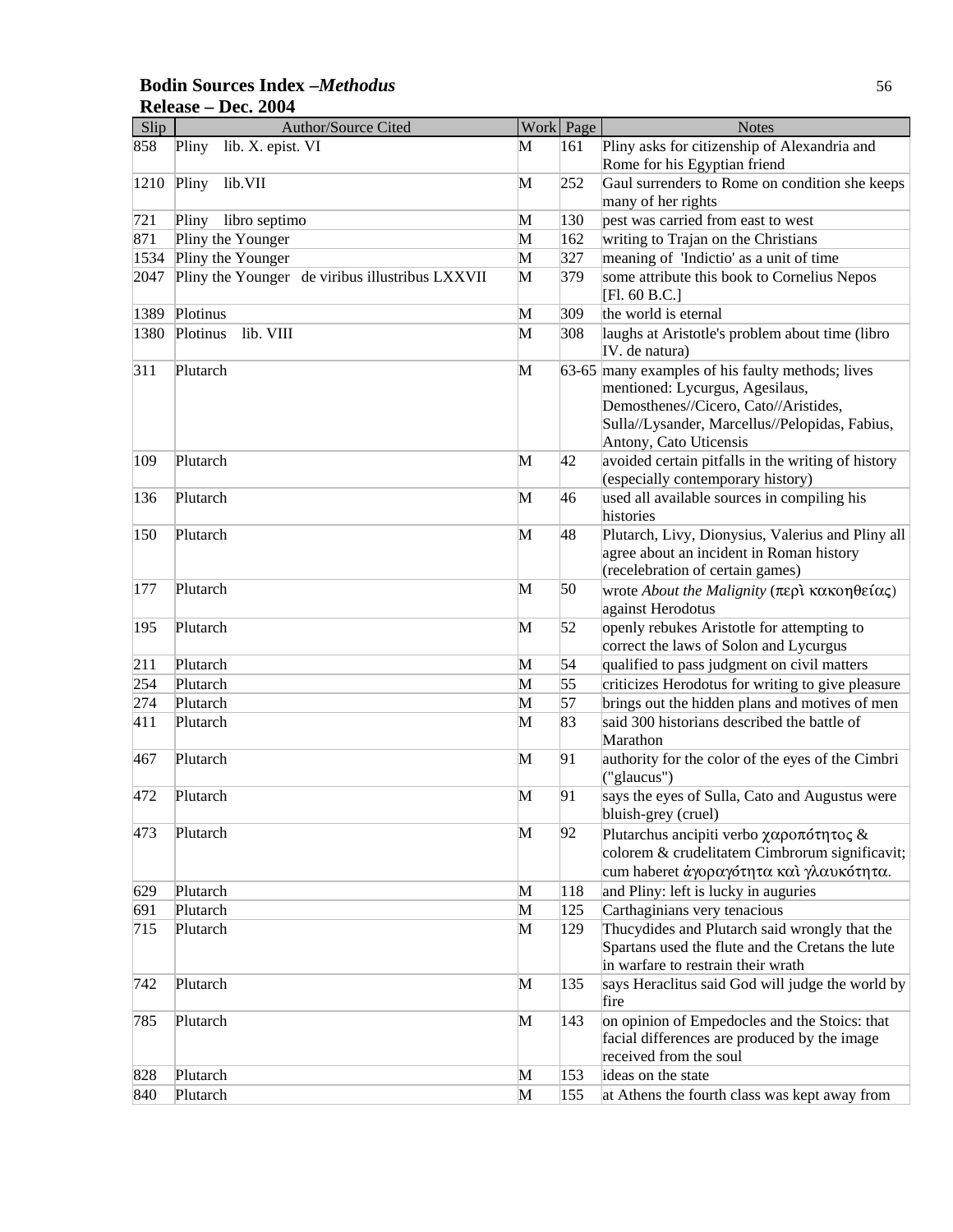### **Bodin Sources Index –***Methodus* 57 **Release – Dec. 2004**

| Slip |          | Author/Source Cited          |   | Work Page | <b>Notes</b>                                       |
|------|----------|------------------------------|---|-----------|----------------------------------------------------|
|      |          |                              |   |           | all share in the state                             |
| 890  | Plutarch |                              | М | 166       | and Polybius report that the two Philips and       |
|      |          |                              |   |           | Antigonus were chosen leaders of the Achaeans      |
| 974  | Plutarch |                              | M | 180       | "imperium" only to be given by the people, acc.    |
|      |          |                              |   |           | to the "lex Valeria"                               |
| 981  | Plutarch |                              | M | 181       | says the "tribuni plebis" retained their powers on |
|      |          |                              |   |           | the appointment of a dictator                      |
| 989  | Plutarch |                              | M | 185       | tribune M. Octavius opposes Tiberius Gracchus      |
| 995  | Plutarch |                              | M |           | 186ff. is good on the constitution of Sparta       |
| 1005 | Plutarch |                              | M | 187       | issue of Peloponnesian War was democracy v.        |
|      |          |                              |   |           | aristocracy                                        |
| 1012 | Plutarch |                              | M | 188       | on Solon's constitutional laws                     |
| 1039 | Plutarch |                              | M | 194       | prior approval of senate needed before any law     |
|      |          |                              |   |           | put before the people of Athens or Rome            |
| 1042 | Plutarch |                              | M | 195       | Solon's reform of the Areopagus                    |
| 1170 | Plutarch |                              | M | 233       | said Varro ordered L. Tarutius Firmanus to cast    |
|      |          |                              |   |           | the nativity of Rome                               |
| 1189 | Plutarch |                              | M | 238       | on Lycurgus setting up popular power at Sparta     |
| 1227 | Plutarch |                              | M | 259       | in Theseus and Diodorus says the empires of the    |
|      |          |                              |   |           | Lydians, Tyrians, etc. were mostly mythical        |
| 1302 | Plutarch |                              | M | 282       | praised monarchy                                   |
| 1355 | Plutarch |                              | M | 304       | says Epicurus believed in the creation of the      |
|      |          |                              |   |           | world                                              |
| 1396 | Plutarch |                              | M | 309       | and Philo refute those who think Plato was         |
|      |          |                              |   |           | speaking only hypothetically when he said the      |
|      |          |                              |   |           | world is not eternal                               |
| 1417 | Plutarch |                              | M | 312       | quotes Epicurus as saying the world has an end     |
| 1512 | Plutarch |                              | M | 323       | derided those who thought the old Roman year       |
|      |          |                              |   |           | was only 10 months                                 |
| 1541 | Plutarch |                              | M | 327       | denies the old Roman year was only 304 days        |
| 1590 | Plutarch |                              | M | 332       | in Artaxerxes calls Ctesias untruthful, yet        |
|      |          |                              |   |           | follows his chronology                             |
| 1716 | Plutarch |                              | M | 347       | Gauls not descended from Germans                   |
| 1726 | Plutarch |                              | M | 347       | on the spread of the Celts                         |
| 2048 | Plutarch |                              | M | 371       | his lives of Aratus, Philopoemen and Demetrius     |
|      |          |                              |   |           | contribute to understanding of later histories of  |
|      |          |                              |   |           | the Greeks Fl. A.D. 120                            |
| 1706 | Plutarch | in Mario                     | M | 345       | called all that part of Europe to the north and    |
|      |          |                              |   |           | west Celtic                                        |
| 2050 | Plutarch | vitae principum, Graecorum & | M | 379       | for history of individuals Fl. 120                 |
|      |          | Romanorum L.                 |   |           |                                                    |
| 1462 | Plutarch | a Theseo                     | M | 319       | beginning his lives with Theseus says earlier      |
|      |          |                              |   |           | events were mixed with fables                      |
| 2049 | Plutarch | de claris mulieribus         | M | 379       | and Philip of Bergamo; for history of individuals  |
|      |          |                              |   |           | Fl. 120                                            |
| 1000 | Plutarch | in Agide & Cleomene          | M | 187       | on the powers of the kings at Sparta               |
| 1694 | Plutarch | in Antonio                   | M | 345       | superiority of the Gallic cavalry                  |
| 1698 | Plutarch | in Camillo                   | M | 345       | calls the Gauls (or Celts) κελτόριοι               |
| 1369 | Plutarch | in libro de fortuna          | M | 306       | refuted Aristotle's views on free will, etc.       |
| 1160 | Plutarch | in Lysandro                  | M | 230       | on the date of Salamis and the destruction of the  |
|      |          |                              |   |           | walls of Athens                                    |
| 491  | Plutarch | in Mario                     | M | 95        | says the damp bodies of the Cimbri are usually     |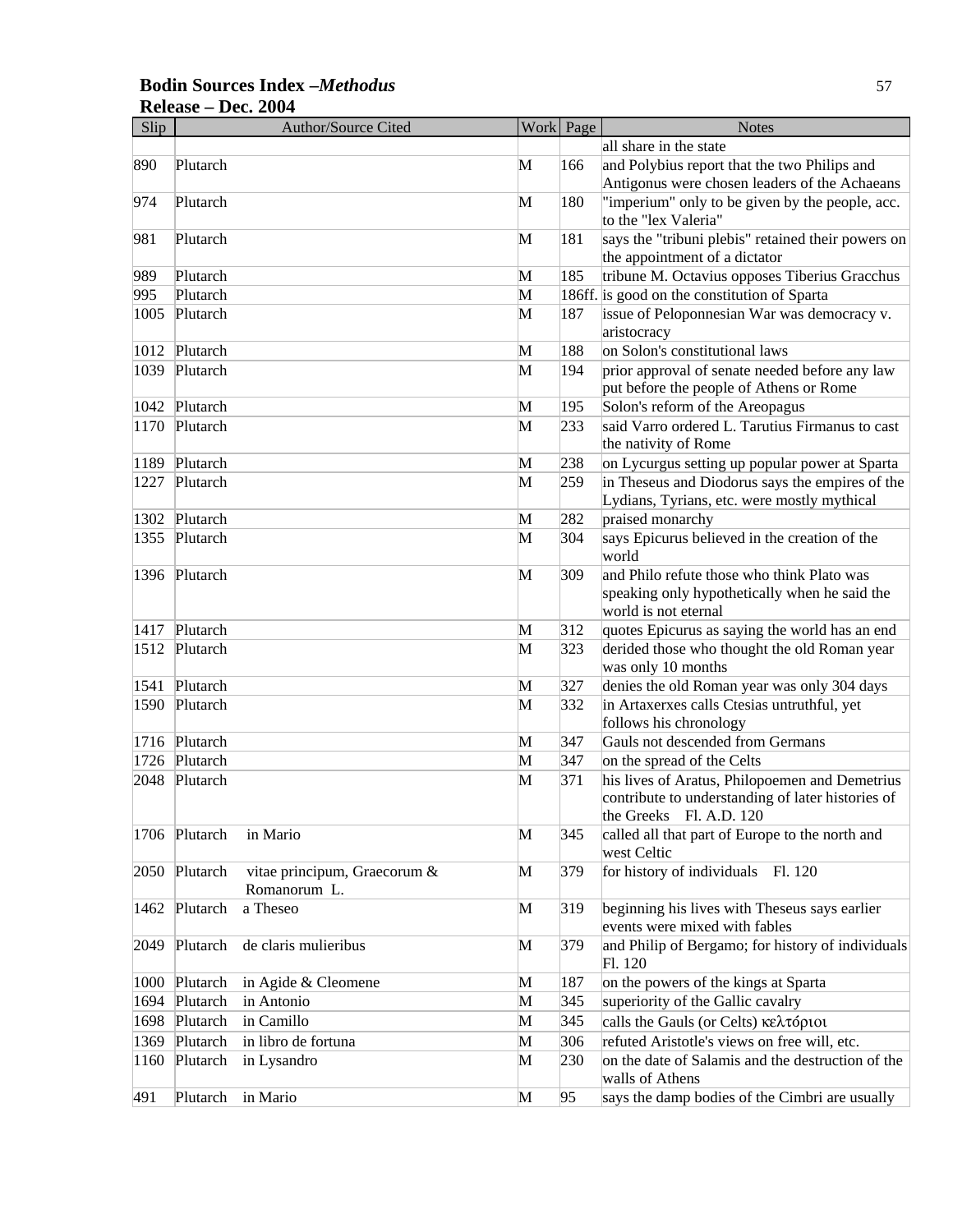### **Bodin Sources Index –***Methodus* 58 **Release – Dec. 2004**

| Slip | <b>Author/Source Cited</b>                                                                                         |   | Work Page | <b>Notes</b>                                                                                                                                                  |
|------|--------------------------------------------------------------------------------------------------------------------|---|-----------|---------------------------------------------------------------------------------------------------------------------------------------------------------------|
|      |                                                                                                                    |   |           | softened by heat and sweat                                                                                                                                    |
| 732  | Plutarch<br>in Mario                                                                                               | M | 132       | in life of Marius: ferocity of Batavian Germans                                                                                                               |
| 667  | in Pelopida<br>Plutarch                                                                                            | M | 121       | not general's duty to fight hand to hand with the<br>enemy                                                                                                    |
| 884  | in Pericle<br>Plutarch                                                                                             | M | 165       | in his life of Pericles: only citizens could receive<br>certain honors at Athens                                                                              |
| 1024 | Plutarch<br>in Pericle                                                                                             | M | 191       | on population of Athens                                                                                                                                       |
| 991  | Plutarch<br>in quaestionibus                                                                                       | M | 185       | said tribunes were not magistrates                                                                                                                            |
| 1527 | Plutarch<br>in symposiacis                                                                                         | M | 325       | when does year start? [E - Morals II. 213 and<br>III. 244]                                                                                                    |
| 1046 | in Timoleonte<br>Plutarch                                                                                          | M | 195       | the statues of the tyrants Dionysius the Younger<br>and Icetes condemned to capital punishment                                                                |
| 100  | Plutarch<br>in vita Demetrii                                                                                       | M | 37        | his story about Antiochus in the life of<br>Demetrius                                                                                                         |
| 776  | Plutarch<br>lib. 2. cap. Χ. συμποσιακών                                                                            | M | 141       | $\phi$ μβρικὰς διαιτάς = wild animals, not Umbrian<br>men, as Alciati wrongly thinks                                                                          |
| 1193 | Poggio                                                                                                             | M | 245       | historian of the Florentines                                                                                                                                  |
| 547  | Poggio (Pogius)                                                                                                    | M | 105       | Altomerus, P. and Munsterus on mixed bathing<br>in Germany                                                                                                    |
| 1044 | Pollux                                                                                                             | M | 195       | jurisdiction of the ephetae at Athens; the 220<br>arbiters                                                                                                    |
| 1048 | Pollux                                                                                                             | M | 196       | the eleven magistrates at Athens whom Pollux<br>called νομοφύλακες                                                                                            |
| 1032 | Pollux, Julius                                                                                                     | M | 192       | citizens fined for not attending the assembly                                                                                                                 |
| 380  | Polo, Marco (Paulus Venetus)                                                                                       | M | 78        | wrote of the Tartars; B. rejects some of his<br>statements                                                                                                    |
| 1335 | Polo, Marco (Paulus Venetus)                                                                                       | M | 295       | on the Tartar Empire; Baldach = Susa, rather<br>than Babylon                                                                                                  |
| 2052 | Polo, Marco (Paulus Venetus) (Paul de Venise - F) de M<br>regionibus orientalibus et imperio Tartarorum libri tres |   | 378       | among historians of the Tartars and Muscovites<br>Fl. 1280                                                                                                    |
| 512  | Polonorum, Chronica                                                                                                | M | 100       | lynching of the rebel George by Translyvanian<br>soldiers (si vera sunt Polonorum & Jovii<br>chronica)                                                        |
| 1875 | Polonorum, Chronica                                                                                                | M | 375       | on Polish history                                                                                                                                             |
| 59   | Polybius                                                                                                           | M | 20        | reproached Fabius Maximus and other writers on<br>the Punic War because they specialized on only<br>one phase of the struggle [E - The Histories I. i.<br>14] |
| 86   | Polybius                                                                                                           | M | 27        | historian of Rome                                                                                                                                             |
| 94   | Polybius                                                                                                           | M | 27        | said there are great advantages in joining<br>together universal history and detailed history                                                                 |
| 113  | Polybius                                                                                                           | M | 44        | often accused Fabius of favoring the Romans<br>and Philinus the Carthaginians in their accounts<br>of the Punic War                                           |
| 135  | Polybius                                                                                                           | M | 46        | used all available sources in compiling his<br>histories                                                                                                      |
| 175  | Polybius                                                                                                           | M | 50        | criticizes the historian Phylarchus for concealing<br>the bravery of the Megalopolitans in the war<br>against Aristomachus                                    |
| 182  | Polybius                                                                                                           | M | 51        | reliable on the customs of the Romans because a<br>foreigner                                                                                                  |
| 194  | Polybius                                                                                                           | M | 52        | implicitly rebukes Aristotle for his attempt to                                                                                                               |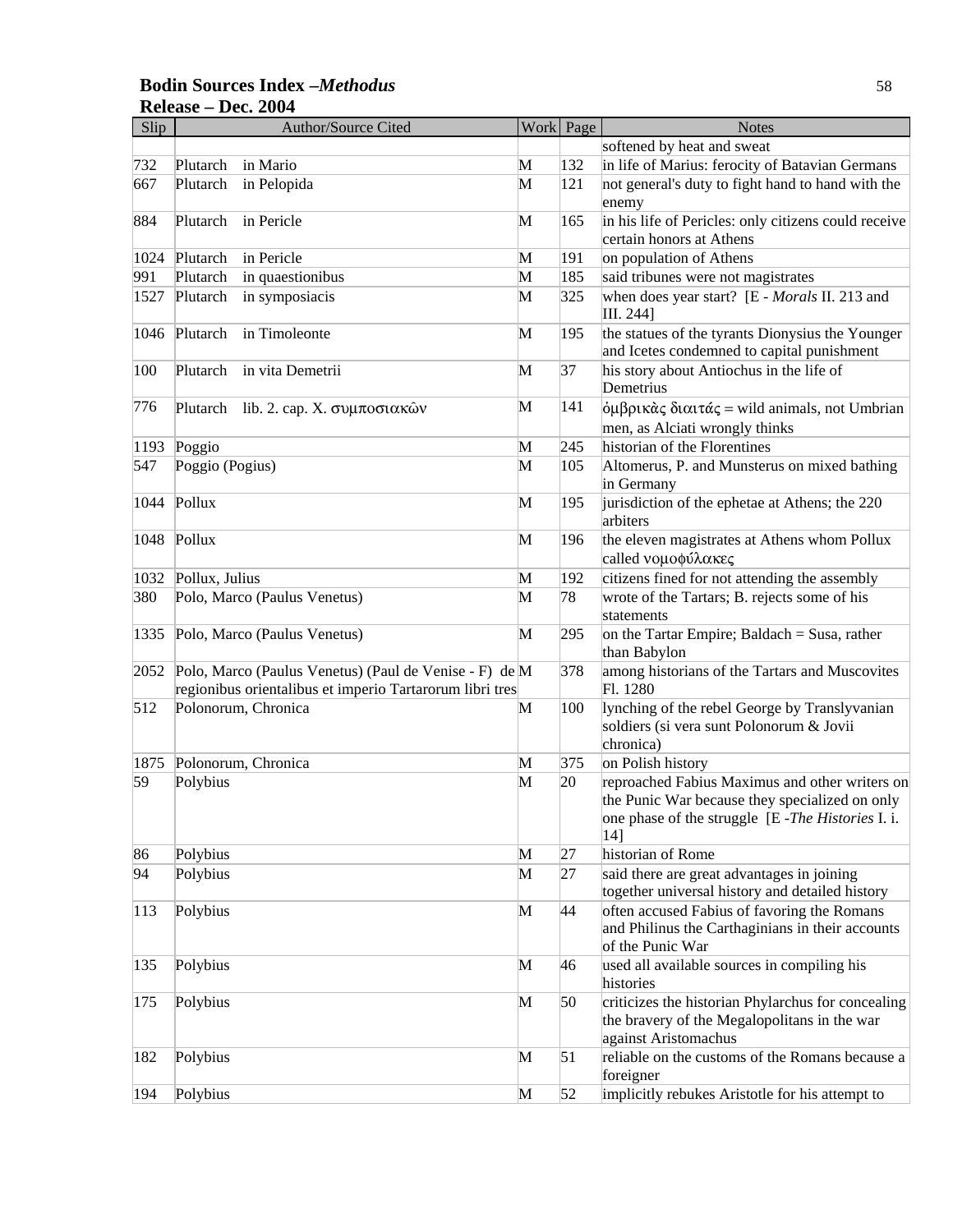# **Bodin Sources Index –***Methodus* 59 **Release – Dec. 2004**

| Slip | <b>Author/Source Cited</b> |   | Work Page | <b>Notes</b>                                           |
|------|----------------------------|---|-----------|--------------------------------------------------------|
|      |                            |   |           | correct the laws of Solon and Lycurgus                 |
| 198  | Polybius                   | M | 53        | chides Phylarchus for omitting eulogies of each        |
|      |                            |   |           | hero, because he (Polybius) thought that annals        |
|      |                            |   |           | had a moral value                                      |
| 223  | Polybius                   | М | 54        | qualified to judge civil and military matters          |
| 289  | Polybius                   | M | 58        | described as "tragedians" historians who related       |
|      |                            |   |           | prodigies and divine interventions                     |
| 291  | Polybius                   | M | 59        | page of criticism of Polybius in detail                |
| 296  | Polybius                   | M | 59        | his true account of how Brennus and his Gauls,         |
|      |                            |   |           | after sacking Rome, settled around Byzantium           |
| 309  | Polybius                   | M | 63        | a Greek, left a better account of Roman                |
|      |                            |   |           | institutions than Roman historians did                 |
| 422  | Polybius                   | M | 86        | Galen and Polybius wrongly say that the                |
|      |                            |   |           | temperature of the air necessarily affects us          |
|      |                            |   |           | (discussion of climate and peoples)                    |
| 492  | Polybius                   | M | 95        | noted that the Spaniards and Italians, if they         |
|      |                            |   |           | withstand the first attacks of the French and the      |
|      |                            |   |           | Germans, easily break them                             |
| 506  | Polybius                   | M | 98        | Roman swordsmanship - at first used only the           |
|      |                            |   |           | edge (like the Scythians), then from the               |
|      |                            |   |           | Spaniards learned to pierce with the point             |
| 521  | Polybius                   | M | 101       | the Punic Wars exceeded all others in cruelty          |
| 527  | Polybius                   | M | 102       | on cruelty of some peoples: "ac ne quis a              |
|      |                            |   |           | prava disciplina tantam crudelitatem manare            |
|      |                            |   |           | credat, ut Polybius"                                   |
| 807  | Polybius                   | M | 151       | on important events occurring in the $140^{\text{th}}$ |
|      |                            |   |           | Olympiad                                               |
| 826  | Polybius                   | M | 153       | ideas on the state                                     |
| 891  | Polybius                   | M | 166       | and Plutarch report that the two Philips and           |
|      |                            |   |           | Antigonus were chosen leaders of the Achaeans          |
| 929  | Polybius                   | M | 172       | B. says: "having compared the arguments of             |
|      |                            |   |           | Aristotle, Polybius and Dionysius on the subject       |
|      |                            |   |           | of sovereignty"                                        |
| 956  | Polybius                   | M | 178       | his opinions on sovereignty at Rome; Rome had          |
|      |                            |   |           | a mixed form of government                             |
| 978  | Polybius                   | M | 181       | 5 lines quoted on the mixed Roman constitution         |
|      |                            |   |           | - criticized by Bodin                                  |
|      | 1053 Polybius              | M | 197       | Polybius, Aristotle and Livy give us a few hints       |
|      |                            |   |           | about the Carthaginian constitution                    |
| 1090 | Polybius                   | M | 209       | Achaean League spread a unified government             |
|      |                            |   |           | over the whole Peloponnese                             |
| 1117 | Polybius                   | M | 215       | children of kings chosen as kings because it was       |
|      |                            |   |           | thought they would resemble their parents              |
| 1119 | Polybius                   | M | 216       | Plato, Polybius and Cicero said there was an           |
|      |                            |   |           | inevitable progression from monarchy to                |
|      |                            |   |           | democracy and aristocracy                              |
| 1173 | Polybius                   | M | 234       | Byzantium founded before Romulus was born              |
| 1177 | Polybius                   | M | 235       | empires suffer from their own illnesses                |
| 1282 | Polybius                   | M | 279       | pilotless ship is like a state without a head          |
| 1320 | Polybius                   | M | 289       | forced to acknowledge the power of religion as         |
|      |                            |   |           | support of the commonwealth                            |
| 1677 | Polybius                   | M | 342       | 50 years after the alliance was made between           |
|      |                            |   |           | Rome and Carthage the language of the treaty           |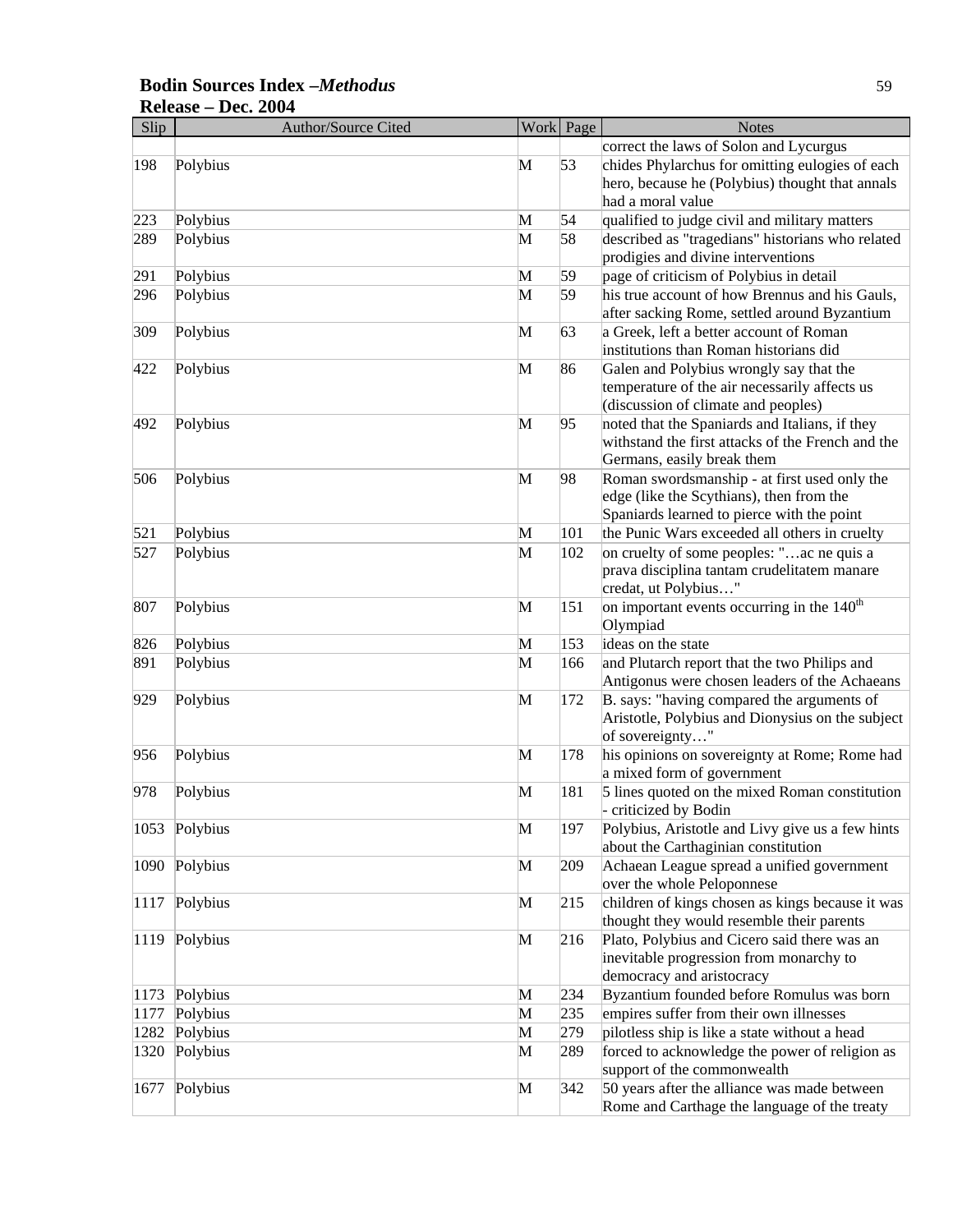### **Bodin Sources Index –***Methodus* 60 **Release – Dec. 2004**

| Slip       | Author/Source Cited                                                  |        | Work Page                | <b>Notes</b>                                                                                   |
|------------|----------------------------------------------------------------------|--------|--------------------------|------------------------------------------------------------------------------------------------|
|            |                                                                      |        |                          | was out of date, difficult to understand                                                       |
| 1711       | Polybius                                                             | М      | 347                      | Gauls not descended from Germans                                                               |
| 1730       | Polybius                                                             | M      | 348                      | Gauls ruled in Thrace for a long time                                                          |
| 2053       | Polybius                                                             | M      | 365                      | writer of universal history; of 40 books the first                                             |
|            |                                                                      |        |                          | 5 are extant, and an epitome up to Book 15                                                     |
|            |                                                                      |        |                          | Fl. 200 B.C.                                                                                   |
| 2054       | Polybius                                                             | M      | 371                      | Books II, IV & V, and epitome of the following;                                                |
|            |                                                                      |        |                          | on the history of Greece under the successors of<br>Alexander the Great Fl. 200 B.C. [150 - E] |
| 2056       | Polybius                                                             | M      | 372                      | Books I & III, "with epitome of the following                                                  |
|            |                                                                      |        |                          | ones," on Roman history                                                                        |
| 1740       | Polybius<br>lib. II. lib. III                                        | M      | 349                      | Celtic invasion of Germany and Thrace                                                          |
| 1761       | lib. III.<br>Polybius                                                | M      | 351                      | the Gallic Senones led colonies into Germany                                                   |
| 2055       | Polybius<br>liber sextus, de militari domesticaque Rom.M             |        | 371                      | historian of the Romans Fl. 280 B.C. - L, 200                                                  |
|            | disciplina.                                                          |        |                          | $B.C. - F, [150] E$                                                                            |
| 10         | Polycletus                                                           | M      | $\overline{\mathcal{A}}$ | the rule of P. compared to the Lesbian rule                                                    |
| 2057       | Polydore<br>de origine insignium Regum.                              | M      | 379                      | for history of individuals Fl. 1530                                                            |
| 139        | Polydore (Vergil)                                                    | M      | 47                       | used all available sources in compiling his                                                    |
|            |                                                                      |        |                          | histories, e.g. had read the public records                                                    |
| 408        | Polydore Vergil                                                      | M      | 83                       | B. says he is perhaps the most trustworthy writer                                              |
|            |                                                                      |        |                          | on English history                                                                             |
| 1236       | Polydore Vergil                                                      | M      | 264                      | on the kingdom of the Britons before the Roman<br>conquest                                     |
| 2130       | Polydore Vergil of Urbino<br>historiae Anglicae libri<br><b>XXVI</b> | M      | 377                      | historian of the Britons<br>Fl. 1530                                                           |
| 1609       | Polydore Virgil                                                      | M      | 334                      | said the Britons were indigenous                                                               |
| 1742       | Polydore Virgil                                                      | M      | 349                      | said wrongly Brennus the Gaul was a Briton                                                     |
| 483        | Pompey                                                               | M      | 94                       | extreme cold penetrates and consumes the humor                                                 |
|            |                                                                      |        |                          | "unde Pompeio pruina dicitur" [E - suggests this                                               |
|            |                                                                      |        |                          | should read Pliny, Nat. Hist. II. 61]]                                                         |
| 392        | Pomponius                                                            | M      | 79                       | B. calls him a "geographistorian"                                                              |
| 975        | Pomponius                                                            | M      | 180                      | "imperium" only to be given by the people, acc.<br>to the "lex Valeria"                        |
| 1063       | Pomponius                                                            | M      | 201                      | Latins governed by the royal power, without any                                                |
|            |                                                                      |        |                          | definite system of laws.                                                                       |
|            | 1072 Pomponius                                                       | M      | 203                      | and Ulpian were inclined to the opinion that the                                               |
|            |                                                                      |        |                          | prince is not bound by the laws                                                                |
| 1081       | Pomponius                                                            | M      | 205                      | and Ulpian said the will of the prince was law                                                 |
| 2058       | Pomponius Laetus                                                     | M      | 380                      | lives of the emperors from Gordian to Heraclius;                                               |
|            |                                                                      |        | 54                       | for individual histories Fl. 490 [1490 in L & F]                                               |
| 234        | Pomponius Mela                                                       | M      | 79                       | qualified to speak on peoples and regions<br>said the Nervii (or Livones) changed into wolves  |
| 388<br>495 | Pomponius Mela                                                       | M<br>M | 95                       |                                                                                                |
|            | Pomponius Mela<br>Pomponius Mela<br>de situ orbis, una cum historia  | M      | 367                      | says the Germans go naked up till puberty<br>the Spaniard; universal "geographistorian"        |
| 2004       | populorum                                                            |        |                          | Fl. in the time of Christ                                                                      |
| 2059       | Pontanus, Joannes (F - Jean du Pont)<br>de bello                     | M      | 373                      | historian of Italian affairs<br>Fl. 1490                                                       |
|            | Neapolitano                                                          |        |                          |                                                                                                |
| 1633       | Porphyry<br>in epistola quadam ad Boëthum                            | M      | 337                      | Chaldeans the oldest people                                                                    |
| 31         | Portae                                                               | M      | 7                        | Porta, a lawyer of B's time [François de la Porte,                                             |
|            |                                                                      |        |                          | Poitevin acc. to F]                                                                            |
| 525        | Portia, lex                                                          | M      | 102                      | forbade even scourging of Roman citizens                                                       |
| 458        | Portius, Simon                                                       | M      | 91                       | interprets $\chi \alpha \rho$ or $\sigma \zeta$ as "ravus" (yellowish grey),                   |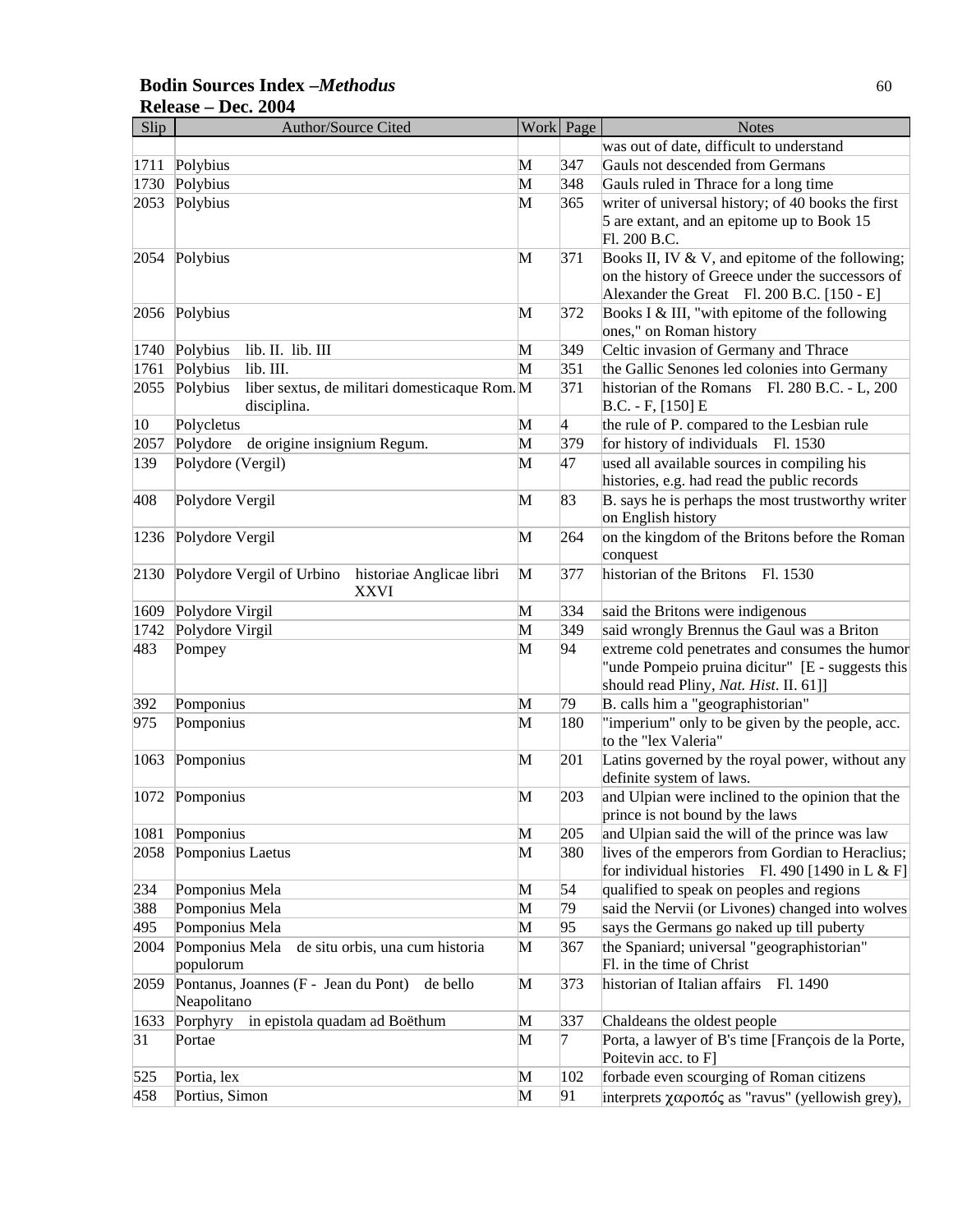### **Bodin Sources Index –***Methodus* 61 **Release – Dec. 2004**

| Slip | <b>Author/Source Cited</b>                            |   | Work Page   | <b>Notes</b>                                                                                                                        |
|------|-------------------------------------------------------|---|-------------|-------------------------------------------------------------------------------------------------------------------------------------|
|      |                                                       |   |             | like the color of ashes, because Horace speaks of<br>"lupam ravam"                                                                  |
| 165  | Posidonius                                            | М | 48          | Posidonius, Eratosthenes and Metrodorus<br>reproached by Strabo for uncritical acceptance of<br>rumors                              |
| 169  | Posidonius                                            | M | 49          | "quoted the authority of Cn. Pompey so that he<br>should not write without support"                                                 |
| 407  | Posidonius                                            | M | 83          | noted that even Cicero sometimes wandered<br>from the point                                                                         |
| 428  | Posidonius                                            | M | 87          | the ancients, excluding Posidonius and<br>Avicenna, believed men could safely live only<br>between the tropics and the polar circle |
| 1411 | Posidonius                                            | M | 312         | world has beginning but no end                                                                                                      |
| cr 4 | Postel, Guillaume. See Barentonius                    |   |             |                                                                                                                                     |
| 1387 | Proclus                                               | M | 309         | on the creation; says the world is eternal; his<br>arguments discussed                                                              |
| 1435 | ap. Philoponus<br>Proclus                             | M | 315         | on an end to the world                                                                                                              |
| 121  | Procopius                                             | M | 45          | his excessive praise of Belisarius out of place in<br>an historian                                                                  |
| 201  | Procopius                                             | M | 53          | B. says Procopius accepted the idea that history<br>has a moral value and distributed praise and<br>blame                           |
| 361  | Procopius                                             | M | 77          | B's appraisal of him as an historian                                                                                                |
| 514  | Procopius                                             | M | 100         | greed of the Germans, French                                                                                                        |
| 516  | Procopius                                             | M | 100         | on the Franks: "Ea gens ad fidem prodendam<br>omnium aptissima."                                                                    |
| 1766 | Procopius                                             | M | 352         | Franks came from Franconia across the Rhine                                                                                         |
| 1804 | Procopius                                             | M | 361         | and Albert Krantz report that the Slavs from<br>Scandinavia invaded Pannonia in the time of<br>Justinian                            |
| 2064 | Procopius                                             | M | 372         | 12 books (L & F - VII) on reign of Justinian<br>Fl. 1130 [530]                                                                      |
| 2065 | de bellis Gothorum libri III<br>Procopius             | M | 375         | writer on the wars of the Goths<br>Fl. 530                                                                                          |
| 2062 | Procopius<br>de bello Persico libri II                | M | 370         | two books about the Persian War Fl. 540                                                                                             |
| 1601 | in libris de bello Gothorum<br>Procopius              | M | 333         | mentions Flavius Basilius, last of the consuls                                                                                      |
| 2063 | Procopius<br>libri VII. rerum sub Justiniano gestarum | M | 371         | Greek historian Fl. 540                                                                                                             |
| 774  | Propertius                                            | M | 141         | Mevania in a flat and hollow place<br>[E - <i>Elegies</i> IV. i. 123]                                                               |
| 2066 | Prosper Aquitanus                                     | M | 366         | writer of universal history; added 60 years [to<br>the chronicon of Eusebius]                                                       |
| 2067 | Prosper of Aquitaine                                  | M | 372         | Roman history from 382 - 447<br>Fl. 480                                                                                             |
| 621  | Psalms Davidis Psalmus LXXXIX. vers. XIII             | M | 117         | Hebrew sentence given, translated as "aquilonem<br>& dextrum tu creasti eos"                                                        |
| 644  | Psalms<br>Psal. CIX                                   | M | 119         | right hand best                                                                                                                     |
| 800  | Ptolemy                                               | M | 146-<br>148 | apportions different parts of the globe to<br>different heavenly bodies                                                             |
| 420  | Ptolemy                                               | M | 85          | and the ancients thought the customs of peoples<br>could be traced to the parts of the zodiac they<br>apportioned to each region    |
| 427  | Ptolemy                                               | M | 86          | his division of the hemisphere into 4 quarters<br>differs little from that of Strabo                                                |
| 560  | Ptolemy                                               | M | 106         | Venus chiefly worshipped in Africa;                                                                                                 |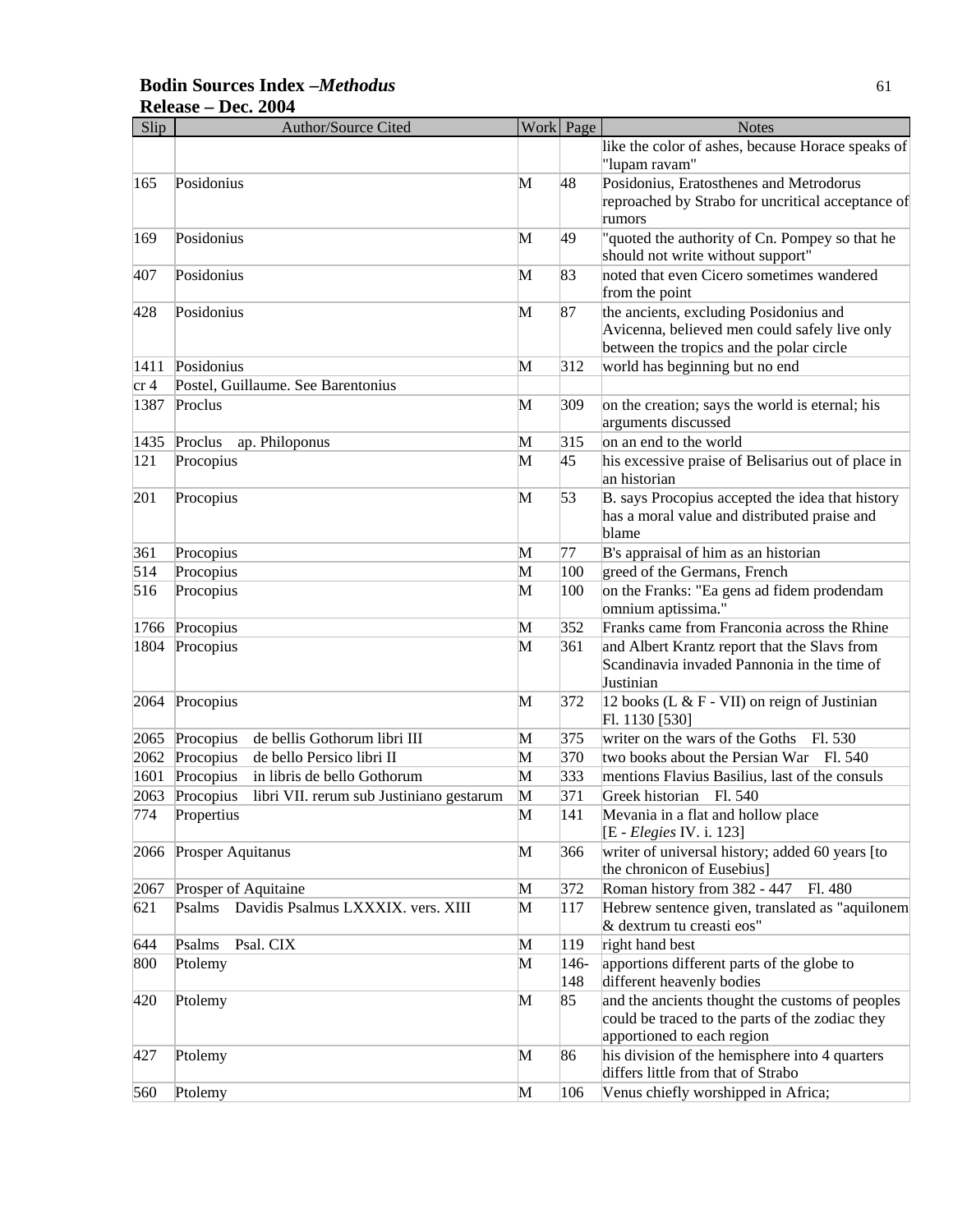### **Bodin Sources Index –***Methodus* 62 **Release – Dec. 2004**

| Slip         | Author/Source Cited                                      |   | Work Page | <b>Notes</b>                                                       |
|--------------|----------------------------------------------------------|---|-----------|--------------------------------------------------------------------|
|              |                                                          |   |           | constellation of Scorpion (="pudenda")                             |
|              |                                                          |   |           | dominates Africa                                                   |
| 674          | Ptolemy                                                  | M | 123       | his muddled comparison of the southern and                         |
|              |                                                          |   |           | northern Asiatics and their characteristics                        |
| 1175         | Ptolemy                                                  | M | 235       | called the origin of an empire its $\dot{\epsilon} \pi$ o $\chi$ n |
| 1654         | Ptolemy                                                  | M | 340       | calls the Moors 'Phut' (who was the son of Ham),                   |
|              |                                                          |   |           | also a river and a city $(=\text{cardo}, \text{pivot})$            |
| 1762         | Ptolemy                                                  | M | 352       | some allege, on the authority of Ptolemy, that                     |
|              |                                                          |   |           | the βρέγκοι of Pannonia are the Franks                             |
| 1493         | Ptolemy<br>in libris magnae constructionis               | M | 323       | in the Almagest - E;                                               |
|              |                                                          |   |           | son traité Du grand architecte - F;                                |
|              |                                                          |   |           | chronology                                                         |
| 1584         | Ptolemy<br>in libris magnae constructionis               | M | 331       | movement of the stars since time of Nabonnassar                    |
|              |                                                          |   |           | [in the Amalgest - E]                                              |
| 1588         | Ptolemy<br>libro 4. cap.II. lib. V. cap. XIIII           | M | 331       | chronological tables of                                            |
| 81           | Pythagoras                                               | M | 25        | we cannot derive full benefit from history "nisi                   |
|              |                                                          |   |           | prius mediocriter in rebus agendis, aut diligenter                 |
|              |                                                          |   |           | spectandis, ut monebat Pythagoras, exerceamur"                     |
| 616          | Pythagoras                                               | M | 117       | right side of world is to the east                                 |
| 2068         | de expeditione Henrici adversus Carolum M<br>Rabutinus   |   | 374       | Fl. 1556 - L, 1555 - F                                             |
|              | V. anno Christi M.D. LII. pro libertate principum        |   |           |                                                                    |
|              | Germanorum suscepta                                      |   |           |                                                                    |
| 413          | Regino [of Spires]                                       | M | 84        | his chronicle the composite work of several                        |
|              |                                                          |   |           | writers                                                            |
| 1497         | Regiomontanus [Johann Müller]                            | M | 323       | demonstrated the deficiencies of Ptolemy's                         |
|              |                                                          |   |           | astronomy                                                          |
| 1457         | Reinhold (Reinoldus)                                     | M | 318       | and Copernicus showed that the sun's apsis is                      |
|              |                                                          |   |           | nearer the earth than formerly                                     |
| 409          | Rhenanus                                                 | M | 83        | B. says he is perhaps the most trustworthy writer                  |
|              |                                                          | M | 336       | on German history<br>"more truthful" historian                     |
| 1625<br>1741 | Rhenanus, Beatus                                         | M | 349       | mocks at German historians who said Brennus                        |
|              | Rhenanus, Beatus                                         |   |           | was a German instead of a Gaul                                     |
| 1760         | Rhenanus, Beatus                                         | M | 351       | two valleys in the Schwarzwald, Bellovacens                        |
|              |                                                          |   |           | and Andegaust                                                      |
| 2069         | Rhenanus, Beatus (of Schlettstadt - E) (Selestadiensis M |   | 374       | writer on German affairs Fl. 1500                                  |
|              | - L) rerum Germanicarum libri III                        |   |           |                                                                    |
| 2070         | Richer, Christopher (Torignaeus) (F - Christophe         | M | 378       | historian of the Turks Fl. 1530                                    |
|              | Richier de Thorigny) de rebus Turcarum libri V           |   |           |                                                                    |
| 2071         | Ritius, Michael (F - Michel Ritz)                        | M | 380       | on the kings of the Franks, Spanish, Naples,                       |
|              |                                                          |   |           | Sicily, Hungary, Jerusalem; for history of                         |
|              |                                                          |   |           | individuals Fl. 1505                                               |
| 1213         | Roderick (Roderichus)                                    | M | 253       | the historian; said there was an old Spanish law                   |
|              |                                                          |   |           | forbidding a woman from becoming queen                             |
| 1532         | Roderick of Toledo<br>cap. ult. XXVIII                   | M | 326       | in his last chapter: on the beginning of the                       |
|              |                                                          |   |           | Christian era                                                      |
| 1789         | Ronsard, Pierre in Franciade                             | M | 357       | "meus civis (est enim Vindocini [Vendôme]                          |
|              |                                                          |   |           | oppidum, in Andium agro situm)"; said                              |
|              |                                                          |   |           | Astyanax was called Frank, quasi Φερεέγχον                         |
| 82           | Rufus, Sextus                                            | M | 27        | his 4-page account of Roman history                                |
| 1334         | Rufus, Sextus                                            | M | 293       | on extent of Roman Empire at time of Trajan                        |
| 2080         | Rufus, Sextus<br>epitome, de gestis Romanorum            | M | 371       | from the founding of the City to the Emperor                       |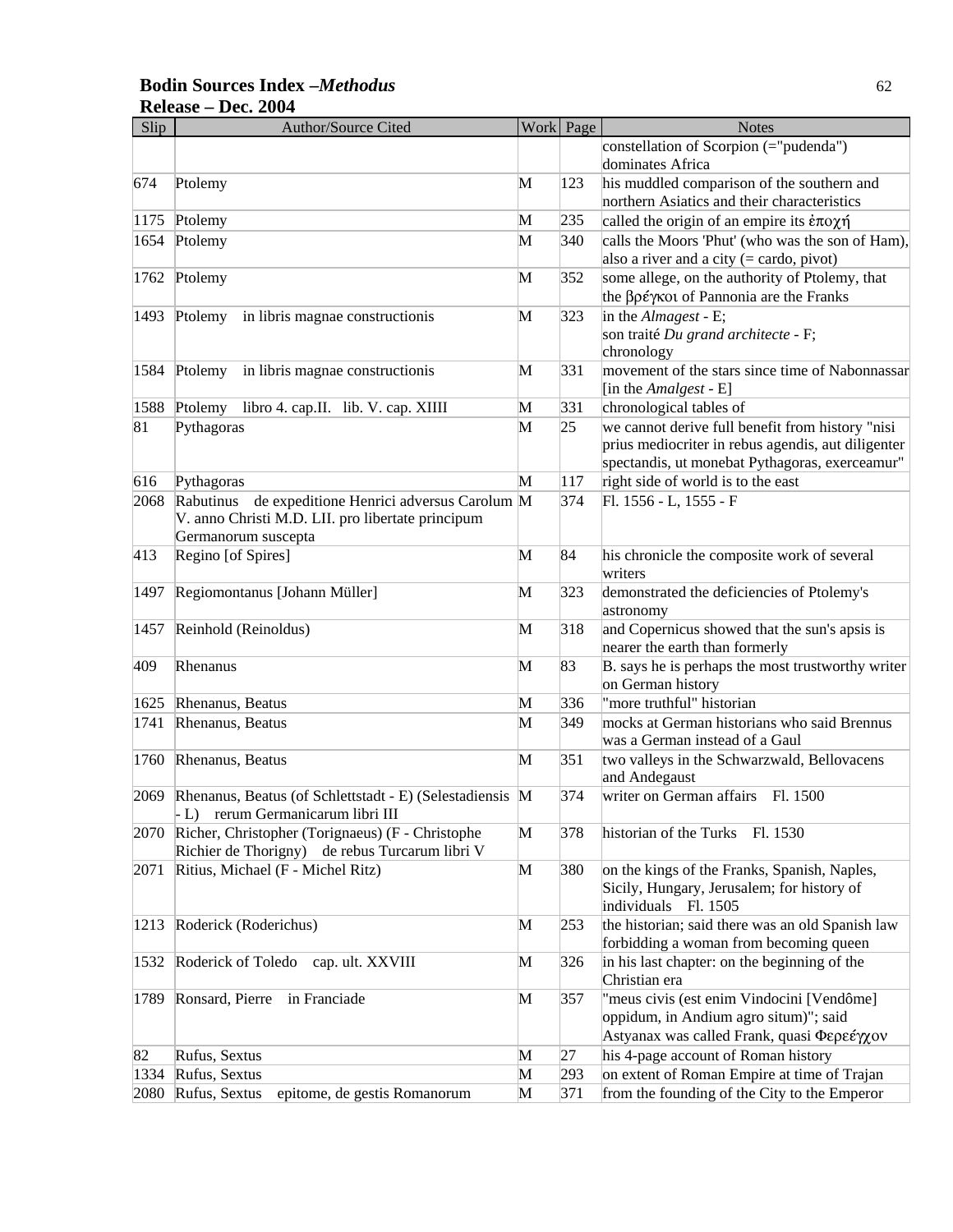### **Bodin Sources Index –***Methodus* 63 **Release – Dec. 2004**

| Slip | Author/Source Cited                                               |   | Work Page | <b>Notes</b>                                                                                    |
|------|-------------------------------------------------------------------|---|-----------|-------------------------------------------------------------------------------------------------|
|      |                                                                   |   |           | Valentinian; historian of the Romans<br>Fl. 450                                                 |
| 2073 | Rupert de Gallorum gestis adversus Saracenos libri XM             |   | 374       | historian of the Gauls<br>Fl. 1120                                                              |
| 2074 | Rupert, the Monk de bello adversus Saracenos libri<br><b>VIII</b> | M | 377       | historian of the Arabs Fl. $1087 - L (1187 - E)$                                                |
| 178  | Sabellicus                                                        | M | 50        | compares absurdly the wars of the Venetians, his<br>compatriots, to those of the ancient Romans |
| 418  | Sabellicus                                                        | M | 85        | in B's list of those who wrote very meagerly                                                    |
|      |                                                                   |   |           | (levissime) about laws, religions, institutions of                                              |
|      |                                                                   |   |           | peoples                                                                                         |
| 682  | Sabellicus                                                        | M | 123       | erroneous observations on different races                                                       |
| 1010 | Sabellicus                                                        | M | 188       | on constitution of Venice                                                                       |
| 1280 | Sabellicus                                                        | M | 278       | 18 doges of Venice punished by the people with                                                  |
|      |                                                                   |   |           | death or exile                                                                                  |
| 1612 | Sabellicus                                                        | M | 334       | said Germans were indigenous                                                                    |
| 1623 | Sabellicus, Antonius                                              | M | 336       | historical bias of                                                                              |
| 2075 | Sabellicus, M. Antonius Coccius (F - Sabelli)                     | M | 366       | eleven Enneades of history from the creation,                                                   |
|      | aenaeades XI. historiae                                           |   |           | and corresponding to these the synopsis of                                                      |
|      |                                                                   |   |           | Caspar Heid ( $L - \&$ his cohaerens synopsis                                                   |
|      |                                                                   |   |           | Hedionis); writer of universal history                                                          |
|      |                                                                   |   |           | Fl. 1490                                                                                        |
|      | 2076 Sabellicus, M. Antonius Coccius (F - Sabelli)                | М | 373       | history of Venice Fl. 1490                                                                      |
|      | Venetae historiae libri XXXIII                                    |   |           |                                                                                                 |
| 1211 | Salians, laws of the                                              | M | 253       |                                                                                                 |
| 1224 | Salic Law                                                         | M | 258       | "Salica terra" is a phrase applied to a fief in an                                              |
|      |                                                                   |   |           | ancient testament at Bordeaux, acc. to the man                                                  |
|      |                                                                   |   |           | who first wrote a book on the Salic Law                                                         |
| 259  | Sallust                                                           | M | 56        | generally agreed to be a good historian                                                         |
| 270  | Sallust                                                           | M | 56        | B's judgment on him as an historian                                                             |
| 2077 | Sallust, C.<br>de bello Jugurthino & Catalinari                   | M | 372       | historian of the Romans Fl. 45 B.C. - L, 35<br>$B.C.-E$                                         |
| 1286 | Samuel                                                            | M | 279       | "kingdom" here = "tyranny" [E - I Samuel<br>10:18]                                              |
| 1699 | Samuel, Rabbi                                                     | M | 345       | says wrongly 'Galli' = 'snatched from the waves'                                                |
| 1604 | Sanedrim in libris Talmudicis, titulo Sanedrim &                  | M | 333       | books of the Talmud, in libris Talmudicis, titulo                                               |
|      | in titulo de idololatria                                          |   |           | Sanedrim, cap. Helec $(= a \text{ share}) \& \text{ in } \text{titulo } \text{de}$              |
|      |                                                                   |   |           | idololatria cap. Libne (= before) world to last                                                 |
|      |                                                                   |   |           | 6000 years                                                                                      |
|      | 1288 Sanedrim in libro Sanedrim cap. II                           | M | 279       | for full description of royal power among the                                                   |
| 1093 | Sarius [Jean Sarius Zamoyski] (Sarius Polonus)                    | M | 210       | Hebrews<br>on the inner councils of the Poles                                                   |
| 368  | Saxo Grammaticus                                                  | M | 78        | B. says his books full of prodigies                                                             |
| 634  | Saxo Grammaticus                                                  | M | 118       | and Olaus: demons and sorcerers plentiful in the                                                |
|      |                                                                   |   |           | north                                                                                           |
| 2078 | de historia Danorum libri XVI<br>Saxo Grammaticus                 | M | 375       | history of the Danes<br>[F1. 1203]                                                              |
| 862  | Scaevola, Q. Cervidius                                            | M | 162       | one of Roman jurists ranging from time of                                                       |
|      |                                                                   |   |           | Antonius Pius to Alexander Severus                                                              |
| 568  | Scaliger                                                          | M | 107       | calls leprosy "morbus Indicus"                                                                  |
| 734  | Scaliger                                                          | M | 133       | censures Cardan for writing on the distribution                                                 |
|      |                                                                   |   |           | of precious stones on the authority of others,<br>without proof                                 |
| 750  | Scaliger                                                          | M | 136       | reproaches Cardan for his account of the north to                                               |
|      |                                                                   |   |           | south current of the seas, because he does not                                                  |
|      |                                                                   |   |           | discuss causes and effects                                                                      |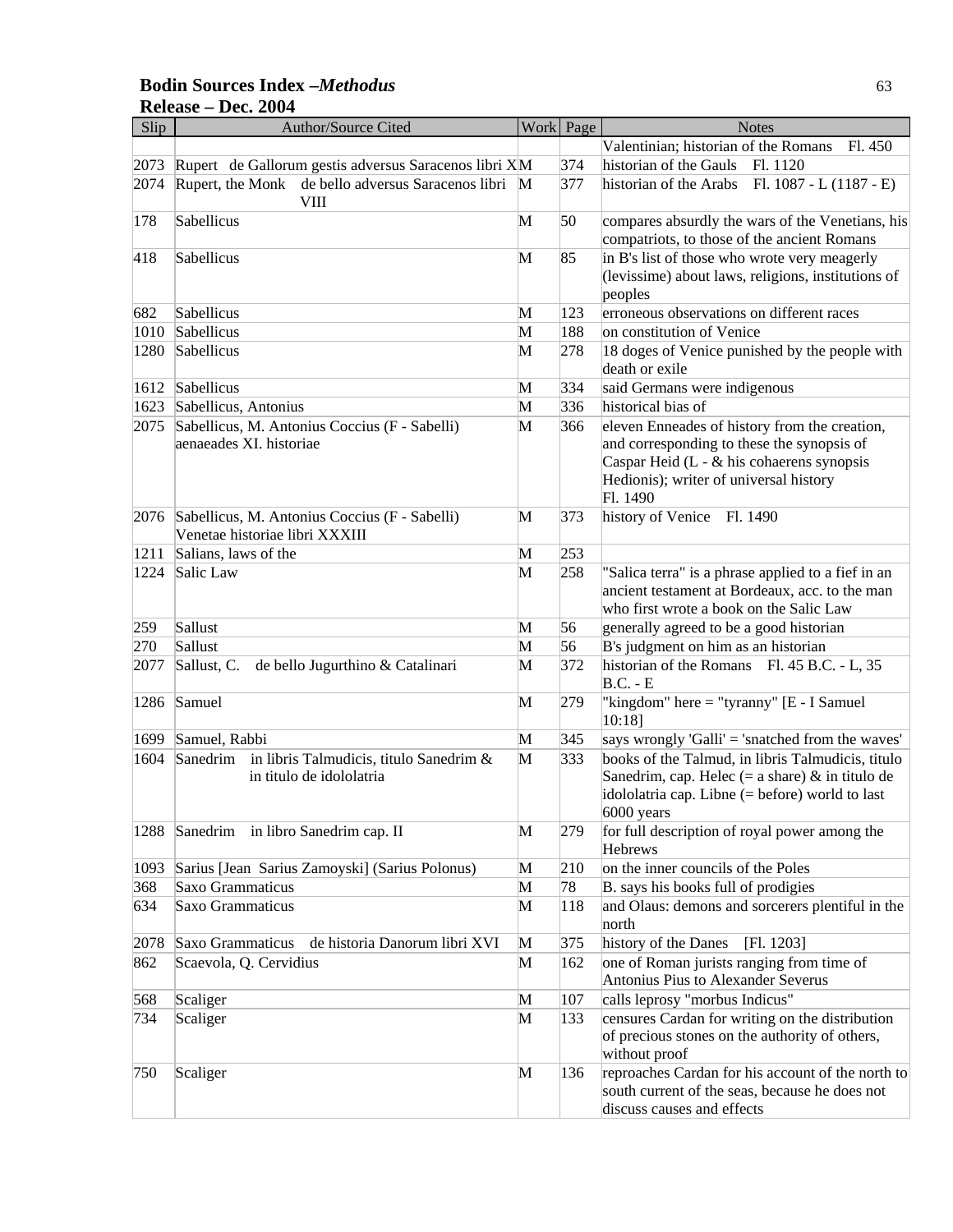### **Bodin Sources Index –***Methodus* 64 **Release – Dec. 2004**

| Slip | <b>Author/Source Cited</b>                    |              | Work Page      | <b>Notes</b>                                                                                                                                                                |
|------|-----------------------------------------------|--------------|----------------|-----------------------------------------------------------------------------------------------------------------------------------------------------------------------------|
|      | 1426 Scaliger                                 | M            | 314            | wrongly rebuked Philoponus for his notion of<br>time                                                                                                                        |
|      | 1430 Scaliger                                 | M            | 315            | argued that all motion tends to rest                                                                                                                                        |
| 1460 | Scaliger                                      | M            | 319            | criticizes Philip Melanchthon's theories on the<br>sun's apsis being nearer the earth than formerly                                                                         |
| 689  | Scaliger, Julius                              | M            | 123            | a Veronese; 6 lines quoted on character of the<br>French                                                                                                                    |
| 452  | Scaliger, Julius Caesar                       | M            | 90             | translates χαροπόν as "ravum"                                                                                                                                               |
| 1579 | Seder, Baal                                   | M            | 330            | 5133 years since creation                                                                                                                                                   |
| 699f | Selestadt (E - Karlstadt)                     | M            | 127            | among many who influenced German religious<br>thinking                                                                                                                      |
| 30   | Semelorii                                     | M            | 7              | Semelorius, a lawyer of B's time [Jean de Sainct<br>Mesloir Manceau acc. to F]                                                                                              |
| 1598 | Sempronius                                    | M            | 332            | chronology of Roman history - "Sempronii<br>Romani tabulae"                                                                                                                 |
| 1665 | Sempronius                                    | M            | 341            | apud Dionysius Halicarnassus? Italy colonized<br>from Greece                                                                                                                |
| 104  | Seneca                                        | M            | 38             | "indulgence (misericordia) which Seneca sagely<br>called a vice of the soul"                                                                                                |
| 161  | Seneca                                        | M            | 48             | believed in the swan song                                                                                                                                                   |
| 450  | Seneca                                        | M            | 90             | says "mare caeruleum" (discussion of precise<br>color "caeruleus" signifies)                                                                                                |
| 857  | Seneca                                        | M            | 161            | Rome left to Achaeans and Rhodians their own<br>laws and citizenship                                                                                                        |
| 1084 | Seneca                                        | M            | 205            | 3 lines quoted; king has "potestas," individuals<br>'proprietas"; king has "imperium," individuals<br>'patrimonium"                                                         |
| 1138 | Seneca                                        | M            | 225            | "septimus quisque annus aetati signum imprimit"                                                                                                                             |
| 1192 | Seneca                                        | M            | 242            | "ridiculum est ad legem bonum esse" (to be good<br>acc. to law)                                                                                                             |
| 1244 | Seneca                                        | M            | 268            | "Quis enim placere potest populo cui placet<br>virtus?"                                                                                                                     |
| 1278 | Seneca                                        | M            | 278            | opposed a uniform for slaves lest the slaves<br>should realize their numbers                                                                                                |
| 1413 | Seneca                                        | M            | 312            | world has beginning but no end                                                                                                                                              |
| 1802 | Seneca<br>in libro de consolatione ad Albinam | M            | $360 -$<br>361 | Miletus sent out 570 colonies; S. concludes:<br>"nihil eodem loco mansissi quo gentium est." [E<br>"To Helvia on Consolation"]                                              |
| 2079 | Septimius, Q. (Septimus - L & F)              | M            | 370            | translated the 6 books de bello Trojano of Dictys<br>Cretensis into Latin                                                                                                   |
| 1075 | Severus, Alexander, rescript of               | M            | 203            | prince bound morally by the laws                                                                                                                                            |
| 247  | Sidonius Apollinaris                          | M            | 55             | qualified to speak on religion                                                                                                                                              |
| 1826 | Sidonius Apollinaris                          | M            | 376            | a Gaul, at court of king Alaric; various narratives<br>of deeds by the Goths Fl. 470                                                                                        |
| 369  | Sigebert of Gembloux                          | M            | 78             | B. says his books full of prodigies                                                                                                                                         |
| 2081 | Sigebertus Gallus                             | M            | 366            | chronicle from 381 (i.e. end of the tripartite<br>history) to year 1113, with appendix of uncertain<br>authorship to the year 1216; writer of universal<br>history Fl. 1130 |
| 70   | Sigismund (Meisterlin)                        | $\mathbf{M}$ | 22             | his work on chronology                                                                                                                                                      |
| 887  | Sigonius                                      | $\mathbf{M}$ | 165            | approved Aristotle's definition of citizen                                                                                                                                  |
| 913  | Sigonius                                      | M            | 171            | said wrongly that the censors had "potestas" but                                                                                                                            |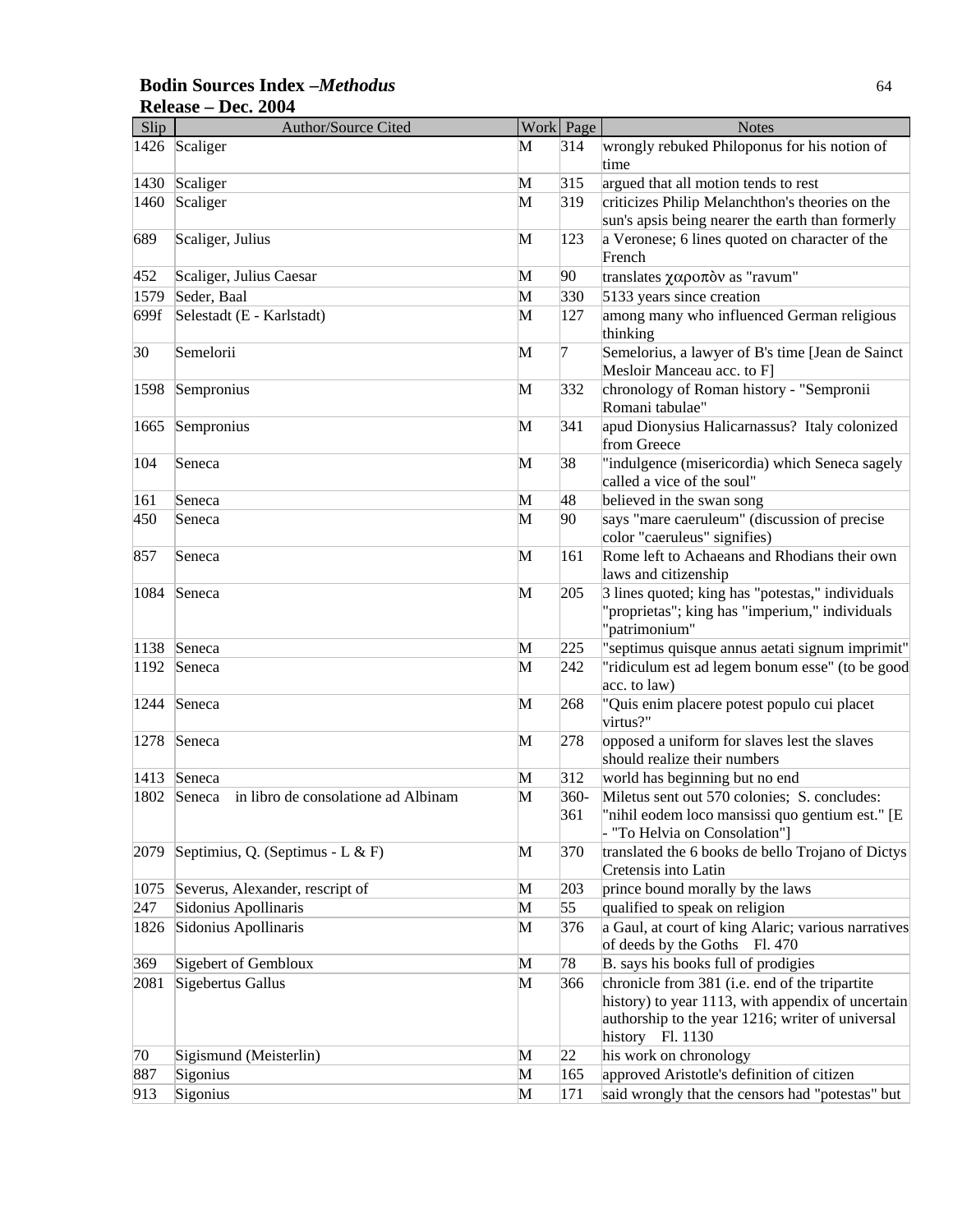### **Bodin Sources Index –***Methodus* 65 **Release – Dec. 2004**

| Slip             | Author/Source Cited                             |   | Work Page | <b>Notes</b>                                                                                                                                              |
|------------------|-------------------------------------------------|---|-----------|-----------------------------------------------------------------------------------------------------------------------------------------------------------|
|                  |                                                 |   |           | not "imperium"                                                                                                                                            |
| 977              | Sigonius                                        | M | 181       | the "lex Portia Tribunitia" not proposed by Cato<br>the Censor, as Sigonius wrongly says                                                                  |
| 993              | Sigonius                                        | M | 185       | Rome a mixed type of state                                                                                                                                |
| 1022             | Sigonius                                        | M | 190       | on citizenship at Venice                                                                                                                                  |
| 341 <sub>b</sub> | Sigonius, Carolus                               | M | 68        | worthy of highest acclaim for explaining Roman                                                                                                            |
|                  |                                                 |   |           | fasti and antiquities                                                                                                                                     |
| 842              | Sigonius, Charles                               | M | 155       | misled by Aristotle's definition of a citizen                                                                                                             |
| 903              | Sigonius, Charles                               | M | 170       | and Nicholas de Grouchy - mistaken ideas on                                                                                                               |
|                  |                                                 |   |           | "imperium" and "potestas" of magistrates,<br>following Festus                                                                                             |
| 2082             | Sigonius, Charles                               | M | 371       | and Panvinio restored the Fasti Consulares                                                                                                                |
| 985              | Sigonius, Charles<br>in cap. de magistratibus   | M | 184       | is wrong on the power of the consuls                                                                                                                      |
| 62               | Silenus                                         | M | 21        | one of several historians reproached by<br>Dionysius Halicarnassus for his imperfect<br>commentary on Roman history                                       |
| 2084             | Silvius, Aeneas (Sylvius - F) Bohemica historia | M | 376       | Fl. 1416                                                                                                                                                  |
| 2085             | Simler, Joseph (in English edition only)        | M | 376       | "John Stumpf of Zurich[also] the epitome of<br>the whole history of Joseph Simler"                                                                        |
| 1388             | Simplicius                                      | M | 309       | the world is eternal                                                                                                                                      |
| 1477             | Simplicius                                      | M | 320       | commentaries on Book I of Aristotle's De caelo;<br>chronology                                                                                             |
| 1613             | Sipontinus                                      | M | 334       | said the Germans were indigenous [E - says<br>Bodin might mean Aventinus]                                                                                 |
| 231              | Sleidan                                         | M | 54        | qualified to speak on affairs at court                                                                                                                    |
| 264              | Sleidan                                         | M | 56        | generally agreed to be a good historian                                                                                                                   |
| 272              | Sleidan                                         | M | 57        | his praise of King Francis, the duke of Saxony,<br>Du Bellay and Jean Laski                                                                               |
| 302              | Sleidan                                         | M | 61        | stirred by religious motives often accuses Jovius<br>of falsehood                                                                                         |
| 308              | Sleidan                                         | M | 62        | his account of the celebration of the mass at<br>Strasbourg [E - Strassburg]                                                                              |
| 357              | Sleidan                                         | M | 73        | praises G. du Bellay highly; calls him the<br>ornament of the French nobility                                                                             |
| 687              | Sleidan                                         | M | 123       | Gauls fickle                                                                                                                                              |
| 697              | Sleidan                                         | M | 127       | said French fickle, yet in the nine years he lived<br>in France witnessed many burnings of<br>Frenchmen [because they would not change their<br>religion] |
|                  | 1326 Sleidan                                    | M | 291       | B. does not accept his interpretation of the 4<br>empires in Daniel                                                                                       |
| 805              | Sleidan<br>in ecclesiastica historia            | M | 149       | in The Ecclesiastical History on Emperor<br>Charles V                                                                                                     |
| 192              | Sleidan, John                                   | M | 52        | a good historian - only rarely takes sides                                                                                                                |
| 2086             | Sleidan, John<br>ecclesiatica historia          | M | 369       | 1517 to 1555; historian of the Christian religion<br>Fl. 1548                                                                                             |
| 2087             | Socrates                                        | M | 368       | & Sozomenus, Theodoret and Cassiodorus,<br>ecclesiastical history from birth of Christ to 444<br>$(F & L) (454 - E)$ Fl. 400                              |
| 243              | Socrates, historian                             | M | 54        | qualified to speak on religion                                                                                                                            |
| 889              | Soderini (Soderinus)                            | M | 165       | cited as approving Aristotle's definition of a<br>citizen [E has "Francesco Soderinus," which                                                             |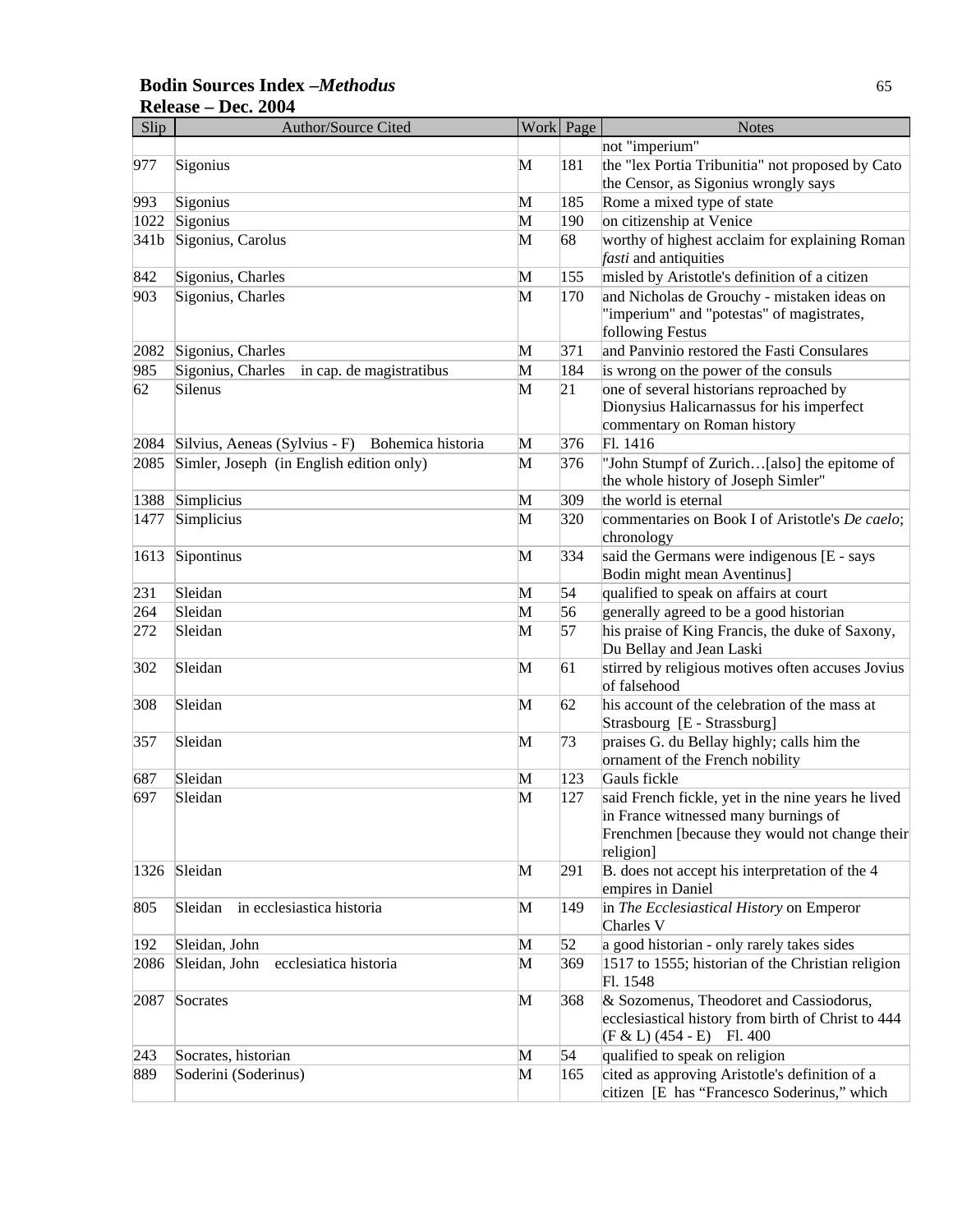### **Bodin Sources Index –***Methodus* 66 **Release – Dec. 2004**

| Slip | <b>Author/Source Cited</b>                                         |   | Work Page | <b>Notes</b>                                                                                                                                           |
|------|--------------------------------------------------------------------|---|-----------|--------------------------------------------------------------------------------------------------------------------------------------------------------|
|      |                                                                    |   |           | seems unlikely]                                                                                                                                        |
| 927  | Soderini [Paulo Antonio]                                           | M | 172       | Cited in Guicciardini on dangers of giving<br>"majestas" to a magistrate [History of Italy,<br>Book II]                                                |
|      | 1018 Soderini [Paulo Antonio]                                      | M | 189       | his debate with Vespucci at Florence in defence<br>of popular rule and the Venetian constitution,<br>cited in Guicciardini                             |
| 1023 | Soderini [Paulo Antonio]                                           | M | 191       | Venice must be a popular state, "ut Soderinus<br>disserebat"                                                                                           |
| 2088 | Soiterus, Melchior<br>de bello Pannonico                           | M | 375       | writer on Hungarian affairs Fl. 1530                                                                                                                   |
| 627  | Solinus                                                            | M | 118       | left and right side of the earth                                                                                                                       |
| 1517 | Solinus                                                            | M | 325       | says Arabs start year when sun enters Leo                                                                                                              |
| 2089 | Solinus                                                            | M | 368       | among list of "geographistorians"                                                                                                                      |
| 27   | Solon                                                              | M | 7         | Solon and Lycurgus travelled widely to compare<br>systems of law                                                                                       |
| 880  | Solon<br>in l. ult. de collegiis                                   | M | 164       | the ancient law of Solon, which is at the end of<br>the title "About fraternities"<br>[E - Digest 47. 22. 4]                                           |
| 244  | Sozomen                                                            | M | 54        | qualified to speak on religion                                                                                                                         |
| 2090 | Sozomenus                                                          | M | 368       | & Socrates, Theodoret and Cassiodorus,<br>ecclesiastical history from birth of Christ to 444<br>$(F & L) (454 - E)$ Fl. 400                            |
| 230  | Spartianus                                                         | M | 54        | qualified to speak on affairs at court                                                                                                                 |
| 2091 | Spartianus                                                         | M | 372       | history of separate emperors                                                                                                                           |
| 2092 | Spartianus, Aelius                                                 | M | 379       | lives of Hadrian, Antoninus Pius and M.<br>Aurelius; for history of individuals Fl. 240                                                                |
| 1401 | Spiridion [of Cyprus]                                              | M | 311       | apud ? - at the Council of Nicaea said: God has<br>made places of punishment for men so<br>inquisitive as to ask questions about the creation,<br>etc. |
| 1458 | Stadius                                                            | M | 318       | and Copernicus showed that the sun's apsis is<br>nearer the earth than formerly                                                                        |
| 699j | Stancar                                                            | M | 127       | among many who influenced German religious<br>thinking                                                                                                 |
| 2093 | Staphylus (L $&\mathsf{F}$ - Staphilus)<br>de gestis Caroli V      | M | 380       | for history of individuals                                                                                                                             |
| 122  | Staphylus, Friedrich (or Stapellage)                               | M | 45        | his excessive praise of Emperor Charles V out of<br>place in an historian                                                                              |
| 2094 | Status ecclesiae incerti autoris                                   | M | 369       | from birth of Christ to 1560                                                                                                                           |
| 2096 | de antiquitatibus Borussiae<br>Stella, Erasmus                     | M | 376       | antiquities of Prussia<br>[F1. 1500]                                                                                                                   |
| 1871 | Stephan, Charles (Charles Étienne) epitome ducum<br>Mediolanensium | M | 380       | historian of individuals                                                                                                                               |
| 168  | Strabo                                                             | M | 49        | reproached Posidonius, Eratosthenes and<br>Metrodorus for uncritical acceptance of rumors<br>[E - Geography XVI. iv. 16]                               |
| 235  | Strabo                                                             | M | 54        | qualified to speak on peoples and regions                                                                                                              |
| 323  | Strabo                                                             | M | 65        | said the Parthians and Spartans used to lend their<br>wives to their friends                                                                           |
| 393  | Strabo                                                             | M | 79        | B. calls him a "geographistorian"                                                                                                                      |
| 426  | Strabo                                                             | M | 86        | his division of the hemisphere into 4 quarters<br>differs from that of Bodin                                                                           |
| 772  | Strabo                                                             | M | 141       | on heavy yield of grapes and figs in Taurus<br>Mountains                                                                                               |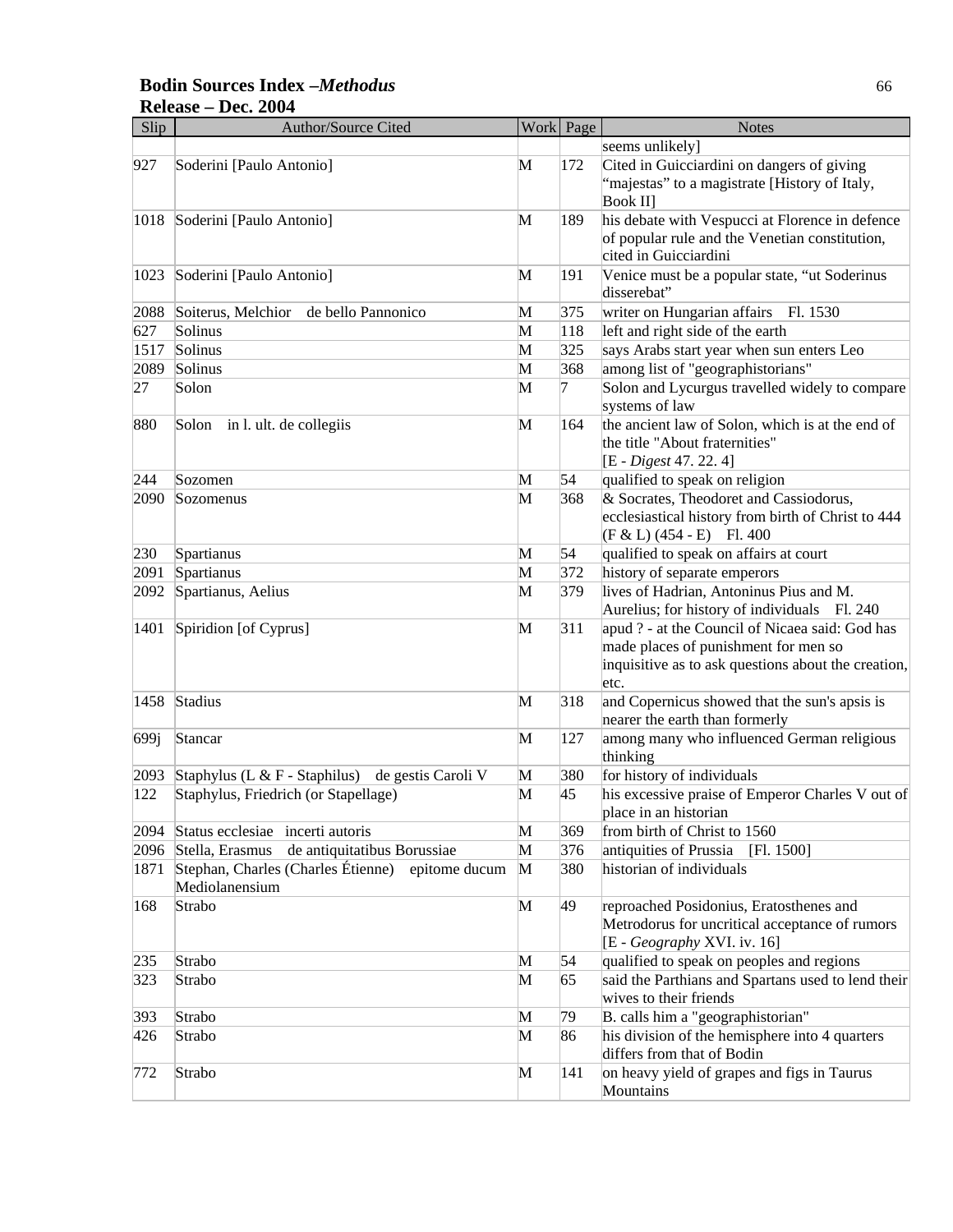| Slip | Author/Source Cited                                                                        |   | Work Page    | <b>Notes</b>                                        |
|------|--------------------------------------------------------------------------------------------|---|--------------|-----------------------------------------------------|
|      | 1201 Strabo                                                                                | M | 250          | on the magistrates of the Massilians                |
| 1592 | Strabo                                                                                     | M | 332          | praises Ctesias                                     |
| 1645 | Strabo                                                                                     | M | 338          | and Livy on the etymology of 'Germanus'             |
| 1657 | Strabo                                                                                     | M | 341          | and Pausanias said all Greeks either Ionians,       |
|      |                                                                                            |   |              | Aeolians or Dorians                                 |
| 1700 | Strabo                                                                                     | M | 346          | on the distribution of the Celts                    |
| 1715 | Strabo                                                                                     | M | 347          | Gauls not descended from Germans                    |
| 1769 | Strabo                                                                                     | M | 352          | people of Massilia in Gaul spoke Greek              |
| 1776 | Strabo                                                                                     | M | 353          | calls a mountain in Gaul Cemenus (Cevennes)         |
| 1801 | Strabo                                                                                     | M | 360          | and Pausanias are full of examples of migrations    |
|      |                                                                                            |   |              | to escape from oppression                           |
| 1685 | lib. III.<br>Strabo                                                                        | M | 344          | on the origin of the Adriatic Veneti                |
| 2097 | Strabo of Cappadocia                                                                       | M | 367          | universal "geographistorian"; 16 books in which     |
|      |                                                                                            |   |              | he unites history of all peoples with geography     |
|      |                                                                                            |   |              | Fl. 20 B.C.                                         |
| 2099 | Stumpf, Johann<br>epitomae totius historiae                                                | M | 376          | "epitomes of all of history," but E reads "the      |
|      |                                                                                            |   |              | epitome of the whole history of Joseph Simler"      |
| 2098 | Stumpf, Johann, of Zurich (Tigurinus - L)<br>Helvetiorum historia tribus tomis comprehensa | M | 376          | in German                                           |
| 352  | Suetonius                                                                                  | M |              | 71-72 B's appraisal of his position as an historian |
| 39   | Suetonius                                                                                  | M | $ 10\rangle$ | on Tiberius                                         |
| 131  | Suetonius                                                                                  | M | 46           | used previous works to write the history of the     |
|      |                                                                                            |   |              | past                                                |
| 189  | Suetonius                                                                                  | M | 52           | a good historian - only rarely takes sides          |
| 207  | Suetonius                                                                                  | M | 53           | B. praises his acount of Nero's cruelty, given in   |
|      |                                                                                            |   |              | plain language, leaving the reader to make the      |
|      |                                                                                            |   |              | moral judgment                                      |
| 228  | Suetonius                                                                                  | M | 54           | qualified to speak on affairs at court              |
| 1345 | Suetonius                                                                                  | M | 299          | for examples of savagery in past ages               |
| 1542 | Suetonius                                                                                  | M | 328          | on the disordered calendar - intercalary months,    |
|      |                                                                                            |   |              | etc.                                                |
| 2100 | Suetonius                                                                                  | M | 372          | history of separate emperors                        |
| 2101 | Suetonius, Tranquillus<br>vitae XII. Caesarum, a                                           | M | 379          | for history of individuals Fl. 120                  |
|      | Caesare usque ad Nervam                                                                    |   |              |                                                     |
| 1043 | Suidas                                                                                     | M | 195          | jurisdiction of the ephetae at Athens; the 220      |
|      |                                                                                            |   |              | arbiters                                            |
|      | 2102 Suidas                                                                                | M | 368          | among list of "geographistorians"                   |
|      | 1786 Sulpitius                                                                             | M | 356          | in his commentary on Lucan and Ammianus -           |
|      |                                                                                            |   |              | poets of Gaul were called 'bards'                   |
| 2083 | Sylvius, Aeneas<br>libri XII. rerum in Italia suo                                          | M | 372          | historian of Italian affairs<br>Fl. 1420            |
| 796  | tempore gestarum<br>Synesius                                                               | M | 146          | saw a woman in Africa artificially shaped like an   |
|      |                                                                                            |   |              | ant                                                 |
| 1391 | Syrianus                                                                                   | M | 309          | the world is eternal                                |
| 40   | Tacitus                                                                                    | M | 10           | history valuable for the praise and blame it        |
|      |                                                                                            |   |              | distributes - an incitement to men to act well      |
| 103  | Tacitus                                                                                    | M | 38           | on the collapse of an amphitheater at Fidenum [E    |
|      |                                                                                            |   |              | $-$ Annals IV. 62]                                  |
| 132  | Tacitus                                                                                    | M | 46           | used earlier authors and records to write the       |
|      |                                                                                            |   |              | history of the past                                 |
| 172  | Tacitus                                                                                    | M | 50           | says Caesar composed his Anticato in reply to       |
|      |                                                                                            |   |              | Cicero's Cato "quasi reus apud judices" (i.e. as a  |

### **Bodin Sources Index –***Methodus* 67 **Release – Dec. 2004**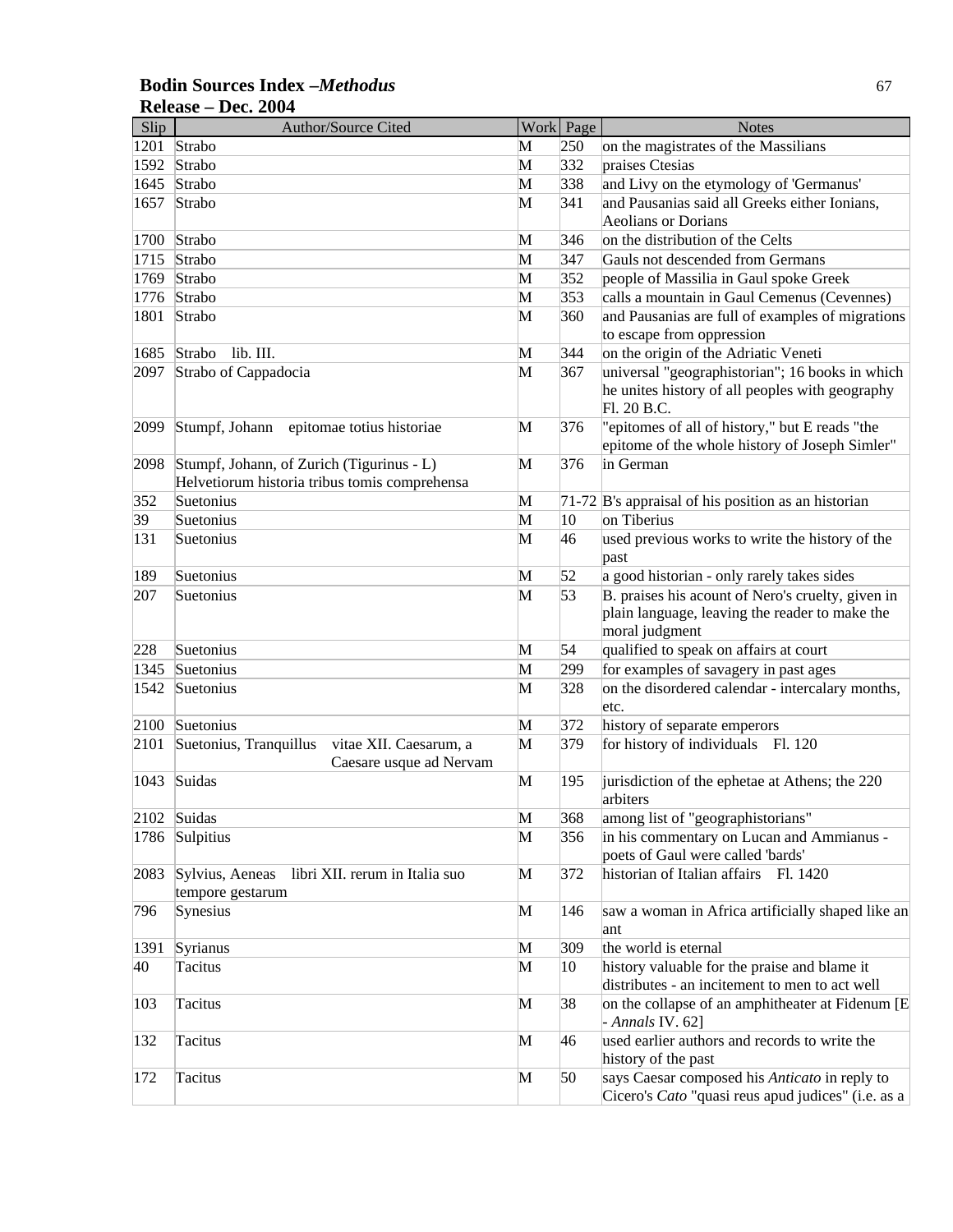| <b>Bodin Sources Index -Methodus</b> |  |
|--------------------------------------|--|
| Release – Dec. 2004                  |  |

| Slip | <b>Author/Source Cited</b> |   | Work Page | <b>Notes</b>                                                                     |
|------|----------------------------|---|-----------|----------------------------------------------------------------------------------|
|      |                            |   |           | piece of pleading and not an historical work)                                    |
| 181  | Tacitus                    | M | 51        | reliable on the customs of the Germans                                           |
| 200  | Tacitus                    | M | 53        | B. says Tacitus accepted the idea that history has                               |
|      |                            |   |           | a moral value and distributed praise and blame                                   |
| 225  | Tacitus                    | M | 54        | qualified to judge civil and military matters                                    |
| 276  | Tacitus                    | M | 57        | brings out the hidden plans and motives of men                                   |
| 286  | Tacitus                    | M | 57        | his account of the great fire at Rome                                            |
| 315  | Tacitus                    | M | 64        | authority on the Rogatio Sempronia                                               |
| 322  | Tacitus                    | M | 65        | on treatment of adulteresses [E - Annals II. 50]                                 |
| 445  | Tacitus                    | M | 90        | on the Germans - physical characteristics                                        |
| 486  | Tacitus                    | M | 94        | two lines quoted on drunken habits of Germans                                    |
| 489  | Tacitus                    | M | 95        | the Germans "Inediam & frigus coeli ac soli                                      |
|      |                            |   |           | consuetudine ferunt"                                                             |
| 490  | Tacitus                    | M | 95        | the Germans have inconsistent natures: they love<br>doing nothing and hate quiet |
| 494  | Tacitus                    | M | 95        | the Germans, in spite of their size, are easily                                  |
|      |                            |   |           | tired - only cold can they bear easily                                           |
| 508  | Tacitus                    | M | 99        | the Germans not a cunning race -"aperit enim                                     |
|      |                            |   |           | secreta pectoris licentia joci" (3 lines)                                        |
| 510  | Tacitus                    | M | 99        | on the Germans: "Occidere solent, non disciplina                                 |
|      |                            |   |           | & severitate, sed impetu ac ira ut inimicum."                                    |
| 513  | Tacitus                    | M | 100       | on Germans' love of gambling: "Aleam sobrii                                      |
|      |                            |   |           | inter seria exercent" (2½ lines)                                                 |
| 543  | Tacitus                    | M | 105       | on continence of the Germans: "sera iuvenum                                      |
|      |                            |   |           | venus, eoque inexhausta pubertas, nec virgines<br>festinantur"                   |
| 554  | Tacitus                    | M | 106       | of all the barbarians the Germans alone have                                     |
|      |                            |   |           | individual wives                                                                 |
| 576  | Tacitus                    | M | 108       | large size of the Germans                                                        |
| 587  | Tacitus                    | M | 110       | "Plus valent apud Germanos boni mores quam                                       |
|      |                            |   |           | alibi bonae leges."                                                              |
| 605  | Tacitus                    | M | 115       | the German magistrates do nothing without their                                  |
|      |                            |   |           | weapons                                                                          |
| 685  | Tacitus                    | M | 123       | Gauls fickle                                                                     |
| 694  | Tacitus                    | M | 126       | 5 lines on the Germans: "Gens non astuta, nec                                    |
|      |                            |   |           | calida: aperit enim secreta pectoris licentia                                    |
|      |                            |   |           | $j$ oci"                                                                         |
| 704  | Tacitus                    | M | 128       | 3 lines of Latin on the Germans' lack of luxury,                                 |
| 710  | Tacitus                    | M | 129       | frugal habits, etc.<br>the Scythians cultivate roughness of voice; their         |
|      |                            |   |           | method of shouting, their battle cry                                             |
| 711  | Tacitus                    | M | 129       | Scythians grow fiercer by use of the Phrygian                                    |
|      |                            |   |           | mode "et Martem, ut ait ille, cantu accendunt"                                   |
| 731  | Tacitus                    | M | 132       | Batavians most ferocious tribe in Germany                                        |
| 761  | Tacitus                    | M | 137       | Germans divide year into winter, spring and                                      |
|      |                            |   |           | summer                                                                           |
| 788  | Tacitus                    | M | 143       | Germans all of uniform physical type                                             |
| 830  | Tacitus                    | M | 153       | ideas on the state                                                               |
| 837  | Tacitus                    | M | 154       | "arcana imperii"; art of government                                              |
| 1102 | Tacitus                    | M | 213       | Romans could not extend the boundary                                             |
|      |                            |   |           | (pomoerium) of the city unless they had                                          |
|      |                            |   |           | conquered land from the enemy                                                    |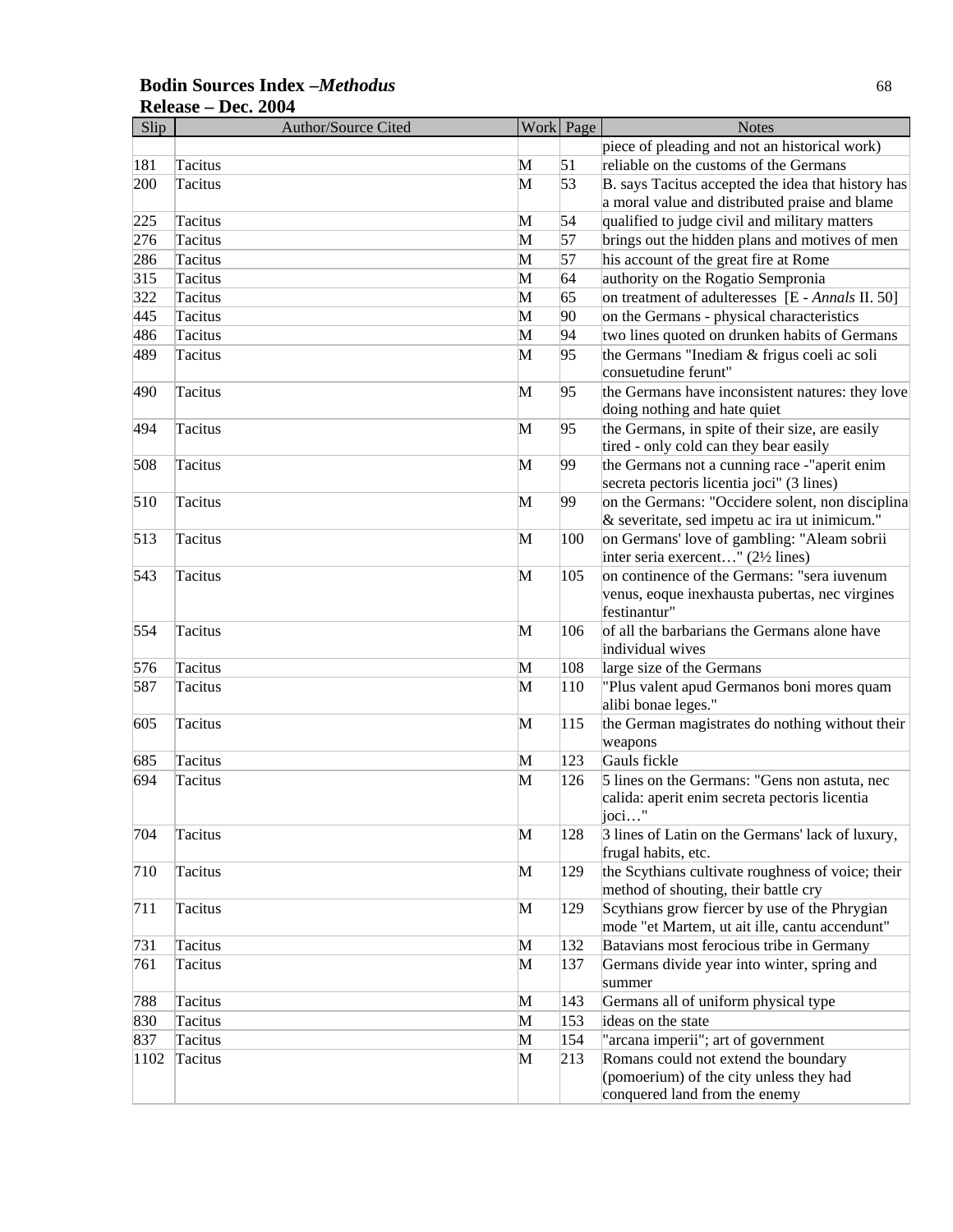| Slip | <b>Author/Source Cited</b>                                     |   | Work Page | <b>Notes</b>                                                |
|------|----------------------------------------------------------------|---|-----------|-------------------------------------------------------------|
| 1200 | Tacitus                                                        | М | 249       | calls the Helvetians Gauls                                  |
| 1261 | Tacitus                                                        | M | 272       | "Non solum saluberrimum sed etiam                           |
|      |                                                                |   |           | necessarium in magnarum rerum administratione               |
|      |                                                                |   |           | imperium penes unum esse."                                  |
| 1346 | Tacitus                                                        | M | 299       | for examples of savagery in past ages                       |
| 1611 | Tacitus                                                        | M | 334       | said Germans indigenous                                     |
| 1644 | Tacitus                                                        | M | 338       | derives 'Judaei' from Mount Ida                             |
| 1670 | Tacitus                                                        | M | 342       | the Gothini are not Germans because they speak              |
|      |                                                                |   |           | a Gallic tongue                                             |
| 1719 | Tacitus                                                        | M | 347       | Gauls not descended from Germans                            |
| 1731 | Tacitus                                                        | M | 348       | Bohemia from the Boii, a Gallic people                      |
| 1753 | Tacitus                                                        | M | 350       | The Germans indigenous (11 lines quoted)                    |
| 1773 | <b>Tacitus</b>                                                 | M | 353       | said the Gothini were Gauls by origin because               |
|      |                                                                |   |           | they used the Gallic tongue                                 |
| 1036 | $lib.$ II<br>Tacitus                                           | M | 193       | "comitia" transferred to the senate                         |
| 341  | Tacitus, Cornelius                                             | M |           | 68-71 B's appraisal of his standing as an historian;        |
|      |                                                                |   |           | examples of his style                                       |
| 127  | Tacitus, Cornelius                                             | M | 46        | plans to write of the early Caesars "sine ira ac<br>studio" |
| 2103 | Tacitus, Cornelius<br>annales                                  | M | 372       | historian of the Romans; 16 out of 21 books                 |
|      |                                                                |   |           | extant; from Augustus, where Livy ceases, to                |
|      |                                                                |   |           | Nerva Fl. 120 A.D. (L &F) (120 B.C. - E)                    |
| 2104 | Tacitus, Cornelius<br>libellus de moribus Germanorum M         |   | 374       | explained by the commentaries of Althamer                   |
|      |                                                                |   |           | (Altamerus) Fl. A.D. 120                                    |
| 1161 | Tarafa (Tarapha)                                               | M | 230       | a Spanish writer; duration of Moorish rule in               |
|      |                                                                |   |           | Spain                                                       |
| 1240 | Tarafa (Tarapha)                                               | M | 266       | Moorish conquest of Spain 717                               |
| 1792 | Tarafa the Spaniard (Hispanus)                                 | M | 358       | Alphonso VII is called 'Abreta' because he slept            |
|      |                                                                |   |           | on the ground                                               |
| 2105 | Tarafa, Francis<br>brevis epitome omnium historiarum M         |   | 377       | a Spaniard Fl. 1530                                         |
|      | regumque Hispaniae, ab orbe condito usque ad<br>Carolum V Imp. |   |           |                                                             |
| 327  | Tertullian                                                     | M | 66        | authority for portents during battle against the            |
|      |                                                                |   |           | Marcomanni                                                  |
| 347  | Tertullian                                                     | M | 70        | called Tacitus most deceitful (mendacissimum)               |
| 577  | Tertullian                                                     | M | 108       | uses Gallic features as proverbial for whiteness            |
| 1558 | Tertullian                                                     | M | 329       | Crucifixion A.D. 31                                         |
| 2106 | Tertullian, Q. Septimius, of Carthage<br>apologeticus          | M | 368       | historian of Christian religion Fl. 150                     |
|      | adversus gentes                                                |   |           |                                                             |
| 242  | Theodoret                                                      | M | 54        | qualified to speak on religion                              |
| 2107 | Theodoret                                                      | M | 368       | & Socrates, Sozomenus and Cassiodorus,                      |
|      |                                                                |   |           | ecclesiastical history from Christ to 444 (L $\&$ F)        |
|      |                                                                |   |           | $(454 - E)$ Fl. 400                                         |
| 1636 | lib. I. de Graecarum affectionum<br>Theodoret                  | M | 337       | Chaldeans the oldest people                                 |
|      | curatione                                                      |   |           |                                                             |
| 1076 | Theodosius                                                     | M | 203       | and Valentinian - 5 lines quoted; prince bound              |
|      |                                                                |   |           | by the laws                                                 |
| 1577 | Theophilus of Antioch                                          | M | 330       | 6831 years since creation                                   |
| 578  | Theophrastus                                                   | M | $108 -$   | the less plants increase in size, the longer do they        |
|      |                                                                |   | 109       | thrive                                                      |
| 56   | Theophrastus                                                   | M | 19        | wrote books on different branches of natural                |
|      |                                                                |   |           | history                                                     |

### **Bodin Sources Index –***Methodus* 69 **Release – Dec. 2004**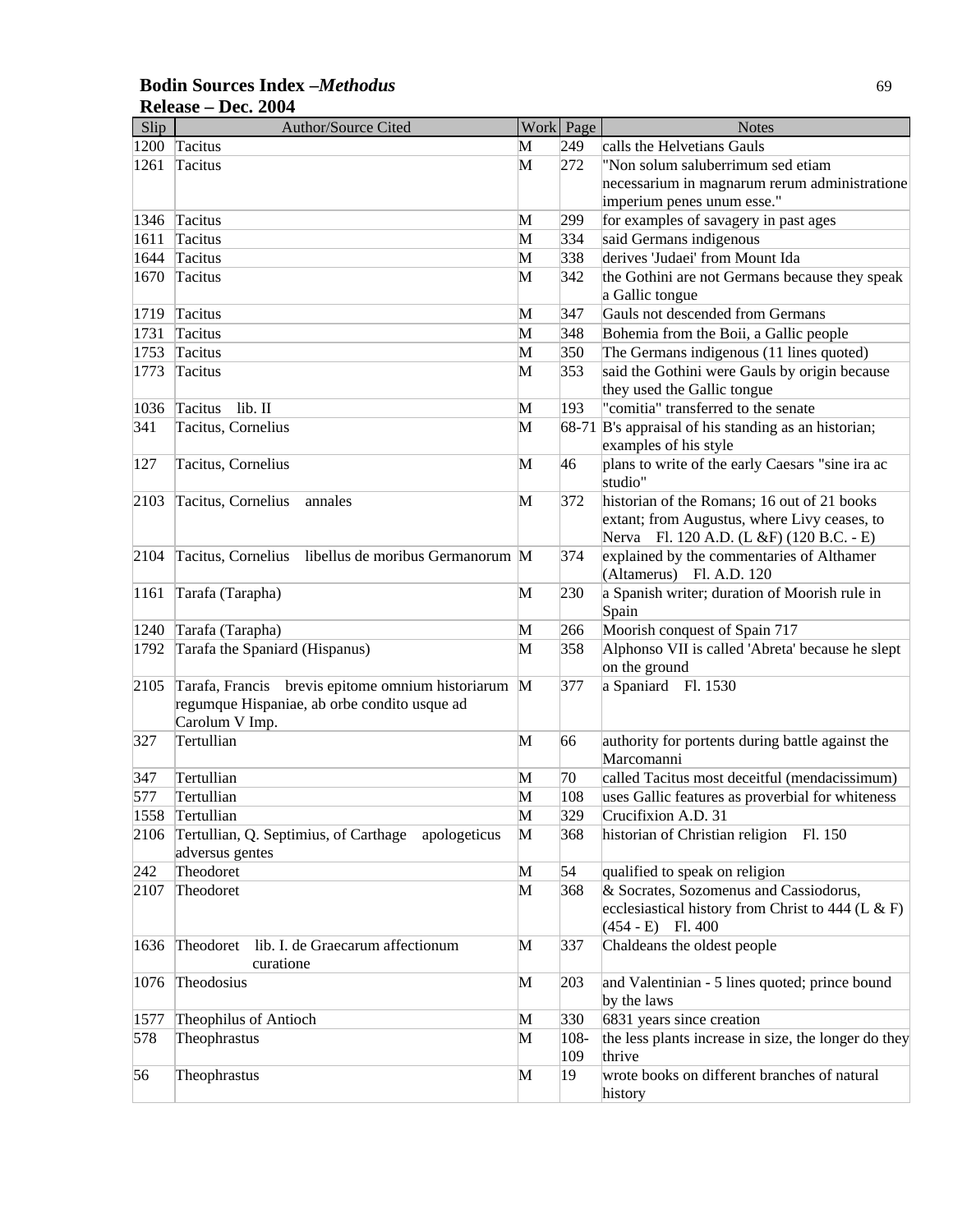### **Bodin Sources Index –***Methodus* 70 **Release – Dec. 2004**

| Slip | Author/Source Cited                                |              | Work Page | <b>Notes</b>                                                                                                                                |
|------|----------------------------------------------------|--------------|-----------|---------------------------------------------------------------------------------------------------------------------------------------------|
| 526  | Theophrastus                                       | M            | 102       | executions among the Chians by means of<br>hemlock tempered with water, so as to cause<br>least distress                                    |
| 709  | Theophrastus                                       | M            | 129       | Persian law rewarding those who discovered<br>new delights                                                                                  |
|      | 1139x Theophrastus                                 |              | 226       | complained of nature's short life span for man<br>compared to crows                                                                         |
| 1433 | apud Philonem<br>Theophrastus                      | $\mathbf{M}$ | 315       | on an end to the world, because there is an end<br>for the parts thereof                                                                    |
| 1378 | Theophrastus<br>lib. I. cap. V. de causis stirpium | M            | 308       | on seeds and the origin of plants                                                                                                           |
| 338  | Theopompus                                         | M            | 67        | Diodorus gives the date of the beginning of<br>Theopompus' history; Diodorus says of 58 books<br>of Theopompus 5 are of doubtful accuracy   |
| 2108 | Theopompus                                         | M            | 370       | among historians, not extant, quoted by Plutarch;<br>wrote consecutive Greek history                                                        |
| 1323 | Thomas, [St.]                                      | M            | 289       | follows Aristotle in making religion important in<br>the education of a prince                                                              |
| 188  | Thucydides                                         | M            | 52        | a good historian - only rarely takes sides                                                                                                  |
| 206  | Thucydides                                         | M            | 53        | B. praises his simple style of history - no moral<br>judgments                                                                              |
| 224  | Thucydides                                         | M            | 54        | qualified to judge civil and military matters                                                                                               |
| 253  | Thucydides                                         | M            | 55        | criticizes Herodotus for writing to give pleasure                                                                                           |
| 258  | Thucydides                                         | M            | 56        | his impartiality and care for historical truth                                                                                              |
| 271  | Thucydides                                         | M            | 57        | his praise of Pericles                                                                                                                      |
| 336  | Thucydides                                         | M            | 67        | Diodorus' chronology for the beginning of<br>Thucydides' history                                                                            |
| 509  | Thucydides                                         | M            | 99        | calls the Thracians, when they fear nothing,<br>φοινικώτατον γένοs                                                                          |
| 714  | Thucydides                                         | M            | 129       | and Plutarch: Spartans used the flute, Cretans the<br>lute in warfare to restrain their wrath                                               |
| 1002 | Thucydides                                         | M            | 187       | Peloponnesian War one of democracy v.<br>aristocracy                                                                                        |
| 1099 | Thucydides                                         | M            | 212       | on the early history of Greece and the growth of<br>cities $(\pi \delta \lambda \varepsilon \iota \zeta)$                                   |
| 1277 | Thucydides                                         | M            | 277       | people of Corcyra massacre the nobility                                                                                                     |
| 1343 | Thucydides                                         | M            | 298       | "verissimus historiae parens" - said piracy very<br>prevalent a short while before his time                                                 |
| 1461 | Thucydides                                         | M            | 319       | said the history of the Trojan War was largely<br>fabulous                                                                                  |
| 2109 | Thucydides<br>libri VIII                           | M            | 370       | on Greek history Fl. 340 B.C. (E - 400)                                                                                                     |
| 63   | Timaeus                                            | M            | 21        | one of several historians reproached by<br>Dionysius Halicarnassus for his imperfect record<br>of Roman history                             |
| 184  | Timaeus                                            | M            | 51        | has rightly been censured for his digressions<br>from history to reproaches and invective - has<br>the nickname of έπιτίμαιος or 'traducer' |
| 811  | Timaeus                                            | M            | 152       | among list of learned men                                                                                                                   |
| 1674 | Timaeus                                            | M            | 342       | and Herodotus say 'Italus' = 'calf' to the Greeks                                                                                           |
| 2111 | Timaeus                                            | M            | 370       | among Greek historians, not extant, quoted by<br>Plutarch                                                                                   |
| 19   | Tiraqueau, André (Tiraquellus)                     | M            | 5         | French jurist B. has found useful                                                                                                           |
| 819  | Trapezuntius                                       | M            | 152       | among list of learned men                                                                                                                   |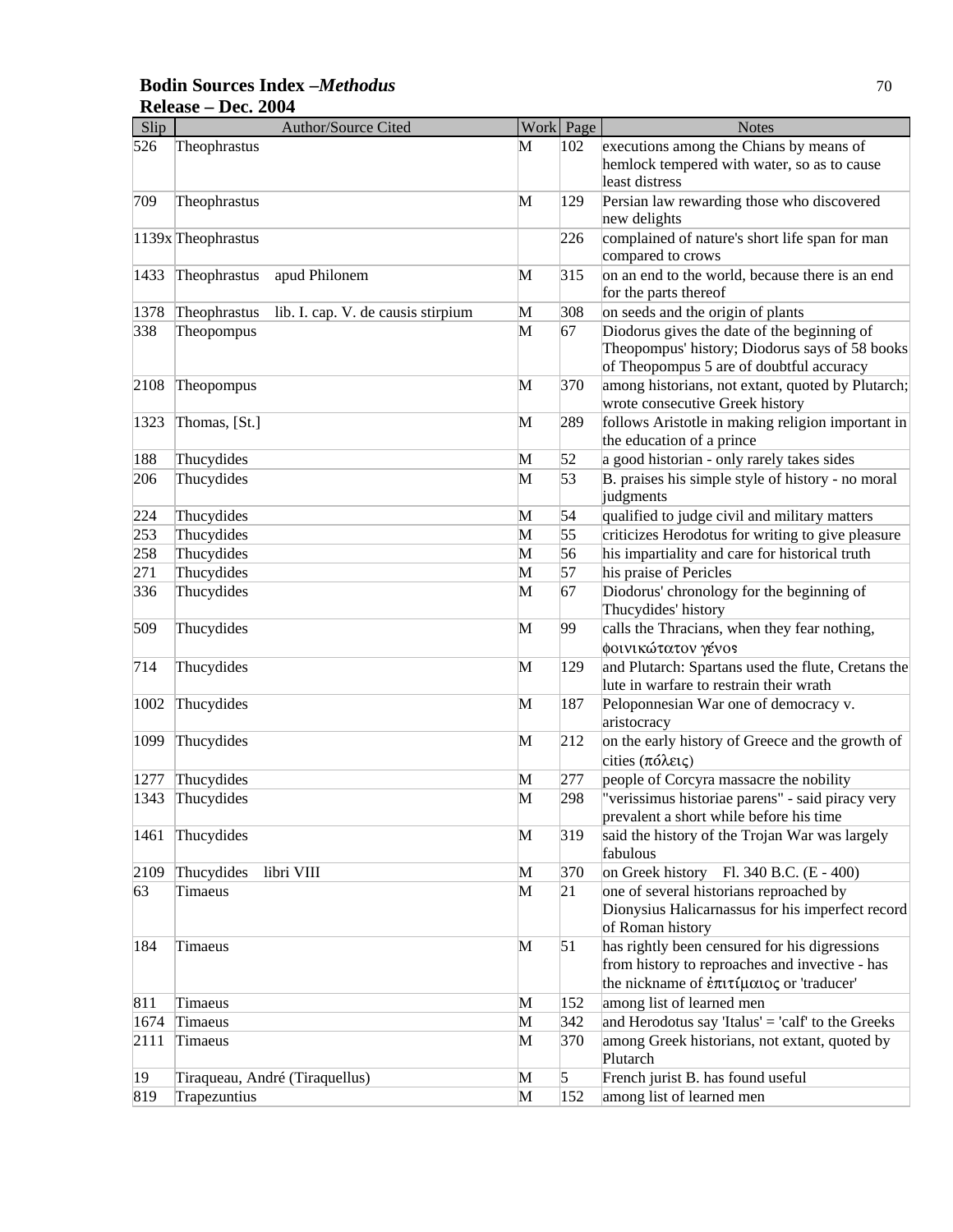### **Bodin Sources Index –***Methodus* 71 **Release – Dec. 2004**

| Slip           | <b>Author/Source Cited</b>                |   | Work Page      | <b>Notes</b>                                                                                  |
|----------------|-------------------------------------------|---|----------------|-----------------------------------------------------------------------------------------------|
| 1322           | Trebatius                                 | М | 289            | the Epicurean accepted books on religion<br>because religion is a great support for the state |
| 686            | Trebellius                                | M | 123            | Gauls fickle                                                                                  |
| 2051           | Trebellius Pollio                         | M | 380            | on the reigns of Valerian, Galienus, Claudius                                                 |
|                |                                           |   |                | and the Thirty Tyrants; for individual histories                                              |
|                |                                           |   |                | Fl. 310                                                                                       |
| 2112           | Tripartite history                        | M | 366            | the chronicle of Sigebert the Gaul from the year                                              |
|                |                                           |   |                | of Christ 381, that is from the end of the                                                    |
|                |                                           |   |                | tripartite history                                                                            |
| 2113           | Tripartite history historia tripertita    | M | 369            | the history of Evagrius (de ecclesia & imperio                                                |
|                |                                           |   |                | Romano); starts where the tripartite history                                                  |
|                |                                           |   |                | finishes                                                                                      |
| 1626           | Trithemius, Abbot                         | M | 336            | historian                                                                                     |
| 2114           | Trithemius, Johann<br>de gestis Francorum | M | 373            | a German; deeds of the Franks from 433 B.C. to<br>1500 A.D. Fl. 1500                          |
| 2115           | Trivet, Nicholas annales Anglici          | M | 377            | an Englishman; annals from the counts of Anjou,                                               |
|                |                                           |   |                | i.e. from 1135 to 1307 Fl. 1420 [d. 1328 - E]                                                 |
| 1146           | Trogus                                    | M | 227            | made Ninus first king of Babylon                                                              |
| 93             | Trogus (Pompeius)                         | M | 27             | author of an extensive and detailed history; his                                              |
|                |                                           |   |                | work largely lost because of the abridgment by                                                |
|                |                                           |   |                | Justin                                                                                        |
| 36             | <b>Trogus Pompeius</b>                    | M | 9              | his account of the wicked and ambitious                                                       |
|                |                                           |   |                | Herostratus                                                                                   |
| 266            | <b>Trogus Pompeius</b>                    | M | 56             | (as we find in Justin) condemns the invented                                                  |
|                |                                           |   |                | speeches in Livy and Sallust                                                                  |
| 1735           | <b>Trogus Pompeius</b>                    | M | 348            | Tectosages (Gauls) seize large part of Asia                                                   |
|                |                                           |   |                | Minor                                                                                         |
| 1748           | <b>Trogus Pompeius</b>                    | M | 349            | "Justinus ex Trogo Pompeio planum facit"                                                      |
|                |                                           |   |                | that the migration of the Gauls took place in the<br>time of Tarquinius Priscus               |
| 2116           | <b>Trogus Pompeius</b>                    | M | 365            | epitome by Justin in 44 books covering universal                                              |
|                |                                           |   |                | history from Ninus to Caesar Augustus Fl.                                                     |
|                |                                           |   |                | A.D. 150                                                                                      |
| 1807           | <b>Trogus Pompeius</b><br>ap. Justin      | M | 362            | said Herotinus, king of the Parthians, begot 600                                              |
|                |                                           |   |                | sons                                                                                          |
| 2118           | Turpin                                    | M | 380            | & Eginhard and Acciajuoli, on the life of                                                     |
|                |                                           |   |                | Charles the Great $(T. & E.$ of the time of                                                   |
|                |                                           |   |                | Charles the Great)                                                                            |
| 376            | Turpin [archbishop of Rheims]             | M | 78             | B. says his books full of prodigies                                                           |
| 954            | <b>Twelve Tables</b>                      | M | 177            | no dispensation from a law except by act of the                                               |
|                |                                           |   |                | people                                                                                        |
| $\overline{2}$ | Twelve Tables, laws of the                | M | $\overline{2}$ | their simplicity compared to the later disorderly<br>mass of edicts and statutes              |
| 2121           | Tzetzes                                   | M | 368            | among "geographistorians"                                                                     |
| 1092           | Ulloa, Alfonso (Alfonsus Uloa)            | M | 210            | on the royal council among the Spaniards                                                      |
| 901            | Ulpian                                    | M | 169            | and Varro said: the minimum requirement for                                                   |
|                |                                           |   |                | "imperium" is the right of arrest                                                             |
| 907            | Ulpian                                    | M | 170            | "Proconsul vero, qui plenissimam jurisdictionem                                               |
|                |                                           |   |                | (sic enim Ulpianus) habet" - on "potestas"                                                    |
|                |                                           |   |                | and "imperium"                                                                                |
| 938            | Ulpian                                    | M | 174            | Papinian, Ulpian and the ancient jurisconsults on                                             |
|                |                                           |   |                | the powers of a magistrate                                                                    |
| 943            | Ulpian                                    | M | 176            | "id enim voluit Ulpianus cum diceret, acceptum                                                |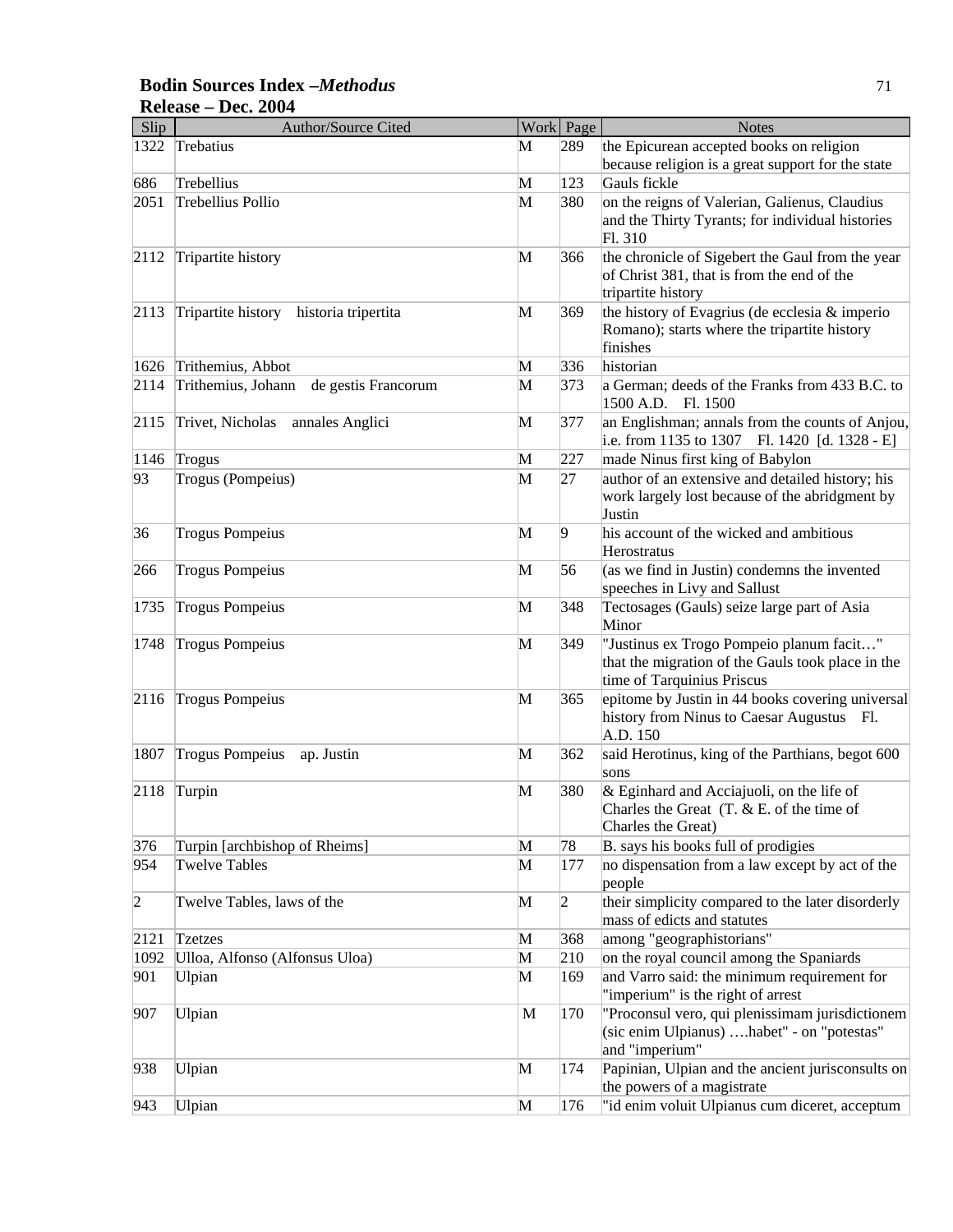### **Bodin Sources Index –***Methodus* 72 **Release – Dec. 2004**

| Slip | Author/Source Cited                                                               |              | Work Page  | <b>Notes</b>                                                                     |
|------|-----------------------------------------------------------------------------------|--------------|------------|----------------------------------------------------------------------------------|
|      |                                                                                   |              |            | magistratum deponi"                                                              |
| 1073 | Ulpian                                                                            | M            | 203        | and Pomponius were inclined to the opinion that                                  |
|      |                                                                                   |              |            | the prince is not bound by the laws                                              |
| 1080 | Ulpian                                                                            | М            | 205        | and Pomponius said the will of the prince was                                    |
|      |                                                                                   |              |            | law                                                                              |
| 942  | Ulpian<br>in l. hodie. de poenis                                                  | М            | 175        | on power of magistrates                                                          |
| 940  | Ulpian<br>in l. more majorum. de jurisdictione                                    | M            | 175        | on delegation of power by a magistrate                                           |
| 848  | l. detestatio. de verb. signific.<br>Ulpian                                       | M            | 157        | five minimum number of persons in a family                                       |
|      |                                                                                   |              |            | "ut voluit Ulpian. in l. detestatio. de verb.                                    |
|      |                                                                                   |              |            | signific." [E - Digest 50. 16. 40]                                               |
| 351  | Ulpian (Domitius Ulpianus)                                                        | M            | 71         | wrote the seven books de Torquendis Christianis                                  |
|      |                                                                                   |              |            | [E - this fact is in Lactantius, Divine Institutes V.                            |
|      |                                                                                   |              |            | $\mathbf{II}$                                                                    |
| 879  | <b>Ulpianus</b><br>ad legem municipalem                                           | M            | 163        | on citizenship                                                                   |
| 925  | <b>Ulpianus</b><br>in l. magistratibus. de jurisdictione<br>1127b Urban III, Pope | M<br>M       | 172<br>221 | on powers of Jewish magistrates<br>decrees of Popes Alexander III, Urban III and |
|      |                                                                                   |              |            | Innocent III about the marriage of serfs                                         |
| 1919 | Ursinus Gaspar (F - Gaspard d'Orsini)<br>de vitis                                 | M            | 379        | to Charles V; for history of individuals                                         |
|      | Regum, Imperatorum & Pontificum Romanorum                                         |              |            | Fl. 1540                                                                         |
| 249  | Ursperg, abbot of                                                                 | M            | 55         | qualified to speak on religion                                                   |
| 374  | Ursperg, abbot of                                                                 | M            | 78         | B. says his books full of prodigies                                              |
| 1756 | Ursperg, abbot of                                                                 | M            | 351        | said the Franks were of Trojan origin                                            |
| 2123 | Ursperg, abbot of<br>chronicon, ab orbe condito usque                             | M            | 375        | his name is unknown; wrote very fully on                                         |
|      | ad Fridericum II. Imper.                                                          |              |            | German affairs                                                                   |
| 2122 | Ursperg, abbot of (Abbas Urspergensis) chronicon,                                 | M            | 366        | writer of universal history                                                      |
|      | ab orbe condito usque ad Fridericum II. Imper.                                    |              |            | Fl. 1229 [E - 1219]                                                              |
| 1077 | Valentinian                                                                       | M            | 203        | and Theodosius - 5 lines quoted; prince bound                                    |
|      |                                                                                   |              |            | by the laws                                                                      |
| 2072 | Valentinus, Roderick (Rodrigue de Palencia - F)<br>de                             | $\mathbf{M}$ | 377        | in Spanish                                                                       |
|      | rebus Hispanorum                                                                  |              |            |                                                                                  |
| 153  | Valerius                                                                          | M            | 48         | Plutarch, Livy, Dionysius, Valerius and Pliny all                                |
|      |                                                                                   |              |            | agree about the recelebration of certain games                                   |
| 921  | Valerius                                                                          | M            | 171        | and Livy show that praetors could execute their                                  |
|      | Valerius                                                                          |              |            | judgments about the faults of vestals                                            |
| 952  |                                                                                   | M            | 177        | and Livy lib. XXV - examples of powers of<br>magistrates                         |
|      | 1729 Valerius lib. II                                                             | M            | 347        | on the bravery of the "Celtiberi"                                                |
| 983  | Valerius [Maximus]                                                                | M            | 182        | senate punishes army for electing a scribe as                                    |
|      |                                                                                   |              |            | general after the death of Jubellius                                             |
|      |                                                                                   |              |            | [E-Factorum et dictorum memorabilium libri ix                                    |
|      |                                                                                   |              |            | II. vii. 15] Valerius also the authority for several                             |
|      |                                                                                   |              |            | other examples of power of magistrates, says                                     |
|      |                                                                                   |              |            | Bodin                                                                            |
| 911  | Valerius Maximus                                                                  | M            | 170        | " contrary to what Varro said and Valerius                                       |
|      |                                                                                   |              |            | Maximus proved by examples" on the power of                                      |
|      |                                                                                   |              |            | aediles and quaestors - were they, strictly                                      |
|      |                                                                                   |              |            | speaking, magistrates?                                                           |
| 1057 | Valerius Maximus                                                                  | M            | 199        | ancient Massilians had 600 in the ruling                                         |
|      |                                                                                   |              |            | aristocracy                                                                      |
| 2124 | Valerius Maximus                                                                  | M            | 368        | among list of "geographistorians"                                                |
| 973  | Valerius, P.                                                                      | M            | 180        | "imperium" only to be given by the people, acc.<br>to the "lex Valeria"          |
| 1808 | Valesius, Franciscus (François de Valois - F)                                     | M            | 364        | is said to have investigated the origins of                                      |
|      |                                                                                   |              |            |                                                                                  |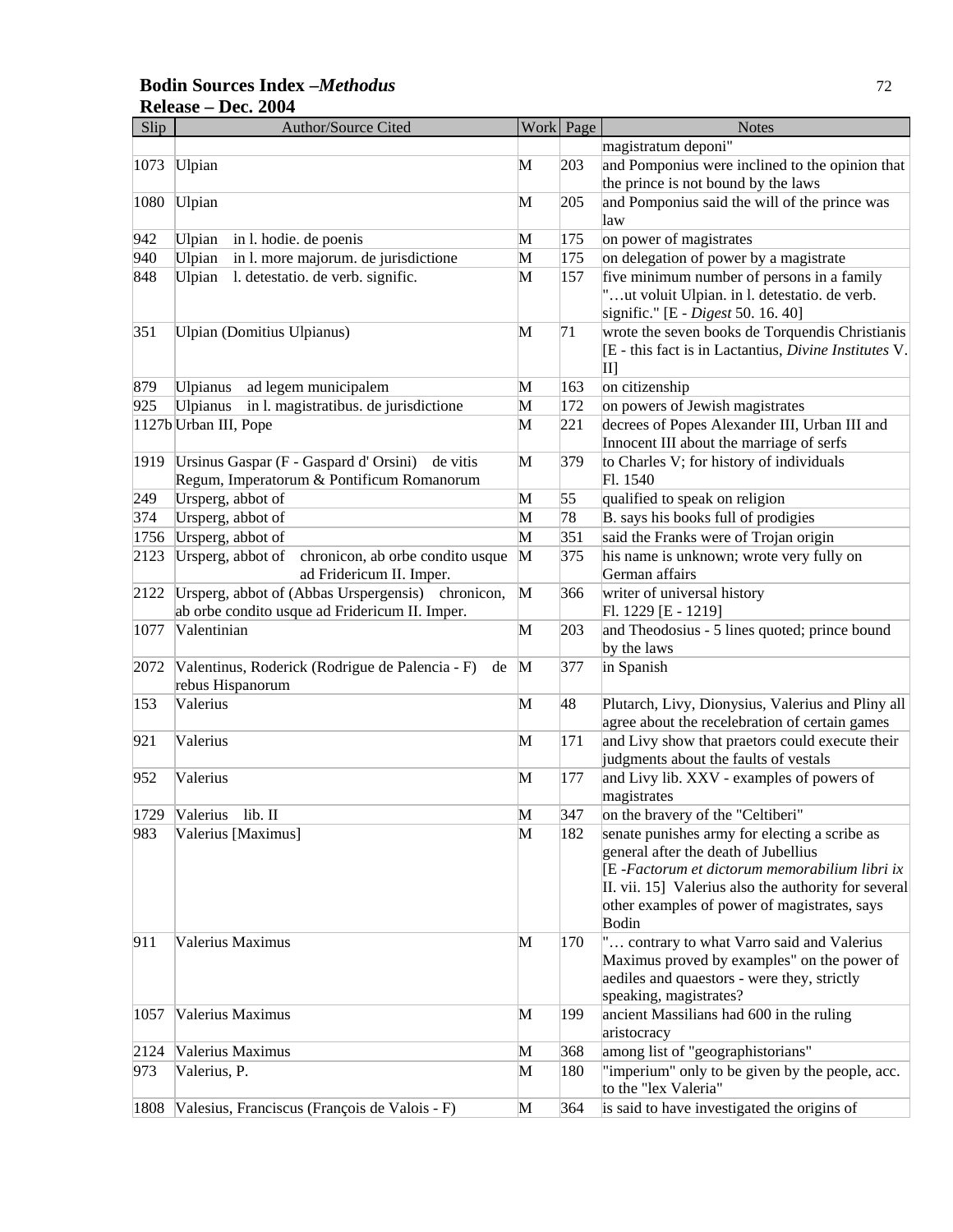## **Bodin Sources Index –***Methodus* 73 **Release – Dec. 2004**

| Slip | <b>Author/Source Cited</b>                             |   | Work Page | <b>Notes</b>                                                               |
|------|--------------------------------------------------------|---|-----------|----------------------------------------------------------------------------|
|      |                                                        |   |           | patricians; said the oldest family in Gaul and                             |
|      |                                                        |   |           | Spain is the Leva                                                          |
| 818  | Valla                                                  | M | 152       | among list of learned men                                                  |
| 2125 | Valla, Laurentius                                      | M | 380       | deeds of Ferdinand, king of Aragon; for history                            |
|      |                                                        |   |           | of individual men                                                          |
| 97   | Varro                                                  | M | 34        | the "bonum" of a man is a mixture of action and                            |
|      |                                                        |   |           | contemplation                                                              |
| 460  | Varro                                                  | M | 91        | says the "gallus rusticus" has "ravos oculos" -                            |
|      |                                                        |   |           | yellowish grey - really they are "sub fului"                               |
| 557  | Varro                                                  | M | 106       | and Aelian say the male hare bears young                                   |
| 619  | Varro                                                  | M | 117       | east is world's left side; "sinistra in templis ab                         |
|      |                                                        |   |           | oriente, dextra ab occasu"                                                 |
| 638  | Varro                                                  | M | 118       | in the uterus males move to the right                                      |
| 789  | Varro                                                  | M | 144       | a wolf is a woodland dog                                                   |
| 900  | Varro                                                  | M | 169       | and Ulpian said: the minimum requirement for                               |
|      |                                                        |   |           | "imperium" is the right of arrest                                          |
| 902  | Varro                                                  | M | 170       | his division of magistrates into various classes,                          |
|      |                                                        |   |           | acc. to the various powers they possessed                                  |
| 1101 | Varro                                                  | M | 213       | etymology: "urbes (cities) ab orbe"                                        |
| 1106 | Varro                                                  | M | 214       | 3 lines quoted: weak oppressed by the strong -                             |
|      |                                                        |   |           | "Qui potest plus urget: ut pisces saepe minutos                            |
|      |                                                        |   |           | magnus comest, ut aves enecat accipiter."                                  |
| 1115 | Varro                                                  | M | 215       | and Livy: consul elect called a judge                                      |
|      |                                                        |   |           | "Omnes Quirites in licium huc visite ad judices."                          |
| 1586 | Varro                                                  | M | 331       | and Dionysius, date of foundation of Rome                                  |
| 1666 | Varro                                                  | M | 341       | apud Dionysius Halicarnassus? Italy colonized                              |
| 1675 | Varro                                                  | M | 342       | from Greece                                                                |
| 1678 |                                                        |   | 343       | says 'Italus' = 'calf' in Greek                                            |
|      | Varro                                                  | M |           | ancient Sabines said foedus instead of hoedus,<br>fircus instead of hircus |
| 916  | Varro<br>lib. V. de lingua Latina                      | M | 171       | said the praetor was not allowed to summon the                             |
|      |                                                        |   |           | army of the capital                                                        |
| 1358 | Varro (?ap. Cicero?)                                   | M | 304       | in libro quem de interitu mundi scripsisse fertur                          |
| 659  | Varro, M. lib. V. epistol. quaest.                     | M | 120       | Book V, Letters and Questions, on left and right                           |
|      |                                                        |   |           | $(2$ lines quoted)                                                         |
| 2128 | Verardus, Carolus (Vérard - F)<br>Betica historia      | M | 377       | history of Spain<br>Fl. 1468                                               |
|      | 2127 Verardus, Carolus (Vérard - F) de expugnatione    | M | 377       | about the siege of the kingdom of Granada                                  |
|      | regni Granatae                                         |   |           | Fl. 1468                                                                   |
| 2129 | de gestis principum Mantuanorum M<br>Vergerius, Paulus |   | 380       | for history of individuals<br>Fl. 1540                                     |
| 2131 | Vespucci, Albert<br>navigationum epitome               | M | 378       | for history of America<br>Fl. $1501(1510 - E)$                             |
| 2132 | Vespucci, Amerigo navigationes IIII                    | M | 379       | for history of America<br>Fl. 1497                                         |
| 1017 | Vespucius [Guido Antonio Vespucci]                     | M | 189       | speech in Guicciardini upholding aristocracy                               |
|      |                                                        |   |           | against Soderini and popular government                                    |
| 757  | Vettius Valens                                         | M | 136       | [E - Vettius Valens uses "hypogaeum" = nadir]                              |
| 2134 | Vincentus Belluacensis (Vincent of Beauvais - E)       | M | 366       | writer of universal history, from creation to 1250                         |
|      |                                                        |   |           | A.D. Fl. 1260                                                              |
| 660  | Virgil                                                 | M | 120       | on right and left: "Arboribusque satisque Notus                            |
|      |                                                        |   |           | pecorique sinister."                                                       |
| 663  | Virgil                                                 | M | 120       | "Saepe sinistra cava monuisset ab ilice cornix."                           |
|      |                                                        |   |           | $[E - Eclogues$ IX. 15]                                                    |
| 504  | Vitruvius                                              | M | 98        | thought soldiers should be chosen from the third                           |
|      |                                                        |   |           | or mixed type of men who combine "prudentia"                               |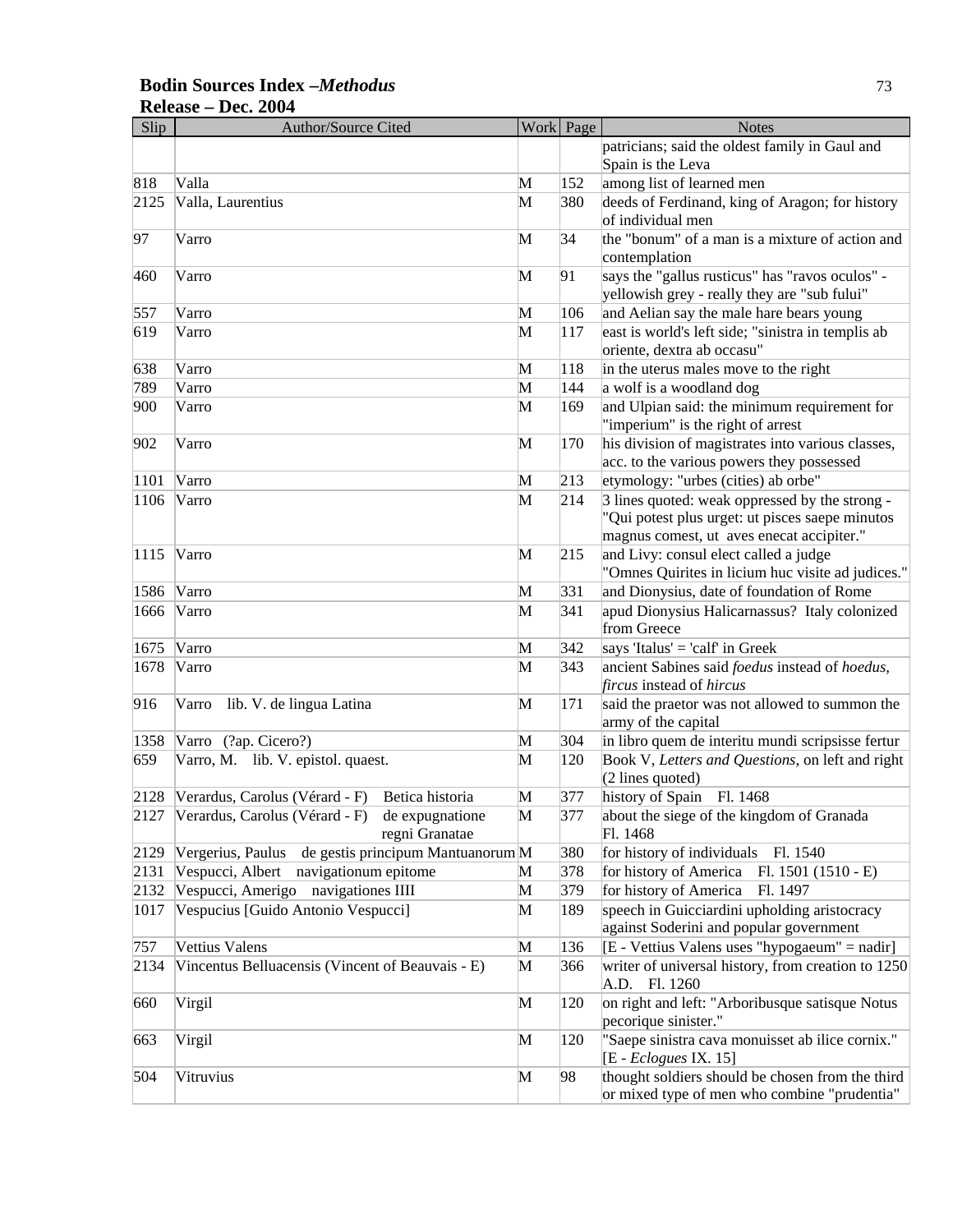## **Bodin Sources Index –***Methodus* 74 **Release – Dec. 2004**

| Slip | <b>Author/Source Cited</b>                                         |   | Work Page | <b>Notes</b>                                       |
|------|--------------------------------------------------------------------|---|-----------|----------------------------------------------------|
|      |                                                                    |   |           | with "vires"                                       |
| 739  | Vitruvius                                                          | M | 134       | loftiest trees in Appenines on north side          |
| 781  | Vitruvius                                                          | M | 142       | sheep made different colors by different rivers    |
| 474  | Vitruvius Pollio                                                   | M | 92        | seven lines quoted on physical characteristics of  |
|      |                                                                    |   |           | northern and southern men                          |
| 2135 | Vitruvius Tarvisinus, Ponticus (Pontique Vitruve, de               | M | 377       | historian of the Britons Fl. 1520                  |
|      | historiae Britannicae libri VI<br>Trévise - F)                     |   |           |                                                    |
| 196  | Vives                                                              | M | 53        | tutor of Charles V, reproached Comines for his     |
|      |                                                                    |   |           | digressions from history into moral discourses     |
| 339  | Vives                                                              | M | 67        | considers no author more trifling than Diodorus    |
| 542  | Volaterranus                                                       | M | 105       | praises continence of the Germans                  |
| 555  | Volaterranus                                                       | M | 106       | Casimir of Poland and Wenceslaus of Bohemia        |
|      |                                                                    |   |           | always celibate; Emperor Henry II remained         |
|      |                                                                    |   |           | apart from his wife                                |
| 681  | Volaterranus                                                       | M | 123       | erroneous observations on different races          |
| 416  | Volaterranus [Raphael Maffei]                                      | М | 85        | in B's list of those who wrote very meagerly       |
|      |                                                                    |   |           | (levissime) about laws, religions, institutions of |
|      |                                                                    |   |           | peoples                                            |
| 2137 | Volaterranus, Raphael<br>de claris viris omnium                    | M | 379       | for history of individuals Fl. 1500                |
|      | gentium                                                            |   |           |                                                    |
| 2136 | Volaterranus, Raphael (Volterra - F)                               | M | 367       | 38 books on universal history and geography        |
|      |                                                                    |   |           | Fl. A.D. 1500                                      |
| 354  | Vopiscus                                                           | M | 71        | called Suetonius a most faultless writer           |
|      |                                                                    |   |           | (emendatissimum)                                   |
| 517  | Vopiscus                                                           | M | 100       | "Francis familiare est fidem ridendo frangere."    |
| 1765 | Vopiscus                                                           | M | 352       | Franks came from Franconia across the Rhine        |
| 2138 | Vopiscus                                                           | M | 372       | history of separate emperors                       |
| 2139 | Vopiscus, Flavius                                                  | M | 380       | the lives of Aurelian, Tacitus, Florian, Probus,   |
|      |                                                                    |   |           | Firmus, Saturninus, Proculus, Carus, Carinus,      |
|      |                                                                    |   |           | Numerianus; for individual histories Fl. 320       |
| 6991 | Waldensians, the                                                   | M | 127       | among many who influenced German religious         |
|      |                                                                    |   |           | thinking                                           |
| 699h | Westphal                                                           | M | 127       | among many who influenced German religious         |
|      |                                                                    |   |           | thinking                                           |
| 2140 | Widukind, the Saxon (Witiquindus - L) (Witikind - F) M             |   | 376       | Fl. 950                                            |
|      | de rebus Saxonum, libri III                                        |   |           |                                                    |
|      | 2120 William, archbishop of Tyre de bello sacro libri              | M | 378       | historian of the Arabs; on the Crusades            |
|      | <b>XXIII</b>                                                       |   |           | Fl. 1150                                           |
| 250  | William, bishop of Tyre                                            | M | 55        | qualified to speak on religion                     |
| 379  | William, bishop of Tyre                                            | M | 78        | B. says a useful historian in spite of his         |
|      |                                                                    |   |           | prodigies and portents                             |
| 1231 | William, bishop of Tyre                                            | M | 261       | and Leo Africanus are our authorities on the       |
|      |                                                                    |   |           | extent and greatness of the Arabian Empire         |
| 2119 | William, John, archbishop of Tyre<br>de bello sacro<br>libri XXIII | M | 369       | about the Crusades; historian of Christian         |
|      |                                                                    |   |           | religion Fl. 1150                                  |
| 2141 | Wimpheling, Jacob (Jacobus Vuimphelingus)                          | M | 374       | writer on German affairs<br>Fl. 1549               |
|      | (Wimfling - F) epitome rerum Germanicarum                          |   |           |                                                    |
| 1619 | Wimpheling, Jacob (Vuifolgius)                                     | M | 336       | historical bias of                                 |
| 1749 | Wolf (Volphius)                                                    | M | 350       | and Funck admit the Tusci were a people of Italy   |
| 810  | Xenocrates                                                         | M | 152       | among list of learned men                          |
| 187  | Xenophon                                                           | M | 52        | a good historian - only rarely takes sides         |
| 205  | Xenophon                                                           | M | 53        | B. praises his simple style of history - without   |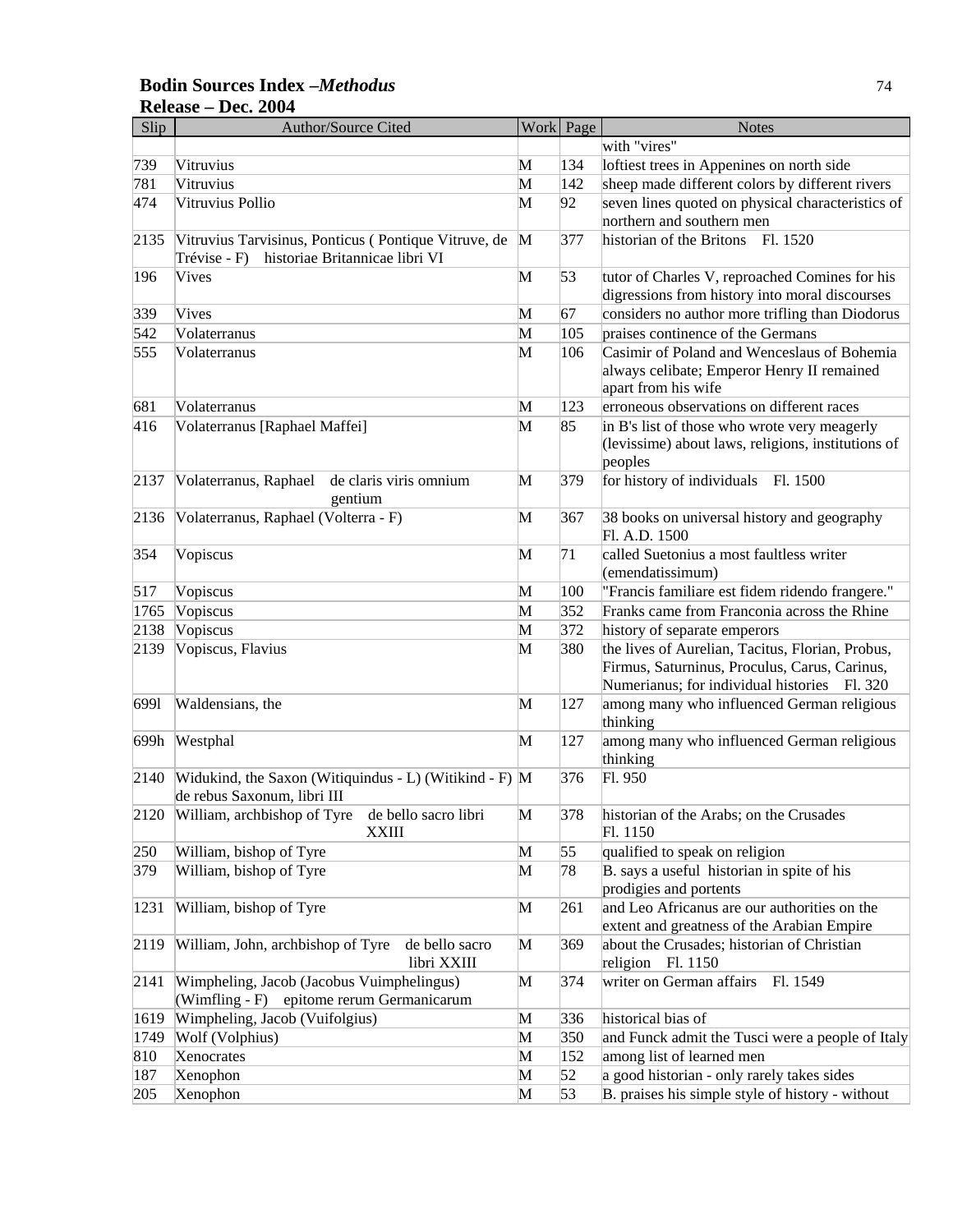## **Bodin Sources Index –***Methodus* 75 **Release – Dec. 2004**

| Slip | Author/Source Cited                           |   | Work Page  | <b>Notes</b>                                                                                                                                   |
|------|-----------------------------------------------|---|------------|------------------------------------------------------------------------------------------------------------------------------------------------|
|      |                                               |   |            | moral judgments                                                                                                                                |
| 222  | Xenophon                                      | М | 54         | qualified to judge civil and military matters                                                                                                  |
| 260  | Xenophon                                      | M | 56         | generally agreed to be a good historian                                                                                                        |
| 300  | Xenophon                                      | M | 60         | allows the magistrates to invent falsehoods on<br>behalf of the state                                                                          |
| 399x | Xenophon                                      | M | 80         | wins great praise as philosophistorian                                                                                                         |
| 703  | Xenophon                                      | M | 128        | and Plato permit magistrates to lie for good of<br>state                                                                                       |
| 706  | Xenophon                                      | M | 128        | spitting considered base by the Persians                                                                                                       |
| 996  | Xenophon                                      | M | 186        | wrote only on the customs of Sparta, not on the<br>constitution                                                                                |
| 999  | Xenophon                                      | M | 187        | on Spartan constitution                                                                                                                        |
| 1003 | Xenophon                                      | M | 187        | issue of Peloponnesian War was democracy v.<br>aristocracy                                                                                     |
| 1051 | Xenophon                                      | M | 197        | right of appeal from the allied magistrates to the<br>Athenian magistrates                                                                     |
| 1191 | Xenophon                                      | M | 241        | at Athens the will of the people took the place of<br>law                                                                                      |
| 1243 | Xenophon                                      | M | 267        | popular power is the enemy of all virtues                                                                                                      |
| 1300 | Xenophon                                      | M | 282        | praised monarchy                                                                                                                               |
| 1509 | Xenophon                                      | M | 323<br>324 | he covered some eras of the maritime kings; an<br>authority for Pliny and Valerius; said one of the<br>maritime kings lived for over 600 years |
| 1591 | Xenophon                                      | M | 332        | praises Ctesias' chronology                                                                                                                    |
| 1630 | Xenophon                                      | M | 337        | Chaldeans most ancient people                                                                                                                  |
| 1653 | Xenophon                                      | M | 340        | mentions the tribe of Elymais $=$ the Persians                                                                                                 |
| 1479 | Xenophon<br>de aequivocis                     | M | 321        | About Ambiguous Times; fragments, perhaps<br>spurious, says B.                                                                                 |
| 2144 | Xenophon de factis & dictis Socratis          | M | 380        | for history of individual men                                                                                                                  |
| 2143 | Xenophon, the Athenian                        | M | 370        | historian of the Greeks; seven books on the 43<br>years after Thucydides' narrative ends Fl. 310<br>$B.C. [360 - E]$                           |
| 2142 | Xenophon, the Athenian de expeditione Cyri    | M | 369        | a history of various Middle Eastern peoples<br>Fl. 370 B.C.                                                                                    |
| 89   | Xiphilinus                                    | M | 27         | author of abridged history of Rome                                                                                                             |
| 326  | Xiphilinus                                    | M | 66         | his epitome of Dio                                                                                                                             |
|      | 2146 Xiphilinus                               | M | 379        | made an epitome of the lives of the emperors<br>(Augustus to Alexander Severus) by Dio Cassius                                                 |
| 2145 | Xiphilinus the Patriarch<br>epitome in Dionem | M | 372        | Roman history Fl. 1070                                                                                                                         |
| 1705 | Xylander                                      | M | 346        | used 'Celt' for all the peoples of Germany and<br>Gaul $[E = Holzmann of Augsburg]$                                                            |
| cr10 | Zamoyski. See Sarius                          |   |            |                                                                                                                                                |
| 696  | Ziegler                                       | M | 126        | and Munster on the Icelanders' conversion to<br>Christianity                                                                                   |
| 383  | Ziegler, [Jakob]                              | M | 79         | German astronomer and geographer, wrote of<br>the [Scandinavian] peoples                                                                       |
| 213  | Zonaras                                       | M | 54         | qualified to pass judgment on civil matters                                                                                                    |
| 363  | Zonaras                                       | M | 77         | delighted in stories of prodigies                                                                                                              |
| 2148 | fusa historia<br>Zonaras                      | M | 366        | a combined history (F - Histoire à grands traits)<br>from creation to 1117, divided in 3 parts: a) Jews<br>b) Greeks c) Latins Fl. 1120        |
| 915  | Zonaras<br>lib. II                            | M | 171        | and Livy lib. XL. cap. XLIII: censors could                                                                                                    |